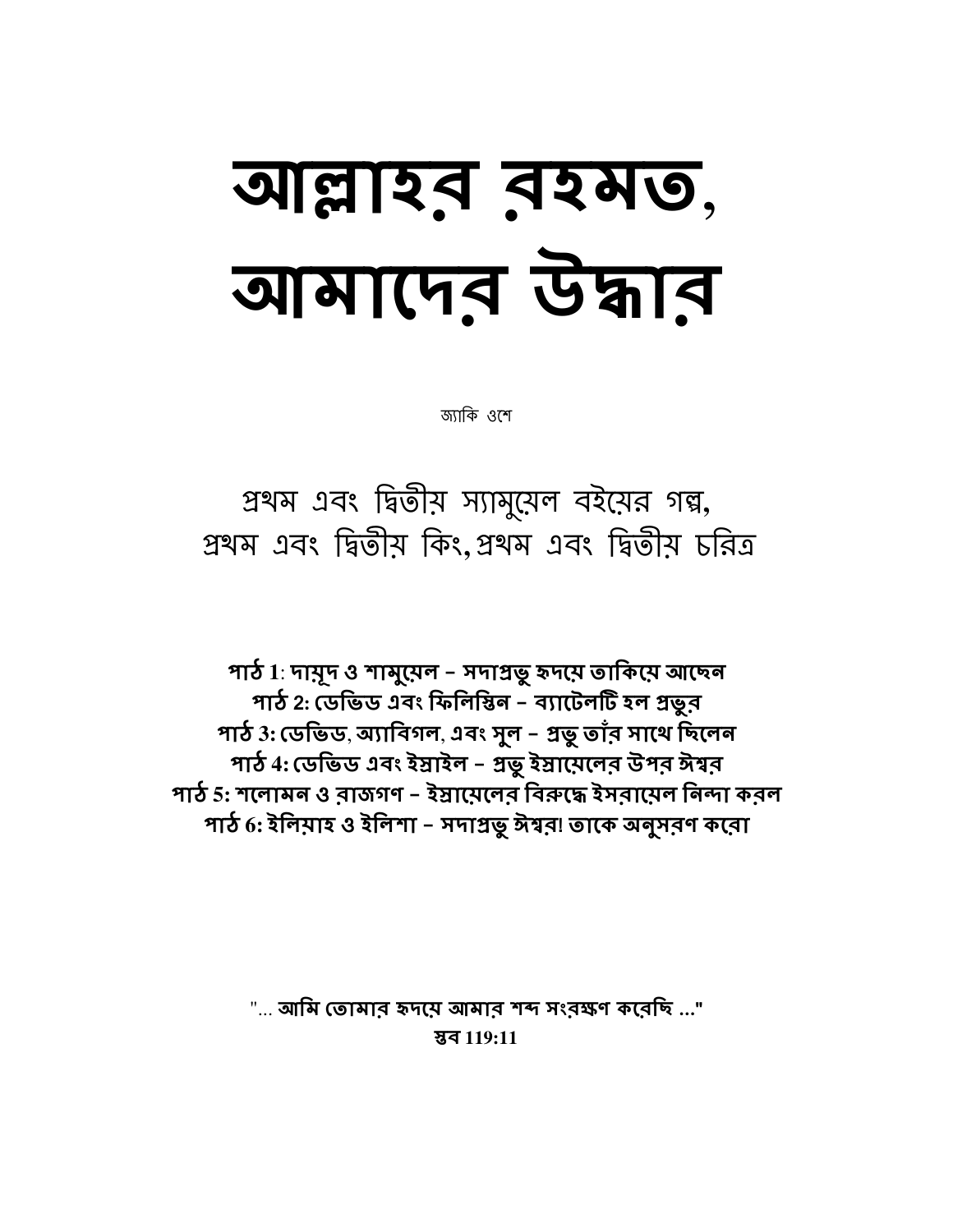#### দশম **পৃষ্ঠপোষক দ্বারা উত্পাদিত**

www.tenthpowerpublishing.com

কপিরাইট © 2015 ক্রস সংযুক্ত মন্ত্রণালয় দ্বারা. www.crosscm.org

সর্বম্বত্ব সংরক্ষিত. এই বইয়ের কোনও অংশ লেখকের অনুমতি ছাড়া পুনরুত্পাদন করা যেতে পারে, পর্যালোচনার সংক্ষিপ্ত পর্যায়ের উদ্ধৃতি উদ্ধৃতকারীর ব্যতীত; নাও এই বইটির কোনও অংশ পুনরুত্পাদন**,** পুনরুদ্ধারের সিস্টেমের মধ্যে সংরক্ষিত বা যান্ত্রিক ফটোকপি,রেকর্ডিং বা অন্য কোন উপায়ে লেখকের কাছ খেকে লিখিত অনুমতি ছাড়াই অনুলিপি করা যেতে পারে.

অন্যায় নির্দেশ না দেওয়া পর্যন্ত,সমস্ত শাস্ত্রীয় উদ্ধৃতি পবিত্র বাইবেল,ইংরেজি স্ট্যান্ডার্ড সংস্করণ®(ESV®), কপিরাইট © 2001 দ্বারা ক্রসওয়ে, গুড নিউজ পাবলিশার্সের প্রকাশনা মন্ত্রণালয় থেকে এসেছে. অনুমতি দ্বারা ব্যবহৃত. সর্বস্বত্ব সংরক্ষিত.

''ইএসভি" এবং "ইংলিশ স্ট্যান্ডার্ড সংস্করণ" ক্রসওয়েয়ের নিবন্ধিত ট্রেডমার্ক. ট্রেডমার্ক ব্যবহারের জন্য ক্ৰসওয়ে অনুমতি প্ৰয়োজন.

কালি দ্বারা সৃষ্টিকর্তা ডিজাইন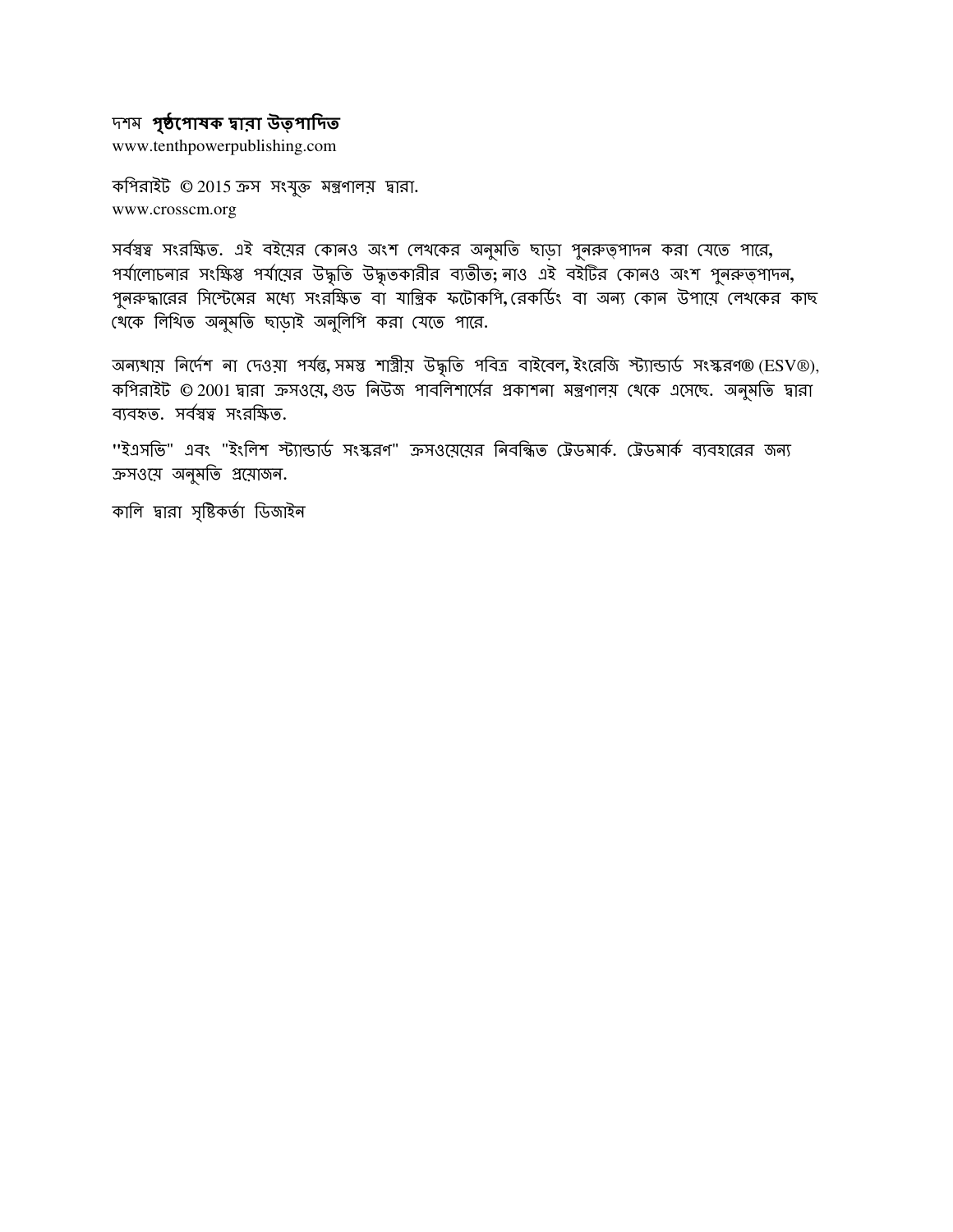#### শুরু হচ্ছে

আপনি একটি সাহসিক যে আপনার জীবনের বাকি আকৃতি হবে উপর পোতারুঢ় করা হয়. আপনার যাত্রা আপনার জন্য অনন্য হবে এবং আপনার পবিত্র বাইবেল নামক বইয়ের বুদ্ধি বৃদ্ধির জন্য আপনার আগ্রহী এবং উত্সাহী আকাঙ্ক্ষার অংশে নির্ধারিত হবে. অধ্যয়ন আপনার প্রতিশ্রুতি ঈশ্বর আপনার শব্দ মাধ্যমে আপনার সাথে কথা বলে হিসাবে আপনার জীবন সমৃদ্ধ প্রতিশ্রুতি.

আপনি অধ্যয়ন হিসাবে আপনি হাত কিছু প্রস্তাবিত সরবরাহ আছে উত্সাহিত করা হয়:

- 1. এই বাইবেল অধ্যয়ন ইউনিট: "*ঈশ্বরের রহমত, আমাদের মুক্তি*"
- 2. পবিত্র বাইবেল এর নতুন আন্তর্জাতিক সংস্করণ (এনআইভি) নোট: যদি আপনি একটি নতুন ক্রয় করছেন, একটি বাইবেল জন্য অনুসন্ধান করুন, যদি সম্ভব হয়, যে আছে:
	- ক. একটি ক্রস রেফারেন্স কলাম প্রাথমিকভাবে প্রতিটি পৃষ্ঠার কেন্দ্র নিচে,
	- থ. একটি সমন্বয় সাধারণত বাইবেলের পিছনে পাওয়া যায়, এবং
	- গ. কয়েকটি মৌলিক মানচিত্ৰ এছাড়াও পিছনে পাওয়া যায়.
- $3.$  (পন বা পেন্সিল
- 4.  $3x5$  বা  $4x6$  সূচক কার্ড

এ তালিকাভুক্ত তিনটি বৈশিষ্ট্যগুলি #2 আপনার স্টাডি জন্য পর্যাপ্তভাবে সরবরাহ করা হবে এবং এই পাঠগুলির মাধ্যমে সফলভাবে নেভিগেট করার জন্য প্রস্তুত থাকুন. তবে, বাইবেলের এই প্রথম প্রকাশ যদি হয়, তাহলে আপনি হয়তো বাইবেল নিরীক্ষা করার বিষয়ে অধ্যয়ন শুরু করার বিষয়ে বিবেচনা করতে চাইতে পারেন. এই গবেষণা দক্ষতা বিকাশ এবং আপনাকে আরো আত্মবিশ্বাসী বাইবেল ছাত্র করতে সাহায্য করার জন্য পরিকল্পিত নেভিগেশানাল সরঞ্জাম সরবরাহ করে. (www.crosscm.org).- এ ওমেবসাইটে ক্রুশবিহীনভাবে বা দায়বদ্ধতার উপর বাইবেল নিরীক্ষণ করা হতে পারে. যদিও এই গবেষণা সুপারিশ করা হয়, এটা ঈশ্বরের পরিকল্পনা, আমাদের *" ঈশ্বরের রহমত, আমাদের মুক্তি*".

আপনার বাইবেল আপ চিহ্নিত করার দ্বিধা করবেন না এটা পড়া আপনার বাইবেল এর আপনার নোটগুলি দিয়ে আপনার নিজম্ব করুন, আপনার আন্ডারলাইনিং, হাইলাইট করা, চকচক করা এবং তীরগুলি। আপনি রেকর্ডিং চিন্তা, প্রশ্ন এবং গবেষণা মাধ্যমে আপনার যাত্রা ট্র্যাকিং জন্য একটি নোটবুক বা ট্যাবলেট ব্যবহার করতে নির্বাচন করতে পারেন.

গবেষণা উপাদান লেখা হয় যাতে আপনি নিজের উপর শিখতে পারেন. স্ব-শৃগ্খলের একটি ডিগ্রী সঙ্গে আপনি সামান্য বা কোন অসুবিধা সঙ্গে উপাদান আবরণ হবে একই সময়ে, আপনি নতুন তথ্য অর্জন করবেন, নতুন

 $\overline{3}$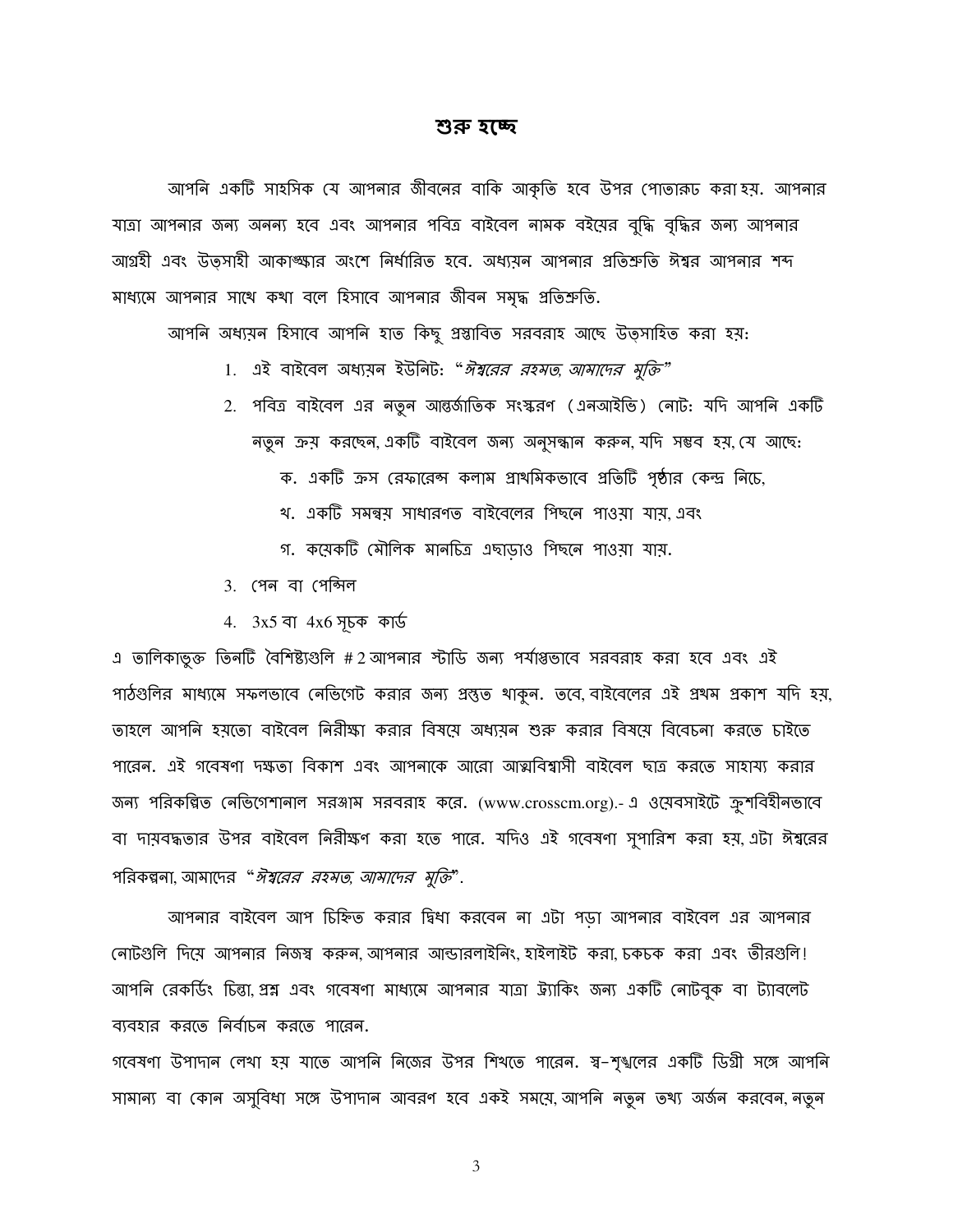অন্তর্দৃষ্টি শেয়ার করবেন, এবং কিছু চ্যালেঞ্জিং প্রশ্ন জিজ্ঞাসা করবেন যা উত্তরগুলির জন্য অনুরোধ করবে এই প্রতিক্রিয়া অনুমান আপনি গুরুতরভাবে আপনার সাথে অধ্যয়ন একটি কয়েক বন্ধু আমন্ত্রণ উত্সাহিত করা উত্সাহিত করা হয়.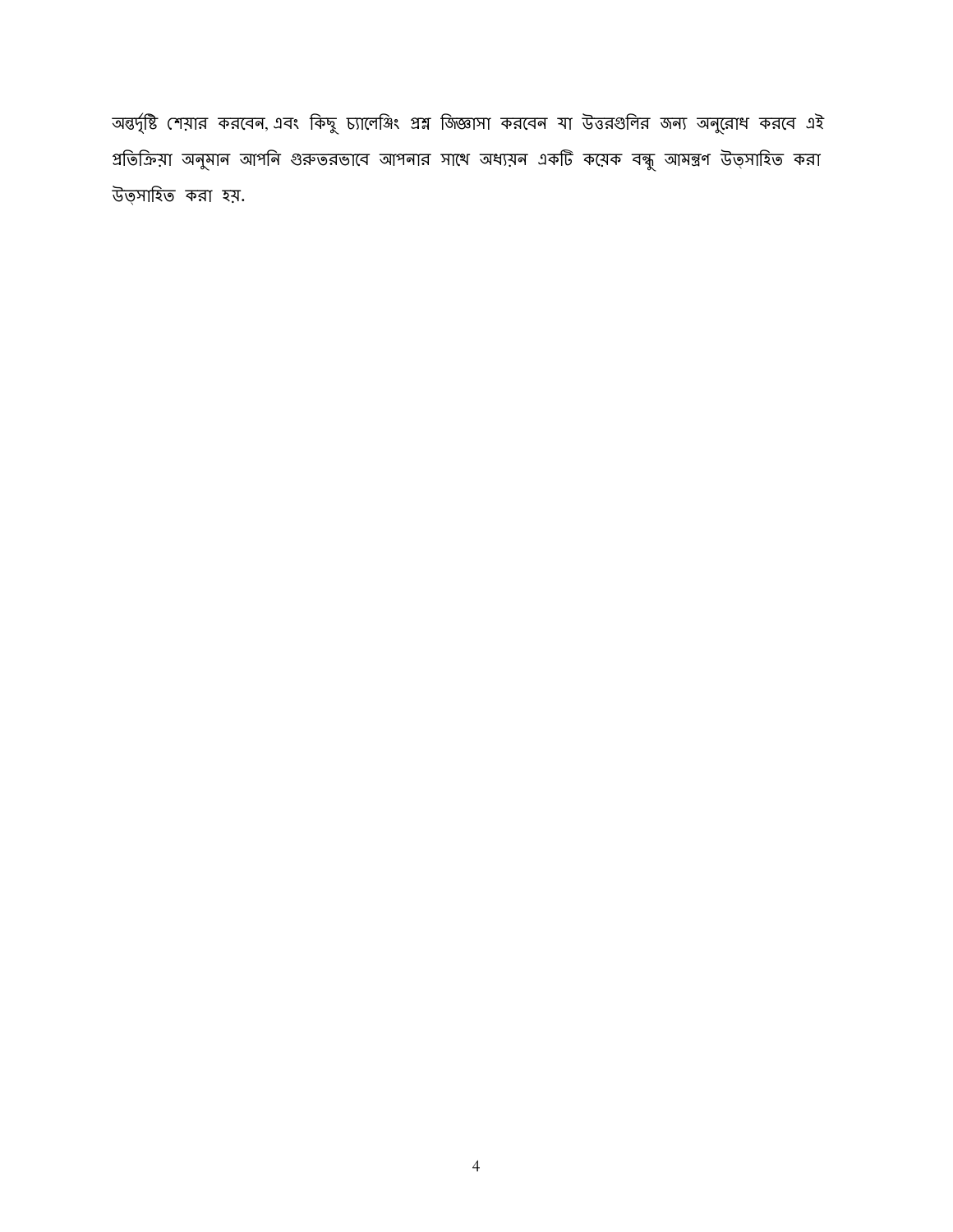## প্ৰথম পাঠ

## প্ৰভু হৃদয় উপর **जकान**

1 শমূয়েল 16 - দামূদ ও সামুয়েল

পাঠের পরিদর্শন $1$ 

| সংক্ষিপ্ত বিবরণ            | 5  |
|----------------------------|----|
| ভূমিকা                     | 6  |
| পাঠ 1: 1 শমূয়েল 16        |    |
| • স্যামুয়েলের নতুন নিয়োগ |    |
| •  ঈশ্বরের মানদণ্ড         | 8  |
| $\bullet$ রাজা সেবা        | 10 |
| • শৌলের ইচ্ছাকৃত অবাধ্যতা  | 11 |
| •  ঈশ্বরের ইচ্ছায় আনন্দ   | 12 |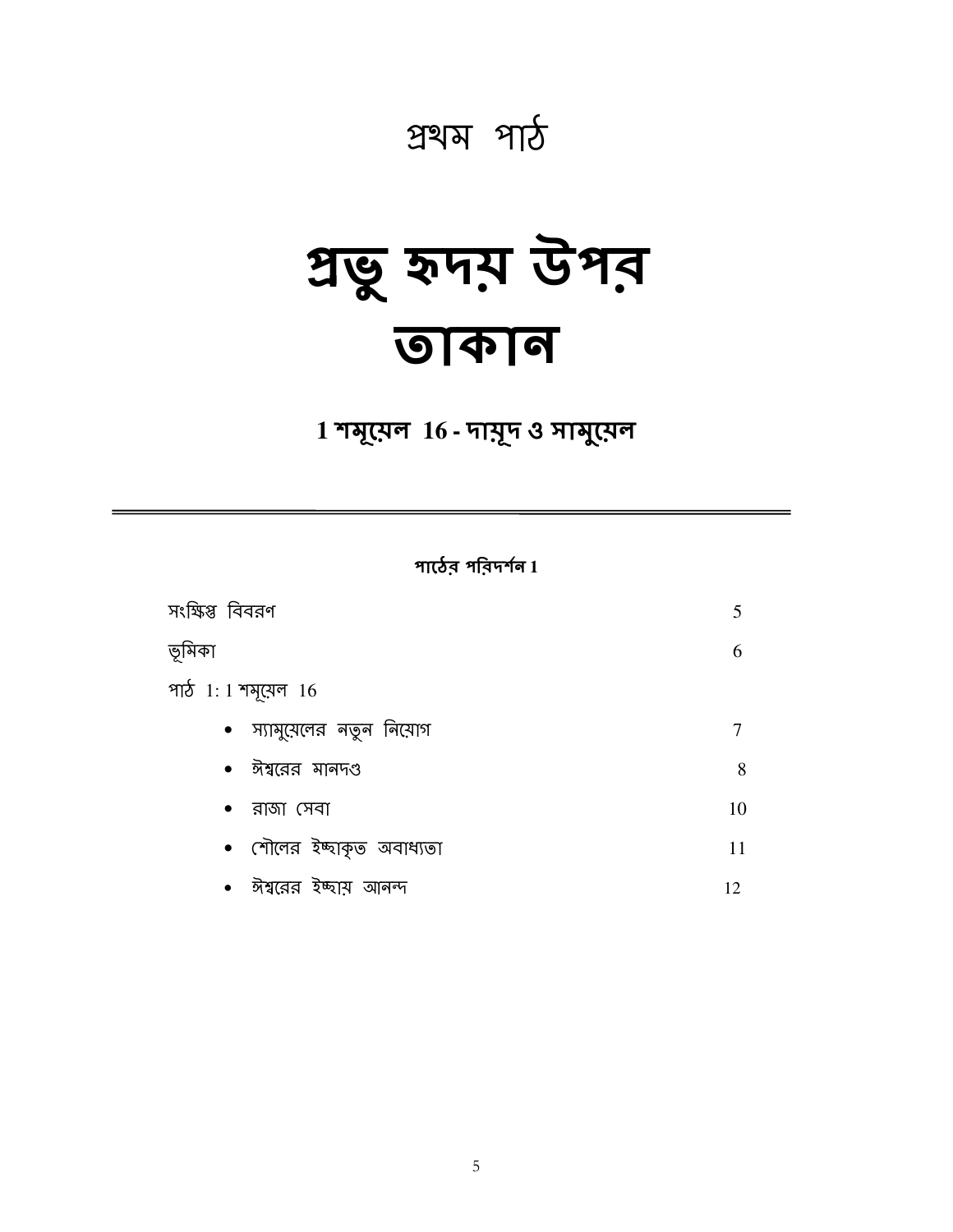#### সূচনা

পূর্ববর্তী ইউনিটে ঈশ্বরের ইচ্ছায়, আমাদের পথ, আমরা শিথেছি যে ইস্রায়েল পৃথিবীর অন্যান্য জাতির মত একটি রাজা দ্বারা শাসিত হতে চেমেছিলেন। তাদের চারপাশের জাতিগুলির মতো হওয়ার তাদের ইচ্ছা তাদের ঈশ্বরের শাসন ও শাসনের অধীনে তাঁর সন্তানদের মতো নিরাপদে বসবাসকারী ঈশ্বরের লোক হিসাবে অনন্যভাবে বসবাস করার তাদের ইচ্ছাকে ছাড়িয়ে গেছে। একটি রাজা জন্য তাদের দাবি, মূলত, তাদের রাজা হিসাবে ঈশ্বরের প্রত্যাখ্যান ছিল। রাজার শাসনের অধীনে বসবাসের কষ্টের বিষয়ে সতর্ক হওয়ার পর ঈশ্বর তাদের যা যা দাবি করেছিলেন তা দিয়েছিলেন। নবী সাল্লাল্লাহু আলাইহি ওয়াসাল্লাম তাঁর লোকদের উপর শৌলকে অভিষিক্ত করার নির্দেশ দিয়েছিলেন। ঈশ্বর শৌলকে প্রভুর আত্মা দিলেন এবং তাঁকে এই কথাগুলি দিয়ে উত্সাহ দিলেন, "আপনার হাত যা কিছু করে তা করুন, কারণ ঈশ্বর আপনার সংগে আছেন।"

শৌল রাজা হয়ে যাওয়ার অনেক দিন পরে আমরা অবাধ্যতার তার নির্বোধ কাজগুলি এবং প্রভুর আদেশগুলি পালন করতে ব্যর্থ হয়েছি। অবশেষে, শৌল প্রভুর বাক্য প্রত্যাখ্যান করেছিলেন এবং প্রভু তাঁকে রাজা হিসাবে প্রত্যাখ্যান করেছিলেন। ঈশ্বর শৌল ইস্রায়েলের রাজা তৈরি করে দুঃখ প্রকাশ করেছিলেন এবং তাঁর কাছ থেকে তাঁর আত্মা প্রত্যাহার করেছিলেন।

এই পাঠে ঈশ্বর নিজের হৃদয়ের পরে একজন মানুষের সন্ধানে আছেন। পরবর্তী রাজা কোখায় পাওয়া যায় তা জানুন এবং এই নতুন অভিষিক্ত রাজাটির জন্য ঈশ্বরের মানদণ্ড আবিষ্কার করুন। দেখুন কিভাবে ঈশ্বর তাকে ব্যবহার করেন এবং রাজা শৌলের অনুগ্রহ জিতেছেন। শৌলকে ইস্রায়েলের প্রথম রাজা হিসেবে বেছে নেওয়ার জন্য ঈশ্বরের দুঃখ প্রকাশ করুন।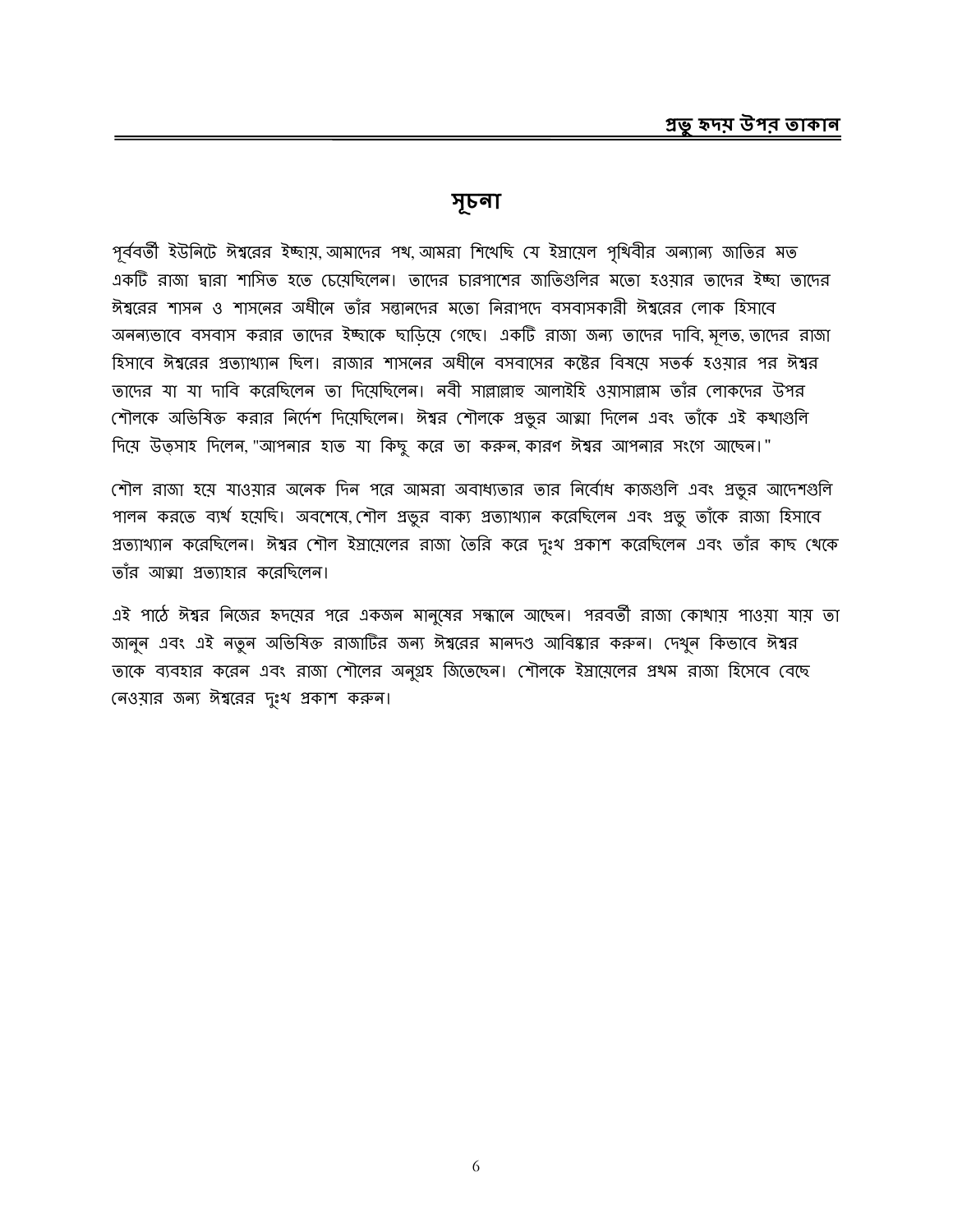#### অংশ  $1$

 $\overline{\mathbf{\mathfrak{B}}}$ মিকা: শম্মেল ও রাজা শৌল বিভিন্ন উপায়ে বিভক্ত হয়েছেন (1 রাজাবলি 15)। শম্মেল রাবিহ ও শৌলকে গিবিয়ায় তার বাড়ির জন্য রেথে গেলেন। যদিও শমূয়েল শৌলের জন্য শোক করেছিলেন, তবুও তিনি কথনো তাকে দেখতে গিয়েছিলেন না। প্রভু শৌলকে রাজা করে দুঃথ প্রকাশ করেছিলেন এবং এথন ইস্রায়েলের উপরে রাজা হিসাবে তাঁকে প্রত্যাখ্যান করেছিলেন।

এটা বুঝা গুরুত্বপূর্ণ যে, প্রভু শৌলকে প্রত্যাখ্যান করার জন্য নন। প্রথম শমূয়েল 15:26 আমাদের বলে যে শৌল প্রখমে প্রভুর বাক্য প্রত্যাখ্যান করেছিলেন। শৌল ইস্রায়েলের রাজা হিসেবে তাঁর সঙ্গে সম্পর্ক স্থাপন করতে চেয়েছিলেন সম্পর্ককে প্রত্যাখ্যান করেছিলেন। ঈশ্বরকে প্রত্যাখ্যান করার শৌলের সিদ্ধান্তের কারণে ঈশ্বর তাঁকে রাজা হিসাবে প্রত্যাখ্যান করেছিলেন।

वित्यागः गद्य हलल शाक। भक्षूत। 1 मभूत्यल 16: 1-13

- ঈশ্বর কোখায় শময়েল পাঠাতে হয়নি?
- কেন তিনি পাঠানো হয়েছিল?
- $\bullet$  সে কি করেছিল $\theta$

#### ব্যায়াম:

- 
- 2. ঈশ্বরের জন্য শমূয়েল একটি নতুন নিয়োগ ছিল। তিনি ইস্রায়েলের উপর নতুন রাজা নিয়োগের জন্য প্রস্তুত ছিলেন এবং তিনি চেয়েছিলেন যে শমূয়েল তাঁর মনোনীত ব্যক্তির অভিষেকের পথ বেছে নেবেন। আয়াতের মাঝথানে আল্লাহর নির্দেশ কি 1?

শিক্ষাদা**ন:** "আপনার শিংটি তেল দিয়ে ভরা" করার অর্থ হ'ল একটি নতুন রাজা অভিষিক্ত হওয়ার কথা ছিল। 1 শমূয়েল 10: 1 পদে আমরা শমূয়েলকে শৌলকে অভিষিক্ত রাজা হিসেবে অভিষিক্ত করে পড়ি, ঈশ্বরের উত্তরাধিকারের নেতা, ইস্রায়েল। শৌলের মাথার উপর ঢেলে দেওয়া তেলের ব্যবহার লক্ষ্য করুন। তেলের সাথে অভিযোজন মানুষের কাছে প্রতীকী যে এই ব্যক্তিটি পবিত্র উদ্দেশ্যে পৃথক করা হয়েছিল। শৌল 10 অধ্যায়ে পৃথক্ভাবে সেট করা হয়েছিল এবং এথন একটি নতুন মানুষ ঈশ্বরের পবিত্র ব্যবহারের জন্য আলাদা করা প্ৰায় হয়.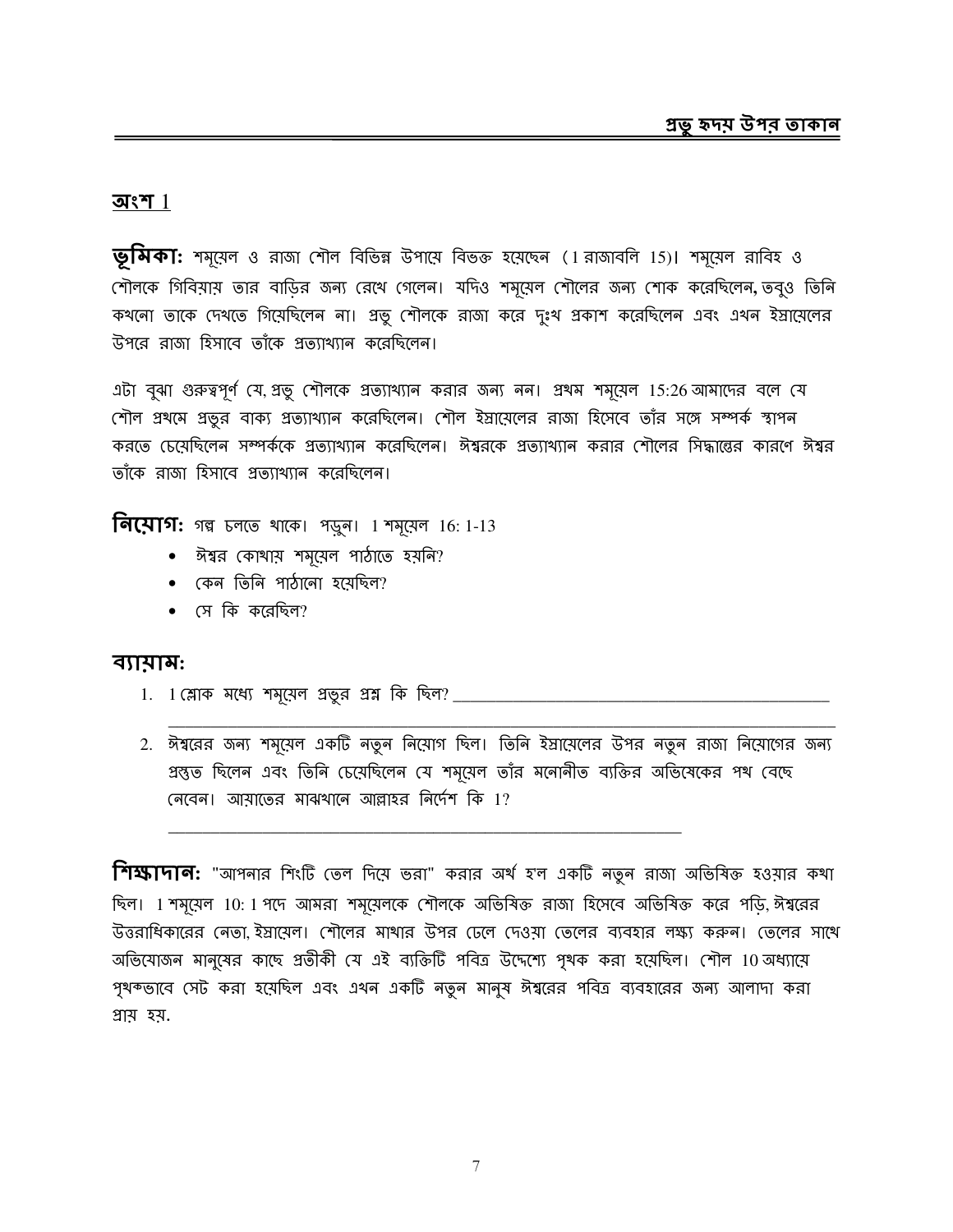#### ব্যায়াম:

| <u>1. ঈশ্বর কোথায় শমূয়েল পাঠান (আয়াত 1)? _________________________________</u>                          |
|------------------------------------------------------------------------------------------------------------|
| 2. জেসি একটি অপরিচিত চরিত্র নয়। রূতের 4:21 এবং 22 অধ্যায় দেখুন। পারিবারিক লাইনটি লক্ষ                    |
| করুন।                                                                                                      |
| ক. রুখ ও বোয়াসের বাবা-মা ______________________________.                                                  |
|                                                                                                            |
|                                                                                                            |
| 3. শমূয়েল কেন বৈৎলেহমে পাঠিয়েছিলেন (আয়াত 1)? ________________________________                           |
|                                                                                                            |
| 5. প্রভু কি করতে এবং শমূয়েল নির্দেশ কি?                                                                   |
|                                                                                                            |
|                                                                                                            |
| <u>6. শ্লোক শেষে ঈশ্বরের নির্দিষ্ট নির্দেশনা কি শমূয়েলের কা</u> ছে ছিল 3? _______________________________ |
|                                                                                                            |
| 7. শমূয়েল মেনে চলেন (আয়াত 4)এবং বৈৎলেহমে পৌঁছেছিলেন যেথানে তিনি শহরের প্রাচীনদের সাথে                    |
| দেখা করেছিলেন। নিঃসন্দেহে, তারা দ্বারপাল হিসেবে কাজ করেছিল এবং শমূয়েল এসে পৌঁছানোর                        |
| সময় শহরের ফটকগুলিতে জড়ো হয়েছিল। তারা শ্লোক 4 আয়াত শমূয়েল জিজ্ঞাসা কি? __________                      |
|                                                                                                            |
|                                                                                                            |
|                                                                                                            |
|                                                                                                            |

#### **অংশ 2**

**বিদ্লেকেশন প্রশ্ন:** ঈশ্বর শমূয়েলকে বেথলেহেমের যিশে একটি নতুন রাজা অভিষিক্ত করার জন্য পাঠিমেছিলেন। আপনি যদি নির্বাচন করার জন্য ঈশ্বরের কাছে পাঠান, তাহলে আপনি যা পছন্দ করবেন তার জন্য কী মানদণ্ড হবে? প্রথম রাজা সঙ্গে আপনার হতাশা বিবেচনা করতে ভুলবেন না।

| -005 |  |  |
|------|--|--|
| -    |  |  |
|      |  |  |

व्रायाम: एलून শুরু করা যাক ঈশ্বর কে বেছে নিলেন ...

- 
- 2. স্যামুয়েল কি মানুষের মতামত ছিল? \_\_\_\_\_\_\_\_\_\_\_\_\_\_\_\_\_\_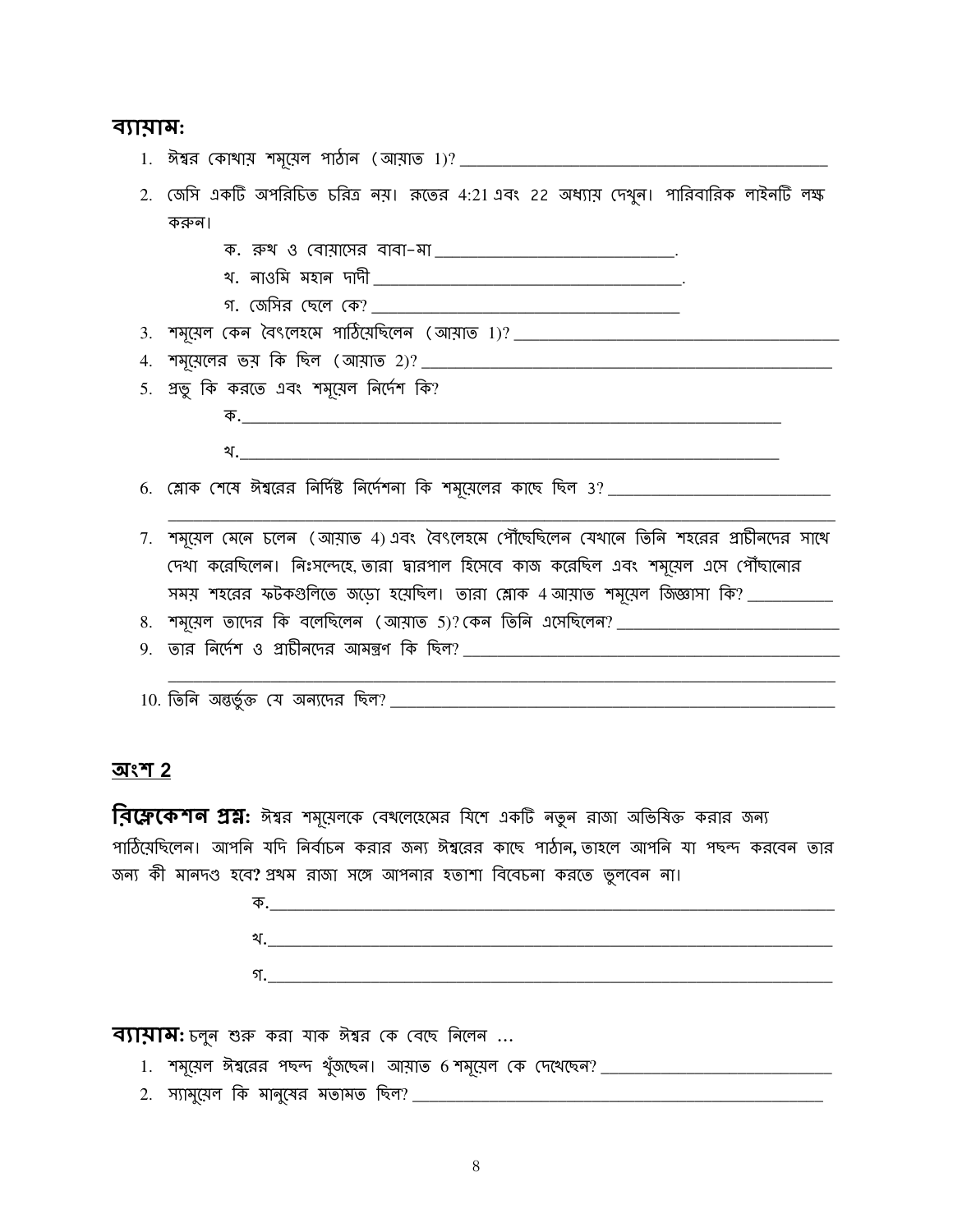<u>3. শম্মেল কি আয়াত 7 বিবেচনা করতে না বলেছিলেন? \_\_\_\_\_\_\_\_\_\_\_\_\_\_\_\_\_\_\_\_\_\_\_\_\_\_\_\_\_\_\_\_\_</u>

4. রাজা শৌলের চেহারা ও উচ্চতা সম্পর্কে আমরা কী জানি? দেখুন 1 শমূয়েল 9:2. \_\_\_\_\_\_\_\_\_\_\_\_

5. প্রভু এলিয়ব প্রত্যাখ্যাত। পরবর্তী শব্দ পালনকর্তার মন অন্তর্দৃষ্টি দিতে। আয়াত বাকি 7 লিখুন:

6. যিশুর পুত্রদের প্রত্যেকের সামনে শম্মেলের প্রতিক্রিয়া কী ছিল? (আয়াত 8-10)? \_\_\_\_\_\_\_\_\_\_\_

7. অবশেষে শমূয়েল কি আয়াত 11 এ জেসিকে জিজ্ঞাসা করলেন? \_\_\_\_\_\_\_\_\_\_\_\_\_\_\_\_\_\_\_\_\_\_\_\_\_

9. শম্মেলের নির্দেশ কি ছিল (আয়াত 11)?

10. এবং সবচেয়ে ছোট যে ভেড়া পালন করা হয় আনা হয়। তিনি 12 আয়াত কিভাবে বর্ণনা করা হয়?

11. প্রভূ কি শম্মেল কমান্ড কি? \_\_\_\_\_\_

।2. শমূয়েল তাঁর ভাইদের উপস্থিতিতে দামূদকে অভিষেক করেছিলেন। আমরা ডেভিড সম্পর্কে কি বলা হয় (আয়াত 13)? \_\_\_\_\_\_

 $\overline{12}$ ই পরিচিত। 1 শমূয়েল 11:6 পদে শৌলের বিষয়ে আমরা কী বলি? \_\_\_\_\_\_\_\_\_

13. তার কার্যভার সম্পন্ন হওয়ার সঙ্গে সঙ্গে শমুয়েল তার বাডির জন্য ছেডে দিয়েছিলেন  $\begin{array}{cccccc} \hline \end{array}$  (শ্লোক 13).

স্মৃতিচিহ্ন: আপনি কি নিজেকে হৃদয়ের চেয়ে বাহ্যিক চেহারার দিকে তাকিয়ে দেখেন? আপনার মেমরি অ্যাসাইনমেন্টের জন্য একটি সূচক কার্ডে আয়াত 7 লিথুন। ঈশ্বর শময়েলকে কিছু সরাসরি উপদেশ দিয়েছেন: "তাঁহার চেহারা দেখিও না ... মানুষ দেখিতে পাইতে পারে না, মনুষ্য দেখিতে পায় না।" মানুষ নিজের বাহ্যিক চেহারা দেখে প্রতারিত হয়; প্রভু তাকান, অনুসন্ধান, এবং হৃদয় জানেন। হৃদয় মান, চরিত্র, এবং ব্যক্তির সারাংশ ধারণ করে.

- 
- 
- 3. হৃদয় একটি ব্যক্তি সম্পর্কে আমাদের বলুন কি? \_\_\_\_\_\_\_\_\_\_\_\_\_\_\_\_\_\_\_\_\_\_\_\_\_\_\_\_\_\_\_\_\_
- 4. আমি আমার হৃদয় প্রকাশ হিসাবে অন্যদের সম্পর্কে সম্পর্কে কি শিথতে?

**কিছু বিবেচনা করার জন্য:** এই পর্যায়ে পর্যন্ত শৌল এবং ডেভিড সম্পর্কে কিছু জিনিস অনুরূপ।

উভয় ক্ষুদ্র এবং অনভিজ্ঞ বলে মনে করা হয়।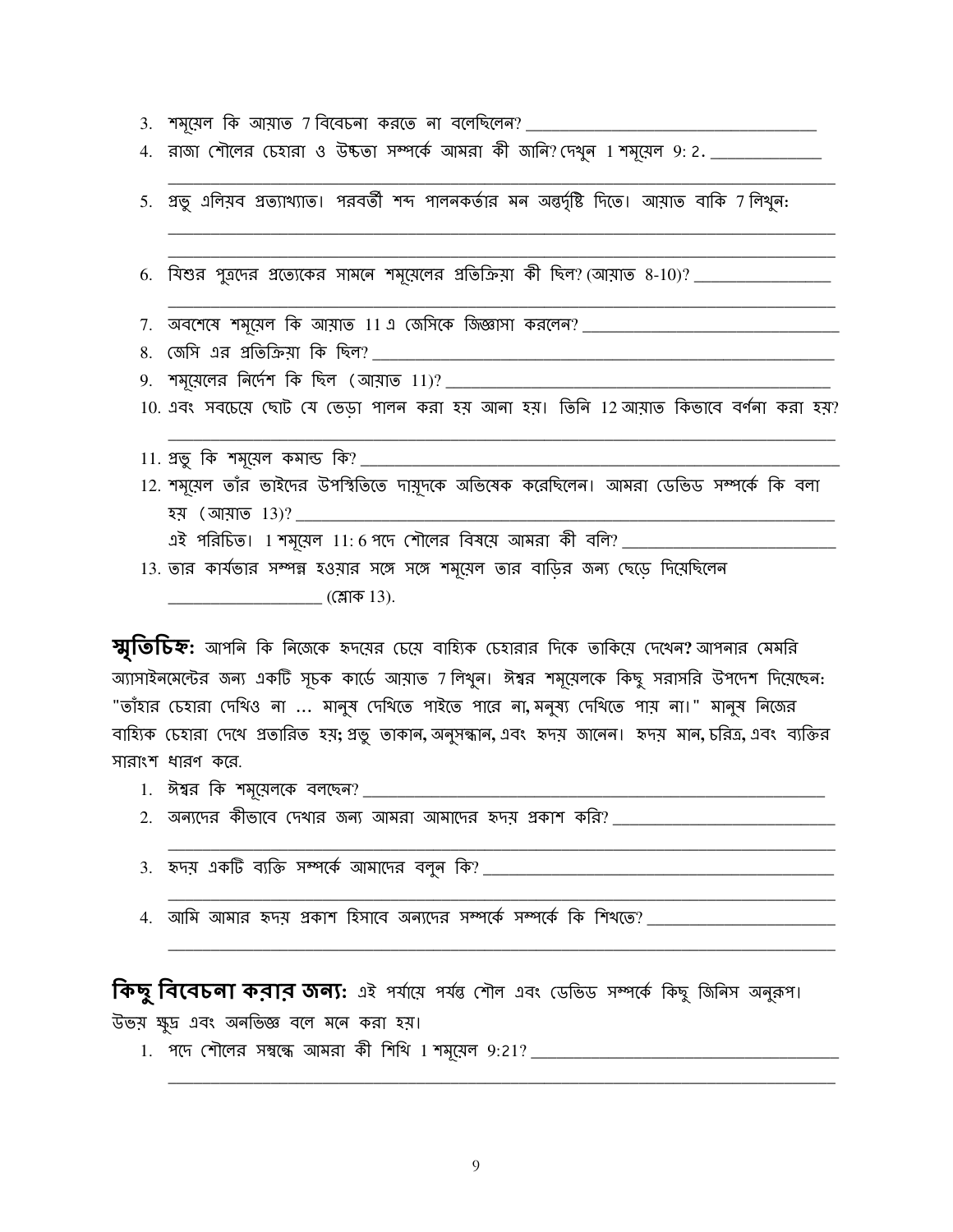2. পদে আমরা দায়ূদের সম্বন্ধে কোন দুটো বিষয় শিথি 1 শমূয়েল 16:11?

<u>3. অবশেষে, 1 শমূয়েল 9: 2 এবং 1 শমূয়েল 16:12 পদে আমরা এই দুজনকে কী বলি? \_\_\_\_\_\_\_\_\_\_\_\_\_\_</u>

#### <u> অংশ 3</u>

**সূচনা:** আমরা শৌল ও দায়ূদের মধ্যে এই দুজন পুরুষের মধ্যে একই মিল দেখতে পেয়েছি। পরবর্তী আয়াতগুলি তাদের মধ্যে সমস্তু পার্থক্যকে প্রকাশ করে। 1 শমূয়েল 15:২3 এবং ২6 পদে আমরা শিথি যে শৌলের বিদ্রোহ ও অহংকারের কারণে তার অবাধ্যতা, প্রভু তাঁকে ইস্রায়েলের রাজা হিসাবে প্রত্যাখ্যান করেছিলেন। 1 শমূয়েল 16: 14-23 শৌলের কর্মের আরেকটা পরিণতি প্রকাশ করে.

**नित्याग:** १ जून 1 गअ़त्य़न 16: 14-23.

- কি প্রভুর আত্মা প্রতিস্থাপিত?
- কে শৌলের জন্য সেবা বলা হয়?
- তিনি কি করতে বলা হয়েছিল?

#### ব্যায়াম:

- 1. শৌলের কাছ থেকে কি চলে গেছে (আয়াত 14)? \_\_\_\_\_\_\_
- 2. প্রভুর আত্মা শৌল ক্ষমতাপ্রাপ্ত ছিল (1 শমূয়েল 11: 6)। এই নতুন এবং ধ্বংসাত্মক আত্মা তার উপর
- 3. শৌলের চাকররা তাঁর উপস্থিতিতে বুঝতে পেরেছিল কি ঘটছে। শৌলের যন্ত্রণাদায়ক মনোভাবের প্রতি তাদের সমাধান কী ছিল (আয়াত 15-16)? \_\_\_\_\_\_\_\_\_\_\_\_
- 4. পদে আমরা 17 জানতে পারি যে, শৌল সম্মত হন এবং তার পরিচারকদেরকে শনাক্ত করতে এবং তার সাথে বাদ্যযন্ত্র চালানোর জন্য এগিয়ে যাওয়ার জন্য এগিয়ে যাওয়ার নির্দেশ দেন। একজন পরিচারক জেসির পুত্র ডেভিডকে চেনেন। তিনি ডেভিড সম্পর্কে কি বলেছেন (আয়াত 18)?

| ক  |         |
|----|---------|
| 25 | , একটি  |
| গ. | একটি    |
|    | ঘ. একটি |
|    |         |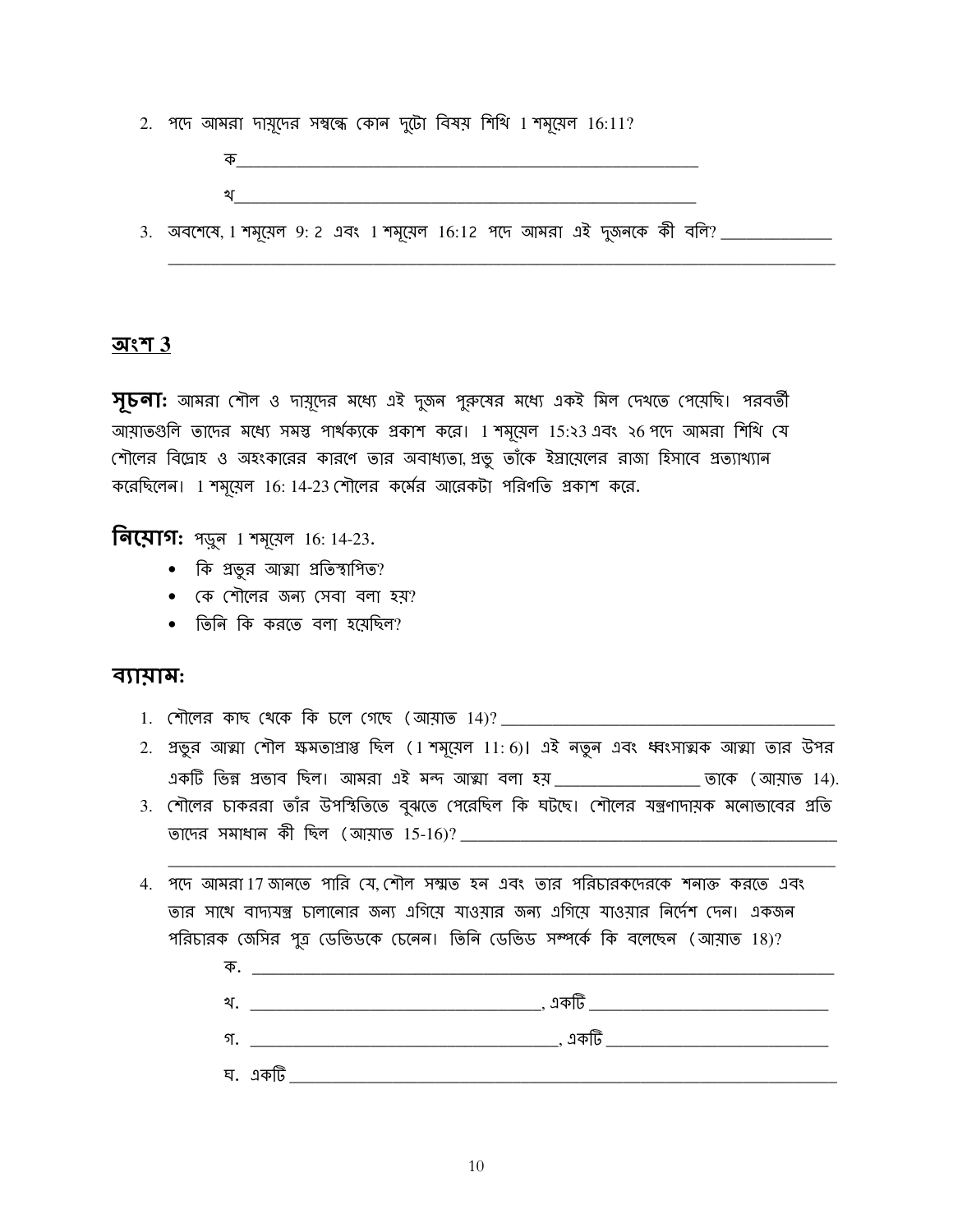| 5. শ্লোক 19 শৌল কি কৰ্ম নেয়?                                                   |
|---------------------------------------------------------------------------------|
| 6. আয়াত 20 ইন জেসি সাড়া কিভাবে? _________                                     |
| এর উদারতা এবং তার রাজা জন্য সম্মান লক্ষ্য করুন।                                 |
|                                                                                 |
|                                                                                 |
| $8.$ শৌল ও দায়ূদের মধ্যে সম্পর্ক সম্পর্কে আমরা কী শিখি? _____________          |
|                                                                                 |
| 9. শৌল দামূদের পিতা যিশাইয়কে জিজ্ঞেস করেছিলেন (আয়াত 22)? ______               |
| 10. শয়তান যথন বারবার প্রভুর কাছ থেকে মন্দ আত্মা আসবে তথন তার সমাধান হবে (আয়াত |
| 23)। ডেভিড গ্রহণ                                                                |
| <u>(শীল ছিল _______________________</u> _______ এবং স্কতিকারক আত্মা __________  |

**শিক্ষণ:** ঈশ্বরের শব্দ আমাদের বাধ্যতা পালনকর্তার জন্য গুরুত্বপূর্ণ। এটা আমরা হতে পারে ঠিক কিভাবে মনে করেন না ব্যাপার ঈশ্বর তাঁর আমাদের বাধ্যতা. তাঁর শব্দ আমাদের তাঁর উপহার। তাঁর বাক্য আমাদেরকে নির্দেশনা ও নির্দেশ দেয় যা আমাদেরকে মন্দ ও বিপদ থেকে রক্ষা করে। তাঁর বাক্য আমাদের আসার এবং আমাদের জীবনের সমস্তু দিন রক্ষা করে। যাত্রায় 20 আমরা দশটি আদেশ পডেছি এবং শিথেছি যে তারা আল্লাহকে তাঁর লোকদের কাছে দিয়েছে যাতে তারা একত্রিত হতে পারে যেন তারা তাদের চারপাশের দুনিয়াতে তাঁর প্রতি তাদের ভালবাসার প্রতিফলন করে এমন একটি সম্প্রদায়ের মত। ঈশ্বরের আদেশ তাদের জন্য তাঁর ভালোবাসার হৃদয় থেকে তাঁর শ্রেষ্ঠ ছিল এবং এথনো ইস্রায়েলীয়রা অমান্য করতে বেছে নিয়েছে। অবাধ্যতার তাদের কাজ তাদের ঈশ্বর হিসাবে তাঁকে অশ্বীকার প্রত্যাখ্যান ছিল।

আমরা শৌলকে বিবেচনা করে দেখি যে, তিনিও, ইচ্ছাকৃতভাবে প্রভুর বাক্য অমান্য করতে বেছে নিয়েছিলেন। অবাধ্যতা ফলাফল আছে। প্রভুকে আমাদের বিশ্বাসের যতটুকুও তেমনই আনন্দ দেয় না এবং সেই আস্থা আমাদের আনুগত্যের প্রতিফলিত হয়। 1 শম্য়েল 15:22 বলছেন যে মান্য করা ভাল আর ... তার চেয়ে ভাল উপদেশ ... আয়াত ২3 আমাদের মনে করিয়ে দেয় যে অবাধ্যতা বিদ্রোহ এবং অহংকার। তাঁর বাণীকে তাঁর অবাধ্যতাকে বোঝার প্রযোজন আমাদের তাঁর হৃদয়কে এমন এক হৃদয়কে প্রতিফলিত করে যা ঈশ্বর ও তাঁর কর্তৃত্বকে প্রত্যাখ্যান করে।

#### অংশ 4

#### <u>প্ৰতিফলন:</u>

- 1. এগুলো কী এবং কথন সেই সময়গুলো আমাকে প্রভুর বাক্য মেনে চলা কঠিন করে তোলে?
- 2. যথন আমি ঈশ্বরের শব্দ শুনতে পাই তথন তিনি তাঁর বাক্যে কথা বলেন ... \_\_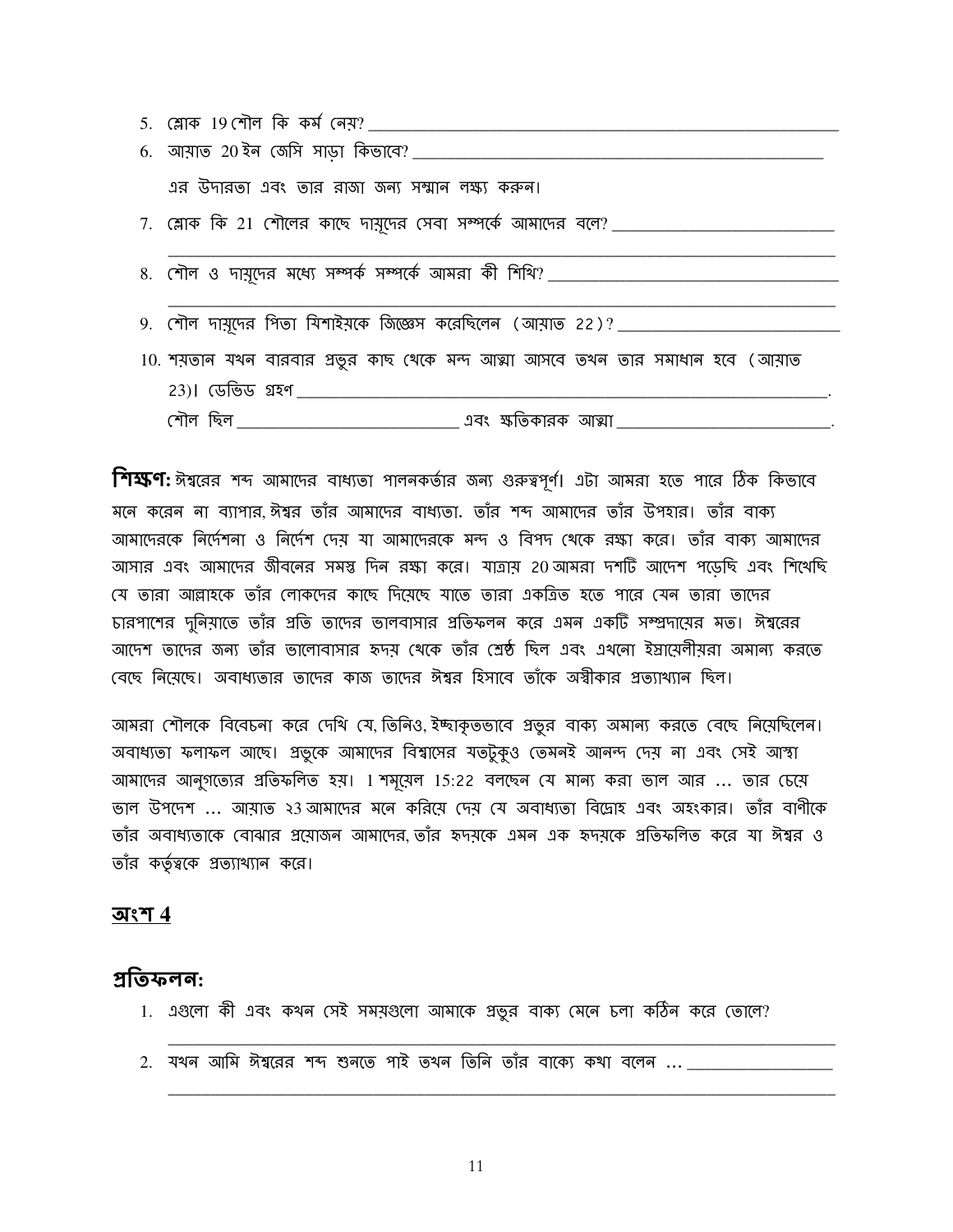3. আমাদের কর্তৃত্ব হিসাবে ঈশ্বরের প্রতি বাধ্যতা প্রত্যেকের জন্য কঠিন। আদিপুস্তক 3 এ আমরা জানতে পেরেছি যে আদম ও হবা এই বিশ্বাসে প্রতারিত হয়েছিল যে তারা ঈশ্বরের রবের আনুগত্য চেয়ে আরও ভাল উপায় খুঁজে পেয়েছিল। বিদ্রোহ এবং অহংকার কঠিন ধারণা। আমরা এই ভাবে হচ্ছে নিজেদেরকে মনে করতে পছন্দ করি না। শৌলের ঈশ্বরের বাক্য প্রত্যাখ্যানের ফলে ঈশ্বর তাঁকে রাজা হিসাবে প্রত্যাখ্যান করেছিলেন। আপনি প্রত্যাখ্যান আপনার নিজের বিদ্রোহ / অহংকার দ্বারা প্রত্যাখ্যাত প্রত্যাখ্যান অভিজ্ঞতা আছে? কি বলা বা সম্পন্ন করা হয়? ভিন্ন ফলাফলের জন্য কী বলা বা সম্পন্ন করা হয়েছে?

 $\overline{\mathbf{\mathcal{H}}}$ তি $\overline{\mathbf{b}}$ হ্ন: একবার আবার গীতসংহিতা 1 আমাদের কথা বলে। গীতসংহিতা 1. আপনার স্মৃতির কাজটি পর্যালোচনা করুন। (অনুগ্রহ করে মনে রাখবেন: আপনার যদি গীতসংহিতা 1 এর প্রথম রেফারেন্সটি হ'ল এই প্রথম গীতটি সূচী কার্ডে লেখার সময় নেয় এবং এই ছয়টি ছোট আয়াত স্মৃতিতে পাঠান।) দুটি পদে বিশেষ মনোযোগ দিন। "কিন্তু তার আনন্দ পালনকর্তার আইন ..." প্রভু তাঁর বাক্যে আমাদের আনুগত্য আনন্দিত। কেন পালনকর্তার এত বাধ্যতা এত গুরুত্বপূর্ণ? \_\_\_

গীতসংহিতা 1: 2 আমাদেরকে বলে যে পালনকর্তার সাথে সম্পর্কের মধ্যে যে ব্যক্তি তার মেনে চলে এবং তাঁর বাক্যের উপর ধ্যান করে। এই ব্যক্তিটির সর্বশ্রেষ্ঠ আনন্দটি দুষ্ট, পাপী এবং কৌতুককারীদের কার্যকলাপ ও পরামর্শে জডিত নয়-যারা ঈশ্বরের সাথে সম্পর্কের মধ্যে নেই। শুধু মনে করুন, ঈশ্বর আমাদের মধ্যে আনন্দ করেন এবং তাঁর প্রতি আমাদের ভালোবাসা ও বিশ্বাস প্রকাশ করে আমরা তাঁকে আনন্দিত করি যেমন আমরা তাঁর বাধ্য।

**প্রার্থনা:** হে প্রভু, করুণাময় পিতা, আমার কাছে আমার বিদ্রাহী ও অহংকারী উপায়গুলি স্বীকার করা কঠিন। আমি চার্জ হতে চাই। আমি কি করবো তা নির্ধারণ করতে চাই এবং না করি। কিন্তু, আমি শিখছি যে আমি আপনার আশীর্বাদকে আপনার আনুগত্যের সাথে সাডা দিচ্ছি যেটা আপনাকে আনন্দিত করে। আপনার প্রতি আনুগত্য করুন এবং আপনার জীবনের প্রতি শ্রদ্ধা আমার জীবনের সমস্ত দিন আমার আনন্দ। আমাকে এমন ভালবাসার সাথে পূরণ করুন যা আপনার মধ্যে সর্বশ্রেষ্ঠ আনন্দ খুঁজে পায়। \_\_\_\_\_\_\_\_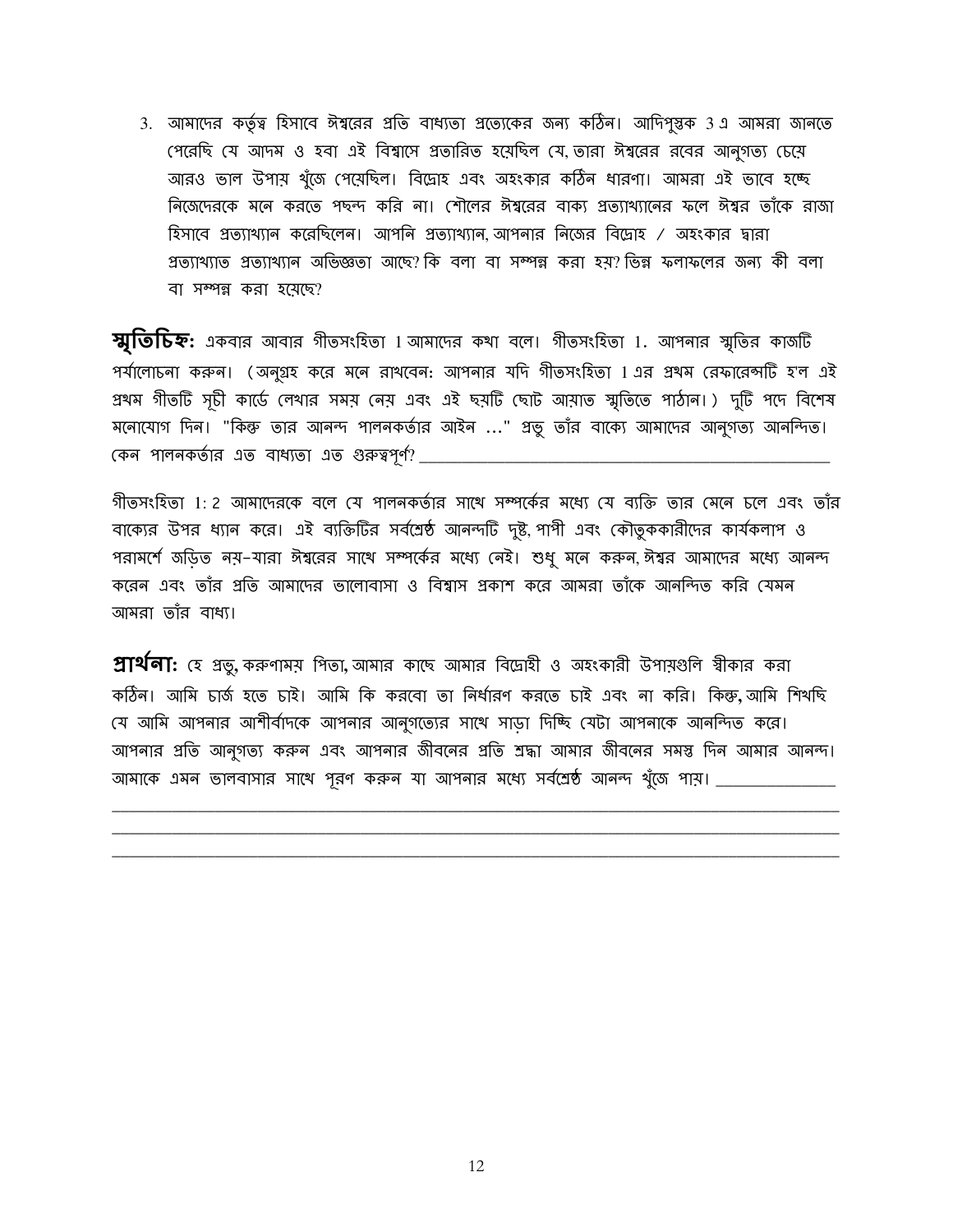

# ব্যাটেল হল প্ৰভুব

1 স্যামুয়েল 17 - ডেভিড এবং ফিলিস্তিন

#### পাঠের পরিদর্শন $2$

| সংক্ষিপ্ত বিবরণ              | 13 |
|------------------------------|----|
| ভূমিকা                       | 14 |
| পাঠ 2: 1 শমূয়েল 17          |    |
| • পলেষ্টীয় দৈত্য            | 15 |
| • গলিথথ তাঁর আত্মপক্ষ সমর্থন | 16 |
| •  মানুষের আর্মর             | 18 |
| •  ঈশ্বরের আর্ম              | 20 |
| •   পালনকর্তা  সংরক্ষণ  করে  | 21 |
| উপসংহার                      | 23 |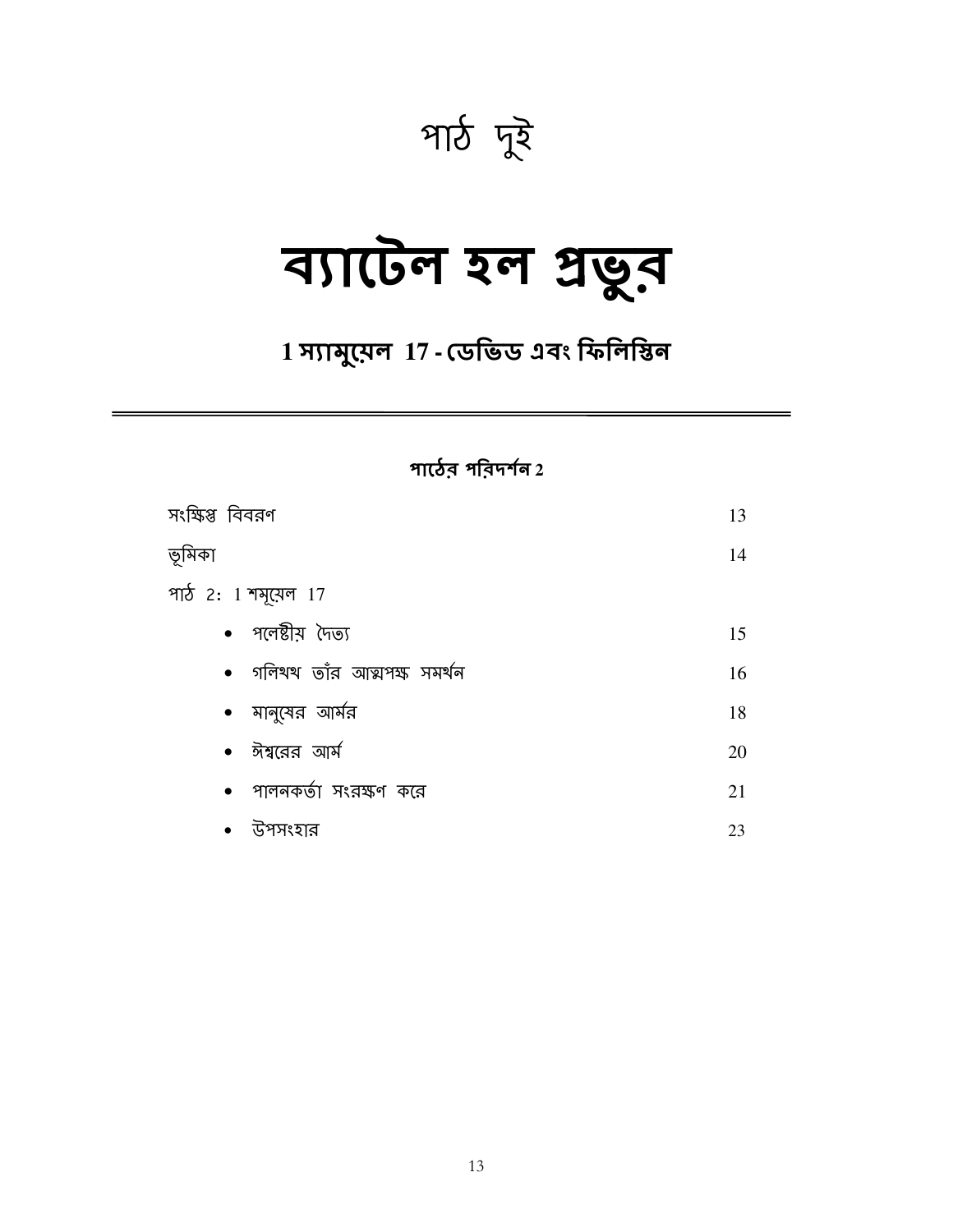#### সূচলা

কিছুদিন পরে শৌল ও ইস্রায়েলীয়রা গলিথ এবং পলেষ্টীয়দের মুথোমুথি হয়েছিল। ইস্রায়েলীয়রা গলিয়াতের গর্ব ও অবাধ্যতা দ্বারা ভীত ছিল। ইস্রায়েল কি হারিয়েছে?কেন ইস্রায়েলীয় সেনাবাহিনী তাদের পলেষ্টীয়দের শত্রুদের বিরুদ্ধে যুদ্ধে নিয়োজিত ছিল না? ছেলে ডেভিড, জীবন্ত ঈশ্বরের সৈন্যবাহিনীর উপর আনুষ্ঠানিক জন্য দাঁড়ানো হবে না। গল্পটি পরিচিত হতে পারে কিন্তু এটি প্রথমবারের মত এটি অধ্যয়ন করতে পারে। ডেভিড এর বর্ম কি ছিল? তার অস্ত্র কি ছিল? পলেষ্টীয় দৈত্য সঙ্গে যুদ্ধ করার ফলাফল কি ছিল?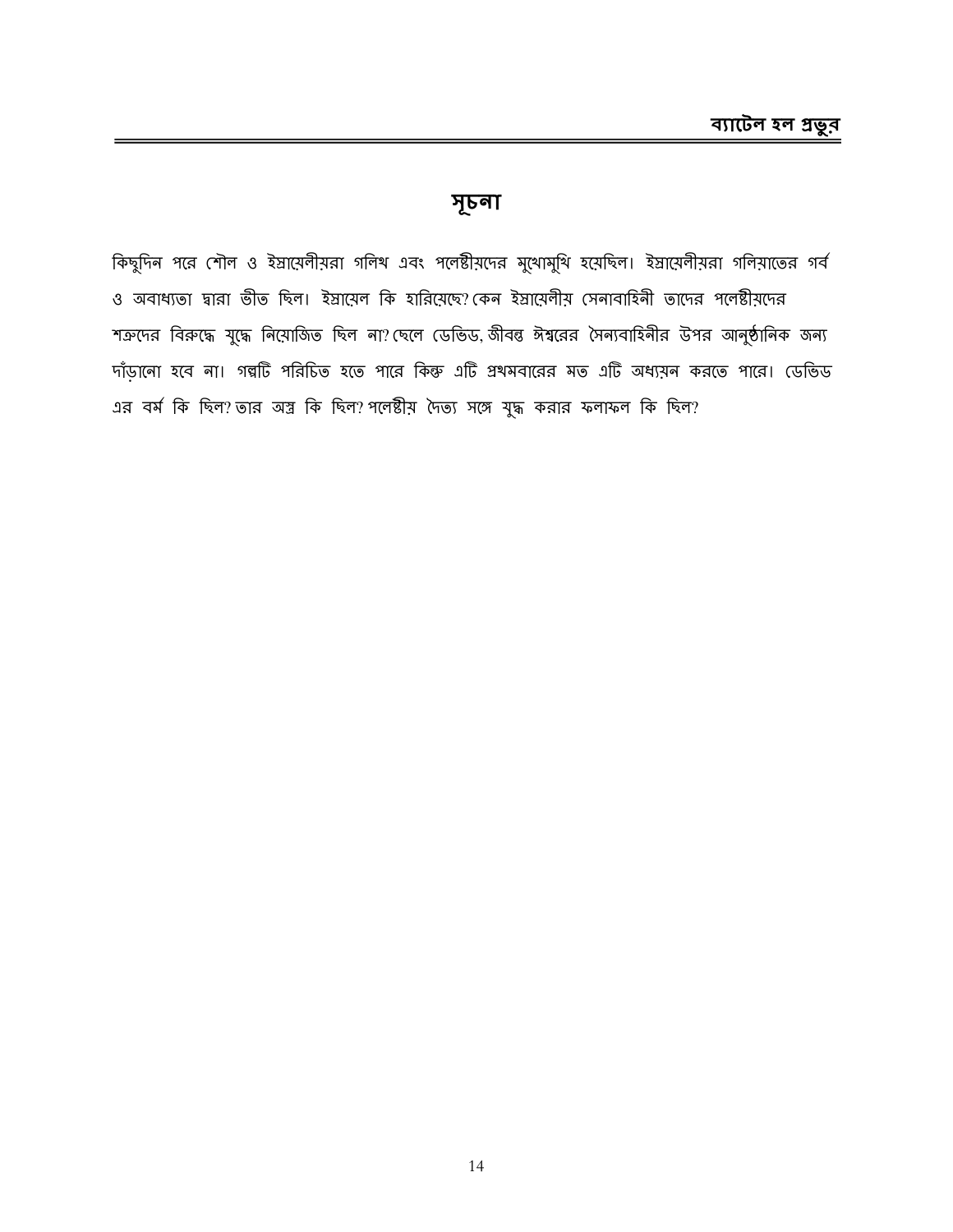#### অংশ  $1$

শিক্ষাদা**ন:** আমরা 1 শমূয়েল 17 অধ্যায় শুরু করতে যাঙ্কি, বাইবেলের সবচেয়ে সুপরিচিত গল্পগুলির মধ্যে একটি। এটা ডেভিড এবং এর গল্প। মাইকেলএলজেলোয়ের ডেভিড একজন যুবকের ছেলে ডেভিড, যিনি মেষপালক, যিশয়ের সবচেয়ে ছোট পুত্রের ধারণা। অন্যান্য বৈপরীত্যমূলক ও কম উল্লেখযোগ্য রচনাগুলি ভাস্কোরিও ভেরোকিও এবং অন্যান্যদের দ্বারা করা হয়েছিল।

ঈশ্বরের আনগত্যে ভাববাদী শম্মেল তাঁর ভাইদের উপস্থিতিতে তাঁর মাথায় তেল ঢেলে দিলেন (1 শমূয়েল 16:13)। এই যুবক ছেলেটি এথন ইস্রায়েলের অভিষিক্ত রাজা ঈশ্বরের উদ্দেশ্যের জন্য একপাশে রেথেছিলেন। তিনিই ছিলেন একমাত্র প্রভুর আত্মা যিনি ক্ষমতায় এসেছিলেন। যদিও তিনি অভিষিক্ত রাজা হলেন, তিনি ইস্রায়েলের রাজকীয় রাজা হিসেবে সিংহাসনে বসার আগে বহু বছর পার হয়ে যাবেন।

1 শমূয়েল 17: 1-3 পদে বেশ কিছু অদ্ভুত নাম ব্যবহার করা হয়। সোকোহ, ইফিস-দামামিন, আজেকহ এবং এলাহ উপত্যকা ভূমধ্য সাগর উপকূলীয় অঞ্চল বরাবর সমস্তু অবস্থান। অনেক প্রাচীন বাইবেল মানচিত্র এই গ্রাচীন শহর কোখায় অবস্থিত তা চিহ্নিত করে না। তবে বেশির ভাগই ফিলিস্তিনের ভূমি দেখায়, ভূমধ্যসাগরীয় উপকূল বরাবর ভূমধ্যসাগরীয় উপকূল বরাবর জগ্নার উত্তর দিকে এবং দক্ষিণে গাজা। এই জমি ফিলিস্তিনের দখল করেছিল, ইসরাইলের আর্চ প্রতিদ্বন্দ্বী। প্রথম এবং দ্বিতীয় শমূয়েল জুড়ে পলেষ্টীয়দের উল্লেখ করা হয়, গ্রায়শই ইস্রায়েলীয়দের বিরুদ্ধে যুদ্ধ বা হস্তক্ষেপের উল্লেখ করা হয়।

1 শস্মেল 17: 3 পদে বলা হয়েছে যে পলেষ্টীয়দের সেনাবাহিনী এবং ইস্রায়েলের সেনাবাহিনী প্রত্যেকে তাদের মধ্যে অবস্থিত উপত্যকায় একটি বিরোধপূর্ণ পাহাড় দথল করেছিল। এই ডেভিড এবং গল্পের জন্য মঞ্চ সেট। যদি আপনি 1 শমূয়েলতে লিখিত বিবরণীটি পডেন না তবে আপনি আপনার নোটবুকের সেই নতুন টুকরাগুলি ট্ট্যাক করতে পছন্দ করতে পারেন যা আপনি আগে জানেন না। এই জমাটবদ্ধ বিট এবং টুকরা আপনাকে এই নতুন মেষপালক ছেলে ডেভিডের মাধ্যমে সম্পাদিত ঈশ্বরের অলৌকিক কাজের জন্য নতুন নতুন অন্তর্দৃষ্টি এবং একটি নতুন উপলব্ধি দিতে পারে.

#### কাৰ্যভাবে:

- 1. গল্প-ঘটনা, অক্ষর, শব্দ, ইত্যাদি সম্পর্কে স্মৃতি থেকে আপনি স্মরণ করা জিনিসগুলির একটি সংক্ষিপ্ত সারসংক্ষেপ লিথুন। \_\_\_
- 2. পড়ুন, 1 শমূয়েল 17. গলিয়াখকে বর্ণনা করে এমন শব্দ, বাক্যাংশ এবং কাজগুলো লক্ষ্য করুন এবং আপনি নিজের সম্বন্ধে কিছু শিথতে শুরু করেছেন যা দায়ূদের সম্বন্ধে শিথতে শুরু করেছেন।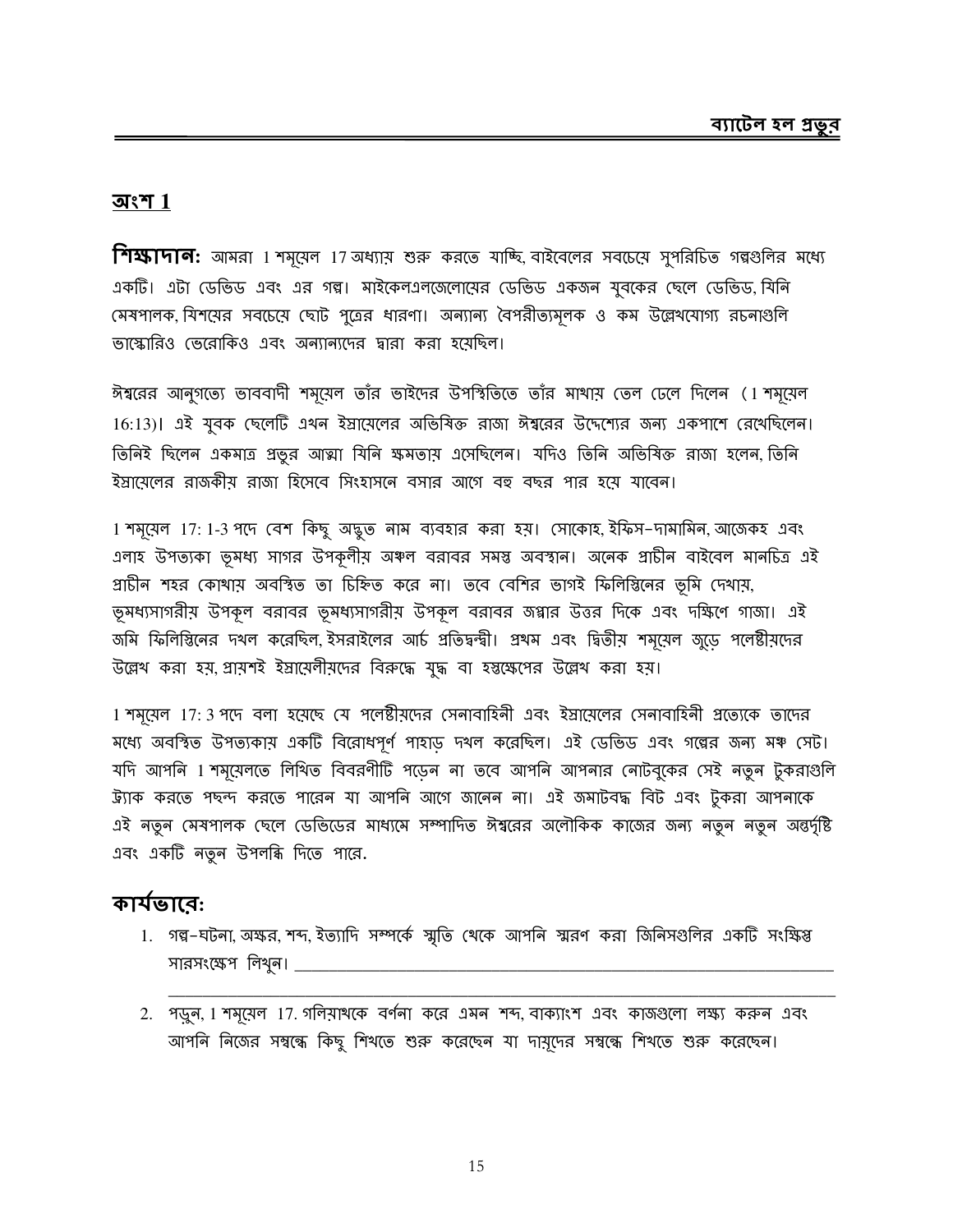#### ব্যায়াম:

| 1. পলেষ্টীয়দের চ্যাম্পিয়ন গোলিয়াথকে বর্ণনা করে আয়াত 4-7. পলেষ্টীয়রা তাদের পক্ষে যা করেছে, |  |  |  |  |  |
|------------------------------------------------------------------------------------------------|--|--|--|--|--|
| সেটার দিকে মনোযোগ দাও।                                                                         |  |  |  |  |  |
| ক জাব আগমন $\cdot$                                                                             |  |  |  |  |  |

- 
- $\mathfrak{N}$ . তার অস্ত্র:  $\mathfrak{N}$ :  $\mathfrak{N}$
- ঘ. তার শক্তি:

 $3.$  গলিমাতের দৃষ্টিকোণ থেকে আয়াত ৪ কে বিরোধিতা বাহিনী ছিল? \_\_\_\_\_\_\_\_\_\_\_\_\_\_\_\_\_\_\_\_\_\_\_\_

4. গোলিখ পরাজিত লোকটি ছিল। গলিয়াত ইস্রায়েলীয়দের কি চিত্কার করে? \_\_\_\_\_\_\_\_\_\_\_\_\_

- 5. গলিয়াথ তার সম্পর্কে সব কিছু কীভাবে বিবেচনা করেছিলেন তা লক্ষ করা থুবই আকর্ষণীয়। আয়াত 8,9,এবং 10 আয়াত ব্যবহৃত সব ব্যক্তিগত সৰ্বনাম নিচে।
- 
- 
- 
- 9. পুনরাবৃত্তি আয়াত 11. ইস্রায়েলীয়দের বর্ণনা করার জন্য কোন শব্দ ব্যবহার করা হয়?

দ্রষ্টব্য: অন্যান্য অনুবাদ ভয়ঙ্কর শব্দ ব্যবহার করুন। বিরক্ত শব্দ কিছু বা কেউ ভঙ্গ এর অর্থ আছে। ভেঙে পড়া সহিংসতা, বিত্রান্তি, বা ভয় দ্বারা সৃষ্ট হতে পারে এবং কাউকে ভয়, নিরুৎসাহিত করা এবং ভয়ঙ্কর করে তুলতে পারে।

**সংশোধন:** কি হচ্ছে? কি হচ্ছে? এই পুরো গল্প একটি মানসিক থেলা বলে মনে হচ্ছে। দলগুলি তাদের চ্যাম্পিয়ন গোলিয়াতের সাথে ইস্রায়েলীয়দের ও তাদের রাজা শৌলের বিরুদ্ধে পলেষ্টীয়। ইসরাইলের সামনে উচ্চতা, অস্ত্রশস্ত্র, সেশী এবং এমনকি একটি ঢাল বেতারের সাথে যুদ্ধের জন্য পোশাক পরেছিলেন গলিথ। কে ভয পাবেন না?

1. গোয়ালাখ কেবল পোশাকের জন্যই সঙ্কিত এবং সশস্ত্র নয়, কিন্তু এথন তিনি দাঁডিয়ে আছেন এবং ইসরাইলের সেনাবাহিনীর কাছে চিৎকার করছেন। মনে হচ্ছে সে বলেছে, "চলুন এই সহজ রাখি। আমি পলেষ্টীয়দের জন্য যুদ্ধ করব এবং ইস্রায়েলীয়দের জন্য যুদ্ধ করতে আপনার সেরা লোককে পাঠাব। এবং সেরা মানুষ জয় হতে পারে। আমি যদি পলেষ্টীয়দের হারাতে পারব তবে আপনিই হবেন এবং আপনি যদি হেরে যান তবে ইস্রায়েলীয়রা আমাদের সেবা করবে। "এটা থুবই গুরুত্বপূর্ণ যে আমরা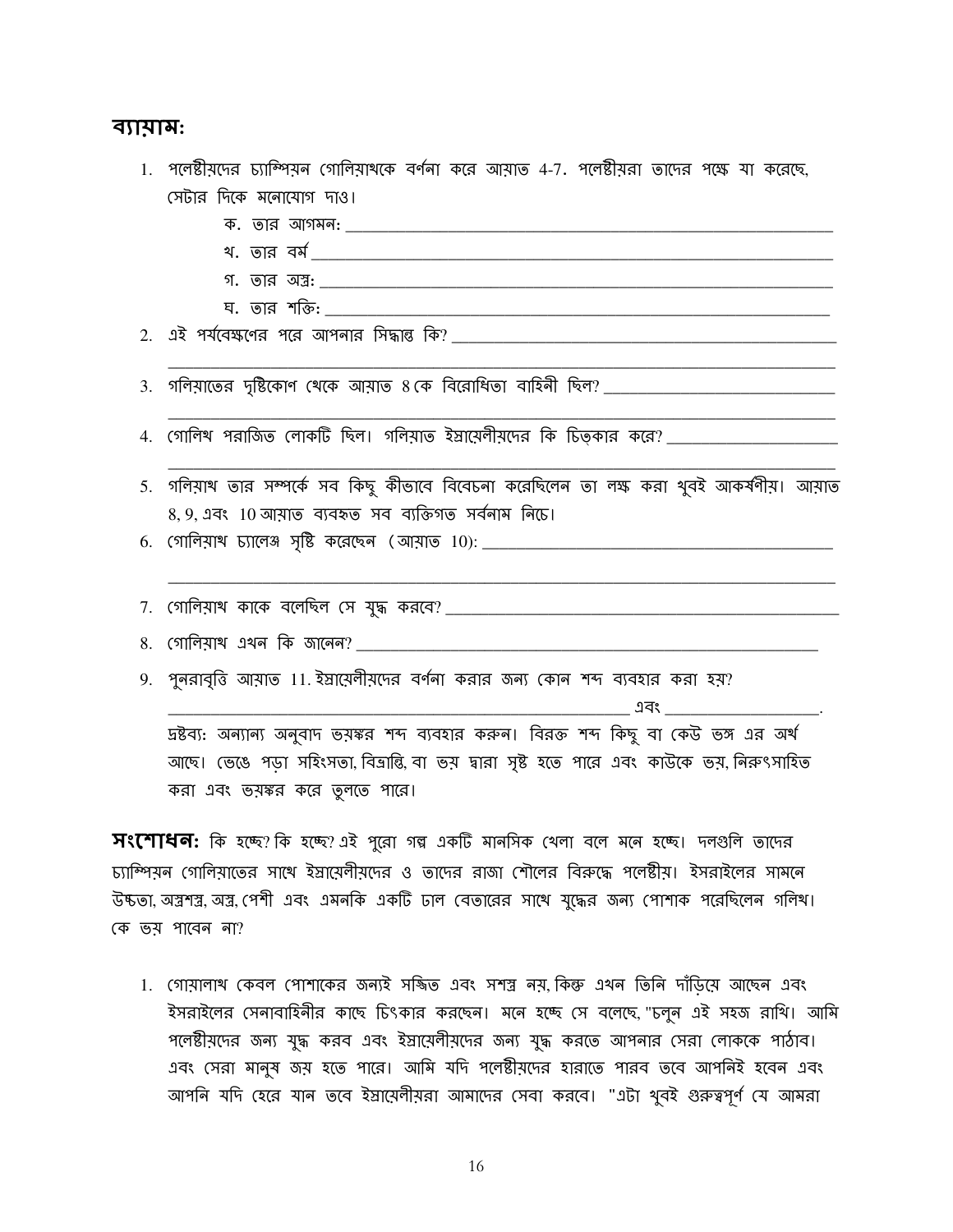এক মুহূর্তের জন্য বিবেচনা করি যিনি ইসরাইলের চ্যাম্পিয়ন (1 শমূয়েল 9:2). 1 শমূয়েল 17:11 পদে আমরা তাঁর সম্বন্ধে কী পডি? \_\_\_\_\_

- 2. ইস্রায়েলের রাজা হতাশ এবং ব্যাপকভাবে ভীত হতে রিপোর্ট করা হয়। গোলিয়াথের প্রতিক্রিয়া দেখে কি অবাক হচ্ছেন? আপনি কিভাবে আপনার রাজা নেতা সাডা আশা করবে? সে কি ধরনের নেতা বলে মনে হচ্ছে? মানুষ এবং রাজা মধ্যে সম্পর্ক প্রদর্শিত কি বিবেচনা সময় নিন:
- 3. আপনি যদি ইস্রায়েলীয় সেনাবাহিনীতে ছিলেন এবং এই সশস্ত্র দৈত্যকে দেখেছিলেন এবং তাঁর সাহসী চ্যালেঞ্জ শুনেছেন আপনি কী বৰ্ণনা করার জন্য আপনার কোন শব্দ ব্যবহার করবেন?

#### আবেদন প্ৰশ্ন:

- 
- 2. যখন এই দৈত্যদের সাখে জীবন ভরে যায় তখন আমার মধ্যে কোন আবেগ উঠে আসে?
- 
- 4. আমি কিভাবে আমার উপর চিৎকার করে উঠড়ে দৈত্যদের প্রতিক্রিয়া সম্পর্কে কেমন বোধ করব?

**প্রার্থলা:** হে প্রভু, আমি শ্বীকার করি যে, প্রায়শই আমি আমার জীবনে এমন দৈত্যের মুখোমুথি হই যা আমাকে ভয় করে। আমি ভাবলাম যে আমি ভেঙ্গে পডেছি, একটি কোণে কভারিং করছি, এবং পরাজিত। আমার দৈত্য সব আকার এবং আকার আসে। আমি শুধু জানি যে আমি তাদের বিরুদ্ধে শক্তিহীন। আপনি আমার ঢাল এবং পরিত্রাতা, আমার পরিত্রাতা মনে রাখবেন ব্যর্থ করার জন্য আমাকে ক্ষমা করুন। আপনি আমার জন্য আমার জীবনে দৈত্য মারামারি যারা এক। আমার জন্য যত্ন করার জন্য আপনাকে ধন্যবাদ। তুমি আমার চ্যাম্পিয়ন! \_\_\_\_\_\_\_\_\_\_\_\_\_\_\_\_

#### অংশ 2

**নিয়োগ:** পুনরুদ্ধার করুন 1 শমূয়েল 17.

#### ব্যায়াম: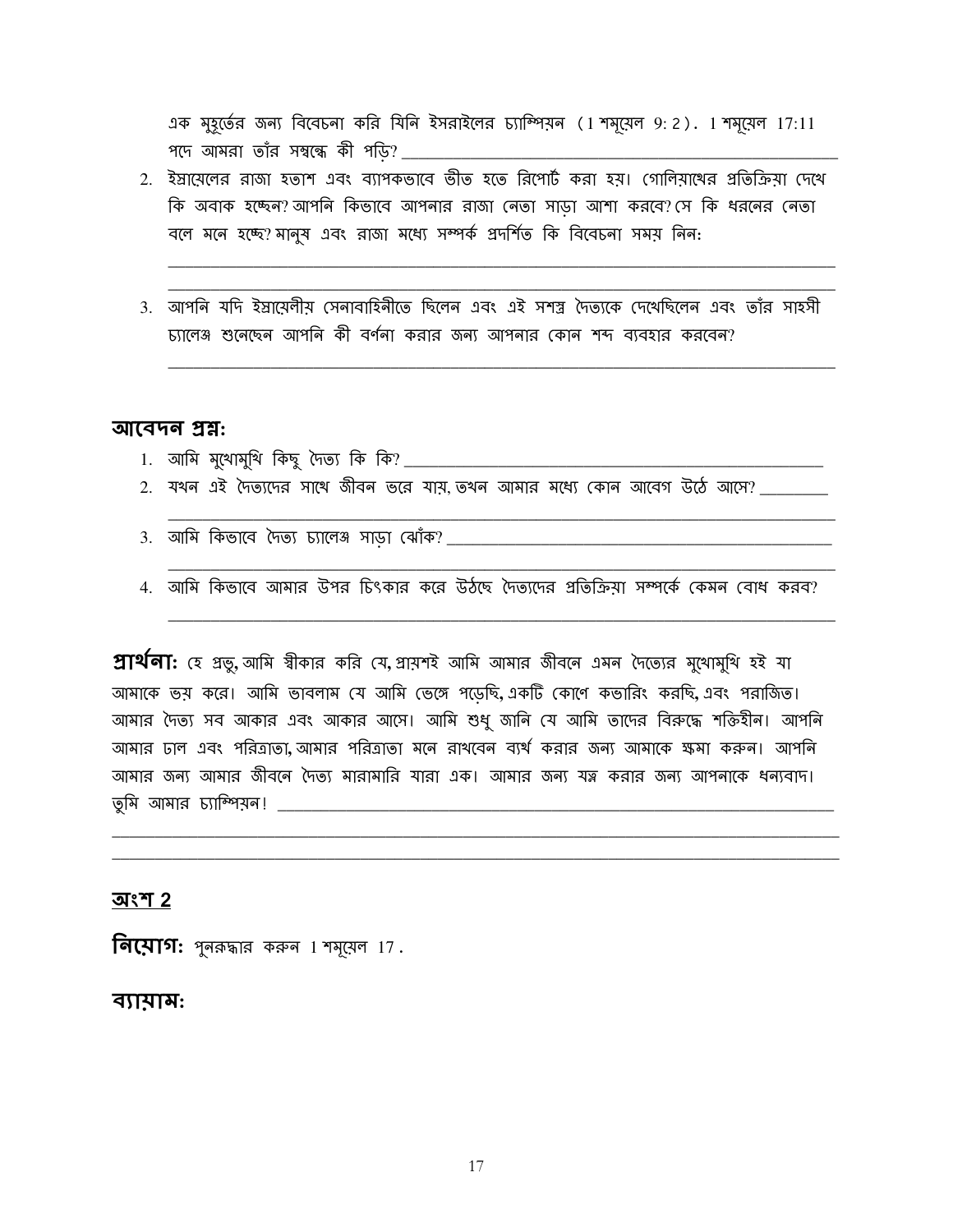| নামকরণ করা হয়                                                                     |  |  |  | . এবং |  |
|------------------------------------------------------------------------------------|--|--|--|-------|--|
| বলা হয় যে তিনটি প্রাচীন পুত্র শৌলকে যুদ্ধে অনুসরণ করেছিল (আয়াত 12-13)। তিন পুত্র |  |  |  |       |  |
| 1. ডেভিডের বাবা জেসি বেশ কয়েক বছর ধরে অগ্রসর হয়েছিলেন। তাঁর আট ছেলে ছিল। আমাদের  |  |  |  |       |  |

 $3.$  পলেষ্টীয় দৈত্য এর দিনের জন্য দুবার গিয়েছিলাম \_\_\_\_\_\_\_\_\_ ि । अन्तर्गति । अन्तर्गति । अन्तर्गति । अन्तर्गति । अन्तर्गति । अन्तर्गति । अन्तर्गति । अन्तर्गति । अ

- 4. যিশে দায়ূদকে ডেকে পাঠালেন এবং তাঁর ভাইয়েরা যেখানে ইস্রায়েলীয় শিবিরে থাবার সরবরাহ করেছিলেন তার কাছে পাঠালেন। এই পিতা তার ছেলেদের স্বাস্থ্য ও কল্যাণ সম্পর্কে শুনতে আগ্রহী চ্চিলেন। ডেভিড তার বাবার নির্দেশ হিসাবে করেনি। ডেভিড শিবির পৌঁছেছেন যথন কি ঘটছে (আয়াত  $20-21$ )?
- 5. ডেভিড তার ভাইদের সঙ্গে কথা বলা ছিল হিসাবে কে এগিয়ে এগিয়ে? \_\_\_\_\_\_\_\_\_\_\_
- 6. দায়দ জীবিত ঈশ্বরের সৈন্যদের বিরুদ্ধে তাঁর অবাধ্যতা চেঁচিয়ে গলিয়াতের কথা শুনেছিলেন। ইসরাইলের সেনাবাহিনীর প্রতিক্রিয়া কি ছিল (আয়াত 24)?
- 7. রাজা ইস্রায়েলীয়দের প্রতি প্রতিশ্রুতি দিয়েছিলেন যিনি ইসরায়েলকে অস্বীকার করেছিলেন এই ব্যক্তিটিকে  $30$  क़बादन (25 भन)?

৪. দায়ূদ তাকে জিজ্ঞাসা করলেন, ইস্রায়েলের উপর এমন অসম্মান এনেছে এমন পলেষ্টীয়কে মেরে ফেলার লোকটির কি হবে? ডেভিড 26 আয়াত দৈত্য কিভাবে পড়ুন? \_\_\_\_\_\_\_\_\_\_\_\_\_\_\_\_\_\_\_\_\_\_\_\_\_\_\_\_\_\_

করতে পারেন যে সাহস?"

9. আয়াতে 28 দায়ূদের দিকে ইলীয়াবের রাগ প্রকাশ করা হয়েছে। এলিয়বের অভিযোগ কি? \_\_\_\_\_\_\_\_\_\_

| 10. ডেভিড তথ্য নিশ্চিত করতে সক্রিয় (আয়াত 31-32)। শৌল দায়ূদ সম্পর্কে শুনেছেন এবং তার জন্য |
|---------------------------------------------------------------------------------------------|
| পাঠান।                                                                                      |
| ডেভিড শৌল কি বলে?                                                                           |
| 11. ডেভিড স্বেচ্ছাসেবক কি করতে না?                                                          |
| 12. শৌলের প্রতিক্রিয়া কি?                                                                  |
| দায়ূদের শারীরিক আকার এবং যুদ্ধের অভিজ্ঞতার মধ্যেই শৌল গুরুত্বপূর্ণ সম্পদ বিবেচনা করেছিলেন  |
| এবং গলিয়াতের বিরুদ্ধে যুদ্ধ করার জন্য প্রয়োজনীয় ছিলেন। ডেভিড এর প্রতিক্রিয়া কি কি       |
| <sup>'</sup> আয়াত 34-35)?                                                                  |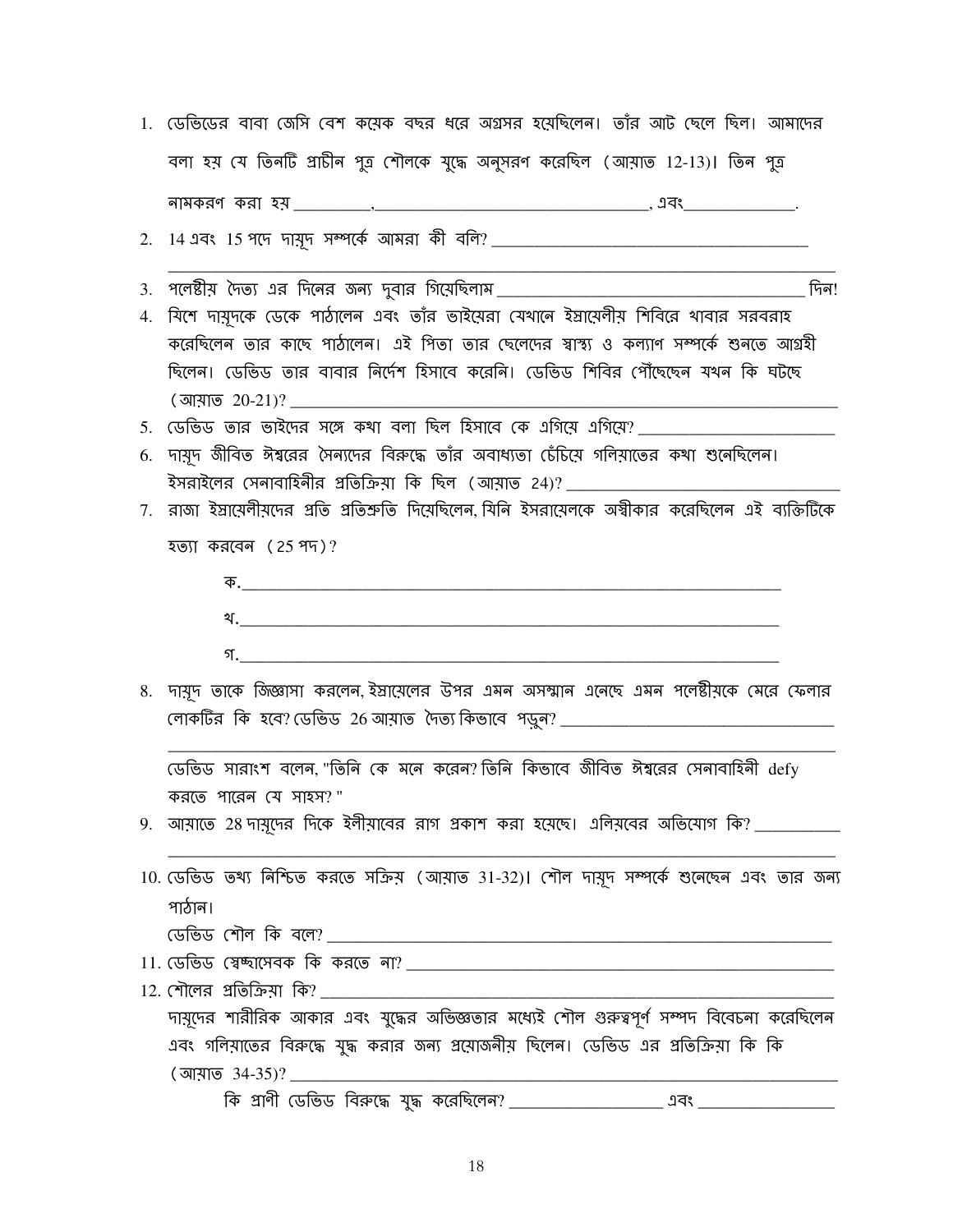$\overline{H}$ ংশোধন: 1 শমূয়েল 17:38-41 পদে আমরা শিথি যে দাউদকে দৈত্যের মুথোমুথি হওয়া উচিত সে সম্পর্কে শৌল ও দায়ূদের বিভিন্ন ধারণা রয়েছে। শৌল দাবী করেন যে দায়ূদ তার অস্ত্রোপচারের পোশাক পরেছিলেন। যথন আপনি এটি সম্পর্কে চিন্তা করেন, আপনি কি মনে করেন না ডেভিড বেশ দৃষ্টিশক্তি ছিল? তিনি কেবল একটি কৌতূহলী পোশাক, কোমরের কোট পরা, এবং হেলমেট এমন একজন ব্যক্তির তরোয়াল বহন করেছিলেন যা একজনের চেয়েও বেশি লম্বা ছিল। ডেভিড অবশ্য স্বীকার করেছিলেন যে তিনি গলিখের সাথে দেখা করতে যেতে পারেননি কারণ তিনি এই সমস্ত উপাদান পরিধান করতে অভ্যস্ত ছিলেন না। পরিবর্তে তিনি তার কর্মীদের লাগে, পাঁচ মসৃণ পাখর, এবং তার শট, তিনি তার ভেড়া রক্ষা হিসাবে সিংহ এবং বিরুদ্ধে তার প্রতিরক্ষা ব্যবহৃত শুধুমাত্র জিনিস।

একটি মুহূর্তের জন্য চিন্তা করুন যে এই যুদ্ধে সিংহ এবং বিয়ার একটি দৈত্য ছিল এবং কিছু ভেড়া ইস্রায়েল সেনাবাহিনী, জীবন্ত ঈশ্বরের বাহিনী ছিল। দায়ূদ নিজেকে এই মেষপালক বা শিয়ালের কাছ থেকে ইস্রায়েলের উদ্ধারকর্তা হিসাবে এই ভেডাটির উদ্ধারকর্তা হিসাবে দেখেন নি। তিনি জানতেন যে, ঈশ্বর তাঁর ভেডা রক্ষা করার সময় সিংহ এবং ভালুক খেকে তাকে উদ্ধার করেছিলেন, তাই তিনি জানতেন যে জীবন্ত ঈশ্বরের সৈন্যদের রক্ষা করার সময ঈশ্বর এই পলেষ্টীযের হাত থেকে তাকে উদ্ধার করার জন্য একজন হবেন।

ডেভিড তার পালক এর কর্মীদের, পাঁচ পাখর, এবং একটি sling সঙ্গে পলেষ্টীয় কাছে যোগাযোগ। যখন ঈশ্বর আপনাকে এবং আমাদের সকল প্রজাপতি ও মাপের দৈত্য খেকে আমাকে উদ্ধার করেন তিনি আমাদেরকে ভেরোকুইও এবং ডেভিডের অন্যান্য শিল্পীদের চিত্রাবলী যা বার্নিনি এবং মাইকেলএলজেলো এর ডেভিডসের মতো নির্মম সৃষ্টির প্রতিফলিত করে দেখানো প্রকৃত বাস্তবতা খেকে আমাদের রূপান্তরিত করে। ডেভিড স্লিং শট বহন এবং দৈত্য সম্মুখীন সঙ্গে থেলার মাঠ স্তর ছিল। দুই শত্রু একে অপরের কাছে। পার্থক্য কি বিবেচনা করতে সময় লাগবে? ডেভিড একটি দৈত্য মধ্যে রূপান্তরিত কি?

#### $\overline{a}$ ংশ  $3$

**আবেদন প্রশ্নগুলি:** আমাদের এই কাহিনীতে স্থানগুলি খুঁজতে হবে যেখানে আমরা আমাদের নিজের জীবনের পরিস্থিতিতে আবেদন খুঁজে পাব। পার্ট 1 শেষে আমরা আমাদের জীবনে কি দৈত্য সম্মুখীন সম্মুখীন বিবেচনা। আমরা এই জায়ান্ট মুথোমুখি করার চেষ্টা হিসাবে এই সময় আমাদের পোশাক তাকান।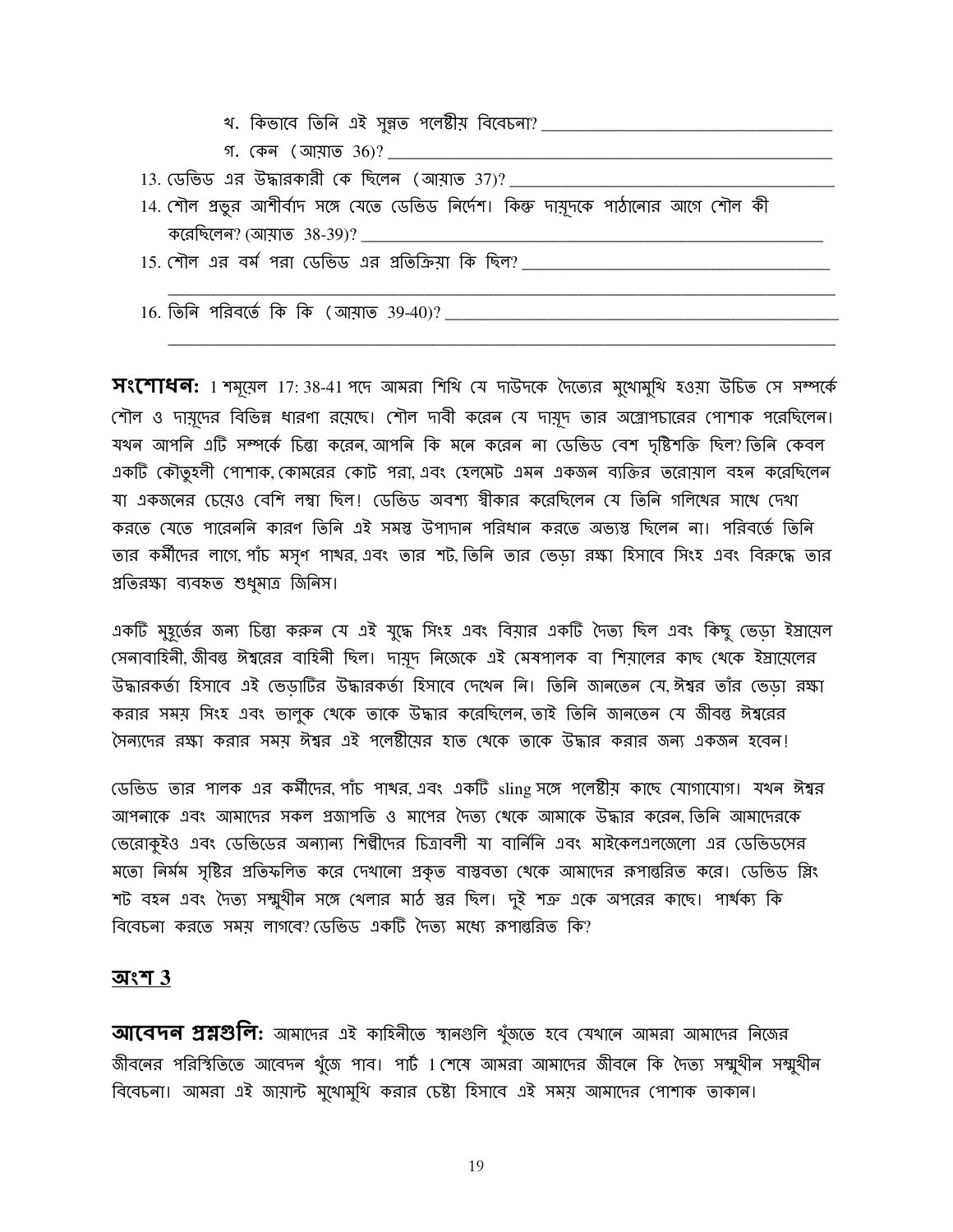- 1. আপনার জায়ান্টদের পর্যালোচনা করুন সেগুলি ব্যক্তি পরিস্থিতিগুলি যা তাদের অবস্থান নেয় এবং আপনার বিরুদ্ধে ভয়ঙ্কর হুমকিগুলি চেঁচিয়ে তোলে:
- 2. ইস্রায়েলীয়রা যখন পলেষ্টীয় চ্যাম্পিয়নদের মুখোমুখি হয়েছিল তথন তারা ভীষণ ভয়ে তাঁর কাছ থেকে দৌডে গেল (24)। যথন আপনি এমন পরিস্থিতিতে নিজেকে থুঁজে পাচ্ছেন তথন আচরণের আপনার প্যাটার্ন কী? এটি সেই দৈত্যদের সাথে সংঘর্ষের আহ্বান জানায় যারা ঈশ্বরের এবং ঈশ্বরের লোকেদের বিরুদ্ধে।
- 3. শৌল এবং গোলিয়াতের অস্ত্র ছিল। ডেভিড পাখর এবং একটি sling ছিল। জীবিত ঈশ্বরের সৈন্যদের
- 4. গলিখ ছিলেন পলেষ্টীয় চ্যাম্পিয়ন। আপনি আপনার নিজের চ্যাম্পিয়ন হতে বিবেচনা করেন?কে তোমার জন্য যুদ্ধে যায়? কে তোমাদের শত্রুদের কাছ থেকে উদ্ধার করে? \_\_\_\_\_\_\_\_\_\_\_

#### কবিতাগুলি মুখস্ত:

 $2.$ 

1. ইফিষের নিউ টেস্টামেন্ট বইতে সেন্ট পল বর্ম ঈশ্বরের বর্ম সম্পর্কে আলোচনা করেন। ইফিষীয় 6: 10-17 পড়ুৰ। প্রথম, তিনি আমাদের প্রভু এবং তাঁর পরাক্রমশালী শক্তিতে শক্তিশালী হতে উত্সাহিত করেন। আয়াত 11 আমরা ঈশ্বরের সব বর্ম স্থাপন করা বলা হয়। তিনি আমাদের কোন অংশ আমাদের বিরুদ্ধে মন্দ বাহিনীর জন্য ঝুঁকিপূর্ণ না চান। তিনি এটা পরিষ্কার করে দিয়েছেন যে আমরা যে বিপদ নিয়ে যুদ্ধ করছি তা হচ্ছে শয়তান। আয়াতে 12 সেন্ট পল বর্ণনা করেছেন যে আমরা কার বিরুদ্ধে যুদ্ধ করছি। কে আমাদের বিরুদ্ধে সংগ্রাম?

| আমরা কি দাঁডাতে সক্ষম হব?(আয়াত 14-18)?অতএব |  |
|---------------------------------------------|--|
|                                             |  |
|                                             |  |
|                                             |  |
|                                             |  |
|                                             |  |
|                                             |  |
| ছ। এক সংখ্যা আৰু স                          |  |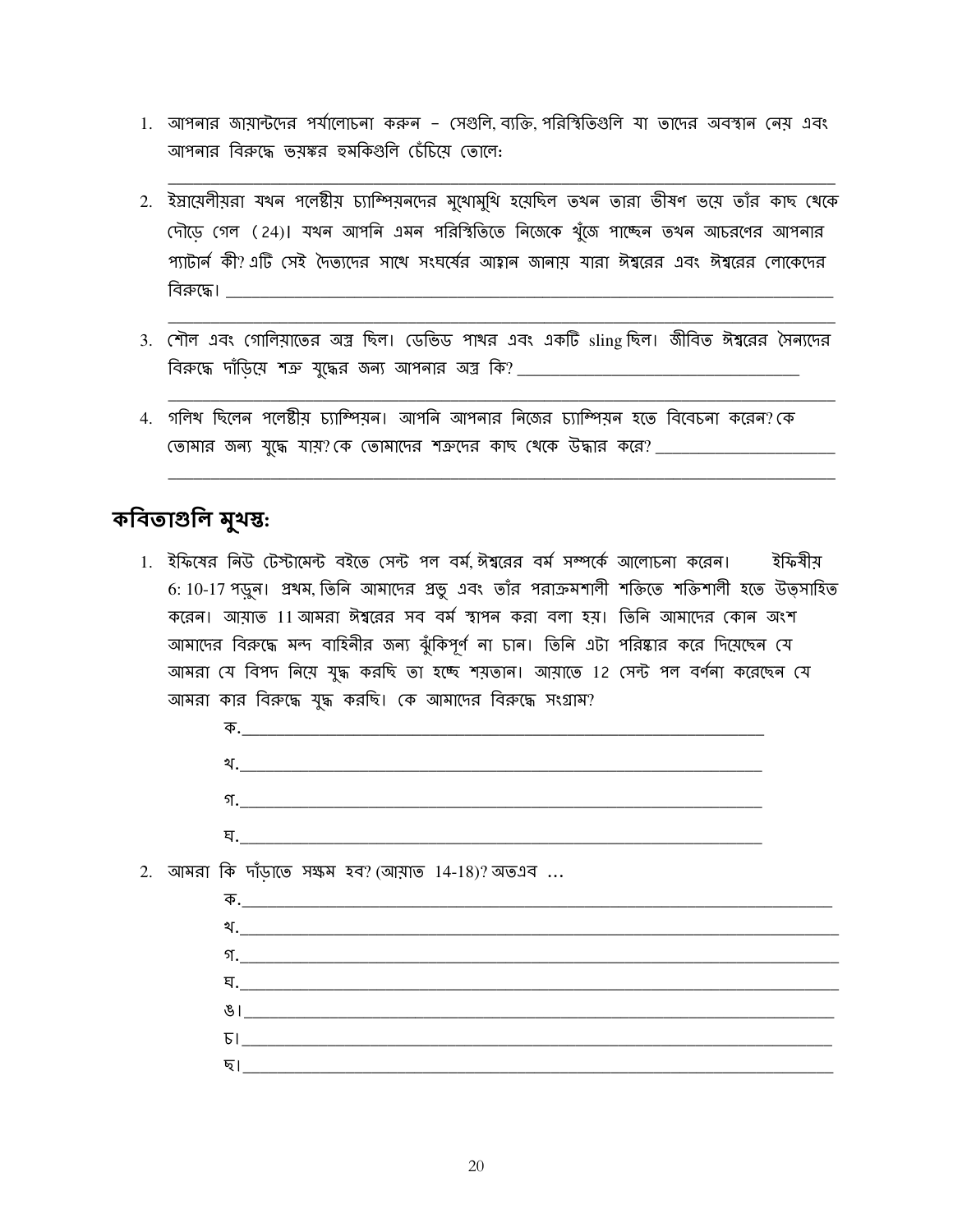ঈশ্বর আমাদের শক্তি, তাঁর পরাক্রমশালী শক্তি দিয়ে আমাদের ক্ষমতায়ন করেন এবং তিনি দুষ্টদের পরিকল্পনার বিরুদ্ধে লডাইয়ের জন্য আমাদের বর্ম দিয়ে আমাদের প্রমাণ করেন। তার বর্ম পুরোপুরি ফিট! আমাদের মাটিতে দাঁড়ানো এবং স্থায়ী থাকা দরকার। আমরা এই বর্মটি আমাদের বর্মকে বর্ম তৈরি করতে উত্সাহিত করছি যা আমরা পরিধান করতে অভ্যন্ত। একটি সূচক কার্ডে আয়াতগুলি 13-18 লিথুন এবং আপনি মনে রাথবেন যে এই আয়াতগুলি স্মরণে রাথার জন্য কাজ করুন, ঈশ্বরের আত্মা সংবেদনশীল হোন যা আপনাকে ঈশ্বর যে উপলব্ধি করে এবং আপনার যুদ্ধে বিজয় অর্জনের জন্য প্রতিটি টুকরা যা অর্জন করে তা বোঝায়। আপনি অঙ্কন দ্বারা এবং তারপর ঈশ্বরের বর্ম একটি চিত্র আঁকা আপনার জন্য একটি চাক্ষুষ করতে বেছে নিতে পারেন।

**প্রার্থলা:** হে আমার প্রভু, প্রতিদিন আমি শত্রুদের বিরুদ্ধে যুদ্ধে নিয়োজিত। আমি যুদ্ধ এবং আমার স্থল দাঁডানো আমার ক্ষমতা অতিক্রম চ্যালেঞ্জ করছি। আমি আপনার সবচেয়ে পবিত্র নাম যারা বিরুদ্ধে দাঁডাতে চেয়ে অন্যদের চিন্তা করবে কি ভয় ভয় এবং লুকান। আমার শত্রুরা প্রায়ই আমার চিন্তাভাবনাকে আক্রমণ করে এবং আমার মনোভাব এবং চরিত্রকে দুর্নীতিগ্রস্ত করে। তোমার শব্দ আমাকে বর্ম দেয় না যে মন্দ ভেত্তরে ঢুকতে পারে না। প্রতিদিন যেমন আমি উঠি, সত্যের বেল্ট, ন্যায়পরায়ণতা, শান্তির সুসমাচারের সাথে গ্রস্তুতির জুতা, বিশ্বাসের ঢাল, শব্দের শিরস্ত্রাণ এবং প্রার্থনা প্রার্থনা করতে আমাকে সক্ষম করে। আমি প্রতিদিন প্রতিটি মুহুর্তের মুখোমুখি হতে পারি, জানার জন্য প্রস্তুত থাকতে এবং বিশ্বাস করতে যে তুমি ছাড়া আমার জন্য তুমি আমার পরিত্রাতা, আমি কিছুই করতে পারব না। আপনার সাথে আমি যে সব কিছু করতে পারি তা জানার সাথে আসে এমন শান্তির জন্য আপনাকে ধন্যবাদ।

#### <u> অংশ 4</u>

**ভূমিকা:** আমরা 1 শমূয়েল 17:41 পদে ডেভিড এবং গলিয়াতের অধ্যয়ন চালিয়ে যাচ্ছি, আমরা দেখি শত্রু (ডভিডের কাছে আসছে। 1 শমূয়েল 16: 7 পদে বলা হয়েছে যে, ঈশ্বর কীভাবে দেখছেন তা তিনি দেখেন না। মানুষ বাহ্যিক চেহারা তাকান যদিও ঈশ্বর হৃদয় দেখায়। পলেষ্টীয়দের দৈত্য গোলিয়েথের মুথোমুথি হওয়ার কথা তিনি জানেন না.

**निर्माशः** आवात्र भर्षुन 1 गत्रूत्यन 17: 41-51.

#### ব্যায়াম:

- 1. গলিয়াত যুদ্ধের জন্য তাঁর সাথে কার কাছে আনলেন (আয়াত 41)? \_\_\_\_\_\_\_\_\_\_\_\_\_\_\_\_\_\_\_\_\_
- 
- 3. পলেষ্টীয় কী দেখেছিলেন সেটি কেমন অনুভব করেছিলেন (আয়াত 42)? \_\_\_\_\_\_\_\_\_\_\_\_\_\_\_\_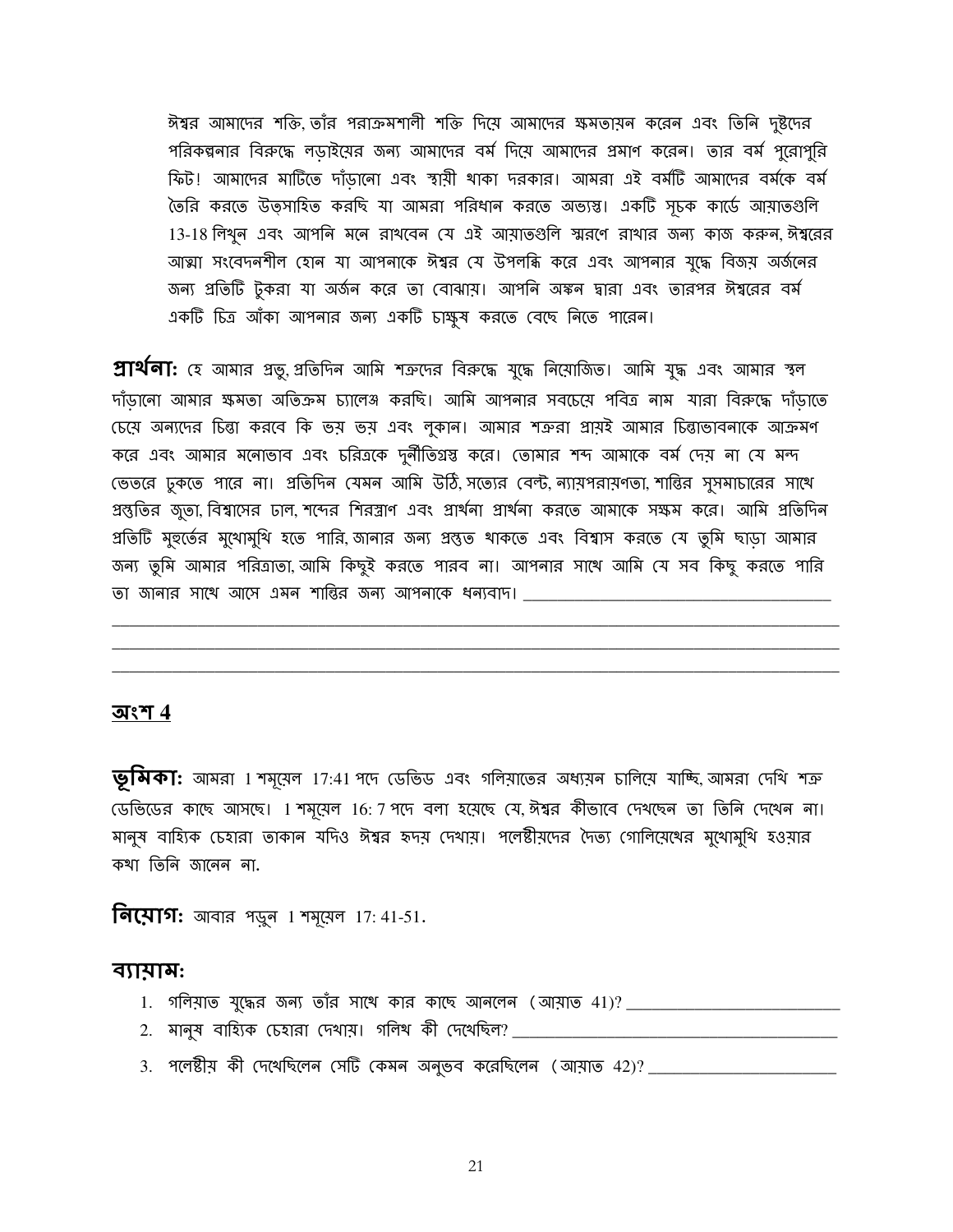- 4. গলিয়াখ কি বলেছিলেন যে তার হৃদয় প্রকাশ করেছে (আয়াত 43-44)? \_\_\_\_\_\_\_\_\_\_\_\_\_\_\_\_\_\_\_\_\_\_
- 5. ডেভিড এর প্রতিক্রিয়া কি ছিল?প্রতিটি চ্যাম্পিয়ন কি আনা (আয়াত 45)?

খ. ডেভিড:

এটা মনে রাখা খুবই আকর্ষণীয় যে দায়ুদ নিজেকে যুদ্ধে আসার জন্য পাখর ও বর্শা দিয়ে নয় বরং প্রভূ সর্বশক্তিমানের নামে, ইস্রায়েলের সৈন্যদের ঈশ্বর!

- 6. গলিয়াত নিজেকে দায়ূদকে মেরে ফেলার জন্য নিজেকে যুদ্ধ করতে আসেন এবং নিজেকে আরও বেশি নাম দেন। দায়দ কি সবাইকে জানতে চেয়েছিলেন (আয়াত 46-47)? \_\_\_\_\_\_\_\_\_\_\_\_\_\_\_\_\_\_\_\_\_\_\_
- $7.$  ডেভিড গল্প শেষ জানত (আয়াত 47)। ইসরাইলের চ্যাম্পিয়ন কে ছিলেন? \_\_\_\_\_\_\_\_\_\_\_\_\_\_\_\_\_\_\_
- 8. ফলাফল কি হবে? \_\_\_\_\_
- 9. আয়াত 48-49 আমরা বলা হয় যে পলেষ্টীয় আক্রমণের কাছাকাছি সরানো হয়েছে। অন্যদিকে ডেভিড,
- 10. ডেভিড পাখর মুক্তি এবং পলাতক আঘাত তিনি কি ঘটেছে জানার আগে তাকে হত্যা।

গোয়ালথের তলোয়ার আঁকতেও সময় ছিল না। দায়দ গলিয়াতের নিজের তরোয়াল বের করলেন এবং তাকে মেরে হত্যা করলেন।

**সংশোধন:** শত্রু চ্যাম্পিয়ন মারা গেছে। তাই আমি আমার দৈত্যদের বিরুদ্ধে যুদ্ধ করতে শিথি, শত্রুরা যে আমার মধ্যে যুদ্ধ করে?

- 1. আমি কি গলিয়াতের মত শত্রুদের দিকে এগোতে এবং এটির আকারকে "কেবল যুবক, থামথেয়ালী এবং সুদর্শন চেহারা" বলে মনে করি?
- 2. কিছুটা হেসে ফেলার মতো শত্রুকে আমি কি অশ্বীকার করি?
- 3. অখবা, আমি কি ডেভিডের মতো যুদ্ধক্ষেত্রের দিকে দ্রুত দৌডানোর চেষ্টা করবো যে জানত যে শত্রুটি আমার চেয়েও বেশি শক্তিশালী?
- 4. আমি জানি যে "প্রভু রক্ষা করেন; যুদ্ধের জন্য লর্ড?"

#### অংশ  $5$

**नित्याग:** १ पुन 1 राम, 17: 51-58.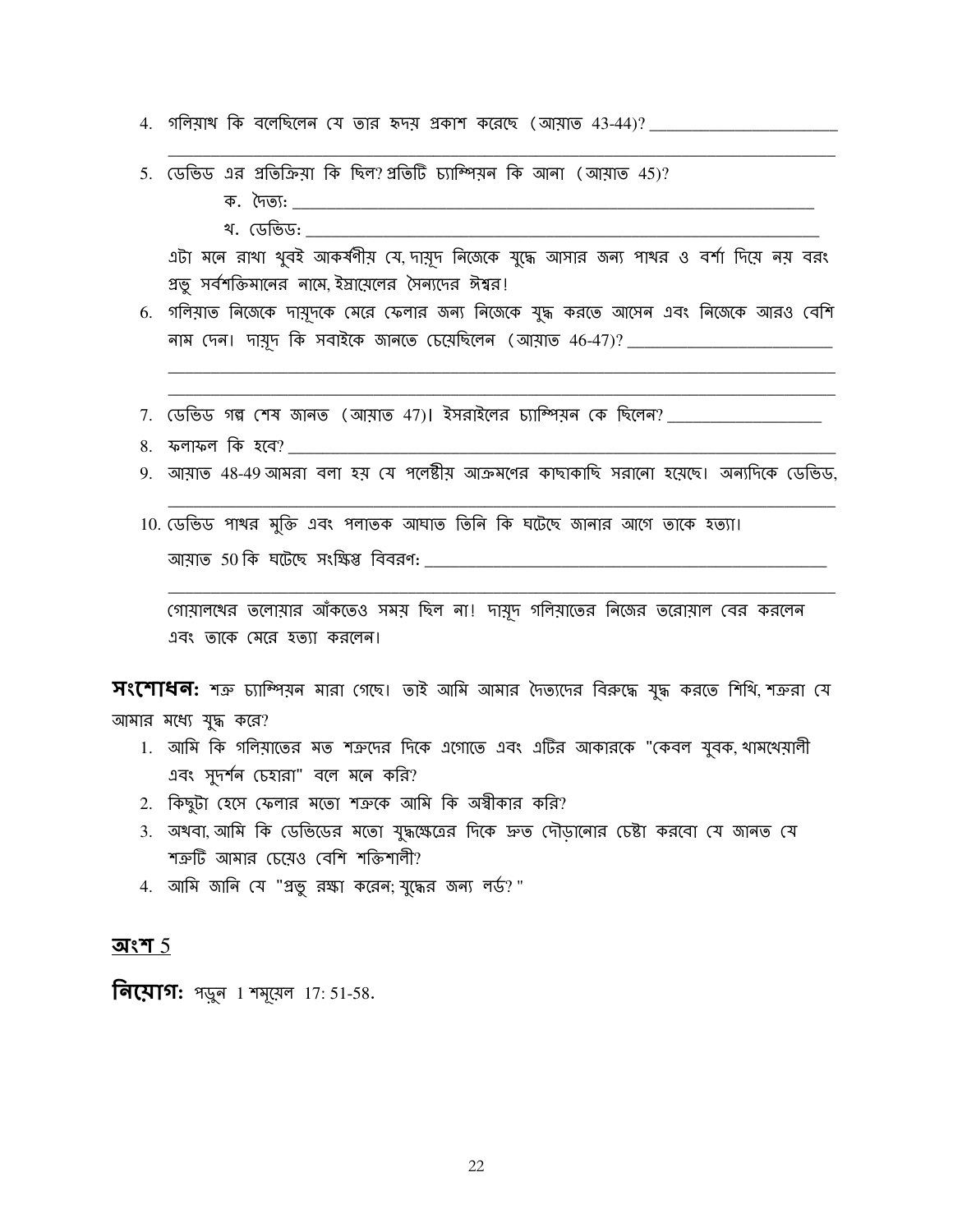#### ব্যায়াম:

- 
- 2. জীবিত ঈশ্বরের সৈন্যদের প্রতিক্রিয়া কি ছিল, ইস্রায়েলের লোকেরা এবং যিয়ূদা (আয়াত 52)?

তারা সব পথ পলেষ্টীয়দের অনুসরণ \_\_\_\_\_\_\_\_\_\_ গলিয়াতের ঘরের শহর (1 শমূয়েল 17: 4), এবং এর দরজায়

দ্রষ্টব্য: যদি আপনার বাইবেলটির পিছনে মানচিত্র থাকে তবে গখ এবং এক্রোনকে মানচিত্রে চিহ্নিত করা যেতে পারে যা ইস্রায়েলের বারোটি উপজাতির ভূমি বিভাগকে দেখায়।

- 3. ইস্রায়েলীয়রা পলেষ্টীয় সৈন্য শিবিরে কী করেছিল (আয়াত 53)? পলেষ্টীয়রা পালা এবং চালানো হয়নি। তারা বুঝে ও দেখেছিল যে বিজয়টি তাদের মতই ছিল। এটি ঘটে না যথন তারা পরিণত এবং তাদের জীবনের জন্য দৌডে। সম্ভবত তারা যুদ্ধের অস্ত্র পিছনে (ফলে রেখেছিল। পলেষ্টীয়রা প্রযুক্তিতে অগ্রসর হয়েছিল বিশেষ করে লোহা সংক্রান্ত বিষয়গুলির বিষয়ে। কল্পনা করুন যে ইস্রায়েলীয়রা যথন ফিরে এসেছিল এবং পলেষ্টীয় শিবির লট করেছিল তথন তারা কী থুঁজে পেয়েছিল।
- 
- 5. পলেষ্টীয়দের অস্ত্রশস্ত্র কোথায় ছিল?

#### উপসংহাব:

1. আয়াত 55-58 একটি মত প্রদর্শিত। এই গল্পের শেষটি একটি প্রধান প্রশ্ন করে: যদি ডেভিড শৌলকে (সবা করতেন যথন একটি মন্দ আত্মা তাকে যন্ত্রণা দিয়েছিল (1 শময়েল 16: 14-23), কেন শৌল তাকে চিন্ততে পারলেন না? শৌল না সেনাবাহিনীর অধিনায়ক অবেনর তিনি কে ছিলেন তা জানতেন। আয়াত 58 সালে শৌল তাকে জিজ্ঞাসা:

\_\_\_\_\_\_\_\_ দায়ৃদ উত্তর দিলেন?

2. যদিও আমরা জানি না কেন শৌল তাঁকে চিনতে চাইলেন, আমরা জানি যে এই একই দায়ূদ যাঁকে ঈশ্বর শমূয়েলকে বেথলেহেমের যিশয়ের পুত্র ইস্রায়েলের ভবিষ্যৎ রাজা হিসেবে অভিষিক্ত করেছিলেন। 1 শমূয়েল 16:18 পদে শৌলের দাসদের মধ্যে কোন একজন দায়দ সম্বন্ধে বলেছিলেন তা স্মরণ করুন:

**নিয়োগ:** আপনি হয়তো ডেভিড এবং গলিয়াতের গল্প শুনেছেন কিন্তু বাইবেলের গল্পটি আসলেই পড়েননি। কমেক মিনিট সময় নিন এবং নিম্নলিথিতটি নোট করুন:

- 1. আপনি গল্প সম্পৰ্কে শিখেছি বিভিন্ন ঘটনা।
- 2. ঈশ্বর যিনি এবং তিনি তার মানুষের সঙ্গে সম্পর্ক চায় একটি অন্তর্দৃষ্টি।
- 3. মানবজাতির মধ্যে একটি অন্তর্দৃষ্টি মত।
- 4. অ্যাপ্লিকেশন এক পযেন্ট আপনি আপনার নিজের জীবনে সংহত করতে পারেন।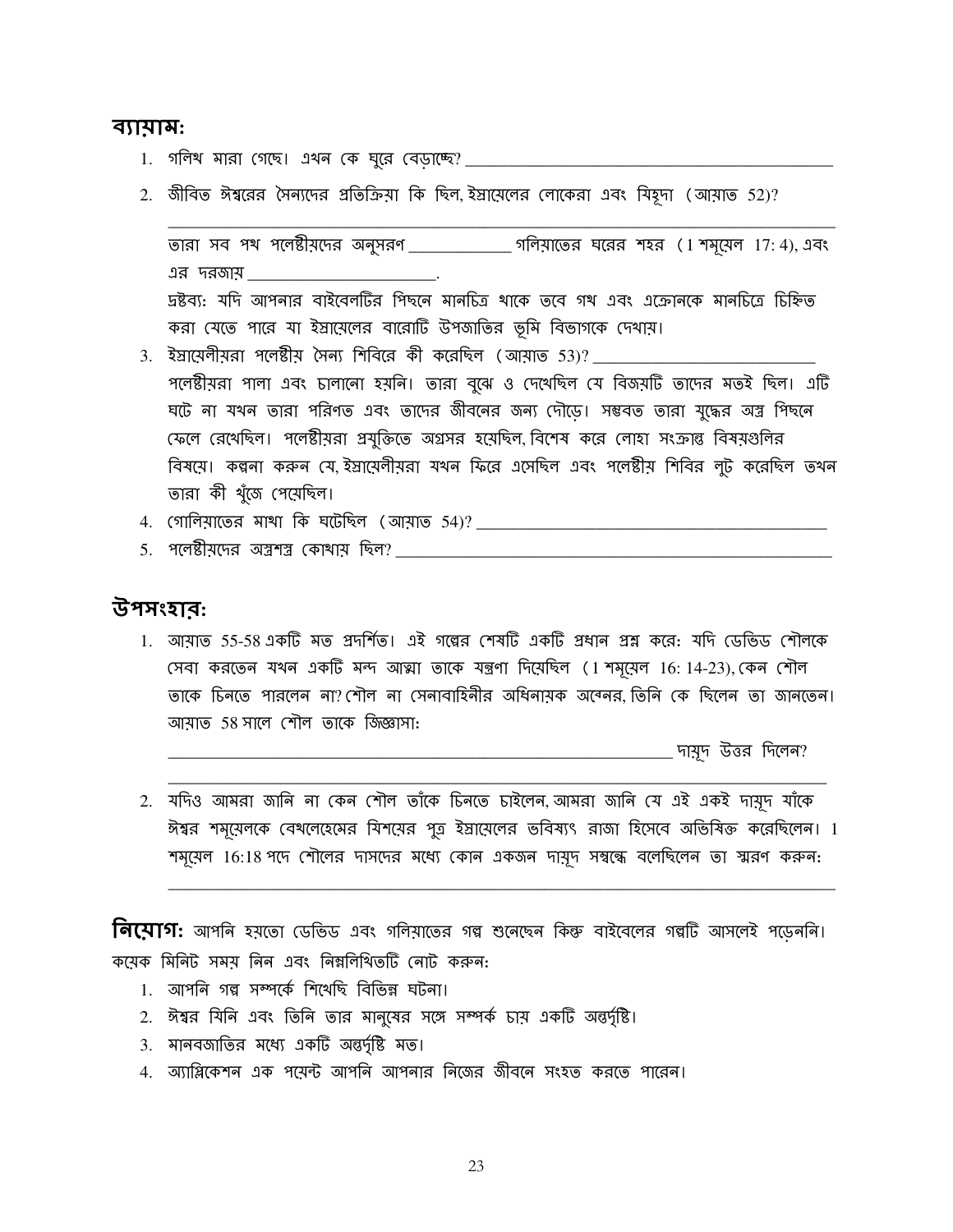## পাঠ তিন

# প্ৰভু তাব সঙ্গে ছিল

### থেকে গল্প 1 শমূমেল 18-31 ডেভিড, অ্যাবিগেল, এবং সুল

পাঠের পরিদর্শন $3$ 

| সংক্ষিপ্ত বিবরণ                                | 25 |
|------------------------------------------------|----|
| ভূমিকা                                         | 26 |
| পাঠ 3: 1 শমূয়েল 18-31                         |    |
| • শৌলের ঈর্ষান্বিত চোখ                         | 27 |
| •   ডেভিড এর সাফল্য                            | 28 |
| • ডেভিড এবং নাবল                               | 29 |
| • ডেভিড এবং আবিগাইল                            | 30 |
| • শৌলের মৃত্যু                                 | 32 |
| ঈশ্বরের প্রতিশ্রুতি: একটি ভবিষ্যত এবং একটি আশা | 33 |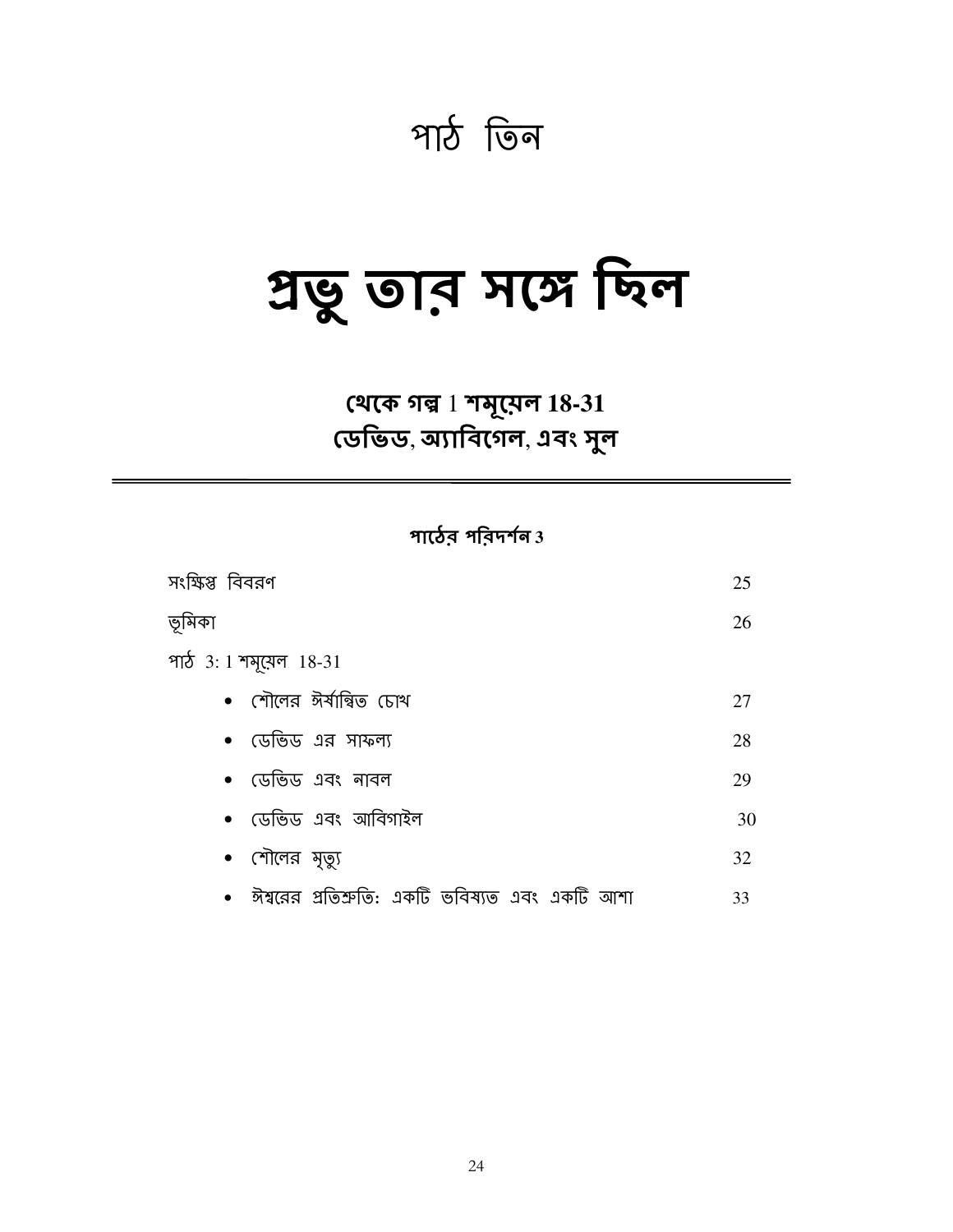#### সূচনা

দামূদের সাফল্যের ফল কী ছিল? কেন তিনি সব কিছুর মধ্যে সফল হন? ডেভিডের সাফল্যের রমির ফিকশন কী ছিল? শৌল কেমন প্রতিক্রিয়া দেখিয়েছিলেন? প্রথম শমূয়েলের শেষে আমরা পলেষ্টীয়দের বিরুদ্ধে যুদ্ধে দায়ূদের বন্ধু যোনাথন ও তার বাবাকে রাজা শৌলের সঙ্গে কী ঘটেছিল তা বলা হয়।

আপনি অন্যদের সাফল্যের সাড়া কিভাবে নিজেকে খুঁজে পেতে? ডেভিডের সাফল্যের পাশাপাশি রাজা তার জীবনমাপন করার চেষ্টা করেও, দামূদ কীভাবে প্রভুর অভিষিক্তদের সঙ্গে আচরণ করেন, তা শিখুন। ধার্মিক জ্ঞানী হোন এবং শিখুন কিভাবে কেউ তার নিজের সাফল্য এবং অন্যদের সাফল্যকে সম্মান করে।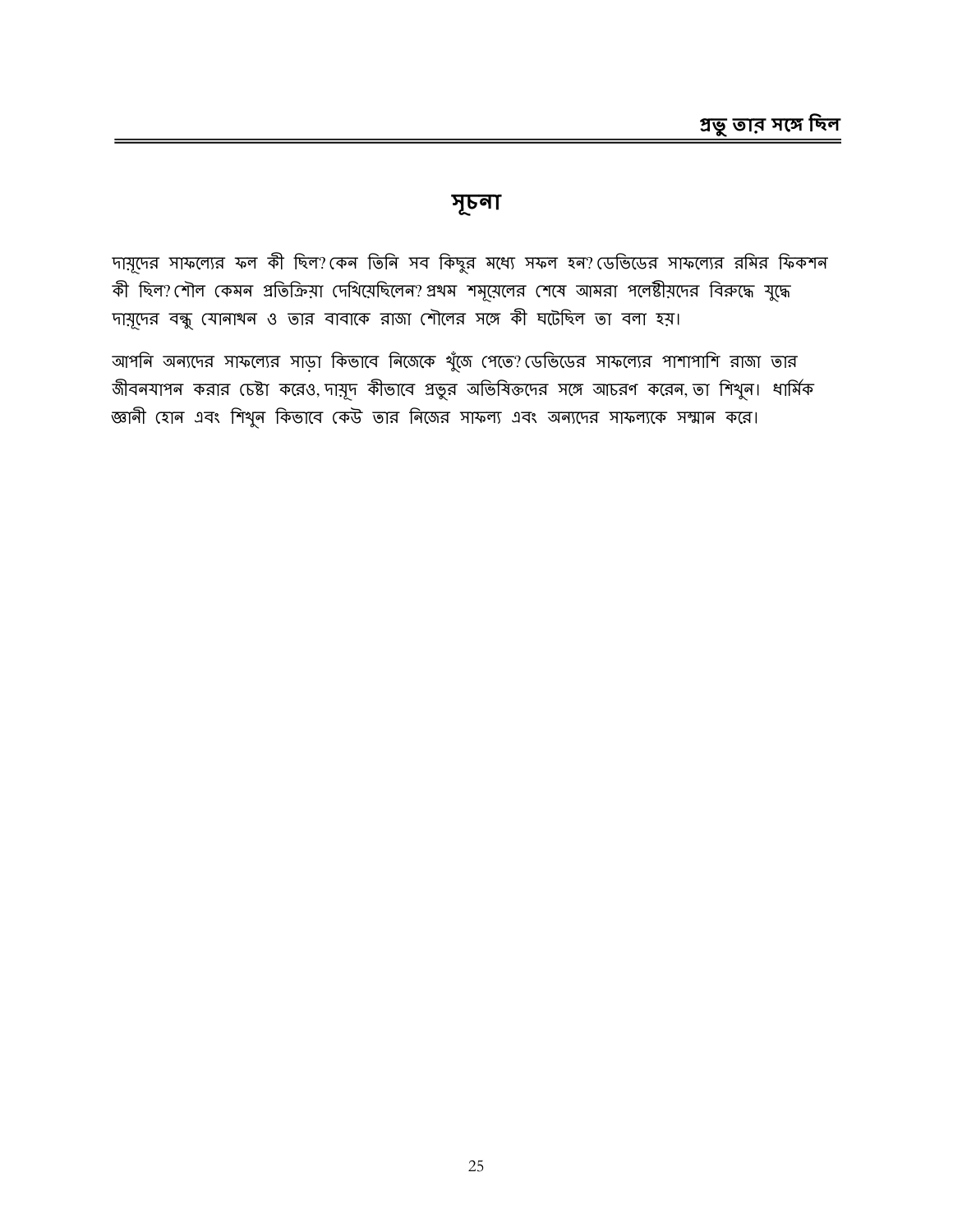#### অংশ  $1$

**শিক্ষা:** অধ্যায় 18 শৌলের ছেলের একটি নতুন চরিত্র যোনাখনকে আমাদের কাছে উপস্থাপন করে শুরু হয়। ডেভিড এবং জনাখন ঘনিষ্ঠ, ঘনিষ্ঠ বন্ধু হয়ে ওঠে। আমাদের বলা হয়েছে যে, জনাখন দায়দের সাখে আত্মবিশ্বাসী হয়েছিলেন তাকে নিজের মতোই ভালোবাসতেন এবং ডেভিডের সাথে ডেভিডের শত্রুদের ডেকে ডেকেছিলেন। (1 শমুয়েল ২0: 16-17). তাত্বিকভাবে রাজা পুত্র হিসাবে তিনি তার বাবার মৃত্যুর পর রাজা হতে লাইন ছিল। ডেভিড উপর বাইবেলের উপাদান ব্যাপক পরিমাণে আমরা ডেভিড এবং জনাথন মধ্যে সম্পর্ক বিস্তারিত্ততাবে অধ্যয়নরত হবে না। বলার অপেক্ষা রাথে না, তাদের সম্পর্ক তাদের জীবনকাল জুডে সহ্য। আপনি জনাখন সম্পর্কে আরও জানতে চয়ন করতে পারেন। নিম্নলিখিত রেফারেন্সগুলি আপনাকে শুরু করতে সহাযতা করবে:

- $1.$  1 শম্ময়েল  $19:1$ -7 যোনাখন দায়দের উকিল হিসাবে
- 2. 1 শমূয়েল 20 যোনাখন তাকে হত্যা করার জন্য তার পিতার উদ্দেশ্য সম্পর্কে দামূদকে সতর্ক করেছিলেন।
- 3. 1 শমূয়েল 31: 2 যোনাথনের মৃত্যু
- 4. 2 শমূয়েল 4: 4 যোনাথনের ছেলে মফীবোশেথ (2 শমূয়েল 9)

**नित्याग: अफ़ून 1 गमूर्तमा 18: 5-17.** 

উক্তি: এই কয়েকটি আয়াত শৌল দায়ূদের সাথে সম্পর্ককে প্রকাশ করেছেন:

- 
- 2. আপনি ডেভিড সম্পৰ্কে কি শিখবেন? \_
- 3. কীভাবে লোকেরা ও শৌলের কর্মকর্তারা দামূদকে সাড়া দিমেছিল? \_\_\_\_\_\_\_\_\_\_\_\_\_\_\_\_\_\_\_\_
- $4.$  যুদ্ধ থেকে বাড়ি ফিরলে মহিলারা কীভাবে দামূদকে পেমেছিলেন? (আয়াত 6-7)? \_\_\_\_\_\_\_\_\_\_
- 5. তারা কি গেযেছিল?

 $7.$  আয়াত 9 একটি অর্থপূর্ণ শব্দ ব্যবহার করে। এটা কি? \_\_\_\_\_\_\_\_\_ বিভিন্ন অনুবাদ বিভিন্ন শব্দ ব্যবহার করুন। এনআইভি বলেছে যে শৌল দামূদকে "ঈর্ষান্বিত চোখ" রেখেছিলেন।

ঈশ্বরের কল ইন, ক্রস সংযোগ সংযোগ সিরিজের আমাদের বিতরণ আমরা ঈর্ষা শব্দ অর্থ আলোচনা। এটা জেনে রাখা হয়েছে যে, ঈর্ষান্বিত হওয়া একজনকে প্রতিস্থাপিত হওয়ার ভয়। কেন শৌল ঈর্ষান্বিত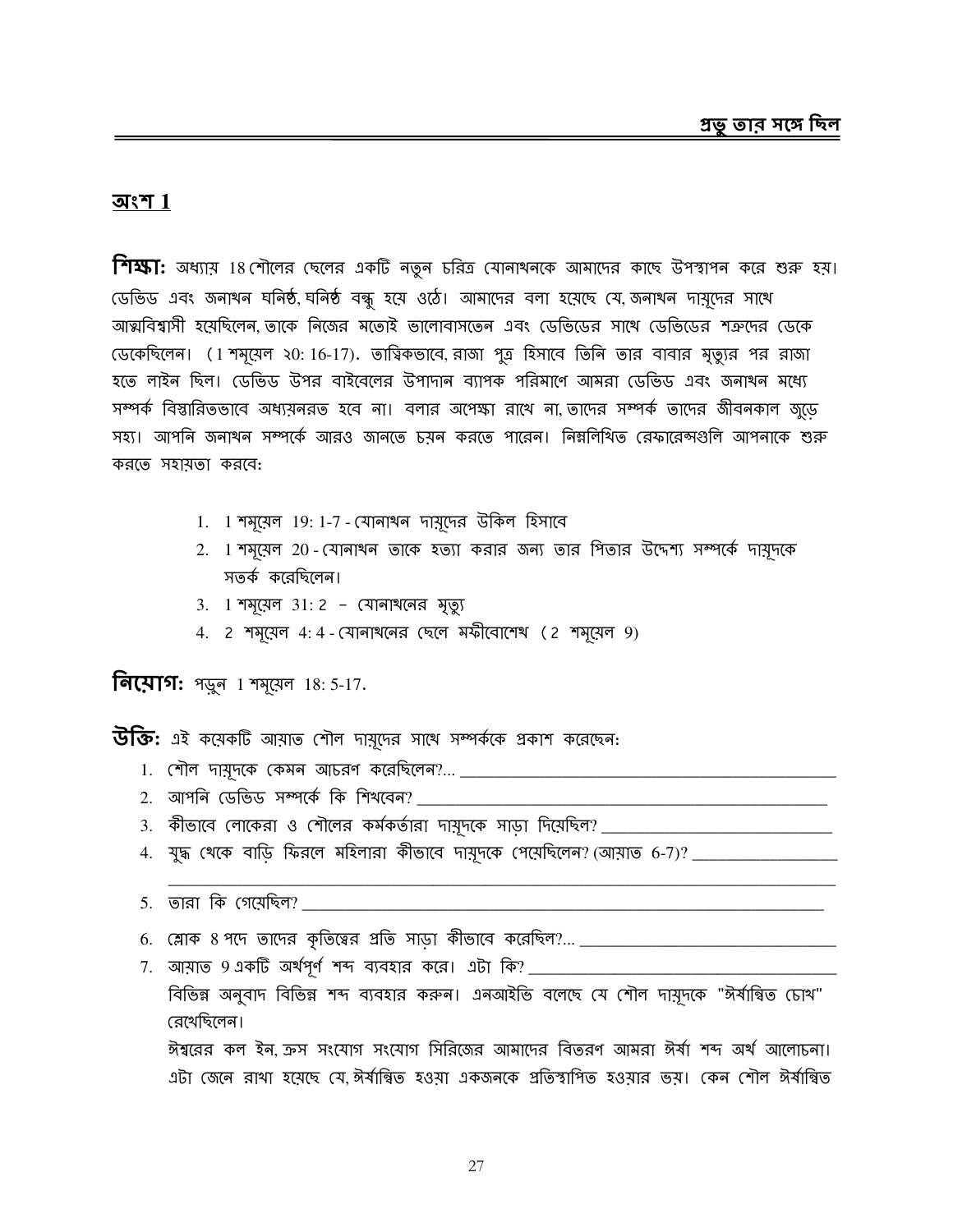| হবে? কেন তিনি ডেভিড একটি "ঈর্ষান্বিত চোথ" রাথা হবে? _____________________________  |
|------------------------------------------------------------------------------------|
| 8.  পরবর্তী ঘটনাটি কি ঘটেছিল (আয়াত 10-11)?                                        |
|                                                                                    |
|                                                                                    |
| 9. শৌল সৰ্বাধিক ভয় কি ছিল (আয়াত 12)? ____________________________                |
|                                                                                    |
| 11. ডেভিড একটি যোদ্ধা হয়ে ওঠে। তাকে সেনাবাহিনীতে উচ্চ পদে পদোন্নতি দেওয়া হয় এবং |
| সৈন্যবাহিনীকে তাদের অভিযানে নেতৃত্ব দেন। তিনি যা করেছিলেন তার মধ্যে তিনি সফল ছিলেন |
|                                                                                    |
| 12. দায়ূদ সফল ছিলেন এবং শৌল তাকে কীভাবে সাড়া দিয়েছিলেন (আয়াত 15)? _______      |

#### অংশ 2

**শিক্ষাদান:** শব্দটি এই অধ্যায়ে বেশ কমেকবার ব্যবহার করা হয়। আমরা প্রায়ই আর্থিক লাভ, অবস্থান, সম্পত্তি, এবং খ্যাতির ক্ষেত্রে সাফল্যের পরিমাপ করি। ডেভিড এর সাফল্যের রেফারেন্স তার জ্ঞান ঠিকানা। বাইবেলের অন্যান্য সংস্করণ আয়াত 14 অনুবাদ, "ডেভিড তার সমস্ত উপায়ে নিজেকে বুদ্ধিমান আচরণ; এবং গ্রভু তাঁর সাথে ছিলেন। "15 পদটি অনুবাদ করা যেতে পারে যে,"শৌল দেথেছিলেন যে, তিনি নিজেকে থুব বিজ্ঞতার সাথে ব্যবহার করেছিলেন এবং তাকে ভয় করেছিলেন। "

গীতসংহিতা 111:10 পদে আমরা পডি যে, প্রভুর ভয় বিজ্ঞতার সূচনা। ডেভিড পালনকর্তার সঙ্গে একটি ঘনিষ্ঠ সম্পর্ক বসবাস। তিনি প্রভু সম্মানিত। তিনি জানতেন এবং ঈশ্বরের আইন ও বিধানগুলি এবং সেই আইনগুলির মাধ্যমে এবং দায়ুদকে প্রজ্ঞা ও বোধগম্যতা সম্পর্কে ঈশ্বরকে নির্দেশ করেছিলেন। শৌল, অন্যদিকে, জানতেন যে প্রভুর আত্মা তাঁর কাছ থেকে চলে গেছে এবং এথন একটি মন্দ আত্মা তাকে যন্ত্রণা দিয়েছে। দায়দকে তার উপস্থিতি থেকে সরিয়ে নেওয়ার জন্য শৌল দায়দকে এক হাজার লোকের নেতা হিসাবে নিযুক্ত করেছিলেন, যাকে তিনি যুদ্ধে নেতৃত্ব দেন। দায়ূদের বিজ্ঞ কাজগুলো শৌল ও সমস্ত লোকেদের কাছে ঈশ্বরের উপস্থিতি স্পষ্ট করে তুলেছিল। "তিনি যা করেছিলেন তাতেই তিনি প্রচুর সফলতা অর্জন করেছিলেন কারণ প্রভু তাঁর সঙ্গে ছিলেন।"

**বিদ্লেকেশন:** 1 শমূয়েল 18 এর এই কয়েকটি আয়াতগুলিতে আমরা দেখি এই দুইজন মানুষ কতটা ভিন্ন। আমরা দায়দকে যুদ্ধে সফল দেখি এবং শৌল দায়দের সাফল্যের কারণে ভীত ও ঈর্ষান্বিত। তিনি জানতেন যে গ্রভু দায়দের সঙ্গে ছিলেন কিন্তু তিনি তাঁর কাছ থেকে চলে গেছেন। আমরা দায়ূদকে তার বীণা বাজানোর সময় শৌলের দাসত্ব দেখি এবং শৌল দায়ূদকে "দেয়ালের দিকে ঠেলে দেবার" চেষ্টা করে তার বর্শা ঝুলিয়ে দেখি। এবং আমরা যথন জানতে পারি যে ইস্রায়েল ও যিয়ূদা দামূদকে ভালোবাসতেন, কারণ তিনি (16)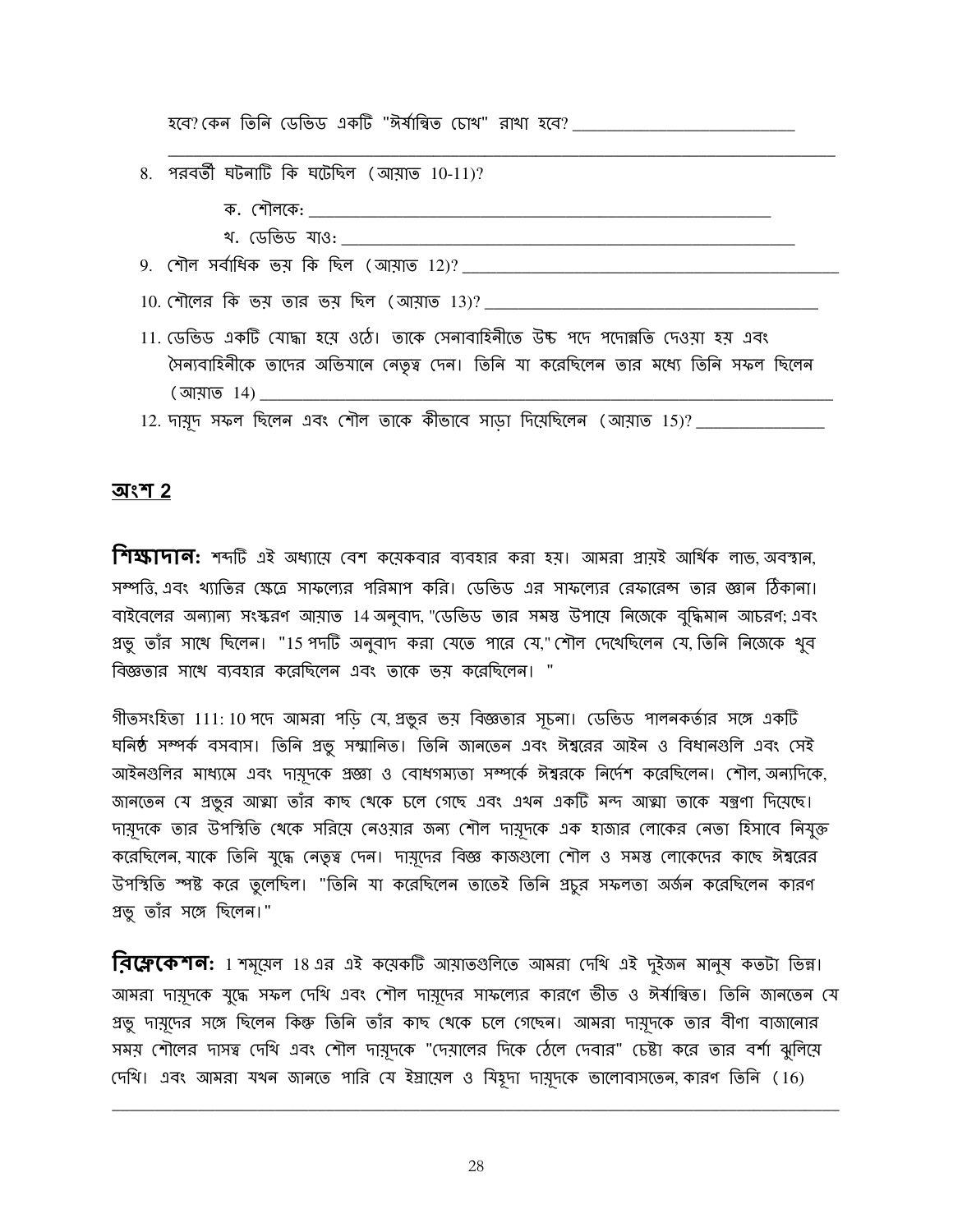শ্লোক 17 সালে শৌল নিজেকে বলছেন, "আমি [ডেভিড] বিরুদ্ধে হাত তুলব না। পলেষ্টীয়রা তা করুক। "যদি তিনি তাকে যুদ্ধে পাঠাতে পারতেন, তবে পলেষ্টীয়রা যা করতে চেয়েছিলেন তা তিনি করতেন। শৌল, মূলত, শত্রুদের সাথে নিজেকে সংহত করার জন্য দায়দকে হুমকির হাত থেকে মুক্ত করেছিলেন। শৌলের ঈর্ষান্বিত অবশেষে দায়দকে হত্যা করার চেষ্টা করেছিলেন।

#### আবেদন প্ৰশ্ন:

- <u>1. আপনি যারা ব্যক্তি জানেন বিজ্ঞতার কাজ যারা? \_\_\_\_\_\_\_\_\_\_\_\_\_\_\_\_\_\_\_\_\_\_\_\_\_\_\_\_\_\_\_\_\_</u>
- <u>2. আপনার মধ্যে কি ভয় বেডে যায়? \_\_\_\_</u>
- 3. আপনি অন্যদের দ্বারা ভীত কারণ আপনি হুমকি এবং আপনি কম মনে করতে কারণ?

4. প্রতৃ আপনার সাথে আছেন কিনা তা জানার জন্য আপনার কোন পার্থক্য হবে? \_\_\_\_\_\_\_\_\_\_\_\_

#### <u> অংশ 3</u>

**ডিগিং ডেপার:** প্রথম শমূয়েলের অবশিষ্ট অধ্যায়ে ডেভিডকে হত্যা করার জন্য দামূদ, ডেভিডকে হত্যা করার জন্য, ইসরায়েলের শত্রুদের বিরুদ্ধে যুদ্ধের কৌশল এবং যুদ্ধের লডাইয়ে এবং ডেভিডকে হত্যা করার পরিবর্তে শৌলের জীবনকে বাদ দেওয়ার সিদ্ধান্ত নিয়ে শৌলের প্রচেষ্টার গল্পগুলি অন্তর্ভক্ত। আপনি এই অধ্যায় পড়া এবং আপনার নোটবুক উল্লেখ করা হয় যে বিভিন্ন নাম এবং স্থান ট্যাক আকর্ষণীয় এটি পেতে পারে। এই তালিকাটি আপনাকে অপরিচিতের সাথে আটকাতে আপনাকে সহায়তা করবে। আপনি বিভিন্ন অবস্থান সনাক্ত করতে বেছে নেওয়া উচিত আপনার বাইবেল উপলব্ধ রাথুন।

**নিয়োগ:** 1 শমুয়েল 25 পড়ুন। 1 শমুয়েল 25:1 পদে আমাদের বলা হয়েছে যে, দায়দকে অভিষিক্ত ব্যক্তি হিসেবে শমূয়েল মারা গিয়েছিলেন। রামহে দাফন করার পর দায়ূদ পারণের মরুভূমিতে চলে গেলেন। চলুন এই একই অধ্যাযে রেকর্ড করা একটি মজার গল্প একটি সংক্ষিপ্ত চেহারা নিতে.

- 1. অক্ষর সনাক্ত করুন।
- 2. ডেভিডের অনুরোধ ও নাবলের প্রতিক্রিয়া কী ছিল?...
- 3. এবিগাইলের প্রতিক্রিয়া কী ছিল?
- $4.$  ফলাফল ফলাফল এবং ফলাফল কি ছিল?

#### ব্যায়াম: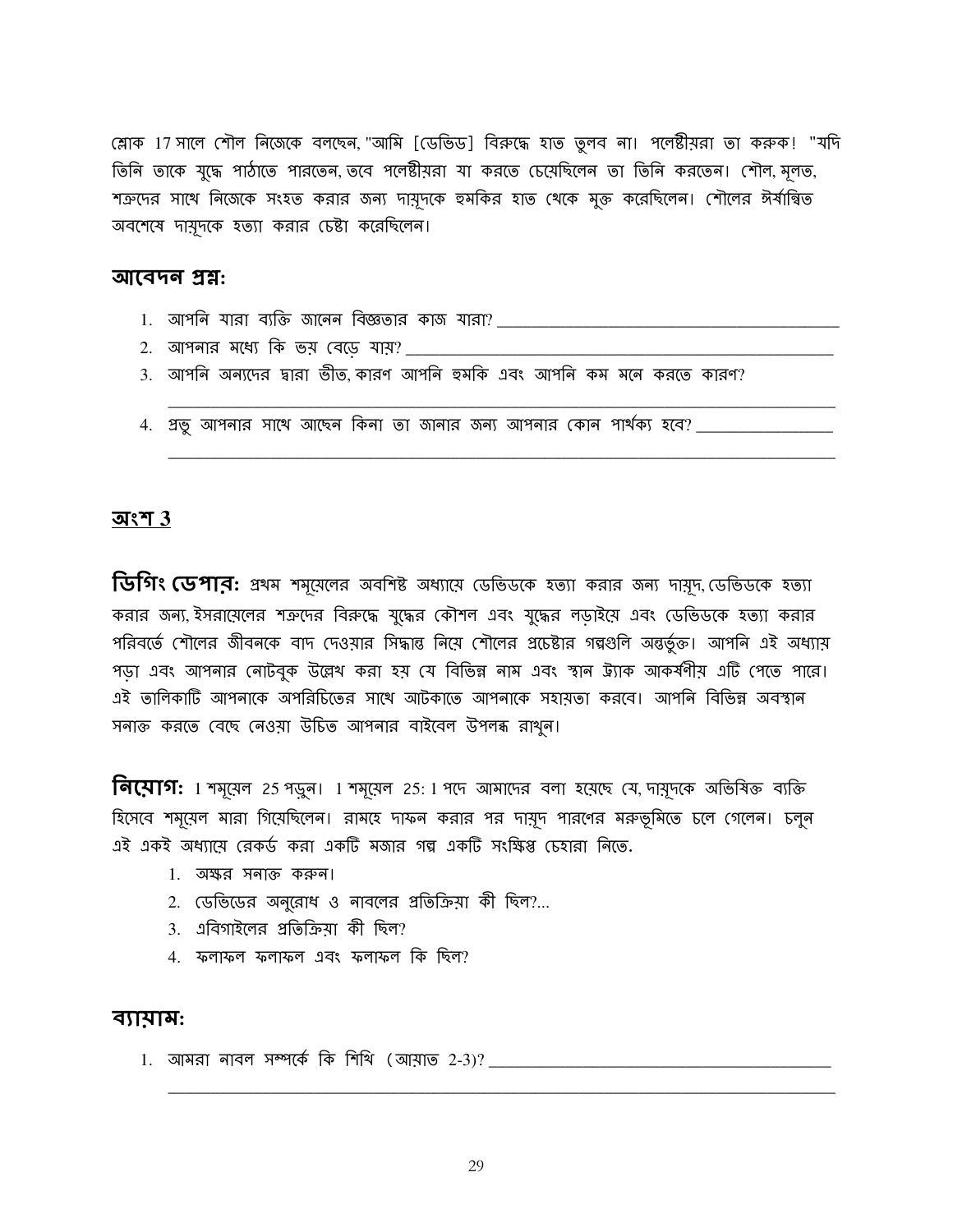- <u>2. আমরা কি অবীগল সম্পর্কে শিখি (আয়াত 3)? \_\_\_\_\_\_\_\_</u>
- 3. আয়াত 4-8 দায়ূদ তার অল্পবয়সী যুবককে নাবলকে বিধানের জন্য পাঠাচ্ছেন। ভূমিকা ডেভিড তার পুরুষদের সঙ্গে নাবল পাঠানো কি ছিল (আয়াত 5-6)? \_\_\_\_\_\_\_\_\_\_\_\_\_\_\_\_\_\_\_\_\_\_\_\_\_\_\_\_\_\_\_\_\_\_
- 4. নাবলের কাছে দায়ূদের বার্তা দ্বিতীয় অংশটি কী ছিল (আয়াত 7-8)? \_\_\_\_\_\_\_\_\_\_\_\_\_\_\_
- 5. নাবল কি দামূদকে ফেরত পাঠিমেছিলেন (আয়াত  $10-11$ )? \_\_\_\_\_\_\_\_\_\_\_\_\_\_\_\_\_\_\_\_\_\_\_\_\_\_\_
- 6. নাবলের বার্তার প্রতি দায়দের প্রতিক্রিয়া কি ছিল (আয়াত 12–13)? \_\_\_\_\_\_\_\_\_\_\_\_\_\_\_\_\_\_
- 7. চাকরদের একজন কি নাবলের স্ত্রী অবীগলকে ( 14-17 আয়াত ) জানায়?
- 8. কর্ম মধ্যে গিয়েছিলাম। সে কি করেছে (আয়াত 18-19)?... \_\_\_\_\_\_\_\_\_\_\_\_\_\_\_\_\_\_\_\_\_\_\_\_
- 9. ডেভিড কি ঠিক বলেছিলেন (আয়াত 20-22)? \_\_\_\_\_\_\_\_\_\_\_\_
- 10. ডেভিড আগে আবিগাইল এর অঙ্গবিন্যাস কি ছিল (আয়াত 23-24)? \_\_\_\_\_\_\_\_\_\_\_\_\_
- 11. তিনি দায়ূদের কাছে কি জিজ্ঞেস করেছিলেন এবং তার স্বামী নাবলের কথা বলছেন (25 পদ)? \_\_\_
- 12. আয়াত 26-31 তিনি কিভাবে ডেভিড সম্পর্কে কথা বলেন এবং সে নিজেকে কি শ্রদ্ধা করে?

#### <u> অংশ 4</u>

**সংশোধন:** কমেক মিনিট সময় নিন এবং সে কী করেছে এবং সে কী করেছে সেটি এবিগাইলের প্রতিফলন করে। অবীগল কেবল শারীরিকভাবে ডেভিডের সামনে নিজেকে সিজদা করেননি (২3 পদ) কিন্তু নম্রতার মনোভাব নিয়ে সে তার সামনে নিজেকে প্রণাম করেছিল। শব্দ বান্দা এবং মাস্টার তিনি তার সম্পর্ক নিজেকে কিভাবে অনুভূত কিভাবে. উল্লেখ্য, এই আয়াতগুলিতে আমার প্রভু ও আমার প্রভু কত বার ব্যবহার করা হয়েছে।  $\_$ তিনি শান্তির জন্য দায়ূদের কাছে এসেছিলেন। তিনি দুর্যোগ রোধ করার জন্য নাবলের নির্বুদ্ধিতা ও মূর্থতার জন্য সময় দোষ সহ্য করতে ইচ্ছুক ছিলেন.

অবীগলই ঈশ্বরের হস্তক্ষেপকে শ্বীকার করেছিলেন, যা দামুদকে নিজের প্রতিশোধ নেওয়ার এবং রক্তপাতের কারণে আটকে রেখেছিল। তিনি দায়ুদ এবং তার পুরুষদের জন্য প্রস্তুত যে সব উপহার উপহার দেওয়া হয়েছে (18 আয়াত)। তিনি দায়দের সামনে দোষী সাব্যস্ত হওয়ার জন্য ক্ষমা চেয়েছিলেন এবং দায়দকে শ্বীকার করেছিলেন যে, প্রভু তাঁর যুদ্ধের জন্য যুদ্ধ করেছিলেন কারণ প্রভু তাঁর জন্য স্থায়ী বংশধর ছিলেন।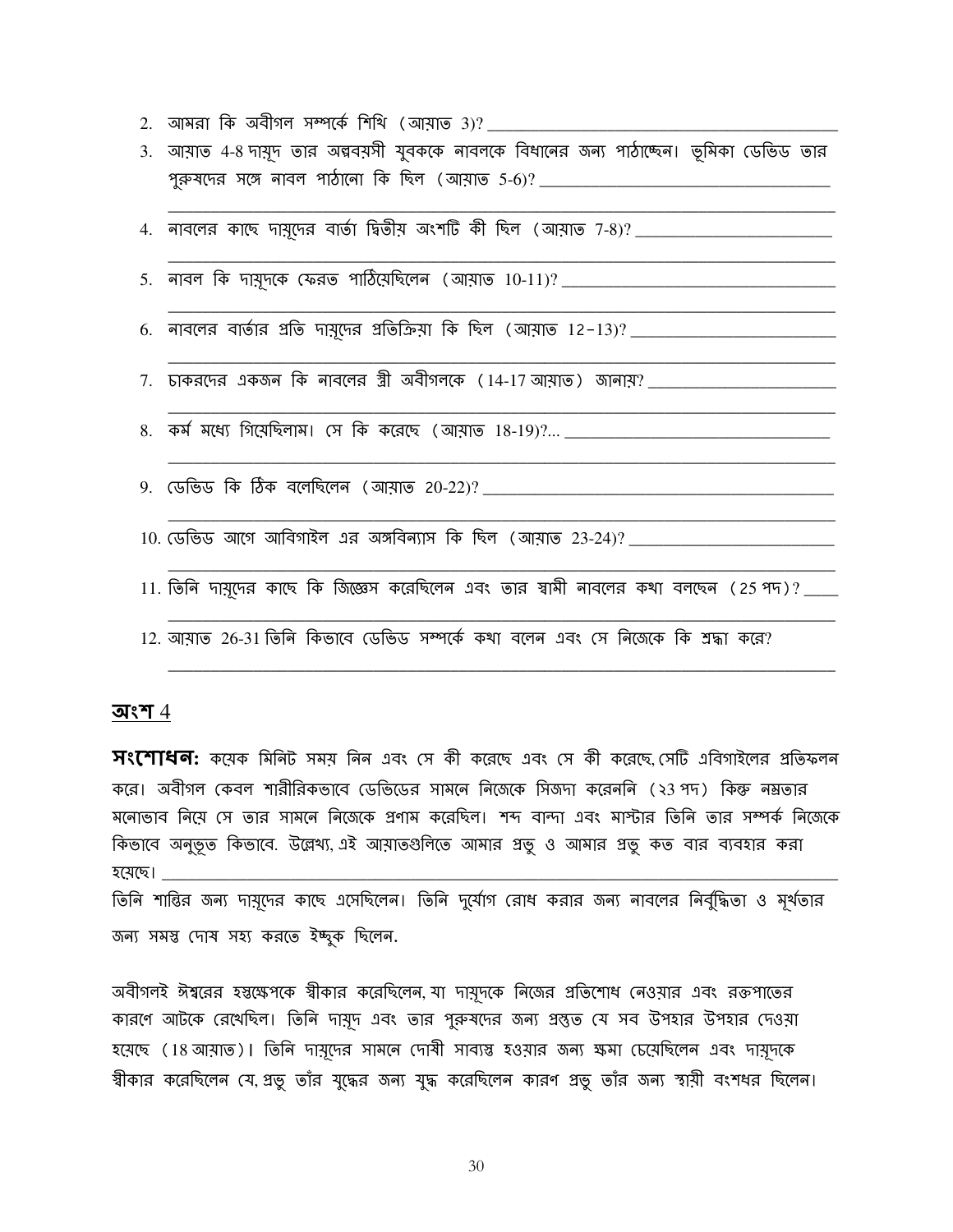যদিও অন্য একজন ডেভিডের জীবনধারায় ছিলেন তবে তিনি তাকে স্মরণ করিয়ে দিয়েছিলেন যে, প্রভু তাকে নিরাপদ ও নিরাপদ রাখবেন। তারপরে তিনি দায়িদের শত্রুদের কথা বলেন, গলিয়াতের সাথে তার মুথোমুথি হওয়ার কথা মনে করিয়ে দিয়েছিলেন কেবলমাত্র একটি স্লিং ব্যবহার করে। অবশেষে তিনি বলেন যে সময় সঠিক এবং ইস্রায়েলের উপর নেতা হওয়ার জন্য তাকে নিযুক্ত করা হলে তার বিবেকের অপরাধ থেকে মুক্ত হবেন না কারণ তার কোন রক্তপাত হয়নি এবং তিনি নিজেকেও প্রতিশোধ নিতে বাধ্য করেননি।

**আবেদন প্রশ্নঃ** অন্য কারো কথা ও কাজের জন্য দোষারোপ করে শান্তি আনতে এবং বিপর্যয় ঘটাতে আমি কতটা আগ্রহী বিশেষত যথন তাদের কথা ও কাজের কথা নির্বোধ বলে মনে হয়?

#### ব্যায়াম:

- 1. ডেভিড এর প্রতিক্রিয়া ঈশ্বরের চারুতা একটি চার অংশ শ্বীকৃতি:
	-
	-
	- গ. আয়াত 34: নিজেই
	- ঘ. আয়াত  $34$ : নাবল এবং তার পুরুষদের \_\_\_\_\_\_\_\_\_\_

ডেভিড তার উপহার গ্রহণ, তার বাডিতে পাঠানো, এবং তার অনুরোধ দিতে প্রতিশ্রুতি (আয়াত 35).

2. অবীগল যথন বাডি ফিরে এলেন তথন কি চলছিল (আয়াত 36)?... \_\_\_\_\_\_\_\_\_\_\_\_\_\_\_\_\_\_\_\_\_\_\_\_\_

3. পরের সকালে কি ঘটেছিল (আয়াত 37-38)?

4. কিভাবে গল্প শেষ (আয়াত 39-42)?

#### আবেদন:

- 1. দায়ূদ অবীগলকে তার স্ত্রী হওয়ার জন্য জিজ্ঞাসা করলেন। 41 আয়াত কি আমাদের বলে? \_\_\_\_\_\_\_\_
- 2. ডেভিডের স্ত্রী হওয়ার জন্য তাকে জিজ্ঞেস করা হয়েছিল যে, আবিগেল নম্রতার সঙ্গে স্বীকৃত। সে তার সেবা করার জন্য প্রস্তুত ছিল এবং তার বান্দাদের পা ধুয়ে দিল। নম্রতায় সে নিজেকে তার বান্দাদের দাস মনে করে!

ক. তার কথায় ও কর্মসূচী কীভাবে বিবাহের সম্পর্কের সমাজের দৃষ্টিভঙ্গির সাথে সামঞ্জস্যপূৰ্ণ? \_\_\_\_\_\_\_\_\_

খ. কীভাবে তার কথা ও কর্মসূচি বিমের সম্পর্কের ব্যক্তিগত দৃষ্টিভঙ্গির সাথে সামঞ্জস্যপূর্ণ?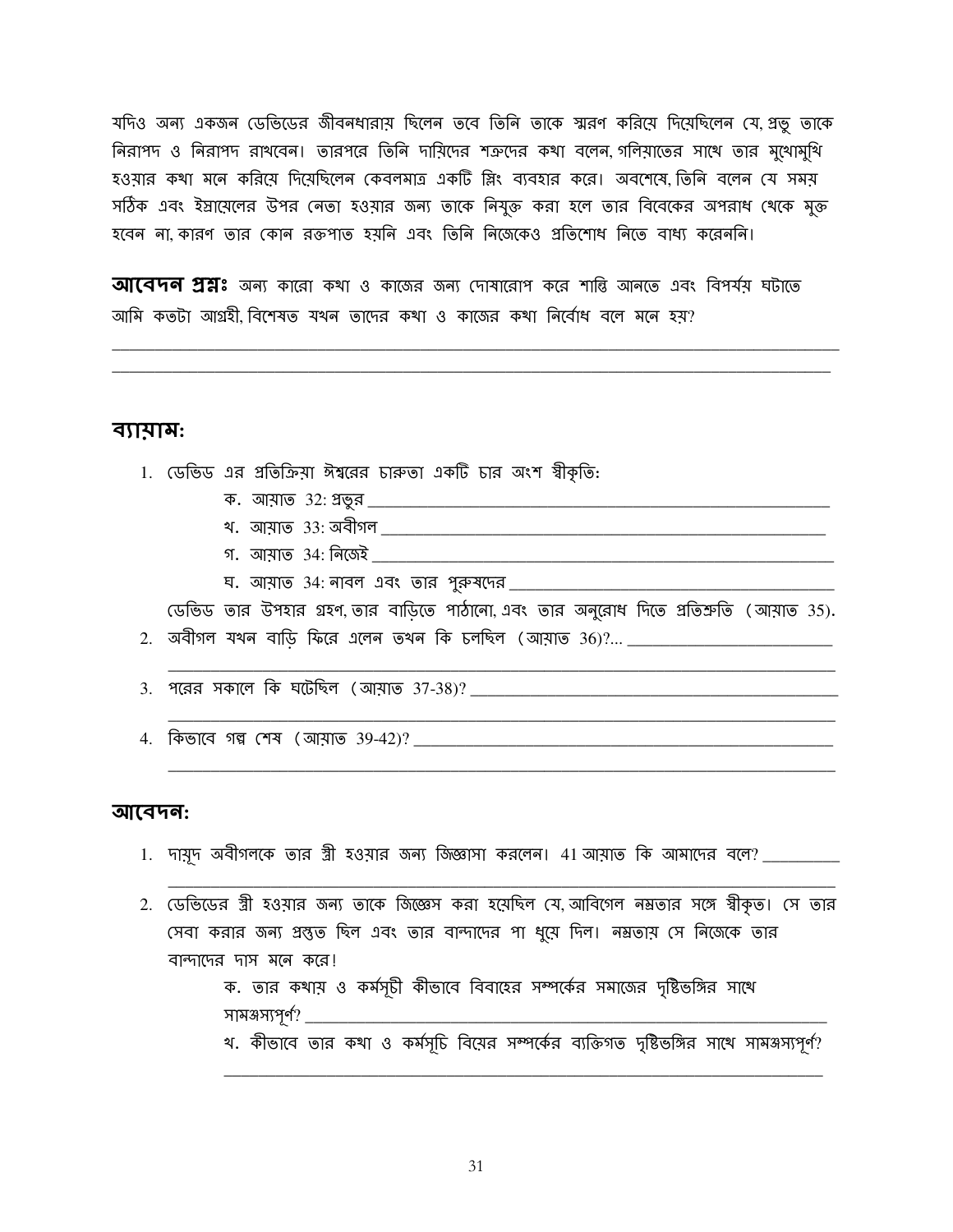#### <u> অংশ 5</u>

**সূচনাঃ** শৌলকে কিভাবে স্মরণ করা হবে? গলিয়াতের দিন থেকে তাঁর মৃত্যুর সময় পর্যন্ত, শৌলের আবেগ ডেভিডের সাথে ছিল। শৌল এমন একজন মানুষ ছিলেন যিনি ভয় ও ঈর্ষা নিয়েছিলেন। তিনি জানতেন যে ডেভিড প্রভুর আত্মা ছিল, আত্মা যে একবার তার ছিল। তারপর ঈশ্বর শমূয়েলকে পরবর্তী রাজা হবার জন্য তরুণ মেষপালক ছেলে দামূদকে অভিষেক করতে বেছে নিমেছিলেন। ক্রোধে শৌল যুদ্ধে পলেষ্টীয়দের দ্বারা দায়ূদকে হত্যা করার চেষ্টা করেছিলেন কিন্তু একজন হিংস্র ব্যক্তি শৌল দায়ূদকে তার নিজের মৃত্যুর আগ পর্যন্ত হত্যা করার চেষ্টা করেছিলেন যথন আমরা পলেষ্টীযদের দ্বারা সমালোচিতভাবে আহত হযেছিলাম।

**नित्याग:** भफ़ून 1 गमूत्य़न.31

#### ব্যায়াম:

- 1. পলেষ্টীয়রা যুদ্ধ এবং ইস্রায়েল পশ্চাদ্ধাবন। আয়াত 1-3 কি ঘটেছে?
	-
	-
	- গ. শৌলকে:

- $3.$  তিনি ভীত ছিল এবং মান্য করা হবে না। শৌল কি করতে পছন্দ করেন? \_\_\_\_\_\_\_\_\_\_\_\_\_\_\_\_\_\_\_\_
- 
- 5. আয়াত 6এদিলের ঘটনার সংক্ষিপ্ত বিবরণ দেয়:
- 6. ইস্রায়েলের সেনাবাহিনীর পরাজয়ের ফলে শৌল ও তাঁর পুত্রদের মৃত্যুর ফল কী ছিল (আয়াত 7)?
- 7. আয়াত 8-10 যুদ্ধের ভয়ঙ্কর বিবরণ দেয়। পলেষ্টীয়দের মৃতদেহ লুট করতে এসেছিল। তারা কি খুঁজে পেযেছেন? <u> 1989 - Johann Barn, mars ar breithinn ar chuid ann an t-Alban ann an t-Alban ann an t-Alban ann an t-Alban an</u>
- ৪. তারা কী করেছিলো?
- 9. এবং পলেষ্টীয়রা শৌলের প্রতি কি করেছে তা শুনে জাবশ–গিলিয়দের লোকেরা (ইস্রায়েলীয়রা) কি করেছিল? (আমাত 11-13)?

**সংশোধন:** ইসরাইলের ইতিহাসে এটি একটি দুঃথজনক দিন। তাহলে শৌলকে কেমন মনে হলো? প্রথম স্যামুয়েল এর অধ্যায়গুলি এই লোকটির একটি সুন্দর ছবি আঁকতে পারেনি যার সবকিছু ছিল এবং এথনও কিছুই দিয়ে মারা যায়। রাজা হিসেবে একজন নেতা হিসেবে তাঁর শৈশব শক্তি চলে গিয়েছিল। তাঁর ছেলে মারা গেছে। তিনি একবার পরাজিত পরাজিত সেনাবাহিনীর একটি ছবি ছিলেন কিন্তু এথন তিনি তাদের শহর ত্যাগ করেছিলেন এবং পালিয়ে গিয়েছিলেন। পলেষ্টীয়রা ইস্রায়েলীয়দের উপর জয়লাভ করেছিল,ততাদের জিনিসপত্র ছিনিয়ে নিয়েছিল এবং তাদের রাজা ও তাঁর ছেলেদের বিছানায় শুয়েছিল, যেমন তারা বেথ শানের প্রাচীর থেকে লাশ লুট করেছিল।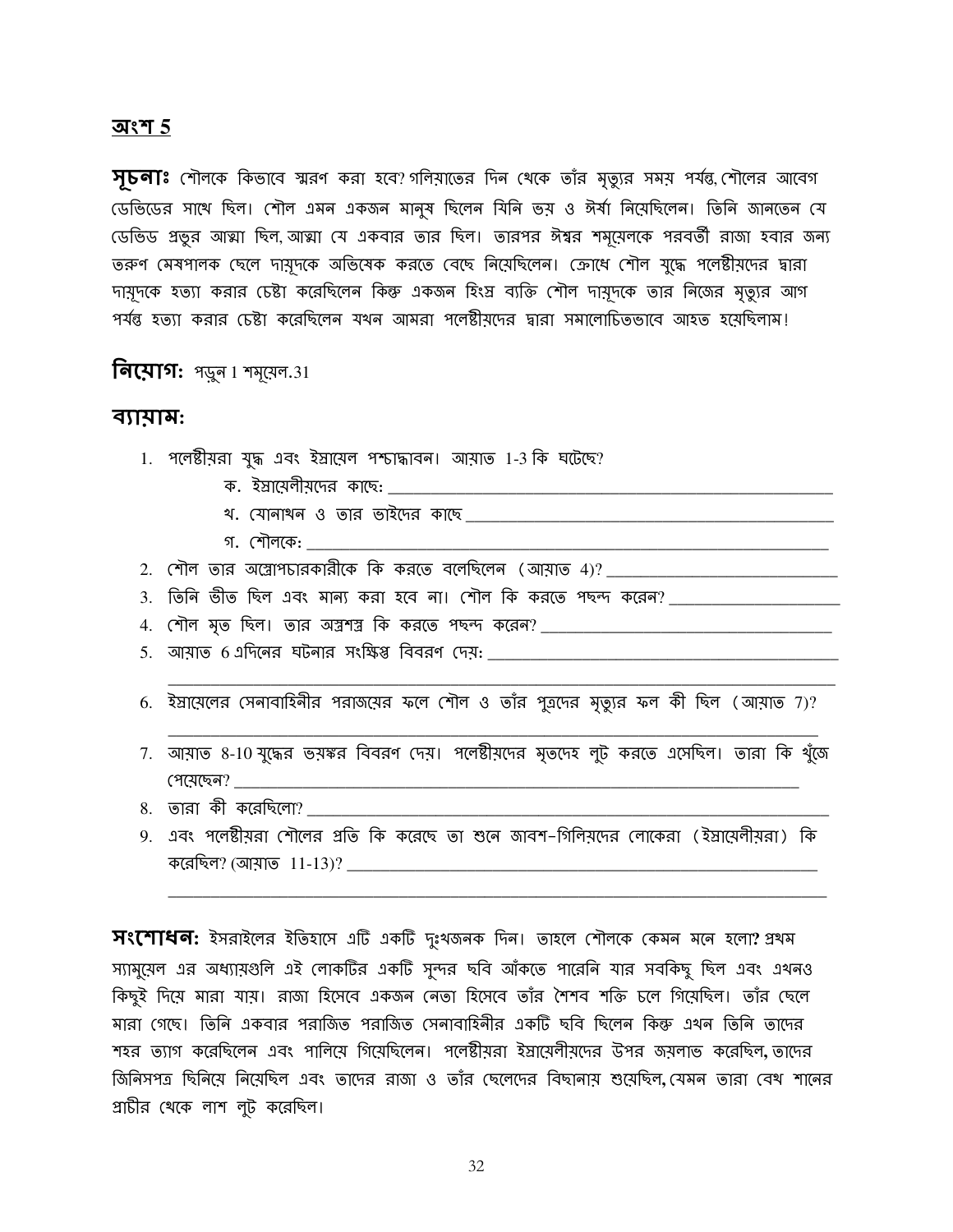শৌলের রাজত্ব ক্রমাগত হয়রানি এবং পলেষ্টীয় সেনাবাহিনীর আক্রমণের অধীনে ইস্রায়েলের অন্ধকার দিনের প্রতিফলিত করে। শৌল ডেভিড সঙ্গে ছিল জানতাম। তিনি জানতেন যে লোকেরা দায়ূদের প্রশংসা গেয়েছিল, তাদের নায়ক যুদ্ধে পরাক্রমশালী ছিল। নিঃসন্দেহে শৌলের জন্য পরাজয়ের সর্বশ্রেষ্ঠ চিহ্ন তার নিজের তরোয়াল গ্রহণ এবং এটি উপর পডে ছিল। শৌল কোন আশা সঙ্গে জীবন শেষ। যুদ্ধে তাঁর ছেলে মারা গেল। তাঁর সেনাবাহিনী চলছিল এবং তিনি "এই অনাকাঙ্ক্ষিত সঙ্গী [কে] আসবেন এবং আমার মধ্য দিয়ে আমাকে অপব্যবহার করবেন এবং আমাকে অপব্যবহার করে" মৃত্যুর ভয় করবেন।

#### অংশ  $6$

**আবেদন:** কোন আশা নেই এমন জীবন কেমন লাগে?জীবন কোন উদ্দেশ্য বা অৰ্থ আছে আশা কোথায়? এই দুজন পুরুষ, শৌল ও দায়দের মধ্যে সর্বাধিক বৈসাদৃশ্য হল, শৌল কেবল দায়দের মৃত্যুর আশার মধ্যেই বেঁচে ছিলেন। অন্যদিকে ডেভিড, তাঁর জীবন্তু ঈশ্বরের প্রভু (1 শমূয়েল 17:36) এর সাথে তাঁর সম্পর্কের জীবনে এবং ভবিষ্যতের আশায থাকতেন।

- 1. আমি আশা কোখায় পাবো?আমি কি আশা করি আমার আশা?
- $2.$  আমার জীবন আমার আশা এবং ভবিষ্যতের প্রতিফলন করে এমন কিছু উপায় কী? \_\_\_\_\_\_\_\_\_\_\_\_\_

3. আমাদের প্রত্যেকের জন্য ঈশ্বরের সুসমাচার বিবেচনা করুন। ভাববাদী যিরমিয় যিরমিয় 29:11 (এনআইভি) এ লিথেছেন "আমি আপনার জন্য পরিকল্পনাগুলি জানি আপনার উন্নতির পরিকল্পনা করা এবং আপনাকে ক্ষতি না করার পরিকল্পনা আপনাকে আশা এবং ভবিষ্যত দেওয়ার পরিকল্পনা করে।" <u>তারপর আয়াত 12 এবং 13 ঈশ্বর আমাদের উৎসাহিত করে \_\_\_\_\_\_\_\_\_\_</u> আমার উপর এবং \_\_\_\_\_\_\_\_\_ এবং \_\_\_\_\_\_\_\_\_\_\_\_\_\_\_\_\_\_ আমাকে. এবং তিনি প্রতিশ্রুতি \_\_\_\_\_\_\_\_\_\_\_\_\_\_\_ আপনি. তুমি করবে \_\_\_\_\_\_\_\_\_\_\_\_\_\_\_\_\_ আমার ও \_\_\_\_\_\_\_\_\_\_\_\_\_\_\_\_\_ আমি যথন আপনি \_\_\_\_\_\_\_\_ আমি সব আপনার সাথে

4. আশা ও ভবিষ্যতের ঈশ্বরের প্রতিশ্রুতি কোন পার্থক্যকে আমি আমার জীবন যাপন করতে পারি?

**প্রার্থনা:** কারণ প্রভু আমাকে অনুগ্রহপূর্বক একটি ভবিষ্যতের প্রতিশ্রুতি ও একটি আশা দিয়েছেন, আমি তাকে 

স্মৃতিচিহ্ন: গীতসংহিতা 42 এবং 43 পদ এক আয়াত পুনরাবৃত্তি করুন। একটি সূচক কার্ডে গীতসংহিতা 42: 5 এ এবং 11 এবং গীত 43: 5 লিথুন। আপনি দায়দের জীবনের একজন যোদ্ধা হিসাবে এবং রাজা শৌলের বিরুদ্ধে দৌডে একজন মানুষ হিসেবে অধ্যয়ন করছেন। আপনি যথন এই শব্দগুলি পডেছেন তথন তিনি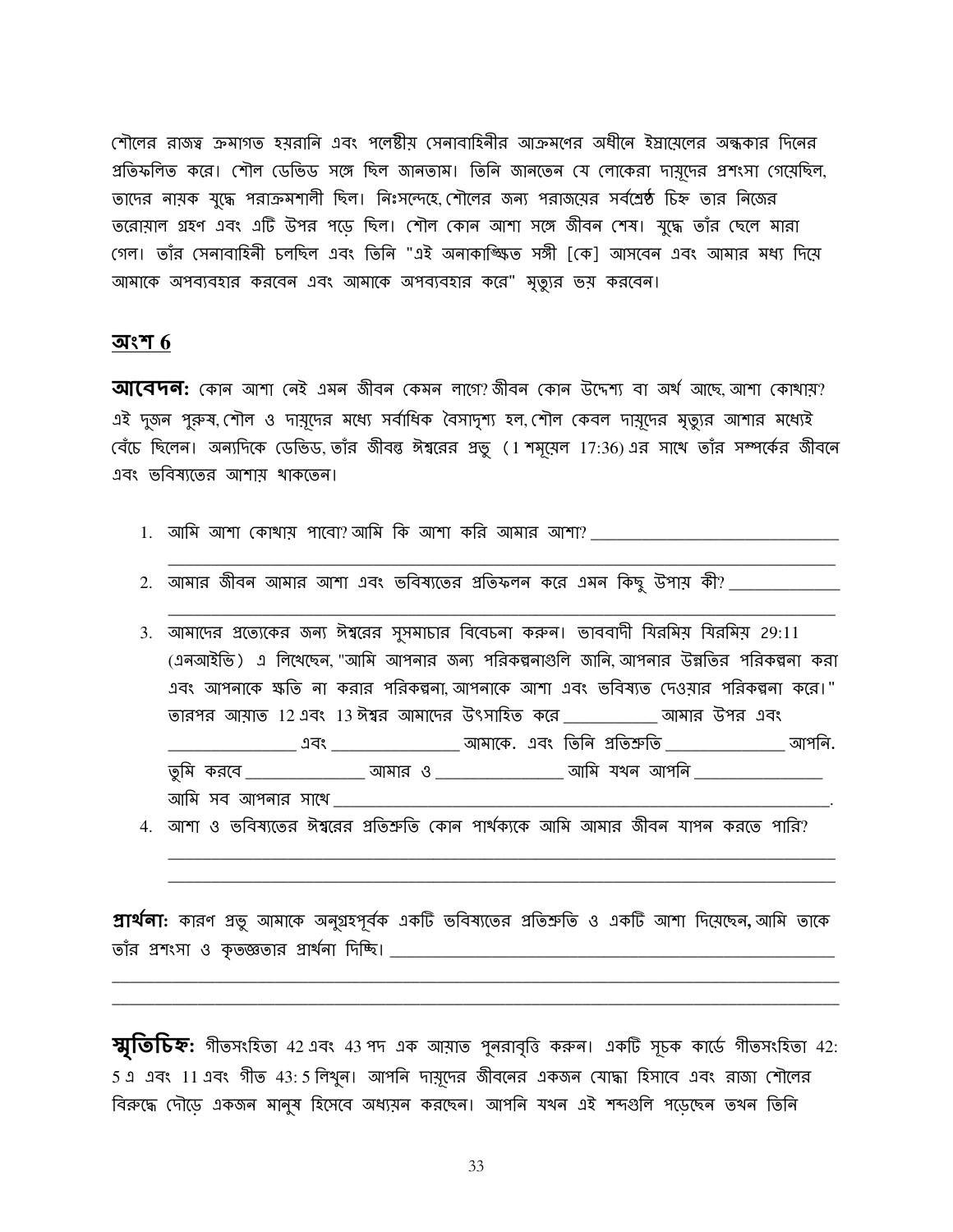গীতরচকের হৃদয়কে শোনেন, কারণ তিনি হতাশ হয়েছেন এমন ব্যক্তির আত্মাকে বর্ণনা করেছেন। তাদের সম্পূর্ণতা মধ্যে গীতসংহিতা 42 এবং 43 উভয় পড়ুন এবং এই আয়াত মনে রাখবেন। কথনও কথনও আমরা আমাদের শত্রুদের দ্বারা নিরবচ্চিন্নভাবে অনুসরণ করা হয়েছে অনুভব করতে পারেন। আমরা নিরুৎসাহিত এবং বিষণ্ণ হতে পারে। এটা ডেভিড জন্য কোন ভিন্ন ছিল। গীতরচক নির্দেশ করে যে নিরাশতা এবং হতাশার অনুভূতির প্রতিষেধকটি হল তাঁর পরিত্রাতা এবং আমাদের জীবন্ত ঈশ্বর যিনি তাঁর প্রশংসা করেন। আপনার ইন্ডেক্স কার্ডের শব্দগুলি মনে রাখবেন যা আপনার মনে আসে, আপনার উপস্থিতি, সুরক্ষার, শান্তি এবং আপনার জীবনে কাজের জন্য ঈশ্বরের কাছে কৃতজ্ঞতা প্রকাশ করে এমন শব্দ।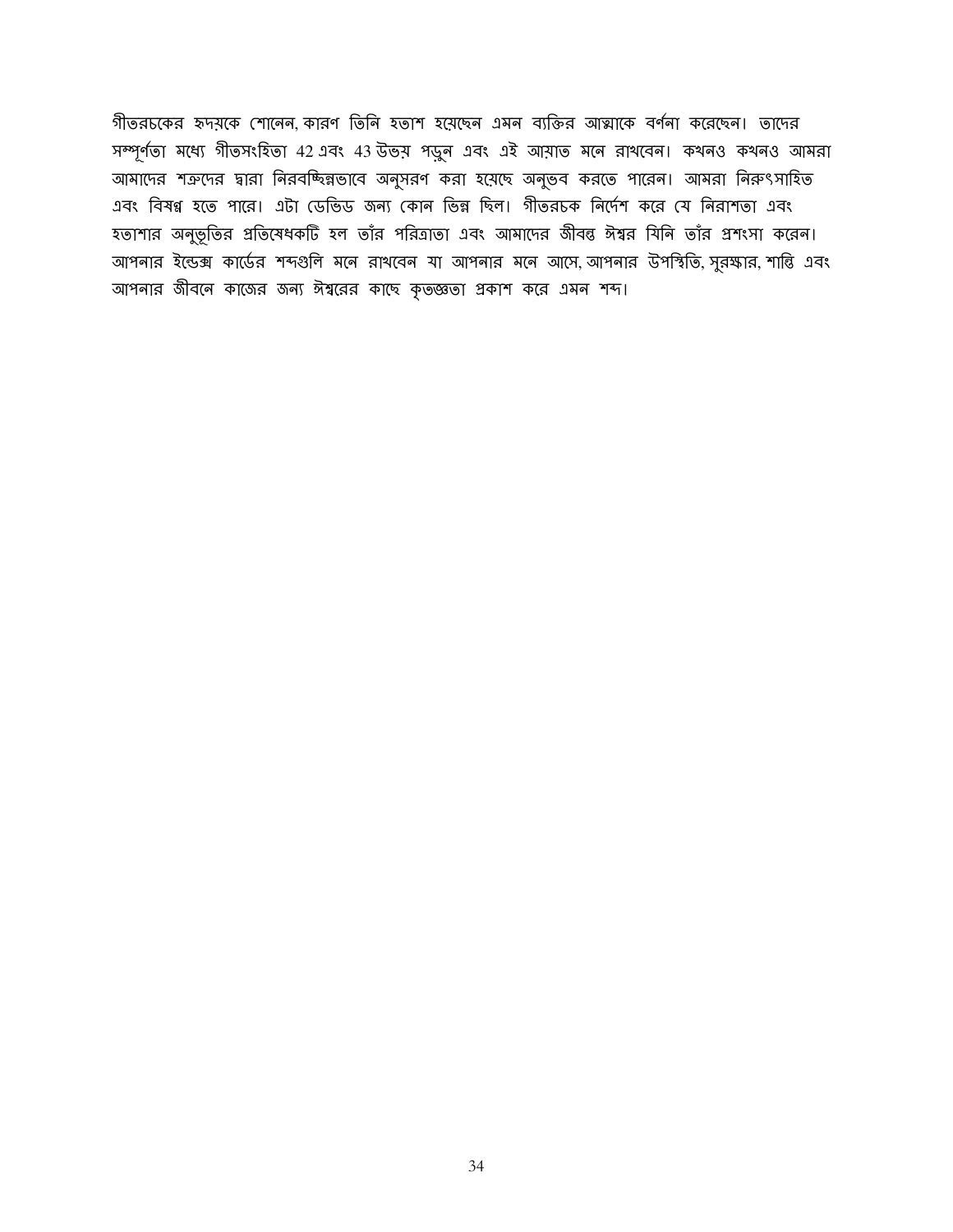## পাঠ চার

# अष्टू रेप्रास्पलत<br>উপর ঈশ্বর

2 শমূয়েল 1-13 - দায়ূদ ও ইস্তাইল

পাঠের পরিদর্শন 4

| সংক্ষিপ্ত বিবরণ                 | 35 |
|---------------------------------|----|
| ভূমিকা                          | 36 |
| পাঠ 4:2 শন্মুয়েল 1-13          |    |
| • ডেভিড এর কিংবদন্তি প্রতিষ্ঠিত | 37 |
| • ডেভিড এবং বাথশ্বা             | 40 |
| • ডেভিড এবং নাথান               | 42 |
| দায়দ ও অবশালোম<br>$\bullet$    | 44 |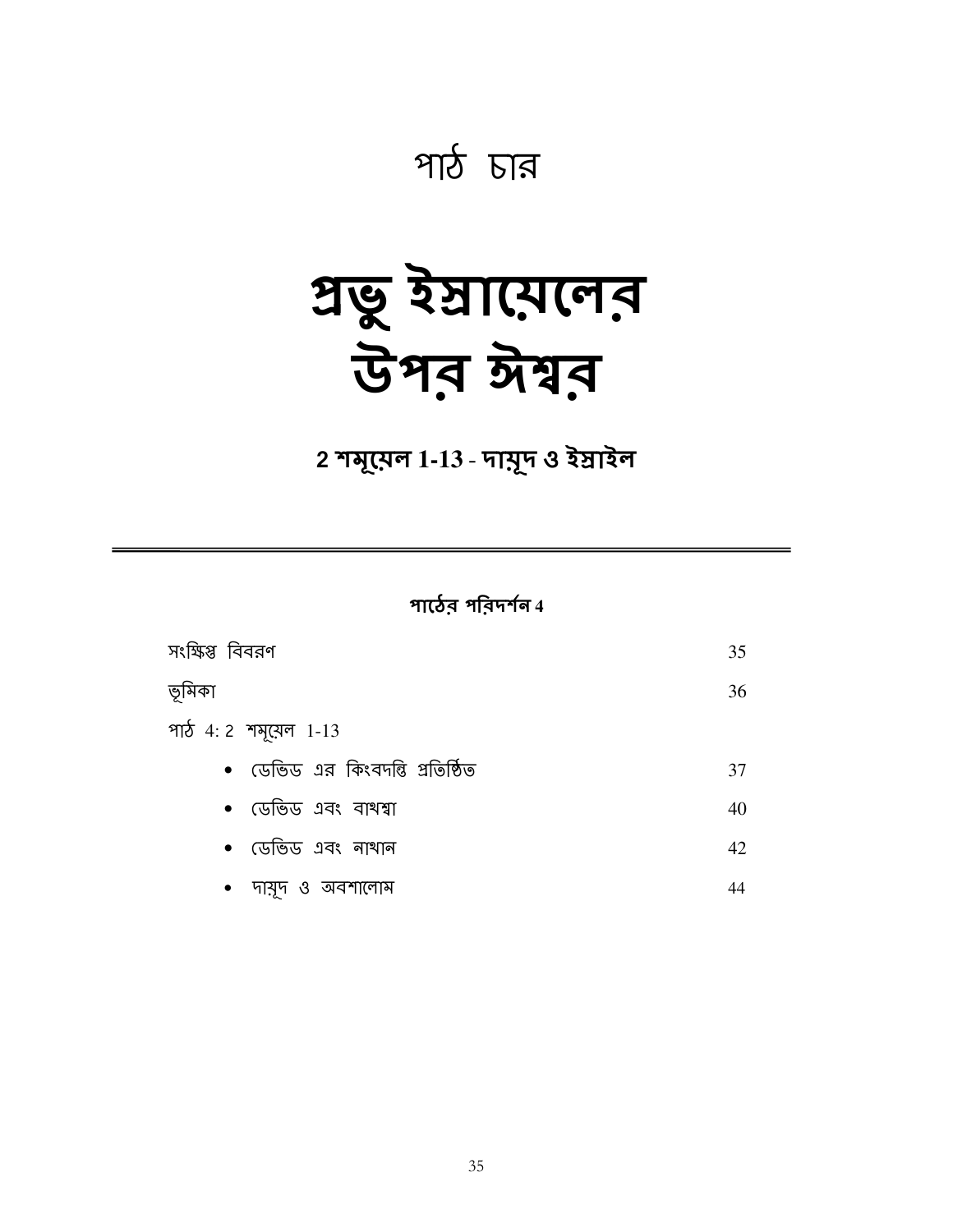#### সূচনা

শেষ পর্যন্ত দামূদ ইস্রায়েলের ওপর রাজা হিসেবে প্রতিষ্ঠিত হয়েছিল। প্রক্রিয়া দীর্ঘ এবং কঠিন ছিল। ওল্ড নেতৃত্ব ডেভিড এর পছন্দ সঙ্গে প্রতিস্থাপন করা প্রয়োজন। ডেভিডকে জনগণের স্বীকৃতি ও শান্তি প্রতিষ্ঠার আগে এই প্রক্রিয়াটি কীভাবে ঘটেছিল তা শিখুন।

একজন মানুষ, বাবা, আর ইস্রায়েলের রাজা হিসেবে দায়ূদ কেমন ছিলেন? আমাদের বলা হয়েছে যে, দায়ূদ ঈশ্বরের নিজের হৃদমের পরে একজন মানুষ ছিলেন কিন্তু তার জীবন পুরোপুরি বেঁচে ছিল না। তাঁর জীবন একজন মানুষ এবং একজন পিতা হিসেবে ক্ষয়স্কতি ও ব্যর্থতার সঙ্গে মারাত্মক ছিল। বাথশ্বার সঙ্গে দায়ূদের সম্পর্কের প্রতি ঈশ্বর কেমন প্রতিক্রিয়া দেখিয়েছিলেন? ফলাফল কি ছিল? তিনি কি ক্ষমা করেছিলেন? সম্পর্ক পুনরুদ্ধার করা হয়? তিনি সিংহাসনে থাকতে সক্ষম ছিল?

ঈশ্বরের রহমত মহান। এমনকি গভীর দুঃথের সময়ও দায়ূদ বললেন, "আসুন আমরা প্রভুর হাতে পতিত হব, কারণ তাঁর রহমত মহান ..." আল্লাহ দমালু। ঈশ্বরের রহমত মানুষের অবস্থার উপর ভিত্তি করে নম কিন্তু ঈশ্বর কে। ঈশ্বরের বৈশিষ্ট্য, তিনি যিনি এর সারাংশ, রহমত প্রদর্শন করা হয়। কিন্তু, ঈশ্বরের করুণা পরিণতি পরিনত করে? থোদা রহমত দান করেন না কারণ রহমত কিছু প্রাপ্য বা অর্জিত হয়, কিন্তু যেহেতু রহমত দানকারী, যথা ঈশ্বর, অন্য কিছু করতে পছন্দ করেন না বরং তাঁর প্রতি ভালোবাসার সম্পর্কের জন্য যারা দয়া করে।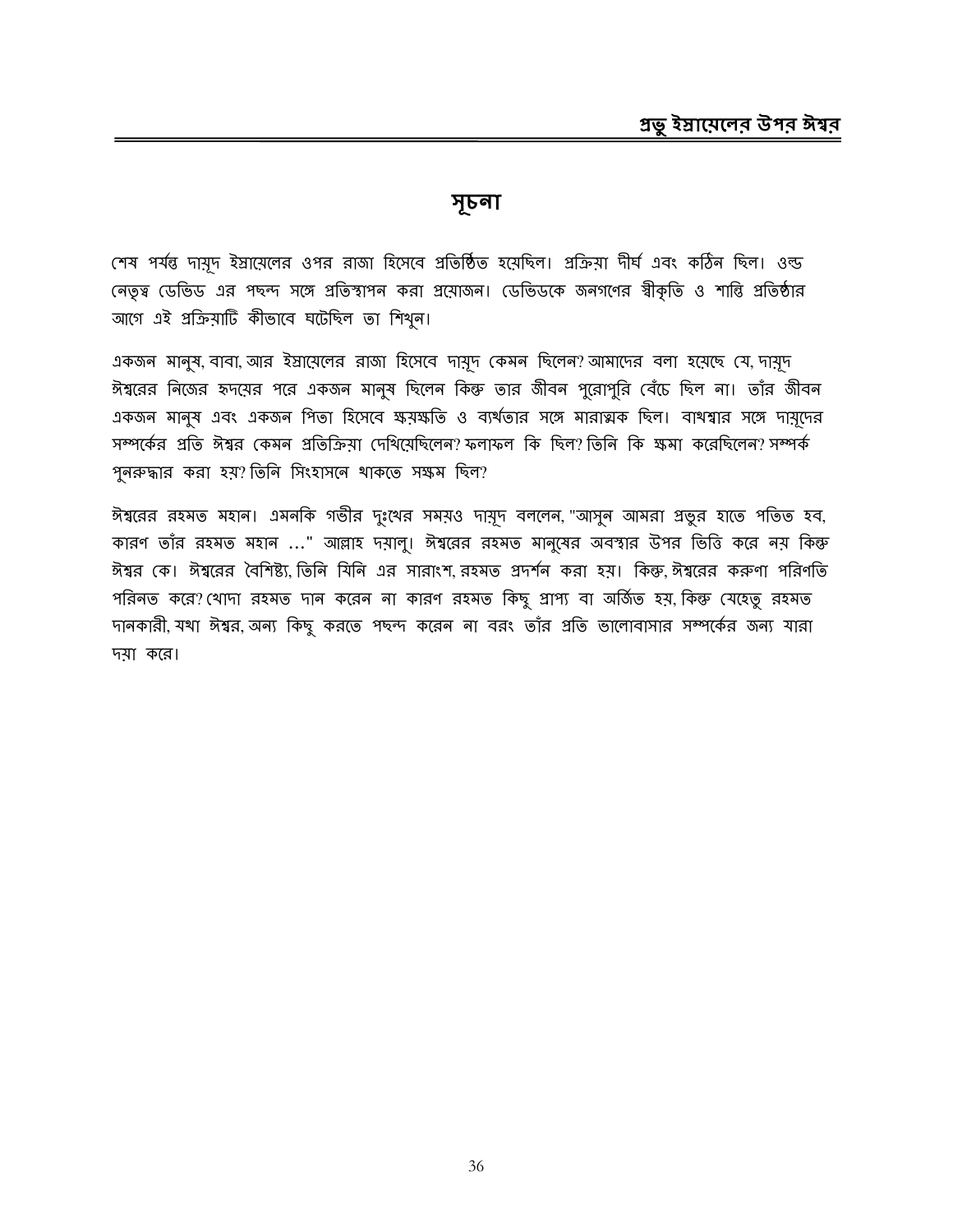#### অংশ  $1$

गिय्फ़ापान: ইস্রায়েল একটি রাজা ঘড়া হয়। শৌল মৃত। শৌল এবং তার গ্রিয় বন্ধু যোনাথনের মৃত্যুর বিষয়ে দায়ূদ এথন শুনেছেন। 2 শমূয়েল 2: 1 দায়ূদ যেথানে তিনি যেতে চান সেথানে জিজ্ঞাসা করেন। প্রভু হিব্রোণ তাকে পাঠায়। তিনি হিব্রোণ ও তার শহরগুলিতে তার পরিবারকে বসিয়েছিলেন। যিয়দার লোকেরা এসে যিয়ূদার বংশের উপরে তাঁকে অভিষেক করে। এথন আপনার মানচিত্রে হেব্রন সনাক্ত করার সময় নিন। শহরটি কেবল বেথলেহেমের দক্ষিণে এবং মৃত সাগরের পশ্চিম দিকে অবস্থিত (লবণাক্ত সমুদ্র.

এটা উল্লেখ করা গুরুত্বপূর্ণ যে ইজরায়েল এবং যিহূদার ঘরে উল্লেখ করা হয়েছে। ২ শমূয়েল 2: 4.এ পাওয়া যায়। "এবং যিয়ূদার লোকেরা আসিল, এবং তাহারা যিয়ূদার বংশের উপরে দায়ূদকে অভিষিক্ত করিল।" বারোটি উপজাতির ভূখণ্ডের প্রতিনিধিত্ব করে এমন একটি মানচিত্রের উল্লেখ করে এটি যিহূদার জন্য বরাদ বিপুল পরিমাণ জমি দেখতে সহজ। আপনি হিব্রু যিহূদার মধ্যে যে মনে রাখবেন। এথন ডেভিড দেশের অন্যান্য অংশ থেকে পুরুষদের, ইস্রায়েল বাকি তাদের প্রয়োজন হিসাবে তার নতুন রাজা হিসাবে সম্মত। রাজা হিসেবে, দায়ুদ দেশের জনগণকে ঐক্যবদ্ধ করেছিলেন এবং সমস্ত ইসরাইল দায়ুদ ও তাঁর পুত্র শলোমনের রাজত্বের মধ্যে একতাবদ্ধ ছিলেন।

পরবর্তী কয়েকটি অধ্যায়ে কি ঘটবে তা হল রাজা হিসাবে সিংহাসনে ডেভিড প্রতিষ্ঠার প্রক্রিয়া। এই প্রক্রিয়া পূর্ববর্তী রাজা পরিবারের সদস্যদের, তার সেনা কমান্ডার এবং অনুগত প্রজাদের অপসারণ এবং এমনকি মৃত্যুর দাবি করেছিল। এটি উপপন্নী (গুলি) গ্রহণ এবং নতুন রাজতন্ত্র একটি সম্ভাব্য হুমকি ছিল যে যে কেউ সঙ্গে দূরে বোঝানো মানে। আমরা ২ শমূয়েলের প্রথম ছয় অধ্যায়ে দেখি আমরা এই প্রক্রিয়ার সংক্ষিপ্ত সারসংক্ষেপ করব।

**নিয়োগ:** 2 শমূয়েল 2: 4-7 পদ পড়ুন। জনগণের সমর্থনকে ঐক্যবদ্ধ করার জন্য ডেভিডের এই প্রাথমিক প্রচেষ্টা।

#### ব্যায়াম:

- 1. জাবেশ-গিলিয়দের লোকেরা কি করেছিল তা স্মরণ করো (1 শমূয়েল 31: 11-13): \_\_\_\_\_\_\_\_\_\_\_\_
- 2. ডেভিড এই পুরুষদের তাদের বার্তা তিনটি অংশ অন্তর্ভুক্ত:
	-
	-
	- গ. স্তুদর্শনী  $7:$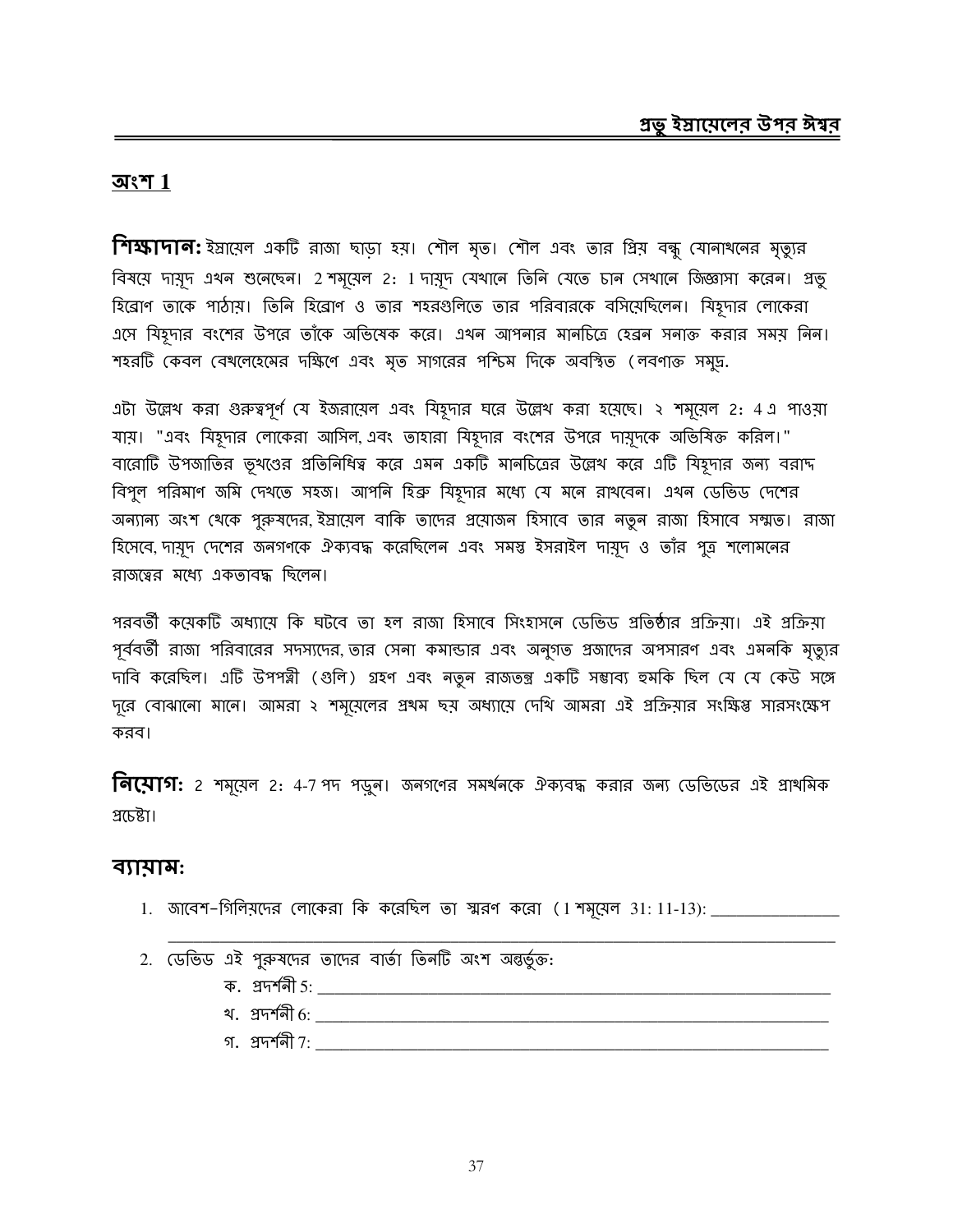**শিক্ষাদান:** শৌলের প্রতি তাদের যে আনুগত্য দেখানো হয়েছিল তার জন্য তাঁর বার্তাটি তাদের ধন্যবাদ জানানো হয়েছিল এবং তারা যা করেছিল তা করার জন্য প্রভূ তাদের আশীর্বাদ করেছিলেন। তথন দায়ুদ জিজ্ঞাসা করলেন যে প্রভু তাদের দৃঢ় ভালবাসা এবং বিশ্বস্তুতা দেখান। তিনি একই কাজ করার প্রতিশ্রুতি। তারপর তিনি জাবশ-গিলিয়দের লোকদের উৎসাহিত করলেন যে, যিহূদার লোকেরা তাঁকে রাজা হিসাবে অভিষিক্ত করেছে।

উত্তরে ইস্রায়েলীয়দের কাছে ডেভিডের এই অভিব্যক্তিটি ছিল তাদের কাছে তাঁকে রাজা হিসাবে অভিহিত করা। যাইহোক, পণ্ডিতরা বলে যে উত্তরের উপজাতিরা উত্তর দেওয়ার আগে প্রায় পাঁচ বছর পার হতে পারে। এই গৃথিবীতে যেখানে নানমেকেকেন্ডের মাধ্যমে যোগাযোগ প্রেরণ করা হয়, ডেভিডকে তাদের রাজা হিসাবে প্রমাণ করার প্রক্রিয়াটি নির্বোধ, এমনকি নির্বোধ বলে মনে হতে পারে।

**ব্যামাম:** এখন একটি জটিলতা আছে। অবেনর শৌলের সেনাপতি ছিলেন এবং ইশ-বোশেখ শৌলের ছেলে। অবেনর ইশো-বোশেখকে এনেছিলেন এবং শৌলের বেঁচে থাকা পুত্রের (2 স্যামুয়েল 2: 8-11) রাজত্বের প্রয়াস করার চেষ্টা করেছিলেন।

- 1. (শীল এবং দাউদের ঘরের মধ্যে যুদ্ধ দীর্ঘ সময় ধরে চলল (2 শমূয়েল 3:1). কিন্তু আয়াত 1 এ এই ঘরগুলো সম্পর্কে আমরা কী বলি?
- 2. অবেনর দায়ূদের প্রতি তাঁর আনুগত্য ফিরিয়ে দেন এবং ইবনে-বোশেখের সাথে তার সম্পর্ক ভেঙ্গে (ফলেন কারণ ইবনে-বোশেথের বিরুদ্ধে অবেনরের বিরুদ্ধে অভিযোগ আনা হয়েছিল (2 শমূয়েল 3:  $6-11$ ) | অভিযোগ কি ছিল?

**শিক্ষাদান:** অব্দেরের উপপন্নী ইশ বোশেখ রেসপা উপপন্নীর সাথে ঘুমানোর অভিযোগ ছিল যে অবনার তার কাছ থেকে রাজত্ব গ্রহণের চেষ্টা করছিলেন। আয়াত 6 পদে বলা হয়েছে যে শৌলের ঘরে অবনেরের অবস্থান শক্তিশালী হয়ে উঠছে। ইশ বোশেখকে হুমকির মুখে আনারের হুমকি দিল। ক্রোধে অবেনর শৌলের বংশ থেকে দায়ূদের প্রতি তাঁর আনুগত্য ফিরিয়ে দিয়েছিলেন এবং দ্যান (উত্তর) থেকে বেরশেবা (দক্ষিণ) পর্যন্ত সময় ইস্রায়েলের উপরে দায়ূদকে প্রতিষ্ঠা করতে শুরু করেছিলেন।

#### **ব্যামান:** 2 শমূয়েল 3

- 1. ডেভিডের রাজত্বের অধীন ইস্রায়েলের সকলকে আনমন করার জন্য অব্নর ছিলেন (আমাত 12 এবং তারপরে)। ডেভিড তাকে কি প্রয়োজন (আয়াত 13-16)? <u>।</u>
- 2. যোয়াব দায়দের সৈন্যবাহিনীর অধিনায়ক ছিলেন। দ্বিতীয় অধ্যায়ে আমরা পডলাম যে অবনের যোয়াবের ভাইকে হত্যা করেছিল।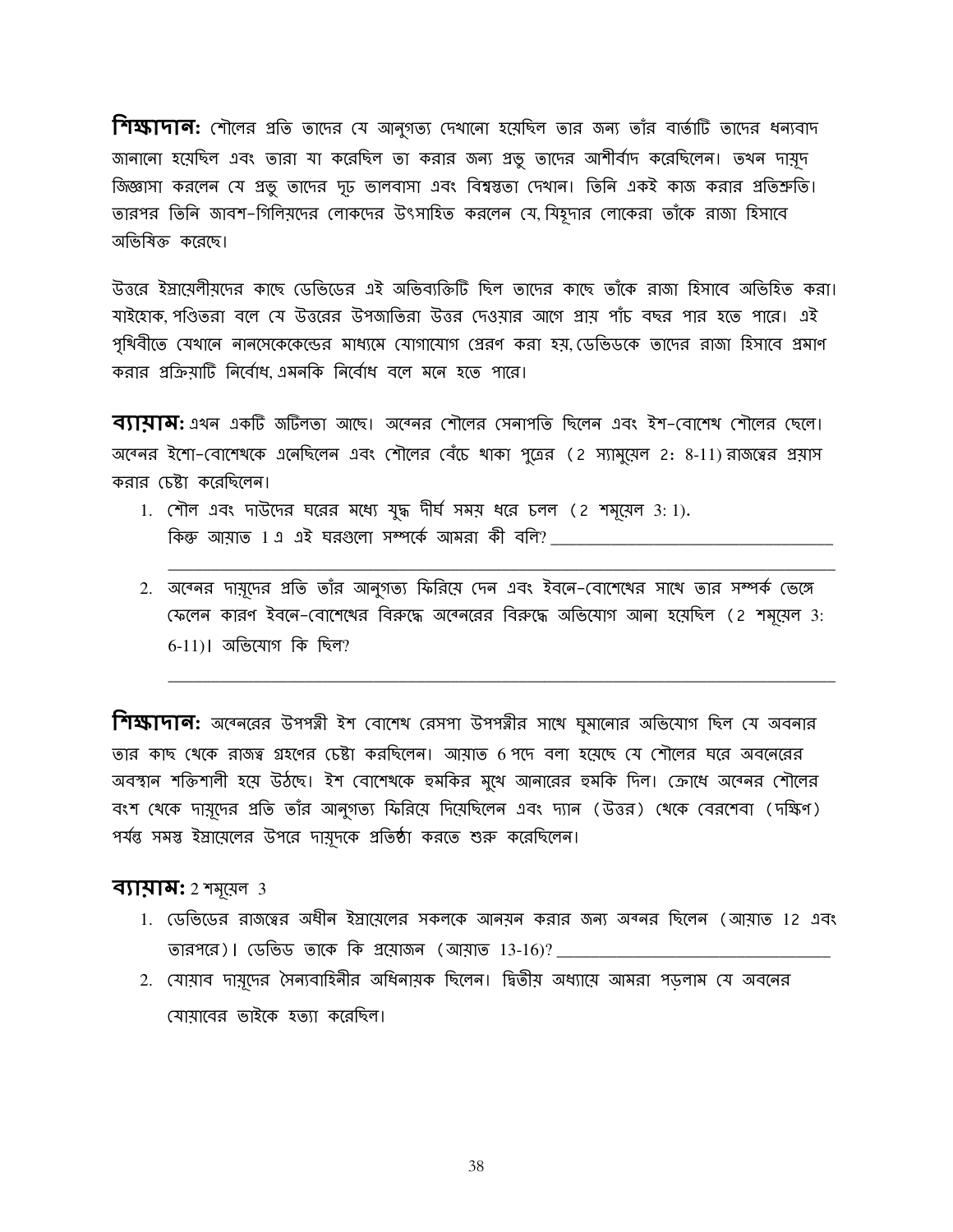অধ্যায়ের শেষের দিকে আমরা শিখেছি যে যোয়াব তার ভাইয়ের রক্তের প্রতিশোধ নেবার জন্য অবনেরকে হত্যা করেছিলেন। আবেনার হত্যার জন্য দায়দ যোয়াবকে প্রতিশোধ নেবেন না। যদিও অভিষিক্ত রাজা দায়ুদ এথনও দুর্বল ছিলেন।

তিনি 39 আয়াত পালনকৰ্তা জিজ্ঞাসা কি?

- 3. সালে শৌলের পুত্র 2 শমূয়েল 4 ইশ-বোশেখকে হত্যা করা হয় এবং অবশেষে 2 শমূয়েল 5 দাউদকে সমস্ত ঈশ্বরের লোকেদের রাজা বলে শ্বীকার করা হয়। তিনি হিসাবে পরিবেশন করা হয় \_\_\_\_\_\_\_ মানুষের কা<mark>ড়ে এবং হতে হবে \_\_\_\_\_\_\_\_\_\_\_\_\_\_\_\_\_\_\_\_\_\_\_\_\_\_\_ ই</mark>স্রায়েলের উপর (আয়াত 2).
- নিৰ্মিত হয়েছিল \_\_\_\_\_\_\_\_\_\_\_\_\_\_\_\_\_
- 5. জিবুসীয়রা বিশ্বাস করেছিল যে দায়ূদ সিয়োনে নির্মিত দুর্গটি ধরতে পারবে না। আয়াত 7 আমাদের কি বলে?
- 
- 7. 2 শমূয়েল 6: 14-15 পদে আমরা ঈশ্বরের মহিমা দায়ুদের নগরে আনা হয়েছিল সেই মহান আনন্দের
- 8. ডেভিড কি 2 শমূয়েল 7:2 পালন পালন? \_\_\_\_\_\_\_\_\_\_
- 9. প্রভুর বাক্য নবী নাখন এসেছিলেন (আয়াত 5-16)। এই আয়াতগুলো সাবধানে পড়ুন এবং আপনার নিজের কথায় ডেভিড জানতে চেয়েছিলেন যে কী করে তিনি জানতে চান:
- 10. নাখন ডেভিডকে সব কিছু জানানোর পর, ডেভিড "প্রভুর সামনে বসেছিলেন (আয়াত 18)।" ডেভিড কিছু সম্পর্কে প্রভু বলেন (আয়াত 22 এবং অনুসরণ)? \_\_\_\_\_\_\_\_\_\_\_\_\_\_\_\_\_\_\_\_\_\_\_\_\_\_\_\_\_\_\_\_\_
- 11. ডেভিড শব্দ বান্ধব ঘন ঘন ব্যবহার বিবেচনা। রাজা হিসাবে তিনি নিজেকে পালনকর্তার একটি ঢাকর গণ্য। ইসরায়েলের রাজা হিসাবে শাসন করার পথে এই মনস্তুত্ব কী পার্থক্য সৃষ্টি করতে পারে?
- 12. ডেভিড এর রাজত্ব জয়ী ভরাট হয় (2 শমূয়েল ৪ এবং 10)। এই অধ্যায়গুলির মধ্যে, যাইহোক, আমরা একটি নতুন চরিত্র চালু করা হয়। ডেভিড 2 স্যামুয়েল 9: 1 জিজ্ঞাসা কি? \_\_\_\_\_\_\_\_\_\_\_\_\_\_\_\_\_\_\_\_
- 13. শিবের পরিবারের একজন সেবক দায়ূদকে নিয়ে এলেন। তিনি শ্লোক 3 ডেভিড কি বলে?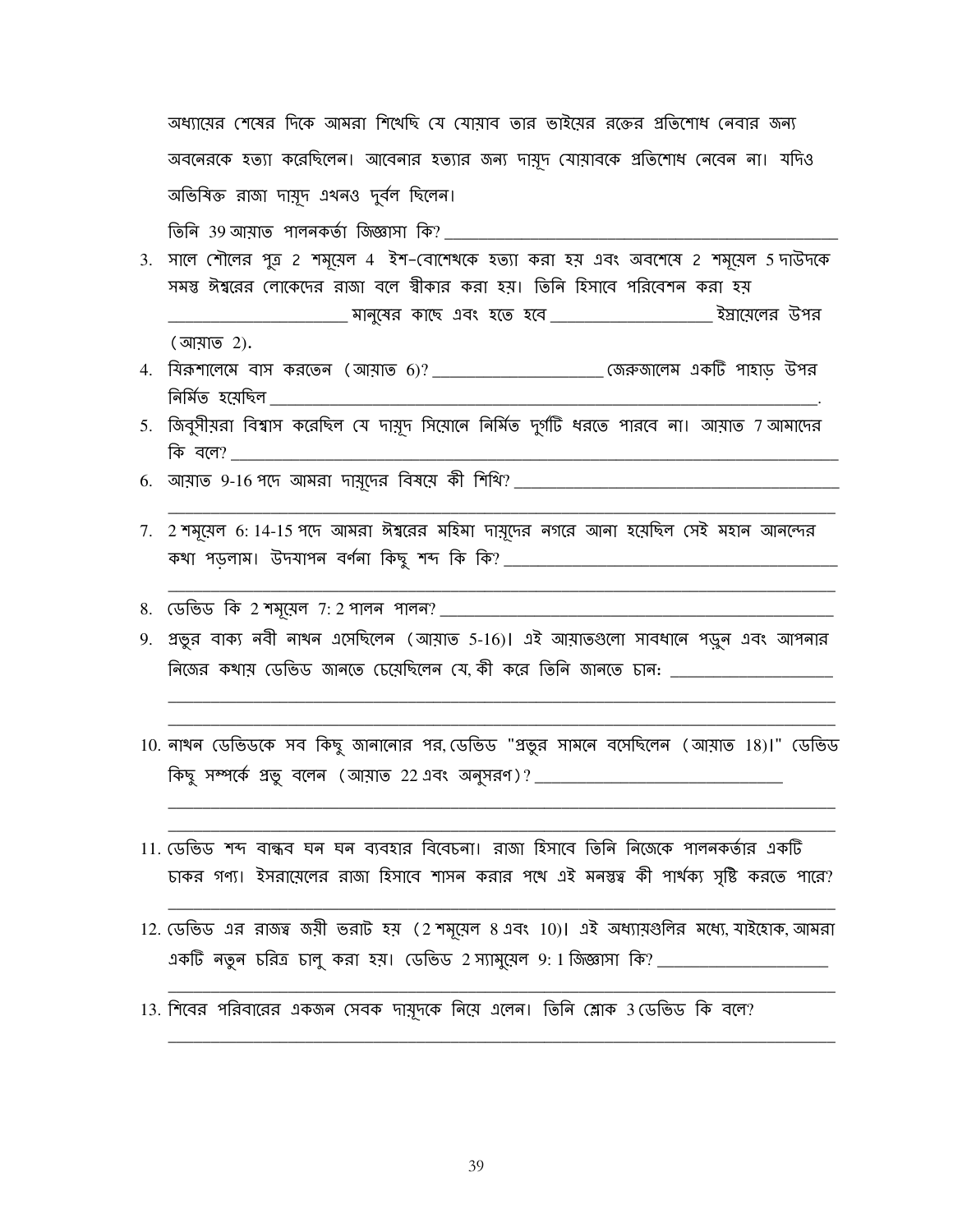14. মফীবোশতের ডেভিড আনা হয় (আয়াত 6)। ডেভিড কি মফী বোশেখকে প্রতিশ্রুতি দিয়েছিলেন? কিভাবে তিনি চিকিত্সা করা হয় (আয়াত 7-13)?

 $\overline{\mathbf{G}}$ পসংহার: ডেভিড এর রাজত্ব পালনকর্তা দ্বারা প্রতিষ্ঠিত হয়েছে। এটা সহজ ছিল না এবং আমরা মনে হতে পারে হিসাবে রাতারাতি ঘটতে পারে না। আমরা তাঁর শাসনের উষ্কতা এ এই পাঠে ডেভিড ছেডে। তাকে সব কিছু দেওয়া হয়েছিল এবং তিনি যা যা চাইতে পারেন তা হল, "আমি কে? এবং আমার পরিবার কি, আপনি আমাকে এ পর্যন্ত এনেছেন?" চুক্তির সিন্দুকটি প্রভুর উপস্থিতির প্রকৃত প্রতিনিধিত্ব যিরূশালেমে ছিল। শান্তি দেশে ছিল। তাদের শত্রু পরাজিত হয়। ঈশ্বর তাঁর রাজা হিসাবে ডেভিড প্রতিষ্ঠিত এবং ঈশ্বর তাঁর খুব নিজের হিসাবে ইস্রায়েল তাঁর মানুষ ইস্রায়েল প্রতিষ্ঠিত হয়েছিল। তিনি তাদের ঈশ্বর ছিল। ডেভিড এর উদ্বেগ ছিল যে প্রভুর নাম চিরকালের জন্য মহান হবে। "আপনি কত মহান! তোমার মত আর কেউ নেই, কিন্তু তুমি ছাডা আর কোন ঈশ্বর নেই ... "ডেভিডের প্রার্থনা আমাদের নিজম্ব ঘোষণা হতে পারে। তিনি আমাদের ঈশ্বর এবং আমরা তাঁর মানুষ। ঈশ্বর সব মহিমা এবং সম্মান হতে!

#### অংশ 2

 $\overline{\mathcal{G}}$ মিকা: ডেভিড এবং বাখশিবা গল্প, ডেভিড এবং গল্প ভালো, পরিচিত হয়। এটা 2 শমূয়েল 11-12: 25 বলা হয়। ঈশ্বর তাঁর থুব ভাল সঙ্গে ডেভিড আশীর্বাদ ছিল। তার জীবনে যা ঘটেছিল তা সবই স্বপ্ন দেখে বা আশা করতে পারে। প্রভু ইস্রায়েল তার শত্রুদের উপর বিজয়ী তৈরি। ঈশ্বর তাঁর লোকদের জন্য যুদ্ধ যুদ্ধ। জীবন ও সময় ভাল ছিল!

**नित्याग:** भफ़ून 2 गमूर्य़न 11: 1-27.

- $\bullet$  চরিত্রগুলো কে কে?
- $\bullet$  কি ভুল ছিল?
- কভার আপ কি ছিল?
- দায়ূদের কাছে যোয়াবের কিতাব কি ছিল?

#### ব্যায়াম:

1. বছরের কি সময় এটা (আয়াত 1)? \_\_\_\_\_\_\_\_\_\_\_\_\_\_\_\_\_\_\_\_\_\_\_\_ এবং বছরের এই সময় কি ঘটবে?

- 
- 4. ডেভিড তার হাতে সময় ছিল। প্রলোভন কি (আয়াত 2)? \_\_\_\_\_\_\_\_\_\_\_\_\_\_\_\_\_\_\_\_\_\_\_\_\_\_\_\_\_\_

5. বাথশ্বা কে ছিলেন (আয়াত 3)?আমরা তার সম্পর্কে কি শিথি? \_\_\_\_\_\_\_\_\_\_\_\_\_\_\_\_\_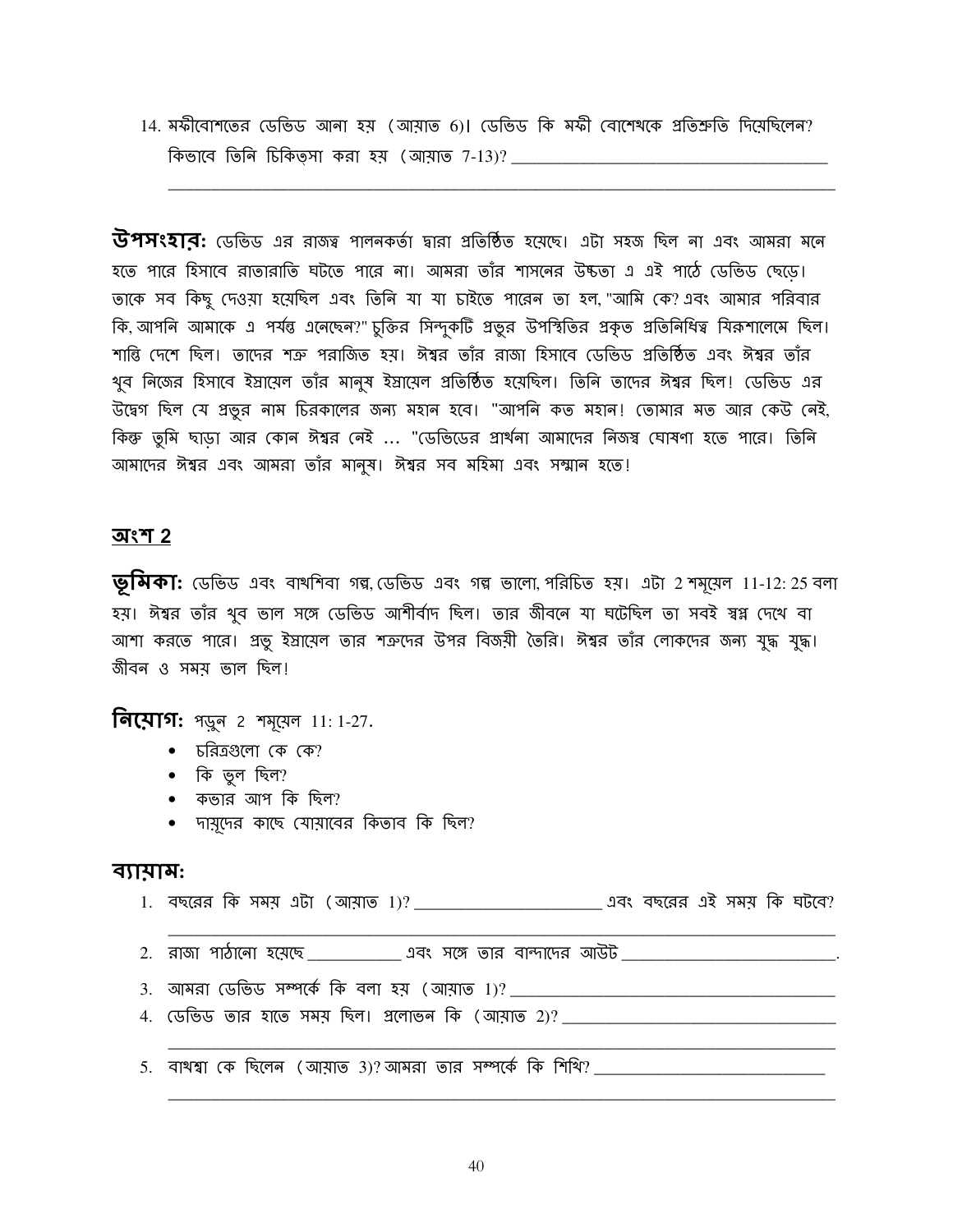- 6. ডেভিড এর আদেশ কি ছিল (আয়াত 4)?
- 7. তাকে দায়ূদের কাছে আনা হল; তিনি তার সঙ্গে; তিনি বাড়িতে গিয়েছিলেন এবং তিনি তাকে পাঠানো বাৰ্তা কি ছিল (আয়াত 5)? <u>\_\_</u>\_\_
- 8. দায়দ যোয়াবকে 6 গদে যিরুশালেমে ঊরিয়কে পাঠানোর আদেশ দিলেন। সৈন্যবাহিনী ও যুদ্ধের সাথে কীভাবে চলছে তা অনুসন্ধান করার পর দামূদ উরিয়াকে কী বলেছিলেন (আয়াত 7-8)?
- 9. শ্লোক 9 শব্দের সাথে শুরু হয় "কিস্তু।" সবকিছু এথন ডেভিডের পরিকল্পনা অনুযায়ী কাজ করছে। কিন্তু কি?
- 10. ডেভিড উরিয়াকে জিজ্ঞেস করলেন কেন তিনি তার স্ত্রী বাখশেবাতে বাড়ি যাননি, উরিয়র উত্তর কী ছিল? (10-11 আয়াত ) ?
- 11. হতাশ হযে ওঠা ডেভিড তাকে অতিরিক্ত দিন থাকার জন্য উৎসাহিত করেছিলেন। তিনি ঊরিয়কে মাতাল না হওয়া পর্যন্ত থাওয়া ও পান করতে আমন্ত্রণ জানিয়েছিলেন। অন্য "কিন্তু" ঘটেছে। 13 আয়াতের উরিয় সম্পর্কে আমরা কী বলি?
- 12. ডেভিড এর প্রথম পরিকল্পনা ব্যর্থ হয়েছে। তিনি উরিয়কে চিঠি দিয়ে যোয়াবকে পাঠালেন। ডেভিড এর চিঠি কি বলে?
- 13. আয়াত 16-17 আয়াত কি ঘটেছে?

15. মেসেঞ্জার জানালেন যে যোয়াব তাকে পাঠানোর জন্য পাঠিয়েছিলেন। দাউদ যোয়াবের কাছ থেকে বার্তা পেয়েছিলেন এবং উত্তরের উত্তরটি কি ছিল (আয়াত 25) \_\_\_\_\_\_\_\_\_\_\_\_\_\_\_\_\_\_\_\_\_\_\_\_\_\_\_\_\_\_\_

16. কিভাবে গল্পের এই অংশ শেষ হয় (আয়াত 26-27)?

 $17.$  তারপর অধ্যায়  $11.2$ র শেষে আমাদের বলা হয় \_\_\_\_\_

 $\overline{X}$ (শাধন: কেউ সাহায্য করতে পারে না কিন্তু যা ঘটেছে তার প্রতিফলন করতে সময় লাগবে। এই সময় ডেভিড মডেল চরিত্র, আদর্শ রাজা। 1 শমূয়েল 13:14 পদে আমরা পড়ি যে, প্রভু "নিজের মন দিয়ে মানুষকে খুঁজে বের করেছিলেন এবং তাকে তাঁর লোকদের নেতা হিসাবে নিযুক্ত করেছিলেন ..." এই ব্যক্তি দায়ূদ ছিলেন। এখন সে কি করেছে? এই গল্প আপনার প্রতিক্রিয়া কি?

আমরা প্রলোভন সম্পর্কে কি শিখতে পারি?।ডেভিড তার হাতে সময ছিল। তিনি নিজেকে পরে বাখশ্বা এবং কামনা তাকান অনুমতি দেয়। ডেভিড!?!? ইস্রায়েলের নায়ক এবং এখন ইস্রায়েলের রাজা! গলিয়াতের মুথোমুথি হওয়া সেই লোকটি, যিনি শৌলের বর্শা দিয়ে দেয়ালের দিকে ঠেলে দিয়েছিলেন এবং সুযোগ দেওয়ার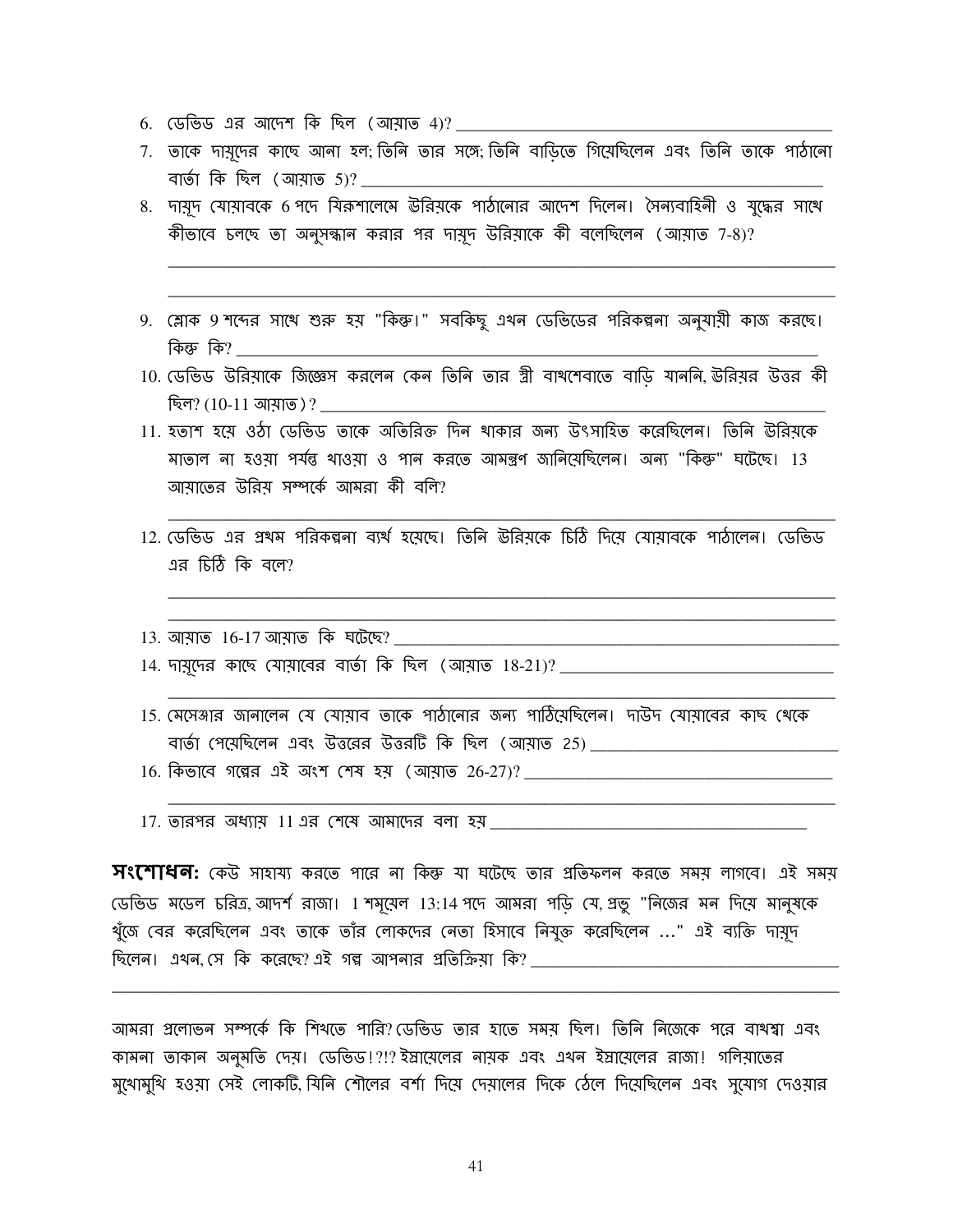সময় প্রভু অভিষিক্তকে হত্যা করতে অস্বীকার করেছিলেন ... ডেভিড ছিলেন সবকিছু, যার সবকিছু ছিল। উরিয়াহের স্ত্রী হযরত ইবরাহীমের এমন এক জিনিস পর কেন তিনি কামনা করতেন? এবং, তার কামনা তাকে তার সাথে ব্যভিচার করা নেতৃত্বে। ডেভিড স্ত্রী এবং উপপত্নী জন্য অভাব ছিল?আমরা তাঁর স্ত্রী মীথল ও অবীগলকে চিনি। 2 শমূয়েল 5:13 আমাদের উপপত্নী এবং অন্যান্য স্ত্রী সম্পর্কে আমাদের বলে। ডেভিড, কি ঘটেছে?

এক জিনিস পরবর্তী নেতৃত্বে। দামুদ তার পাপকে ঢেকে ফেলার চেষ্টা করেছিলেন, তাই তিনি উরিয়কে জেরুজালেমে ফিরে যাওয়ার নির্দেশ দিয়েছিলেন যে এত দীর্ঘ সময় ধরে চলে যাওয়ার পর তিনি তার স্ত্রীকে ঘূমানোর জন্য উৎসুক হবেন। উরিয় মাতাল হলে ডেভিড মনে করতেন না যে তিনি তার দূঢ়তার পরিত্যাগ করবেন। কিন্তু যে হয় না। তাই ডেভিড হত্যা হত্যা! উরিয়াহও তাঁর কাছে যাযাবকে বার্তা পাঠিয়েছেন,যার মধ্যে তার মৃত্যুদণ্ড রয়েছে। ঊরিয়ের মৃত্যুর পর এবং শোকের সময় দাউদ প্রাসাদে বাথশ্বাকে নিয়ে এলেন। তিনি তার স্ত্রী হয়ে ওঠে এবং একটি পুত্র জন্ম দেয়।

#### অংশ $3$

**শিক্ষাদান:** চলুন একটি সমান্তরাল গল্প বিবেচনা করা যাক। ক্রস সংযোগ সংযোগ সিরিজের প্রথম বাইবেল অধ্যয়ন ইউনিটটি হ'ল ঈশ্বরের পরিকল্পনা, আমাদের পছন্দ। আদিপুস্তক 1 ও ২ ঈশ্বর যা সৃষ্টি করেছেন, তার বিবরণ বলুন এবং তারপর আদম ও হবাকে দিয়েছিলেন। তিনি তাদেরকে ইদন উদ্যান দান করলেন এবং তাদের যা কিছু দিয়েছিলেন তা দিয়েছিলেন, তিনি আদেশ দিলেন যে, এক জিনিস যা তারা থেতে চায় না, তা তাল ও মন্দ জ্ঞানের বৃক্ষের ফল। কিন্তু আমরা গল্প শেষ কিভাবে জানি। ঈশ্বর যা দিয়েছেন তা সত্বেও তারা প্রলোভনে পড়েছিল এবং এক জিনিস যা ঈশ্বর তাদের দিয়েছিলেন নি, তিনি এক জিনিস যা তিনি তাদেরকে থেতে আদেশ করেন নি। সবকিছু ঠিকঠাকই ছিল. কিছুই ভাল হতে পারে। ঈশ্বর যে সমস্ত কিছু করেছেন তা উপভোগ করার জন্যই ছিল।

কিন্তু আমরাও জানি যে তারা যথন পাপী ছিল তথন তাদের কভার–আপ গল্প শুরু হয়েছিল। এক তারা কি করেছে জন্য অন্য দোষারোপ। তারা লুকাতে চেষ্টা করেছিল। তারা থামির পাতা দিয়ে নিজেদের ঢেকে ফেলার জন্য তারা নগ্ন এবং লঙ্কিত ছিল। পরের ঘটনাটি তাদের পাপের পরিণতি হিসাবে ঘটেছিল। কিন্তু যাদের কাছ থেকে গোপন করার চেষ্টা করেছিল তারা তাদের থোঁজাচ্ছিল। পাপ আমাদের ঈশ্বর এবং অন্যদের থেকে দূরে রাথে। পাপ আমাদের নিজেদের লঙ্কা ও দুর্নীতির কাছে স্বীকার করে রাথে।

ঈশ্বর আমাদের খুঁজে বের করা হয় যথন তিনি আমাদের শাস্তি আউট না। পরবর্তীতে কি হবে ঈশ্বরের শাস্তি নয় বরং পাপের পরিণতি সম্পর্কে ঈশ্বরের ঘোষণা। ঈশ্বর আদম ও হবার কাছে ঘোষণা করেছিলেন যে পাপের পরিণতি মৃত্যু। গল্প এখানে শেষ হয় না। ঈশ্বর তাদের প্রেম তাদের আশ্বস্তু। তিনি তাদের একটি পরিত্রাতা (আদিপুস্তক 3:15) এর প্রতিশ্রুতি দিয়েছেন, যারা নিজেদের পাপের জন্য মৃত্যুবরণ করবে, একজন পরিত্রাতা যিনি তাদের অনন্ত মৃত্যু থেকে রক্ষা করবেন এবং তাদের সাথে তাদের অনন্ত জীবন দান করবেন।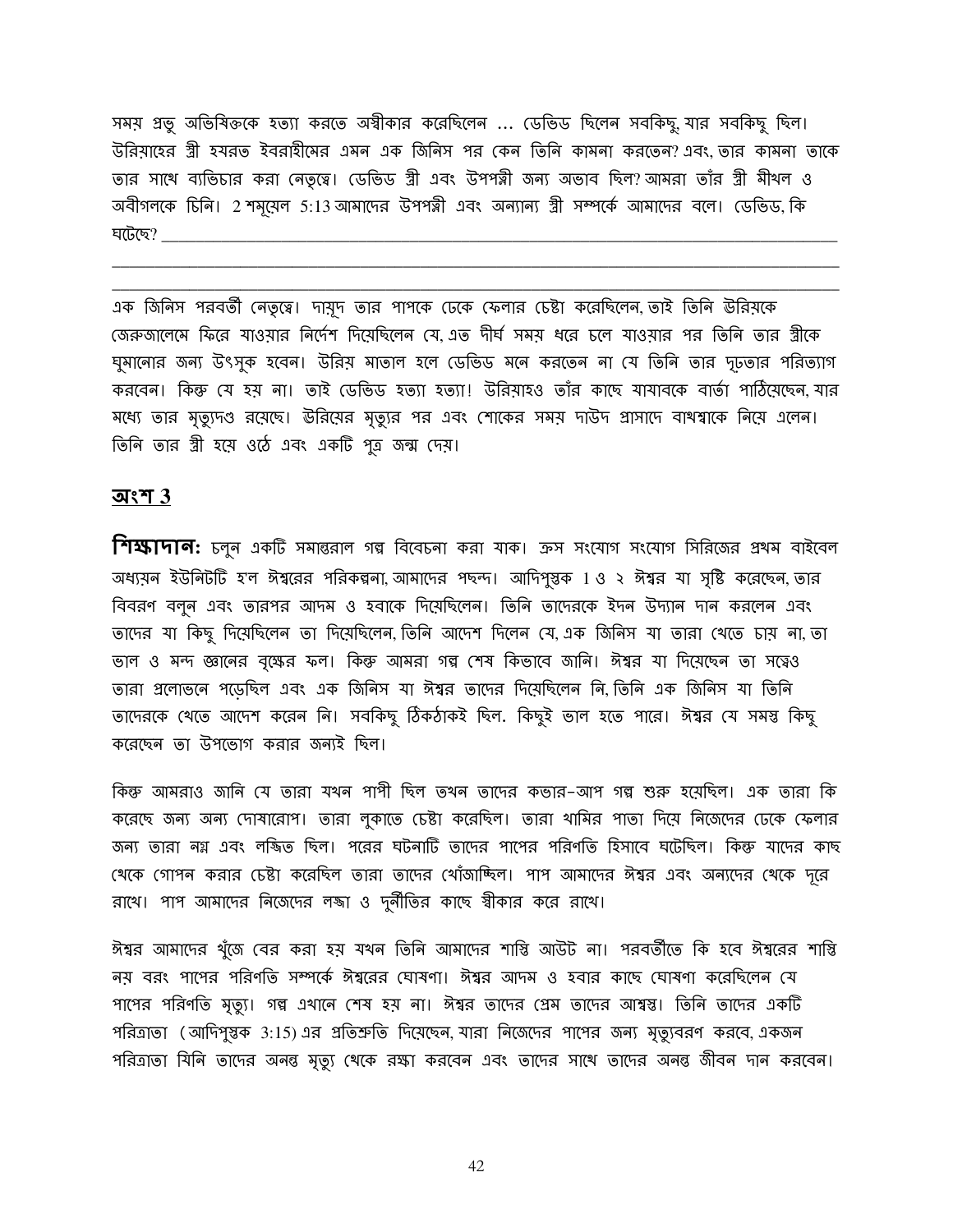আমরা ডেভিড এবং বাথশিবা গল্পের পাপের পরিণতি এবং নবী নাথনের মাধ্যমে দায়ূদের কাছে আনা যে ঈশ্বরের প্রেম ঘোষণা জন্য ঘড়ি ফিরে তাকান।

**निर्माण:** भन भकुन 2 শমর্মেল 12: 1-19.

 $\mu$  তেখন নাথন চামাদক বললেন "

#### ব্যায়াম:

- $1.$  আয়াত  $1-4$  নাখন ডেভিড একটি গল্প বলে। আপনার নিজের কথায় নাথানের গল্প কি ছিল? \_\_\_\_\_
- 
- 3. ডেভিড কি ফলাফল ঘোষণা করা উচিত মানুষ হতে হবে (আয়াত 5-6)? \_\_\_\_\_\_\_\_\_\_\_\_\_\_\_\_\_\_\_\_\_\_

|  | וייר איון יירוי ויירוי ויירש +. $\mathbf{y}$                              |  |  |  |  |  |
|--|---------------------------------------------------------------------------|--|--|--|--|--|
|  | 5. নাখন দাউদকে বলেছিলেন ইস্রায়েলের প্রভু ঈশ্বর কি বলেছেন (আয়াত 7 বি 8): |  |  |  |  |  |

 $\mathbf{P}$ 

| $\overline{\Phi}$ .                                                                                        |
|------------------------------------------------------------------------------------------------------------|
| থ $\sim$                                                                                                   |
| $\mathfrak{N}$ .                                                                                           |
|                                                                                                            |
|                                                                                                            |
|                                                                                                            |
| 8. মনে হচ্ছে যেন প্রভু বলছেন, "দামূদ, আপনি যা করেছেন তা পর্যালোচনা করুন।" 9 বিংশ শতাব্দীতে                 |
|                                                                                                            |
| $\alpha$ and another name and $\alpha$ in the second second control and $\alpha$ and $\alpha$ and $\alpha$ |

- 9. প্রভুর বাক্যকে তুচ্ছ করার এবং তাঁর চোখে মন্দ যা করার দায় দায়ূদের কাজের ফলস্বরূপ কী?  $\sqrt{97}$  (আয়াত  $10$ )?
- 10. আয়াত 11 এবং 12 শুনতে কঠিন শব্দ। ঈশ্বর ঘটতে যাচ্ছে কি ডেভিড বলে। তিনি ডেভিড উপর

লোট: আমরা এই গবেষণায় পরে এই ভবিষ্যদ্বাণী পরিপূর্ণতা শিথতে হবে।

13. অবশেষে, নাথন তাকে ছেড়ে যাওয়ার আগে দায়ূদকে কি শেষ কথা বলে? (আয়াত 14)? \_\_\_\_\_\_\_\_

14. আয়াত 15-19 শোক এবং ব্যথা সম্পর্কে অবিলম্বে অনুসরণ সম্পর্কে বলুন: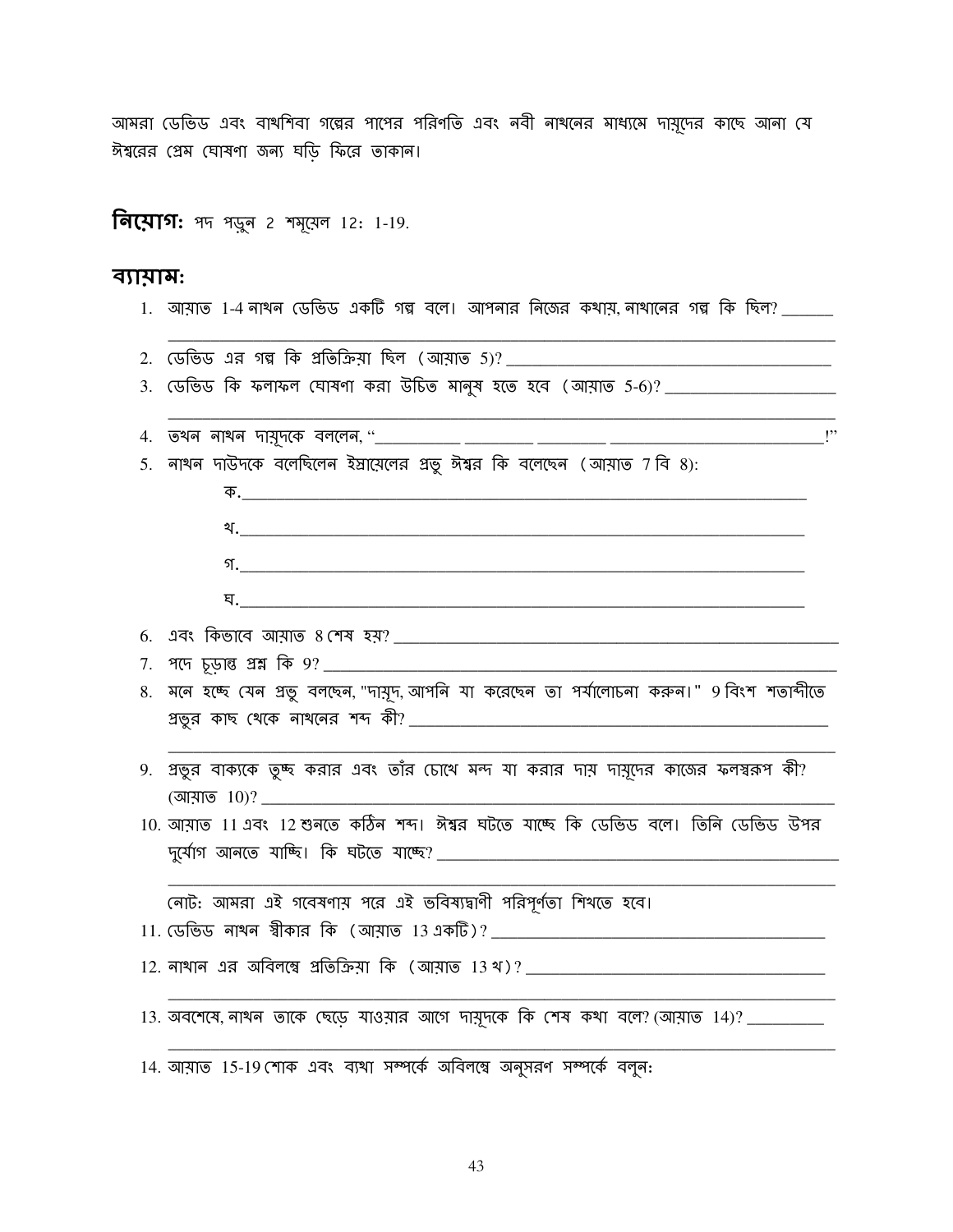ঘ. বান্দাদের জন্য

**সংশোধন:** কি একটি দু: থিত দিন। রাজা যার সবকিছু ছিল তার থ্যাতি এবং মহিমা ছিনতাই করা এবং এখন তার সন্তানের জীবন জন্য ঈশ্বরের সঙ্গে .তিনি রাজকীয় চেম্বারে ঘূমানোর পরিবর্তে মাটিতে শুয়ে নিজেকে থাওয়া এবং নিজেকে অস্বীকার। তার পরিবারের প্রাচীনরা তাঁকে কনসোল করতে পারেনি। তিনি তাঁর বান্দাদের কথা শুনবেন না এবং এখন এই দাসেরা তাকে বলবে যে শিশু মারা গেছে। কিন্তু দায়ূদ তাঁর অন্তরে জানেন যে প্রভু যা করেছেন তা তিনি করেছেন।

আমাদের হৃদয় এই বাবা এবং মা এবং তাদের ক্ষতি জন্য ব্যাখা। আমরা এমনকি প্রভু তাদের উপর থুব কঠোর ছিল মনে হয়। আমরা মনে করতে পারি যে ঈশ্বরের ক্ষমা অবশ্যই এই সন্তানের জীবনকে বাদ দিয়েছিল। নাথন তাঁর কাছে এলেন এবং প্রভু দামূদকে তাঁর পাপ স্বীকার করলেন। "আপনিই সেই ব্যক্তি!" দায়দ নিজের রায় ও শাস্তি ঘোষণা করেছিলেন। "তিনি মেষশাবককে চারগুণ ফিরিয়ে আনবেন কারণ তিনি এই কাজ করেছিলেন এবং তিনি দমা করেছিলেন না।" নাখন এত থারাপ থবর এনেছিলেন:

- 1. তলোয়ার কথনো তোমার ঘরে যাবে না।
- 2. আপনার নিকটবর্তী কোনও ব্যক্তির দ্বারা দুর্ত্তোগ আসবে।
- 3. তোমার জন্মের ছেলে মারা যাবে।

এবং প্রভু দামূদকে স্বীকার করতে বললেন: "আমি প্রভুর বিরুদ্ধে পাপ করেছি।" সব কিছু আমরা দেখতে পাচ্ছি যে ডেভিড ভুল করেছেন, চূড়ান্ত ছিল যে তার পাপ তার প্রভুর সাথে তার সম্পর্ককে আনা হয়েছিল। ডেভিড কথনোই তাদের সাথে সম্পর্কের সাথে কি ঘটতে পারে না এবং তিনি শ্বীকার করেছিলেন না যে তিনি গ্রভুর বিরুদ্ধে পাপ করেছিলেন? ভাঙা থাকা এবং তাদের পৃথক রাখা হবে। ডেভিড তাকে থুঁজার পর এবং প্রভুকে তার পাপের সাথে মোকাবিলা করতে আসেন, কিন্তু প্রভু তার ক্ষমার অযোগ্যতা প্রদর্শন না করার পরিবর্তে তাঁর মাফের সন্তানের প্রতি তার মূল্যবান দায়ূদকে মনে করিয়ে দেন।

#### অংশ 4

 $\overline{\psi}$ মিকা: 2 শমূয়েল 12: 11-12 পদে নাখন দায়ূদের কাছে নিজের পরিবারের বাইরে আসা একটা বিপর্যমের কথা বলেছিলেন। গল্পটি ২ শমূয়েল 13 এ শুরু হয় এবং ২ শমূয়েল 18 এ শেষ হয়। আমরা গল্পটি বিস্তারিতভাবে অধ্যয়ন করব না তবে যা ঘটেছে তা সম্পর্কে অন্তর্দৃষ্টি এবং বৃদ্ধি অর্জনের জন্য আপনাকে এই অধ্যায়গুলি পডার জন্য উৎসাহিত করা হয়। গল্পটি শুরু হয় এবং ডেভিডের তিন সন্তানের অন্তর্ভুক্ত – দায়ূদের জ্যেষ্ঠ পুত্র আমোন, আমননের অর্ধ-বোন তামার এবং তার অর্ধ-ভাই আবশালোম।

**नित्याग:** भफ़ून 2 समूत्य़न 13: 1-22.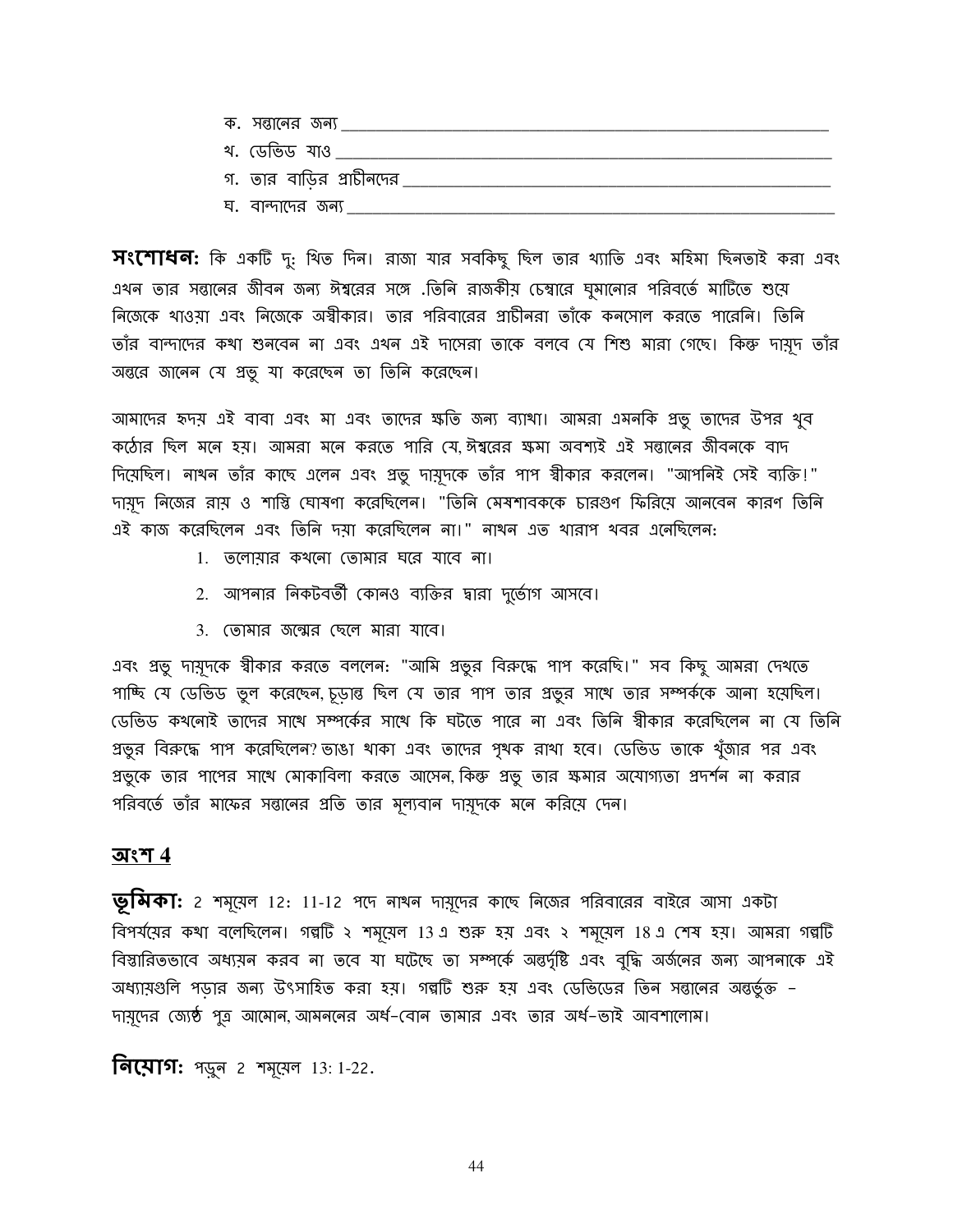#### ব্যায়াম:

- <u>1. আয়াত 1-2 সমস্যা কি?</u>
- 2. আয়াত 3-9 জোনাবাদ ডেভিডের ভাগ্নী আমননের চাচাতো ভাই। তার পরামর্শ কি অমনোনীর অন্সরণ করে?
- 3. আয়াত 9 বি –19 আমনন তামারকে ধর্ষণ করে তাকে নিক্ষেপ করলেন। তিনি অশুচি এবং লঙ্কিত
- 4. আয়াত 20-22 অবশালোম তার বোন থেকে কী শিখছে এবং সে তার জন্য কী করে?
- 5. অবশালোম কথনও অম্লোনকে কিছু বলল না, কিন্তু অবশালোমের কি হল? \_\_\_\_\_\_\_\_\_\_\_\_\_\_\_
- 6. ডেভিড কি ঘটেছে সম্পর্কে শিথেছি। আমরা বললাম যে সে রাগান্বিত ছিল। অবশালোমের দিকে শৃখ্বলা রক্ষার অভাব কি অবশালোমে উঠেছিল? \_\_\_\_\_\_\_\_\_\_\_\_\_\_\_\_\_\_\_\_\_\_\_\_\_\_
- 7. অবশালোম তাকে অমননকে ঘৃণা করলো। আয়াত 23-29আয়াত কি? \_\_\_\_\_\_\_\_\_\_\_\_\_\_\_\_\_\_\_\_\_\_\_\_\_
- 8. ডেভিড প্ৰাপ্ত বাৰ্তা কি ছিল (আয়াত 30)?
- 9. জোনাদাব (আয়াত দেখুন 3-5)ডেভিডকে আশ্বস্ত করেছেন (আয়াত 32-33) \_\_\_\_\_\_\_\_\_\_\_\_\_\_

অবশালোম তার পিতার ঘরে তার মায়ের পাশে পালিয়ে গেল (1 ক্রনিকলস 3: ২)। তিন বছর সময় তিনি তাঁর পিতামহের বাডিতে থাকতেন, রাজা দায়দ আমননের জন্য শোক করেছিলেন। দায়দকে সাম্বনা দেওয়ার পর দায়দ অবশালোমকে দেখতে চাইলেন।

**শিক্ষাদাল:** ইস্রায়েলের সেনাবাহিনীর অধিনায়ক যোয়াব জানতেন যে দায়দ অবশালোমকে দেখতে চেয়েছিলেন। তিনি জানতেন যে অবশালোম তার ভাইকে মেরে ফেলেছিল এবং বিচারের প্রয়োজন ছিল। 14 অধ্যায়ে আমরা শিথেছি যে দায়ুদ অবশালোমকে জেরুশালেমে ফিরিয়ে আনতে যোয়াবকে গশরে পাঠিয়েছিলেন; তবে অবশালোমকে তার নিজের বাডীতে পাঠানো হল এবং বাদশাহ্র উপস্থিতিতে অনুমতি দেওয়া হল না।

#### ব্যায়াম:

- 1. আয়াত 25-26 পদে অবশালোমের চেহারা সম্বন্ধে আমাদের বলা হয়েছে। কি বর্ণনা দেওয়া হয়? \_\_\_\_\_
- 2. আমাতে 27আমরা তাঁর পরিবার সম্পর্কে কী বলি?

অবশালোম যোয়াবকে পাঠাল কারণ তিনি তাঁর বাবার দেখা করতে চেয়েছিলেন। যোয়াব আসতে অস্বীকার করলেন। অবশেষে অবশালোম সিদ্ধান্ত নিয়েছিলেন যে যোয়াবের মনোযোগ পাওয়ার উপায় তার বার্লি ফসল পুডিয়ে দেওয়া। বলার প্রয়োজন নেই তিনি যোয়াবের মনোযোগ পেয়েছিলেন এবং রাজা (আয়াত 33) সামনে আনা হয়েছিল।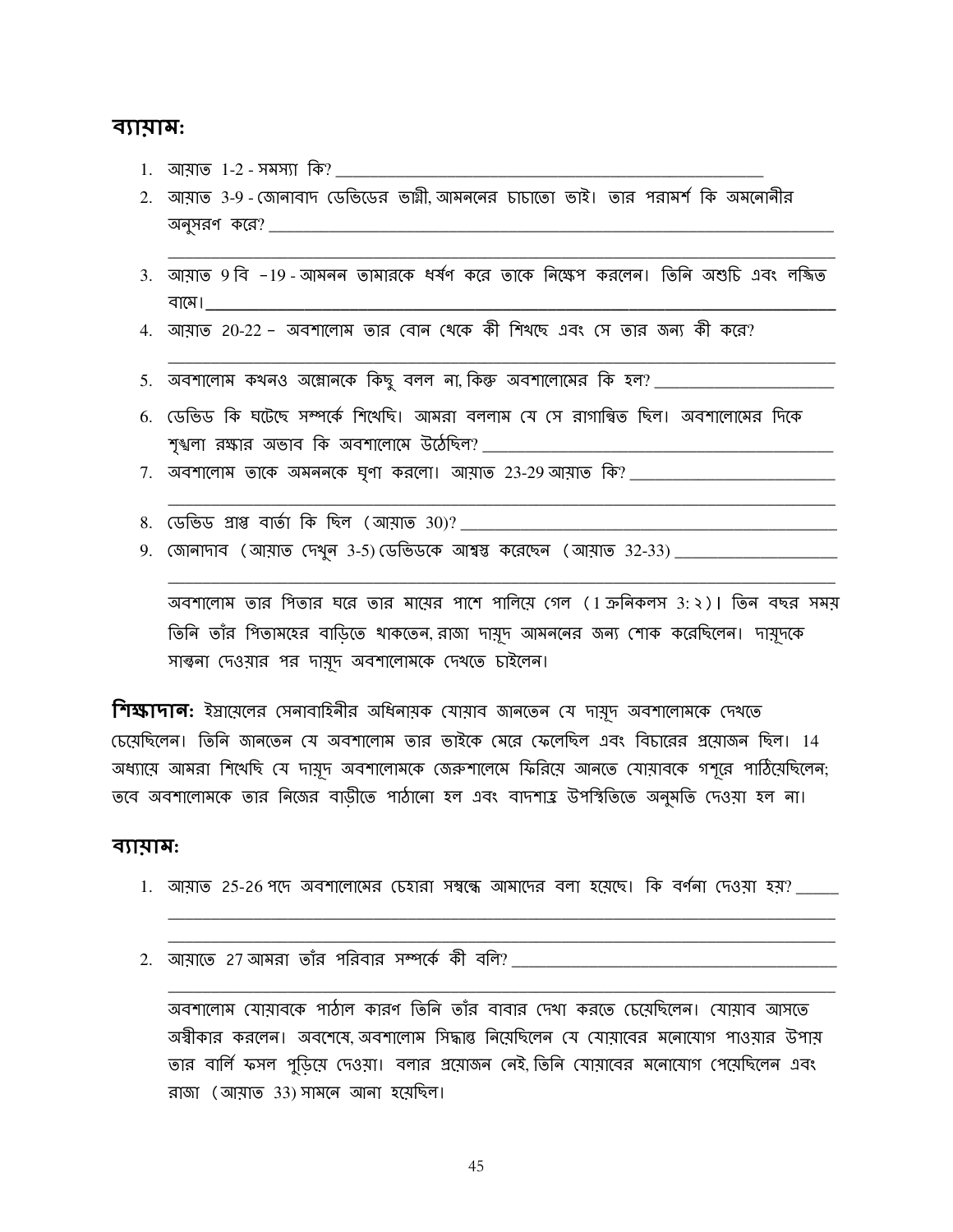**ওভারভিউ:** আব্বাসলাম তার শিতা ডেভিড বিরুদ্ধে ষড়যন্ত্র বিকাশ শুরু করেন। তিনি মানুষকে আকৃষ্ট করার জন্য মানসিক কৌশল ব্যবহার করেছিলেন। তিনি জনগণের অভিযোগ শুনবেন এবং তাঁর বাবার শাসনকে দুর্বল করে দেবেন। তিনি ইস্রায়েল পুরুষদের হৃদয় চুরি করার জন্য তার আকর্ষণীয় চেহারা ব্যবহার। তার নিম্নলিথিত বৃদ্ধি। অবশেষে অবশালোম থেকে পালাতে দামুদকে জেরুজালেম থেকে পালাতে হয়েছিল। দায়ুদ চলে গেলেন এবং অবশালোম ও তাঁর অনুসারীরা এসে শহরটি দখল করলেন। অবশালোমের উপদেষ্টা অহীথোফেল অবশালোমকে পরামর্শ দিলেন যে, তিনি সমস্ত ইস্রায়েলের দৃষ্টিতে ছাদে একটি তাম্বুতে যা করেছিলেন তার পিতার উপপন্নীদের সাথে থাকা (2 শমূয়েল 16:20-22)। ঘটনাক্রমে, অবশালোমের উপদেষ্টা অহীথোফেলের উপদেশ হুশিয়ার উপদেশের দ্বারা হতাশ হয়েছিলেন, যদি আপনি চান, ডেভিডের গোপন এজেন্টদের একজন। 2 শমূয়েল 17:14 থ বলেছেন, "অবশালোমের উপর দুর্যোগ আনতে অহীথোফলের ভাল পরামর্শকে হতাশ করার জন্য সদাপ্রভু দূরসংকল্পবদ্ধ ছিলেন।"

দায়দ ও তার লোকেরা আক্রমণ করার জন্য অবশালোমের পরিকল্পনা পেয়েছিল যাতে তিনি যোয়াব, অবীশয় ও ইত্তয়ির অধীনে সৈন্য পাঠিয়েছিলেন। যুদ্ধের জন্য তারা চলে গেলে দায়ূদ তাদের জন্য তাঁর জন্য অবশালোমের কাছে নয় হতে বললেন। কিন্তু, অবশালোমের মৃত্যু ভয়ঙ্কর ছিল। 2 শম্ময়েল 18:9-12 পদ বর্ণনা করে। শ্লোক 33 সালে আমরা দায়দের দুঃথের কথা শুনে তাঁর ছেলে অবশালোমের জন্য কাঁদতে লাগলাম।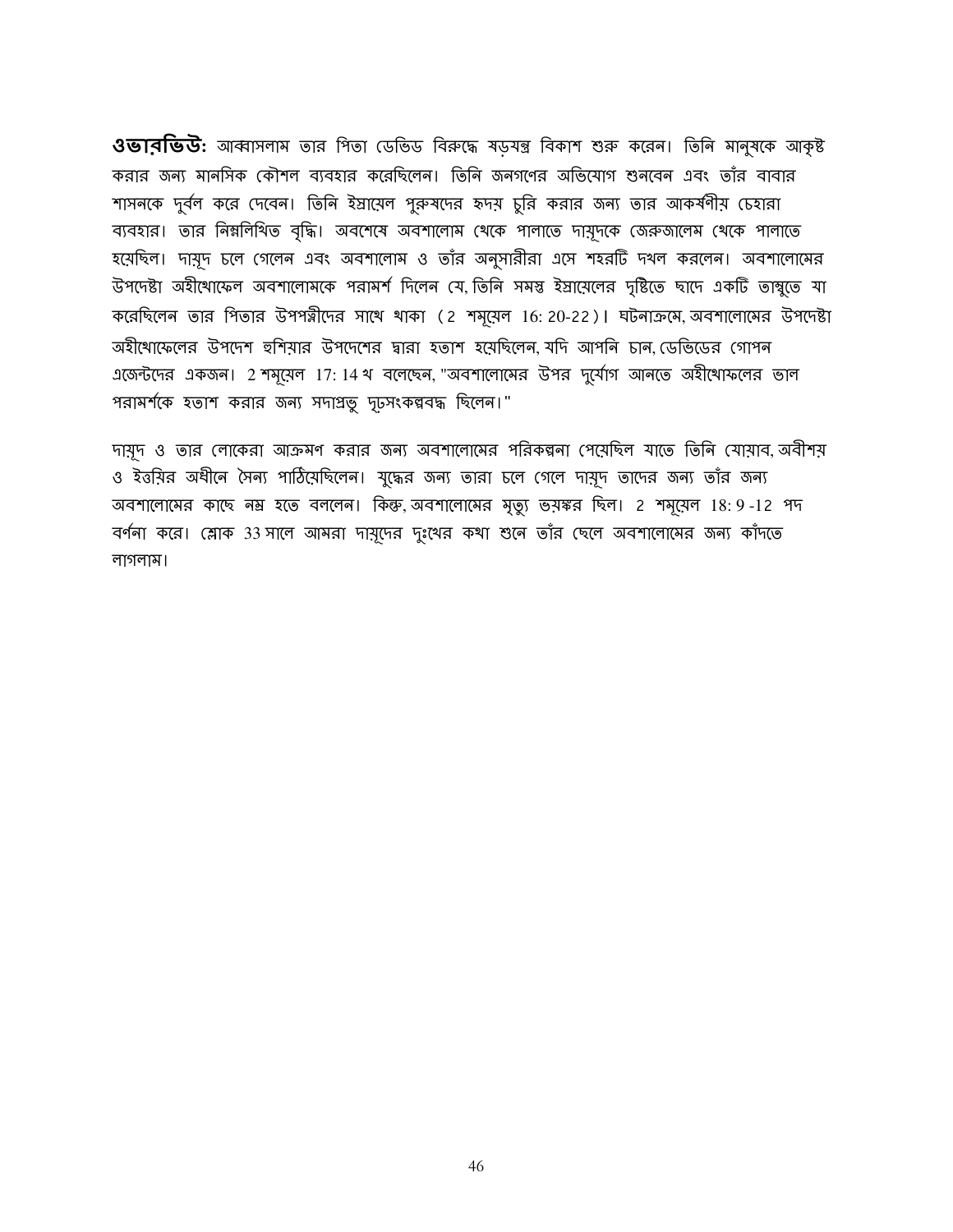### পাঠ পাঁচ

# ইসরাইলের বিরুদ্ধে रेमवारान निन्मा

### 2 সামুয়েল 20-2 কিং 17 - শলোমন ও ব্রাজগণ

পাঠের পরিদর্শন $5$ 

| সংক্ষিপ্ত বিবরণ                  |    |
|----------------------------------|----|
| ভূমিকা                           | 48 |
| পাঠ 5: 2 শমুয়েল 20-2 রাজাবলি 17 |    |
| $\bullet$ গীতসংহিতা $18$         | 49 |
| • প্রভু আমাদের ধার্মিকতা         | 50 |
| $\bullet$ গীতসংহিতা $18$         | 51 |
| •   শলোমনের  রাজ্য  প্রতিষ্ঠিত   | 52 |
| • জ্ঞান এবং জ্ঞান                | 53 |
| • দুই মা, এক শিশুর               | 55 |
| • নির্মাণ প্রকল্প                | 55 |
| • রাজাদের প্রত্যাখ্যান           | 56 |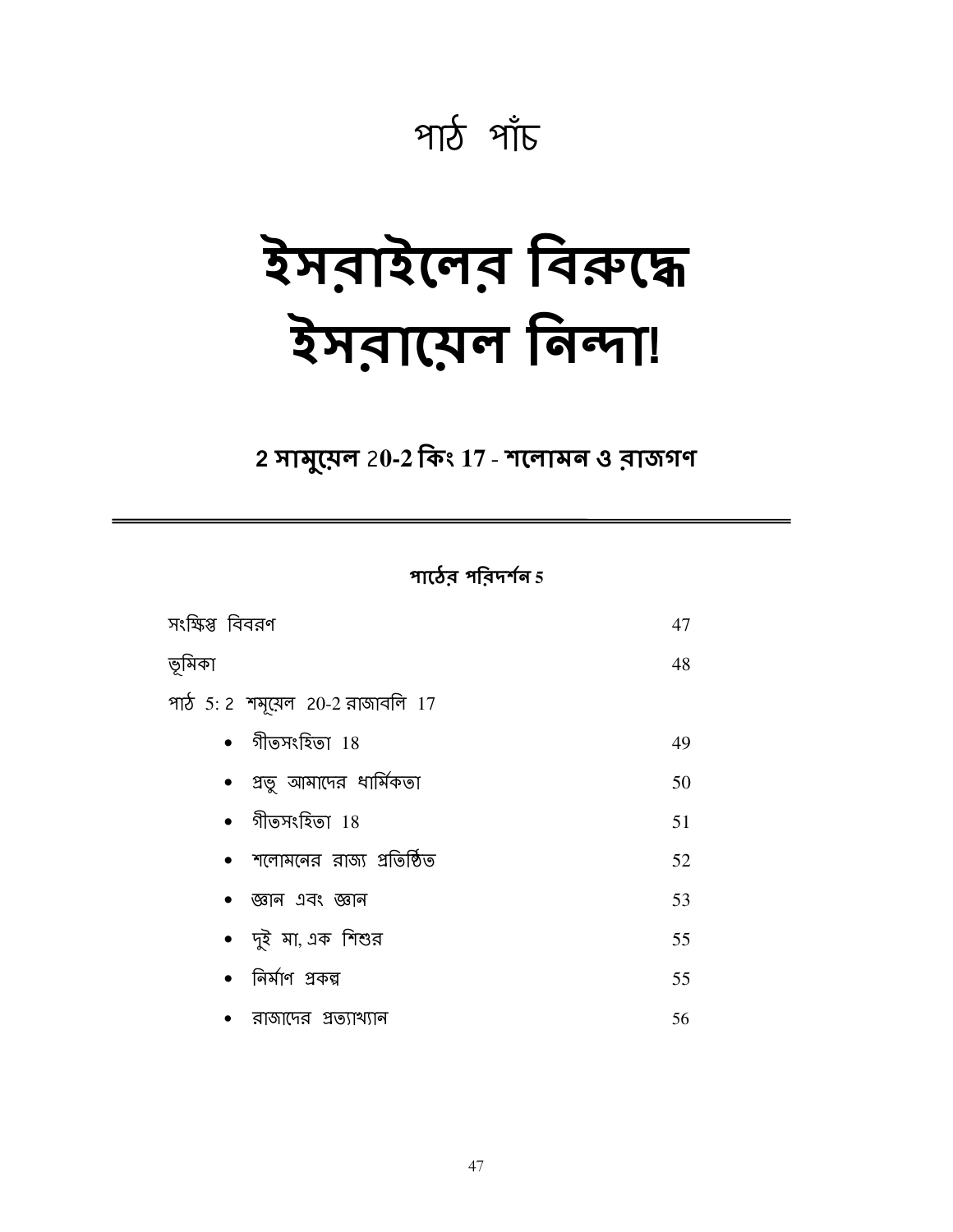#### সূচনা

ডেভিড এর রাজত্ব তার রাজাদের অধীনে ইস্রায়েলের ইতিহাসের শীর্ষস্থানীয় ছিল। শলোমন রাজা হিসেবে তাঁর পিতা দায়ূদকে সফল করেছিলেন। প্রাথমিকভাবে তাঁর রাজত্ব ডেভিড এর ধার্মিক উপায় অনুসরণ করে। তিনি মানুষের দ্বারা ঈশ্বরের দেওয়া জ্ঞান দিয়ে মানুষ নেতৃত্বে। শলোমনের রাজত্বের হতাশাজনক পতন এবং তার অনুসরণকারী রাজাদের রাজত্ব আবিষ্কার করুন। এটা তাদের বিদ্রোহ এবং অবাধ্যতার ইস্রায়েলের ইতিহাসে একটি সময়। ইস্রায়েল, দুটি রাজ্যে বিভক্ত, ইস্রায়েল উত্তর এবং Judah দক্ষিণে। শিথুন কিভাবে ঈশ্বরের লোকেরা তাঁকে প্রত্যাখ্যান করেছিল এবং কিভাবে তিনি তাদের প্রত্যাখ্যান করেছিলেন তাদের দৃষ্টিতে তাদের প্রত্যাখ্যান করেছিলেন।

দেশকে রাজার অযৌক্তিক উপায়ে সম্পূর্ণভাবে থেয়ে ফেলতে হবে, তাঁর রহমতে আল্লাহ তাঁর বান্দাদেরকে তাদের দাসদের হাতে তুলে দিয়েছিলেন। অতএব, আল্লাহ যাকে ভালবাসেন তাঁর প্রতি আহবানকারী সকলকে তাঁর পরিত্রাণ দান করে।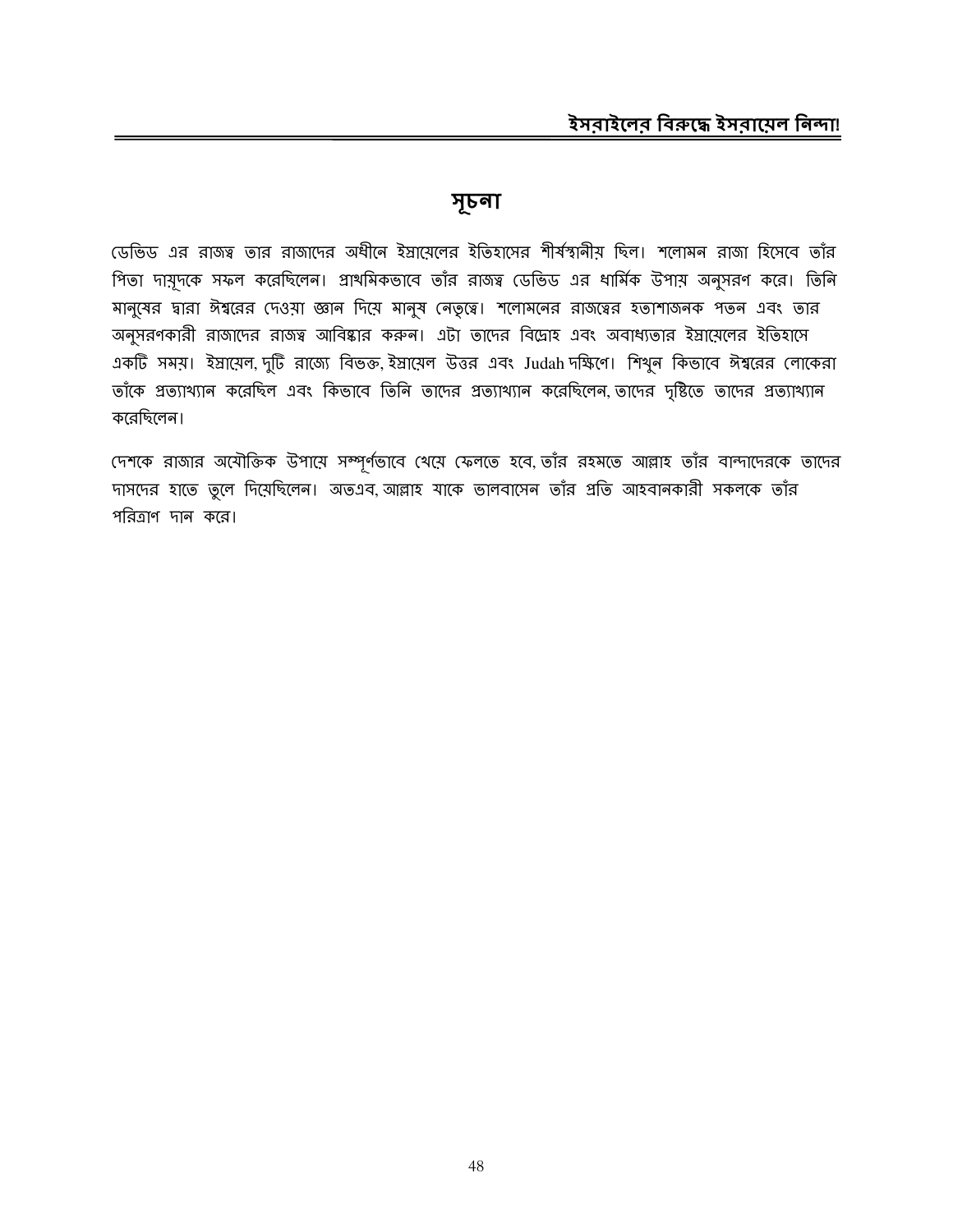#### অংশ  $1$

 $\overline{y}$   $\overline{b}$  না: অন্য গল্প এবং পরিস্থিতি 2 শমূয়েল 20-24 এ লিপিবদ্ধ করা হয়েছে। দায়ূদ যিরুশালেমে ফিরে এসে ইস্রায়েলের রাজা হিসেবে নিজেকে প্রতিষ্ঠিত করেছিলেন। লোকেরা বিদ্রোহ করেছিল, দুর্তিক্ষ ভূমি ছডিয়েছিল, রক্তের প্রতিশোধ ছিল এবং পলেষ্টীয়দের বিরুদ্ধে যুদ্ধ চলছিল। কিন্তু এই সবকিছুর মধ্যে দায়ূদ প্রভুকে গেয়েছিলেন যিনি তাঁর সমস্ত শত্রুদের হাত থেকে তাকে উদ্ধার করেছিলেন (2 শমূয়েল 22)। শব্দ এছাড়াও গীত 18 সালে লিখিত ছিল।

এই সাম্রাজ্যের আয়াতগুলি সবচেয়ে বেশি অর্থাত্ আমরা যথন আমাদের শত্রুদের মুথোমুথি হতে পারি তথন তা সনাক্ত করতে পারি। দায়দের শত্রুরা শৌল বা পলেষ্টীয়দের চেয়েও বেশি ছিল, যারা তাঁকে মেরে ফেলতে বা তার পুত্রকে অবশালোমের মতো করার জন্য তাঁর রাজত্বকে দখল করেছিল। তার শত্রুদের মধ্যে ভয়, গ্রলোভন, বিষণ্ণতা এবং উদ্বেগ এর হয়রানি অন্তর্ভুক্ত। তার শত্রুরা যে শারীরিক শক্তির বিরুদ্ধে লডাই করেছে তার চেয়েও বেশি ছিল। তার শত্রুরা দুষ্টদের বাহিনী ছিল, এবং দায়ূদকে পরাজিত করে এমন একজনই সেই দুষ্ট ব্যক্তি যিনি আপনাকে এবং আমার প্রতি বিরক্ত করেছেন।

**নিমোগ:** ব্যায়ামে যাওয়ার আগে,আপনার নোটবইতে আপনার দুই বা তিনটি শত্রুকে তালিকাভুক্ত করুন যা আপনি আপনার জীবনে সনাক্ত করতে পারেন। শত্রুরা হিংদ্র পুরুষ। শত্রুরাও সেই জিনিসগুলি যা আপনার চারপাশের কৃণ্ডলীকে আপনার মুখোমুখি করে এবং আপনার ওপর ঘোরাফেরা করে ধ্বংসাত্মক নেশাগুলি যা আপনাকে উপহাস করে (গীতসংহিতা 18:4-5).

#### ব্যায়াম:

- 1. প্রশংসা এই গানে ডেভিড ছবির প্রচুর ভাষা ব্যবহার করেন (2 শমূয়েল 22)। তিনি তার জন্য প্রভু কি প্রকাশ করতে ব্যবহার করে শব্দ শব্দ চিহ্নিত করুন। আয়াত 2 প্রভু আমার \_\_, \_\_\_\_\_\_\_\_\_\_\_\_\_\_\_\_\_\_\_\_\_\_, এবং \_\_\_\_\_\_\_\_\_\_\_\_\_\_\_\_\_\_\_\_\_\_\_\_\_\_\_. (ডভিড বলছেন যে
- 2. ডেভিড তার জীবন এবং তার শত্রুদের নিরলস সাধনা বর্ণনা করার জন্য ব্যবহৃত শব্দ শব্দ চিহ্নিত করুন.
- 3. আয়াত 4 এবং 7 শব্দ কল একটি ফর্ম ব্যবহার, বলা, বা কান্না। আপনি কি মনে করেন যে আমরা প্রভুর কাছে ডাকি কারণ আমাদের শত্রুদের কাছ থেকে রক্ষা করা দরকার যা প্রভু সাড়া দেন? আয়াত 8-16 মাধ্যমে পড়ুন।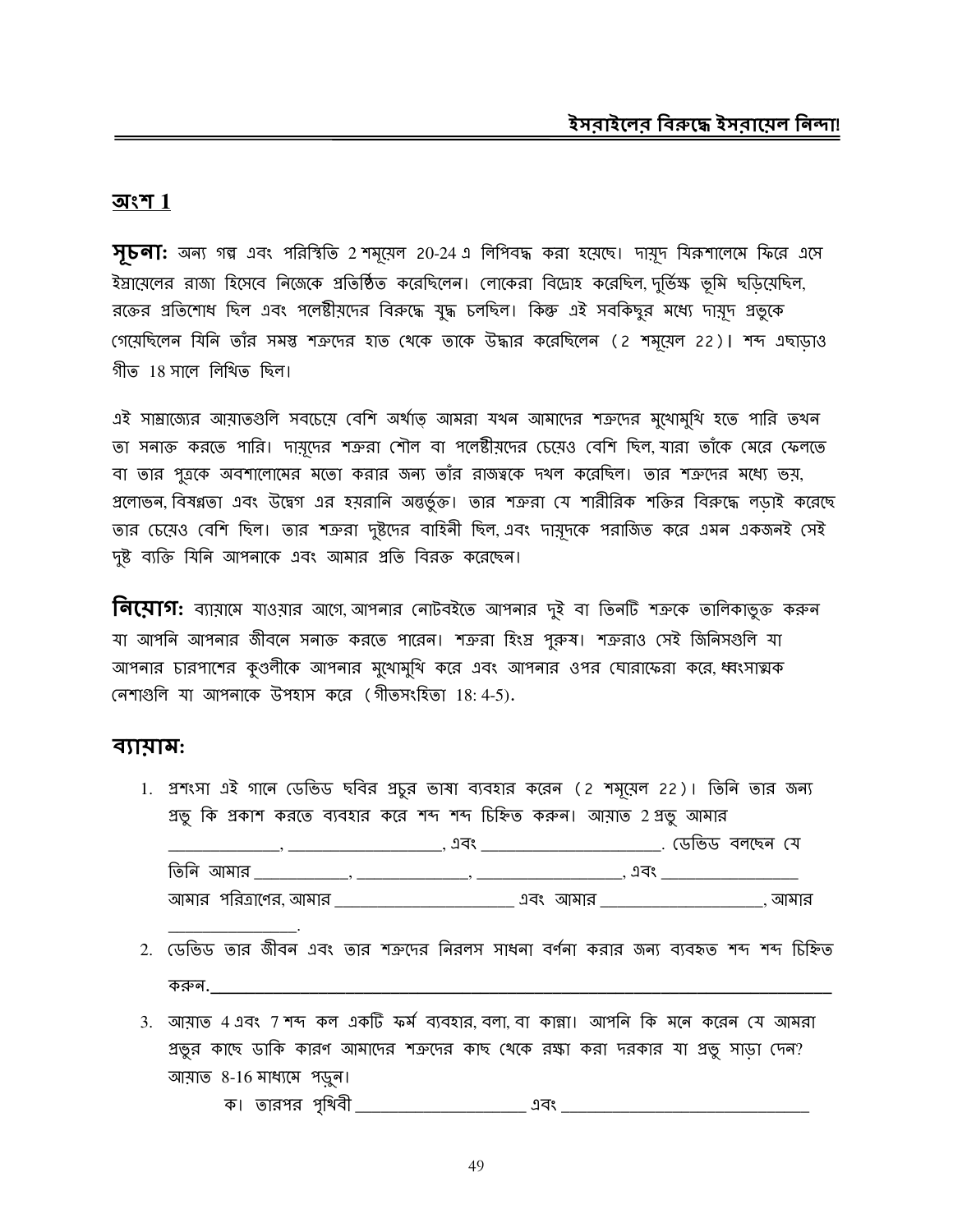|                                                                    | <u>খ. আকাশের ভিত্তি ______________________</u> এবং ________________________ কারণ সে |             |
|--------------------------------------------------------------------|-------------------------------------------------------------------------------------|-------------|
|                                                                    |                                                                                     |             |
|                                                                    |                                                                                     |             |
| <u> ঘ. ঘন অন্ধকার _________________________________</u>            |                                                                                     |             |
|                                                                    |                                                                                     | স্বৰ্গ খেকে |
|                                                                    |                                                                                     |             |
| <u>ছ. (আয়াত 16) _________________________________</u>             |                                                                                     |             |
| সৃষ্টির সমস্ত সৃষ্টিকে তাঁর ক্রোধের সাড়া। সে আমাদের বাঁচাতে আসছে। |                                                                                     |             |
| আয়াত 17-19 কি একটি ছবি! __________                                |                                                                                     |             |

- 5. কেন তিনি আয়াত অনুযায়ী তাঁর "অনুসন্ধান এবং উদ্ধার" সব কি 20?
- 6. আয়াত 21-25 আমাদের সাথে তার সম্পর্ক বর্ণনা। তিনি আমাদের আগে তাকে ধার্মিক করা হয়েছে। তিনি আমাদের পরিষ্কার করা হয়েছে। তিনি আমাদের তাঁর আনুগত্য রাখা, আমাদের উপায় রাখতে সক্ষম হয়েছে। তিনি আমাদের পাপ থেকে দূরে রাখা, আমাদের রাখা হয়েছে। প্রভু আমাদের ধার্মিকতা অনুযায়ী আমাদের পুরস্কৃত করা হয়েছে। তিনি আমাদের ধার্মিকতা।

#### অংশ 2

 $4.$ 

**শিক্ষাদান:** আমাদের ডেভিডের প্রশংসা করার গানের এক মুহূর্তের জন্য আমাদের বিরতির প্রয়োজন। আমাদের ন্যায্যতা, আমাদের ধার্মিকতা সম্পর্কে কথা বলা দরকার। আমরা কি সৎ? ঈশ্বর ছাড়াও আমরা না। বাইবেল শিক্ষা দেয় যে সকলেই পাপ করেছে এবং কোনও সৎ লোক নেই (রোমানস 3:10-12)। কিন্তু ডেভিড ঈশ্বরের প্রতিশ্রুতি বিশ্বাস। ভাববাদী যিরমিয় বলছেন যে, এমন সময় আসছে যখন তিনি দায়দের কাছে একটি ধার্মিক শাখা উত্থাপন করবেন ... এবং এই নামটি তাঁকে বলা হবে: প্রভু আমাদের ধার্মিকতা (যিরমিয় 23: 5-6)। এবং তারপর সেন্ট পল আমাদের মনে করিয়ে দেয় যে এটি [ঈশ্বরের] কারণে যে আপনি খ্রীষ্ট যীশুর মধ্যে আছেন, যিনি আমাদের কাছে ঈশ্বরের কাছ থেকে জ্ঞান অর্জন করেছেন – অর্থাৎ, আমাদের ধার্মিকতা, পবিত্রতা এবং মুক্তির জন্য ... তাই আমরা প্রভুকে গর্বিত করি। 1 করিন্থীয় 1:30-31).

আমরা স্মরণ করিয়ে দিয়েছি যে আমরা যা করেছি তা সেটি নয় যা আমাদেরকে ঈশ্বরের সামনে ধার্মিক করে তুলবে কিন্তু তিনি আমাদের জন্য যা করেছেন তা হল খ্রীষ্ট যীশুতে যিনি আমাদের ন্যায্যতা। ঈসা মসিহের সাথে আমাদের সম্পর্ক আমাদেরকে ঈশ্বরকে সংকর্মশীল করে তোলে যিনি আমাদের মধ্যে আনন্দ করেন। আমাদের মধ্যে জীবিত প্রভু এবং আমাদের মাধ্যমে কাজ করে তাঁর সামনে আমাদের নির্দোষ হতে সক্ষম করে। ন্যায়পরায়ণতা আমাদের উপর রাখা হয় যেমন তার ন্যায় আমাদের উপর আচ্ছাদন। আমাদের পাপী শ্ব এখনও আছে কিন্তু এটি খ্রীষ্টের ন্যায় দ্বারা আঙ্ঘদিত।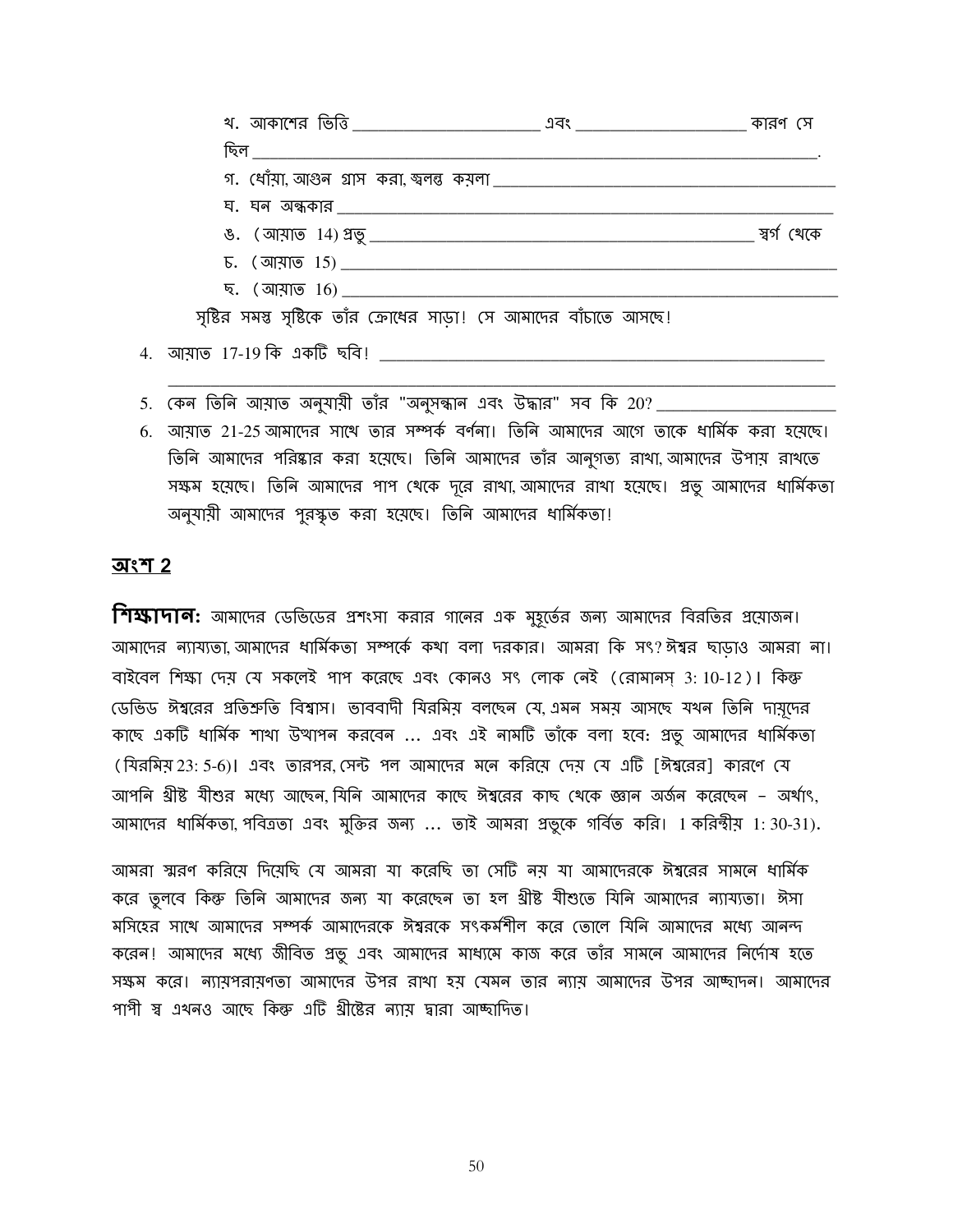व्रायाम: फिल 2 गमूसन 22 ...

| 1. (আয়াত 26-27 একটি) ঈশ্বর নিজেকে হতে দেখায় <b>________________</b> , ________________, এবং       |  |  |
|-----------------------------------------------------------------------------------------------------|--|--|
| ___ করুণাময়, নির্দোষ, এবং  বিশুদ্ধ।                                                                |  |  |
|                                                                                                     |  |  |
|                                                                                                     |  |  |
|                                                                                                     |  |  |
| 3. কিভাবে ডেভিড তার ঈশ্বর বর্ণনা করে?                                                               |  |  |
|                                                                                                     |  |  |
|                                                                                                     |  |  |
|                                                                                                     |  |  |
| 4. এটা ঈশ্বর যিনি বর্ম সঙ্গে আমাকে অস্ত্র। তিনি শক্তি দিয়ে আমাকে অস্ত্র। শত্রু শক্তি চাহিদা। এটি   |  |  |
| একটি যুদ্ধ এবং আমি একটি সঙ্গে প্রস্তুত _________________________________(আয়াত 35)এবং একটি          |  |  |
| _______________ (আয়াত 36)। আপনি যুদ্ধের জন্য আমাকে প্রস্তুত এবং আমাকে বিজয় দিতে।                  |  |  |
|                                                                                                     |  |  |
| 5. কারণ প্রভু আমাকে যুদ্ধের জন্য শক্তি দিয়ে সঙ্গিত করেছেন (স্লোক 40)আমার শত্রুদের,আমার             |  |  |
|                                                                                                     |  |  |
|                                                                                                     |  |  |
| 7. এবং ডেভিড প্রভুর প্রশংসা! তিনি জীবন! তিনি হতে হবে <b>________________________________</b> ! তিনি |  |  |
|                                                                                                     |  |  |
|                                                                                                     |  |  |

**আবেদন প্রশ্ন:** ঈশ্বর আমাকে আমার শত্রুদের থেকে মুক্ত করে দেন। আমার জীবনের মধ্যে যে 

**প্রার্থলা:** আমিও আপনাকে অসংথ্য ধন্যবাদ জানাতে চাই, হে আমার ঈশ্বর, আপনি আমার জীবনে যা করেছেন। আমি অন্যদের বলার মাধ্যমে আপনার প্রশংসা গাইতে চান। আপনি আমাকে শক্তি দিয়ে সশস্ত্র করেছেন এমন অনেক স্মরণ স্মরণ করার জন্য আমার চিন্তাভাবনাগুলিকে উত্তেজিত করুন এবং আমাকে বিভিন্ন শত্রুদের সহিংসতা থেকে রক্ষা করুন যা আমাকে নিরুৎসাহিত করে এমনকি ধ্বংস করতে চাইবে। আপনি আমাকে উদ্ধার করেছেন এবং ধন্যবাদ সহকারে আমি তোমার পবিত্র নামকে প্রশংসা করি তোমার <u> জন্য মহিমান্বিত করা। \_\_\_\_\_\_\_\_\_\_\_\_\_\_\_\_\_\_\_\_\_\_</u>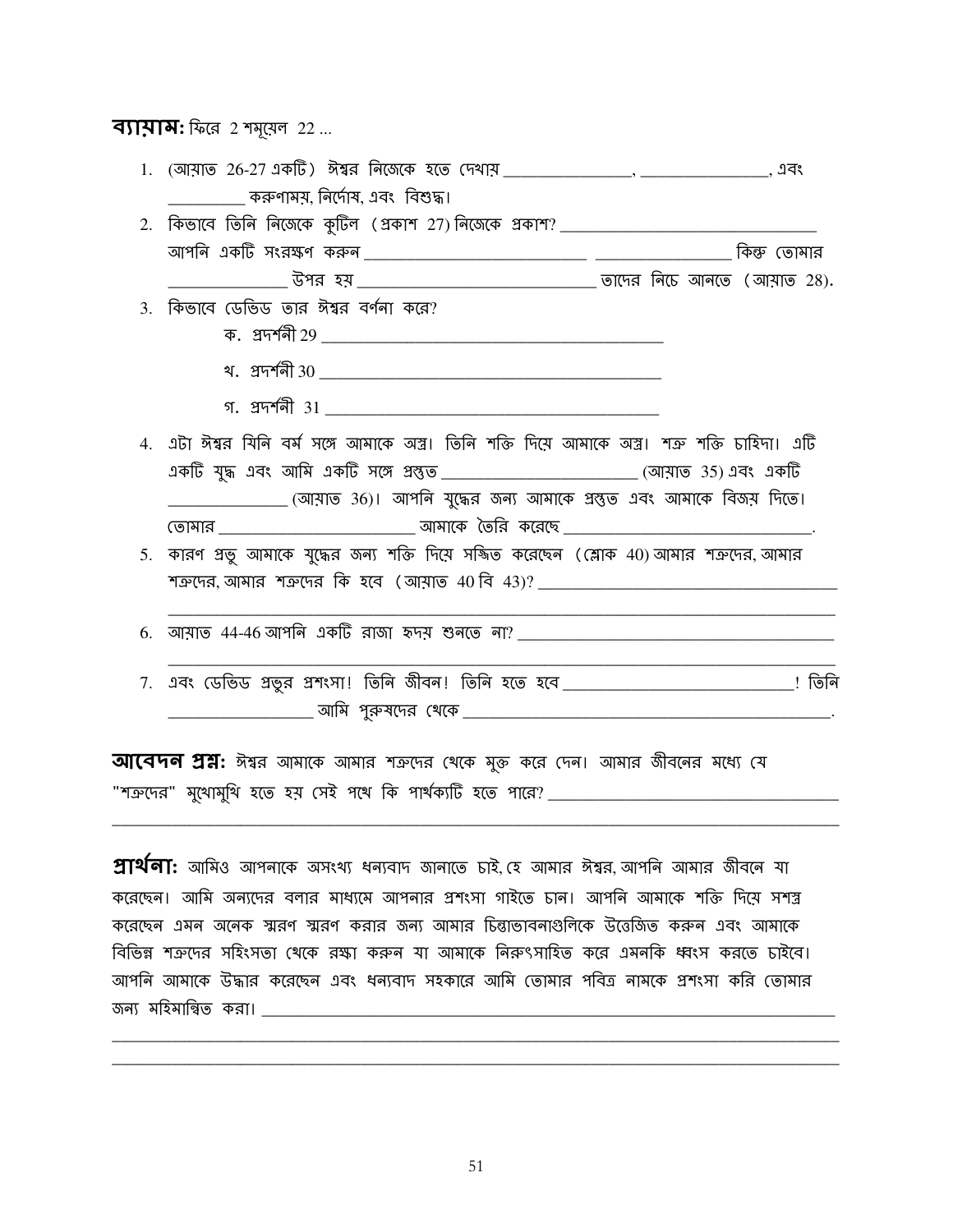#### <u> অংশ 3</u>

 $\overline{\psi}$ মিকা: ইস্রায়েলের ইতিহাসে রাজা হিসেবে দায়ূদের রাজত্ব সেরা ছিল। ডেভিড ঈশ্বরের নিজের হৃদয়ের পরে একজন মানুষ ছিলেন (প্রেরিত 13:২২) এবং তাঁর সারা জীবন জুডে ঈশ্বরের অনুগ্রহ উপভোগ করেছিলেন (প্রেরিত 7:46)। এথন তিনি পুরোনো এবং বছর উন্নত (1 কিং 1:1)। পরবর্তী রাজা অভিষিক্ত হতে সময় এসেছে,

**नित्पागः** 1 किः 1 भफ़ून।

- $\bullet$  কে নিজেকে রাজা হিসাবে সেট আপ?
- $\bullet$  বাখশ্বা ও শলোমনের জন্য এর অর্থ কী?
- $\bullet$  ডেভিড কি করে?
- $\bullet$  ইস্রায়েলের উপর রাজা হিসাবে সিংহাসনে রাজত্ব কে?

শিক্ষাদান: আপনার 1 রাজাবলি 1 পড়ার পর থেকে আপনি জানতে পেরেছেন যে, দামূদের চতুর্থ পুত্র আদোনিয় (2 শময়েল 3:4) নিজেকে নিজেকে রাজা বলে ঘোষণা করেছেন। নবী নাখন, বাখশ্বাকে বলেছিলেন যে তার ও শলোমনের জন্য এর অর্থ কী এবং তার জীবন ও শলোমনের কীতাবে রক্ষা করা যায় (1 রাজাবলি 1: 11-14)। নম্রতায় তিনি কিং ডেভিডের সামনে গিয়ে তাঁর প্রতিশ্রুতির কথা স্মরণ করিয়ে দিয়েছিলেন যে শলোমন তাঁর পিতা দায়দের সিংহাসনে বসবেন (আয়াত 17)। সাদোক যাজক অভিষিক্ত শলোমন (আয়াত 39)। আদোনিয় যথন শুনলেন যে তাঁর পিতা শলোমনকে পরবর্তী রাজা বলে ঘোষণা করেছেন এবং তিনি সোলায়মানকে ভয় দেখিয়ে সমস্ত লোকের আনন্দ শুনেছিলেন এবং জিজ্ঞেস করেছিলেন যে, শলোমন তার জীবনকে ছেডে দেবেন (আয়াত 49-51)। শলোমন আদোনিয়ের কাছে পাঠিয়েছিলেন (আয়াত 52-53)। "যদি সে নিজেকে যোগ্য ব্যক্তি দেখায়, তবে তার চুলের মধ্যে একটিও মাটি পডবে না, কিন্তু যদি তার মধ্যে দুষ্টতা পাওয়া যায় তবে সে মরবে।"

**হতাশাজনক:** ডেভিড মারা যাওয়ার আগে (1 রাজাবলি ২) তিনি সোলায়মানকে শক্তিশালী হতে এবং মোশির ব্যবস্থায় লিখিত সমস্তু আইন ও নির্দেশ পালন করতে বলেছিলেন। তিনি শলোমনকে যোয়াব ও শিমিয়ের বিষয়ে সতর্ক করে দিয়েছিলেন কিন্তু অবশালোম থেকে পালিয়ে যাওয়ার সময় বারীসিলয়ের ছেলেদের প্ৰতি দযা দেখাতে বলেছিলেন।

অ্যাডোনিয়ায় বিদ্বেষ দেখা দেয় যথন তিনি রাজা দায়ূদকে লালন করে এমন কুমারী মেয়ে আবীশগকে বিয়ে করতে বলেছিলেন (1 কিং 1: 1-4)। আদোনিয়ের অনুরোধ সিংহাসন লাভের আরেকটি প্রচেষ্টা ছিল। রাজকীয় হারেম মালিকানাধীন যিনি সিংহাসনের অধিকার উত্তরাধিকারী ছিল। আদোনিয় দায়দের চতুর্থ পুত্র মরেছিলেন– বাষ্টশ্বা, অম্লোন, অবশালোম এবং এথন আদোনিয়াসের সন্তান। ডেভিড ২ শমূয়েল 12: 6 পদে ঘোষণা করেছিলেন যে মেষশাবক গ্রহণের পরিমাণ চারগুণ বেশি ছিল। পেমেন্ট পূর্ণ করা হয়েছে।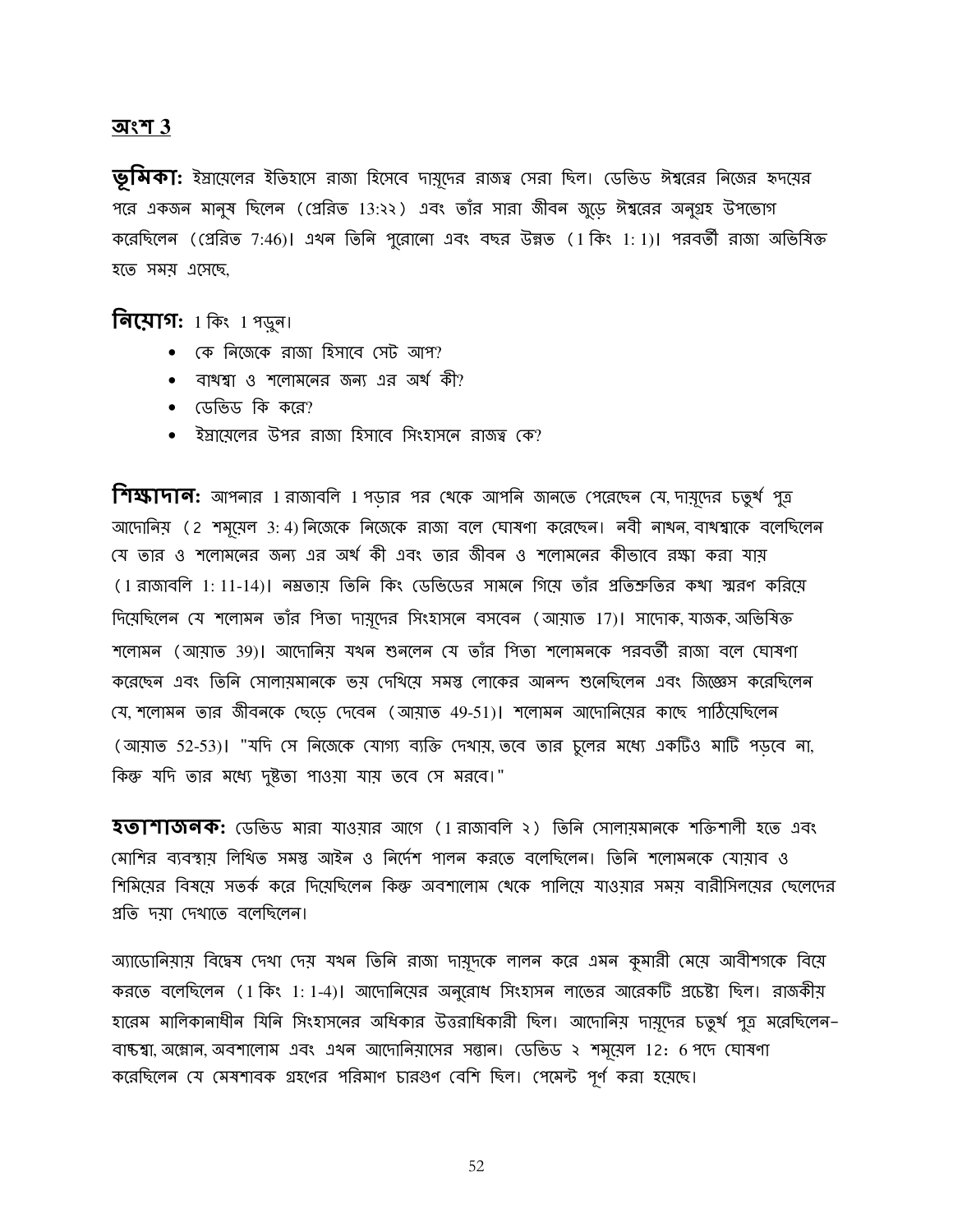মারা যাওয়ার পর যোয়াব (আয়াত 28-34)। সৈন্যবাহিনীর সেনাপতি হিসেবে যোয়াবের পদে বেনিয়াহ পদত্যাগ করলেন। জাদকর পদে আবদখরকে বদলে দিলেন সাদোক। অবশেষে শৌলের পরিবারের মতো একই বংশের শিমিই দায়ুদের প্রতি যে সব অন্যায় করেছিলেন তার জন্য তাকে আঘাত করা হয়েছিল। এথন রাজ্যটি সলোমনের হাতে দূঢ়ভাবে প্রতিষ্ঠিত হয়েছিল (আয়াত 46.থ).

এত নাম। তাই অনেক অপরিচিত নাম। আপনার কাছে তারা টম ডিক এবং হ্যারির মত সাধারণ নাম বলে মনে হচ্ছে না। এই নাম ধরে রাখা শৌলের রাজত্ব থেকে ডেভিড এবং এথন ডেভিড থেকে সলোমন এর রূপান্তর সঙ্গে আরো কঠিন পায়। মূল নাম অন্তর্ভুক্ত:

- 1. দায়ূদের পুত্রগণ (অম্লোন, অবশালোম ও আদোনিয়)
- 2. পুরোহিতেরা (দায়দের রাজত্বের সঙ্গে আবিয়াথর এবং সলোমনের সাথে সাদোক), এবং
- 3. সেনাবাহিনীর অধিনায়কগণ (শৌলের সঙ্গে অবনের,যোয়াব দায়দের সঙ্গে এবং এথন শলোমনের সঙ্গে বনায় ছিলেন)।

নিরুৎসাহিত করবেন না। নিচে বুগি পাবেন না। উপর চাপ রাখা এবং কিং সলোমন সঙ্গে পরিচিত পেতে শুরু।

#### অংশ  $4$

**লিয়োগ:** এই পরবর্তী গল্পের জন্য আমরা দ্বিতীয় ক্রনিকলস বইতে যাচ্ছি। প্রথম এবং দ্বিতীয় কিংবদন্তিতে বলা অনেক গল্প প্রথম এবং দ্বিতীয় ক্রনিকলস মধ্যেও রেকর্ড করা হয়। 2 বংশাবলি 1:1-17 পড়ুন। দ্রষ্টব্য: আপনি 1 রাজাবলি 3: 4-15-তে লিপিবদ্ধ অ্যাকাউন্টটি পড়তেও চয়ন করতে পারেন।

#### ব্যায়াম:

- 1. শলোমন ও সমস্ত লোকেরা গিবিয়োনে জড়ো হয়েছিল। সেখানে কি ছিল (আয়াত 3)? \_\_\_\_\_\_\_\_\_\_\_
- 2. ডেভিড কীরিয়াত জারিম খেকে আনা হয়েছিল চুক্তির সিন্দুক কোখায় ছিল (আয়াত 4)?
- 3. রোঞ্জের বেদীটি গিবিয়োনের টেবার্নকেলের সামনে ছিল। শলোমন কি করেছেন (আয়াত 6)?
- 
- <u>5. সলোমন এর উত্তর কি ছিল (আয়াত 8-10)? \_\_\_\_\_\_\_\_\_\_\_\_\_\_\_\_\_\_\_\_\_\_\_</u>
- $6.$  ঈশ্বরের প্রতিক্রিয়া কি ছিল (আয়াত 11-12)? \_\_\_\_\_\_\_\_\_\_\_
- 7. ইসরাইলের উপরে রাজা হিসাবে তাঁর রাজত্বের সময় সুলায়মান কত সম্পদ অর্জন করেছিলেন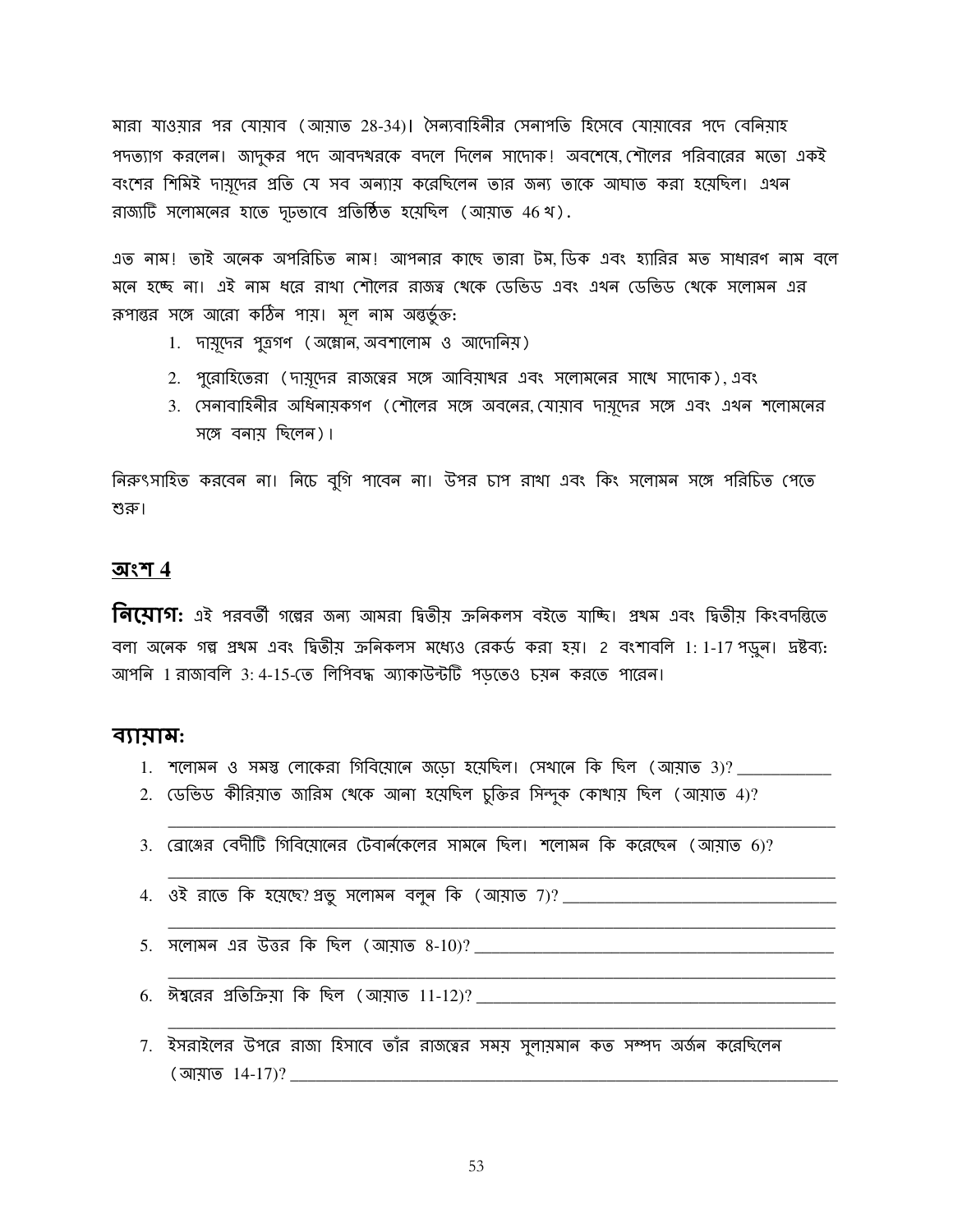**আবেদন:** কেউ সাহায্য করতে পারে না কিন্তু এমন একজন নেতাকে প্রশংসিত করে যিনি নিজের লোকদেরকে নিজের সামনে রাথেন। নিজের জন্য কিছু চেয়ে জিজ্ঞেস করার পরিবর্তে, শলোমন প্রজ্ঞা ও জ্ঞান (চয়েছিলেন, যা তাকে ঈশ্বরের লোকেদের শাসন করতে সমর্থ করবে। জ্ঞান তথ্য। জ্ঞান শেখার এবং ঈশ্বরের শব্দ বুঝতে হয়। জ্ঞান দৈনন্দিন জীবনের পরিস্থিতিতে ঈশ্বর এবং তাঁর শব্দ যে জ্ঞান প্রয়োগ করার ক্ষমতা।

- 1. আমরা সলোমন থেকে শিখতে পারি। শলোমন জানতেন যে ঈশ্বর তাঁকে যা বলেছিলেন তা করার জন্য তাকে যা প্রয়োজন ছিল। নিউ টেস্টামেন্টে জেমস বইয়ের মধ্যে আমরা বিজ্ঞতার জন্য জিজ্ঞাসা
- 2. ঈশ্বরকে আমাদের দিতে চাই এমন কোনও কিছু জিজ্ঞাসা করার সুযোগ দেওয়া হয়। কেন জ্ঞান জন্য জিজ্ঞাসা?
- 3. আপনি নেতৃত্বের অবস্থানের মধ্যে আপনার বাডিতে? স্কুলে? কর্মক্ষেত্রে? কমিউনিটি? আপনার গির্জা এ? এমন কিছু পরিস্থিতিতে কি হতে পারে যার মধ্যে ঈশ্বরের প্রজ্ঞা আপনাকে এমন উপায়ে শাসন করতে

#### <u> অংশ 5</u>

 $\overline{\psi}$ মিকা: সলোমনে আমাদের পাঠ 1 রাজায় আবার শুরু। ঈশ্বর শলোমন মহান জ্ঞান দিয়েছেন। আমরা জেমস 1: 5 পড়তে হিসাবে ঈশ্বর জিজ্ঞাসা যারা উদারভাবে জ্ঞান দেয়।

**नित्पाग:** भড़ून 1 রাজাবলি 4: ২9-34.

#### ব্যায়াম:

1. পদ অনুসারে আল্লাহ সুবহানাহু ওয়া তায়ালা কি দিয়েছেন 29? গ. 2. আয়াতগুলো 30 ও 31 আমাদের বলে যে, শলোমন অন্য যেকোনো ব্যক্তির চেয়ে জ্ঞানী ছিলেন। তিনি কি কিছু কিছু কি? গ. প্ৰদৰ্শনী 33: সাহিত্য সম্ভাৱিত আৰু সম্ভাৱিত সম্ভাৱিত সম্ভাৱিত সম্ভাৱিত সম্ভাৱিত সম্ভাৱিত সম্ভাৱিত সম্ভাৱিত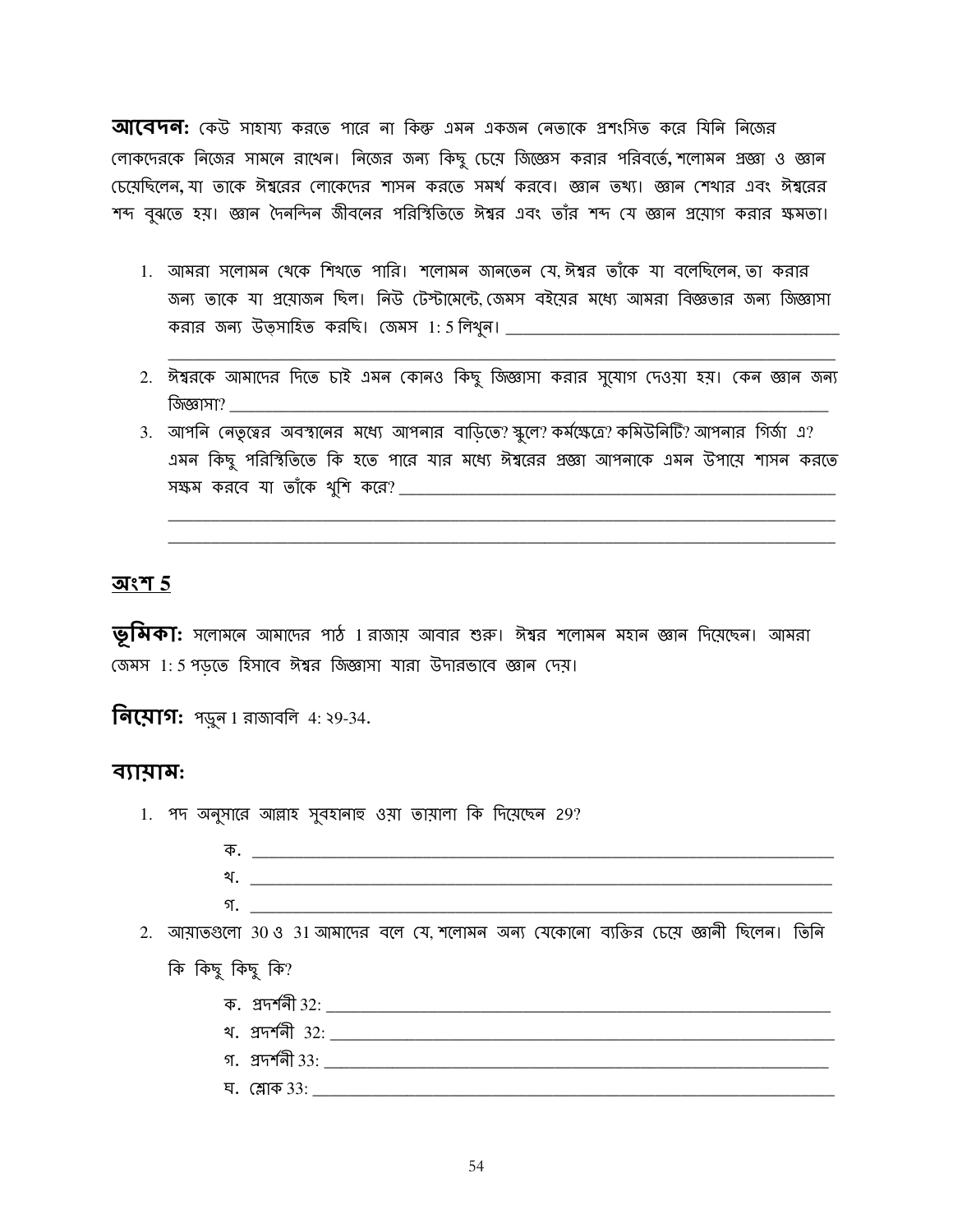**নিয়োগ:** 1 রাজাবলি 3: 16-28 পড়ুন। এই গল্পটি সলোমন এর জ্ঞান একটি উদাহরণ ন্যায়বিচার পরিচালনার জন্য ব্যবহৃত হয়।

#### ব্যায়াম:

- 
- 2. আয়াত 23 সালে সলোমন যুক্তি সংক্ষিপ্ত করে। তিনি 24-25 আয়াত কমান্ড কি?
- 
- 4. রাজা শাসন কি ছিল (আয়াত 27)?

 $\overline{X}$ (শাধন: আপনি এই গল্পটি প্রতিফলিত হিসাবে সলোমন এর জ্ঞান এই প্রদর্শনের বিষয়ে আপনার কিছু চিন্তা শেয়ার করুন:

<u> 1980 - Johann John Stone, mars eta biztanleria (h. 1980).</u>

- 
- 
- 
- 

**অলস ব্যক্তি:** হিতোপদেশ ও উপদেশক বইয়ের বইয়ে শলোমন নিজেকে জ্ঞানের কথা বলে। তিনি কি বলতে আছে শিখুন। এই কমেকটি রেফারেন্স যা আপনাকে শুরু করবে: হিতোপদেশ 1-4 এবং উপদেশক  $7:11-8:11$  আপনার পড়া উপভোগ করুন!

#### অংশ  $6$

**শিক্ষাদান:** আবারও এই গবেষণায় আমরা বিস্তারিতভাবে কভার করতে পারার চেয়ে আরও বেশি উপাদানগুলির মুথোমুথি হই। রাজা শলোমনের আমাদের অধ্যয়ন শেষ করার জন্য আমরা শাস্ত্রের বড অংশের দিকে নজর দেব যা আমাদের তাঁর রাজত্বের সংক্ষিপ্ত বিবরণ দেবে। আপনি এই অধ্যায়ে পডার জন্য দূঢ়ভাবে উত্সাহিত হন যা শব্দ এবং বাক্যাংশগুলিকে আন্ডারলাইন করে এমনকি এমন আয়াত যা ইজরায়েল ইতিহাসের এই বছরগুলিতে অন্তর্দৃষ্টি দেয়। আপনি ইস্রায়েল জন্য হিসাবে পরিসেবা মন্দির পডতে মনে রাখবেন। মন্দির প্রদর্শন এবং জাতির সম্পদ অন্তর্গত,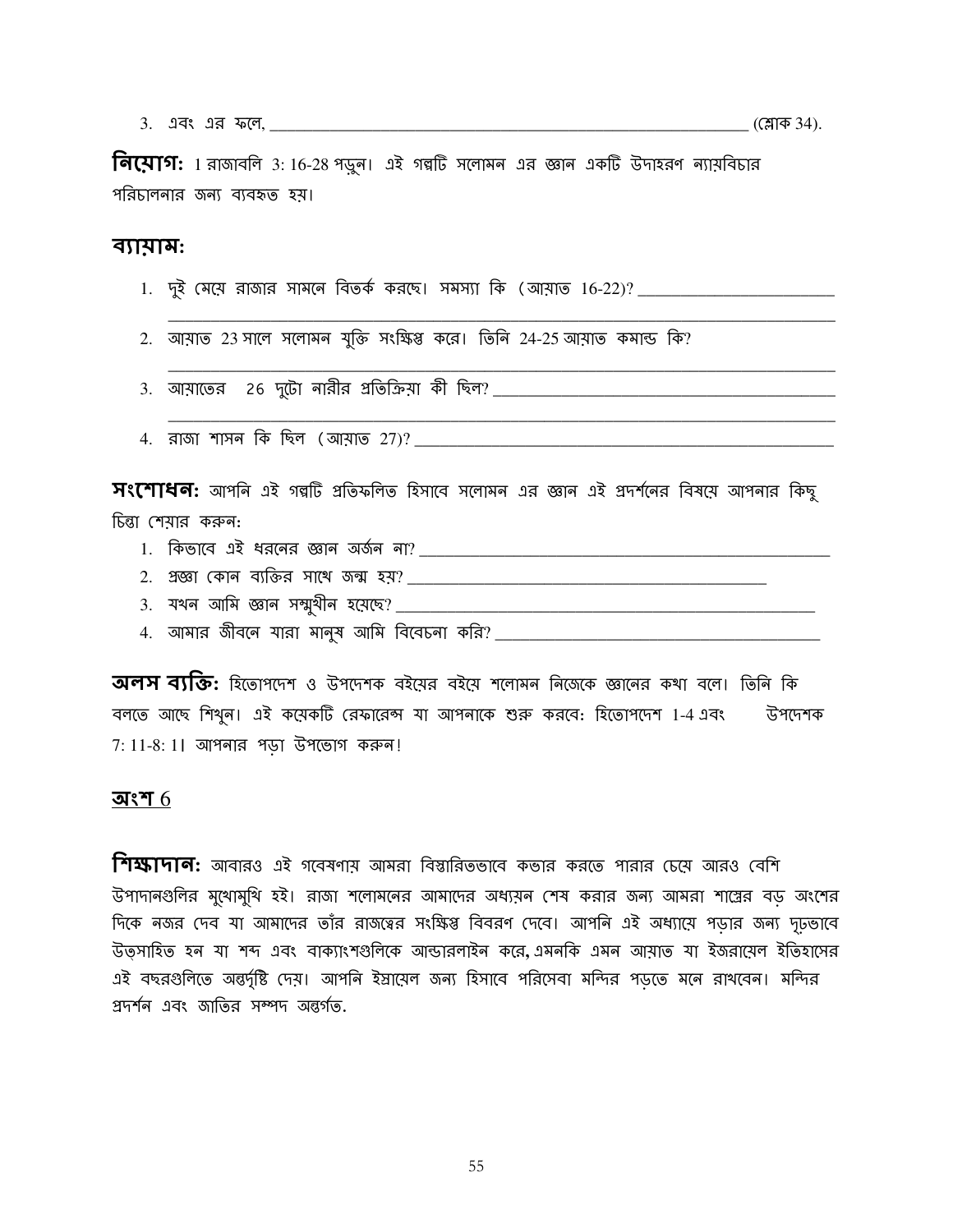- 1. এ দুটি প্রধান নির্মাণ প্রকল্প কি কি 1 রাজাবলি 5-7?
- খ. 2. আপনি মন্দিরে চুক্তির সিন্দুক আনয়ন মিছিল সম্পর্কে পডা হিসাবে আপনার মন দাঁডিয়ে কি কি (1
- 

আয়াত 10-11 বিবেচনা করুন

- 3. মানুষ ধন্য এবং প্রার্থনা মন্দির হিসাবে প্রার্থনা এবং প্রশংসা শব্দ যত্নসহকারে পড়ুন (1 কিং 8:14-66). আপনার জন্য বিশেষ অর্থ আছে এমন শব্দ এবং বাক্যাংশ চিহ্নিত করুন।
- 4. এই মহান নির্মাণ কৃতিত্বের সমাপ্তি এবং উত্সর্গীকরণের উপর প্রভূ সোলায়মানকে আশার এবং
- 5. 1 রাজাবলি 1 9:10 অধ্যায় 10 দ্বারা আমরা সলোমন সংকলিত সম্পদের পরিমাণ একটি ধারনা পেতে। ঈশ্বর বলেন, তিনি শলোমনের সম্পদ দান করবেন (1 রাজাবলি 3:13) যার জন্য তিনি জিজ্ঞাসা করেননি। এবং তিনি সম্পদ পেয়েছিলাম! অধ্যায় 11 আমাদের একটি ধারনা দেয় যে কিছু সঠিক
- 
- 7. কেন প্রভু ইস্রায়েলীয়দের বিদেশী মহিলাদের সঙ্গে বিচ্ছেদ না বলেছিলেন? \_\_\_\_\_\_\_\_\_\_\_\_\_\_\_\_\_\_\_\_\_\_\_\_\_\_\_
- 
- 9. প্রভূ রাগ ছিল। সলোমন উপর তার রায় কি ছিল (আয়াত 9-13)? \_\_\_\_\_\_\_\_\_\_\_\_\_\_\_\_\_\_

 $\overline{\mathbf{2}}$ ফি $\overline{\mathbf{C}}$ **ল:** ঈশ্বর শলোমনের বিরুদ্ধে বিরোধীদের উত্থাপিত করেছিলেন (1 রাজাবলি 11: 14-40)। ইবরাহীম, এই প্রতিদ্বন্দ্বীগুলির মধ্যে একজন নবী অহিমাহকে বলেছিলেন যে ইস্রায়েল বিভক্ত হবে। তিনি উপজাতির দশ জনকে বাদশাহ, কিন্তু তাঁর দাস দায়দের জন্য দুজন উপজাতি (যিহৃদা ও বেঞ্জামিন) সোলায়মানের পুত্রের সাথে থাকতেন। এরপর আয়াত 41-443 পদে বলা হয়েছে যে শলোমন মারা গিয়েছিলেন এবং তাঁর পুত্র রহবিয়াম তাঁকে রাজা হিসাবে অভিষিক্ত করেছিলেন।

#### অংশ  $6$

**সংশোধন:** একবার আমরা ঈশ্বরের অভিষিক্ত রাজাকে প্রচুর সাফল্য, মহান জ্ঞান, মহান সম্পদ, নির্মাণ, সম্মান এবং সম্মান দেখলাম। কি হলো? কি ভুল ছিল? শলোমন কেন এমন সিদ্ধান্ত বেছে নিয়েছিলেন যা ঈশ্বরের আইন বিরুদ্ধ ছিল? তিনি যদি প্রভুর কাছ থেকে দূরে সরে যান এবং অন্যান্য দেবতাদের উপাসনা করেন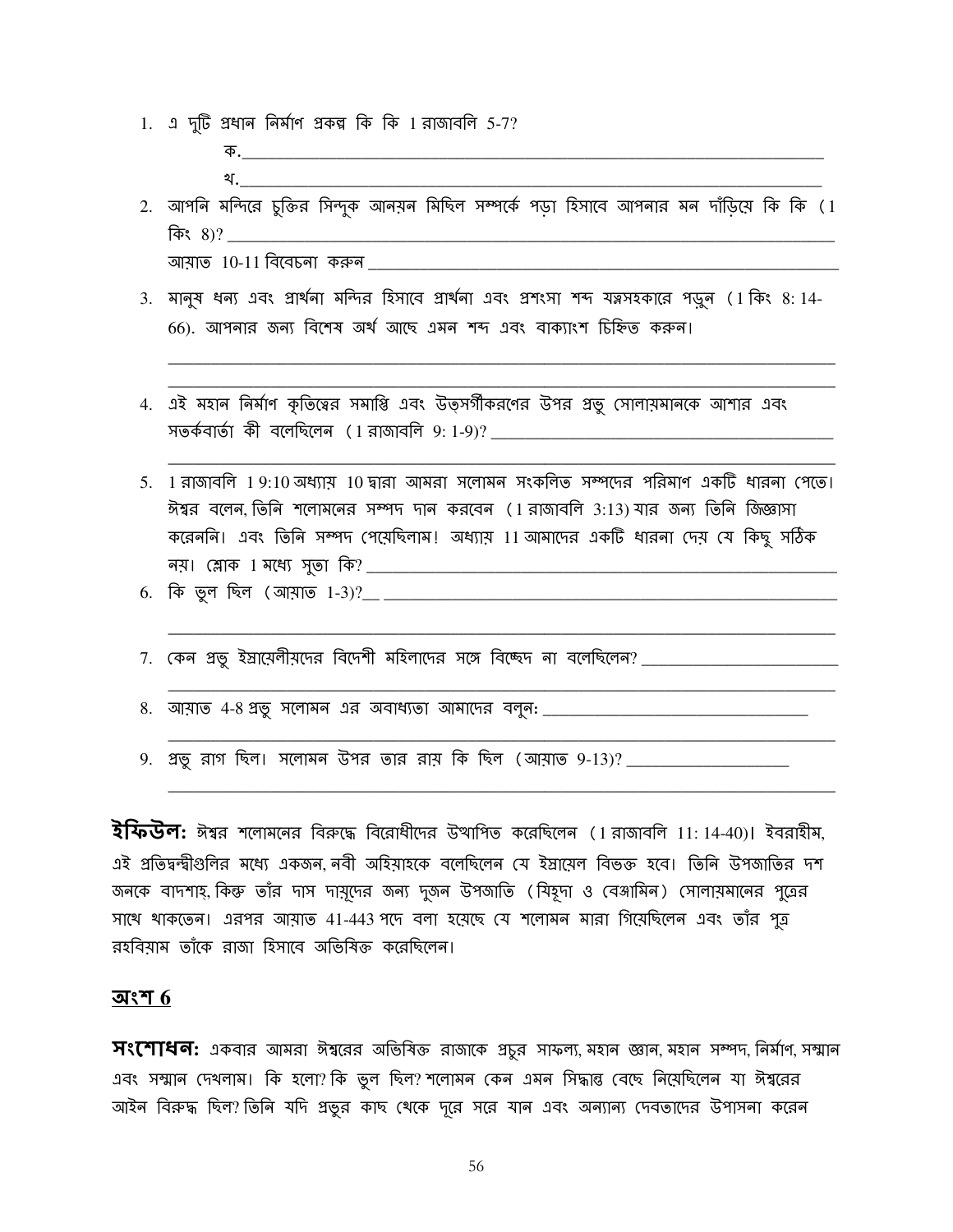তবে কি ঘটবে তা তিনি বলেছিলেন কিন্তু তিনি অবাধ্য হয়েছিলেন এবং ঈশ্বরকে তাঁর উপর রাগ করতে লাগলেন। অবশেষে ঈশ্বর দুটি উপজাতি ছাড়া তাঁর কাছ থেকে রাজত্ব. আপনার চিন্তা এবং প্রশ্ন কিছু কি?

**শিক্ষাদান:** গল্প ভাল না। অধ্যায় 12-14 ইস্রায়েলের রাজ্যের উত্তর এবং দক্ষিণে যিহূদা প্রতিষ্ঠিত হয়েছিল। প্রতিটি রাজ্যের নিজম্ব রাজা ছিল এবং প্রথম এবং দ্বিতীয় রাজবংশের অবশিষ্ট্যশের মধ্য দিয়ে আমরা এই রাজাদের এবং নবীদের যে শাসনকর্তাদের কাছে সতর্কবাণী দিয়ে পাঠিয়েছিলাম তাদের শাসন সম্পর্কে পডি।

**ডিগিং ডেপাব:** আপনি এই নোটবুকগুলিতে আপনার তালিকাগুলি লেখার জন্য চয়ন করতে পারেন এবং একটি বা দুটি শব্দ তাদের রাজত্ব বর্ণনা করে। অনুগ্রহ করে বুঝতে পারবেন যে এই রাজাদের স্মরণ করিমেছেন, যথন তারা পদত্যাগ করেছিল এবং তাদের শাসনের প্রকৃতি এথন আপনার শিক্ষার জন্য প্রয়োজনীয় বা গুরুতর নয়। জানা দরকার কী যে কয়েকজন রাজাদের বাদে এই লোকরা পাপ করেছে। তারা যা কিছু করেছিল তার মধ্যে তারা মূর্তি পূজা করেছিল, উচ্চ স্থানগুলিতে নিষিদ্ধ বেদী বানিয়েছিল, প্রভুর মন্দিরের থাজনা থালি করেছিল, প্রভুর চোথে মন্দ কাজ করতে নিজেদের বিক্রি করেছিল এবং মানুষের বলি উৎসর্গ করেছিল এবং সতর্কবার্তা শোনেনি। নবী। কিছু তারা এমনকি হত্যা।

**শিক্ষাদান:** সুতরাং, কিতাবে গল্প শেষ? 2 রাজাবলি 17 এ আমরা ইস্রায়েলের রাজদ্বের মৃত্যু সম্পর্কে শিথি। ইস্রায়েলের অধিবাসীরা উত্তরাঞ্চলীয় রাজাকে আশেরিয়ার বাদশাহ বন্দী করে নিয়ে যাওয়া হয়েছিল যারা তাদেরকে আশেরিয়ার কাছে পাঠিয়েছিল। আয়াত 18 কি বলে?

আয়াত 7-23 বলুন কেন তাদের বন্দীত্ব ও নির্বাসন ঘটেছে। এই লোকেরা আর মানুষ হিসাবে যারা পালনকর্তা প্রতিফলিত কিন্তু বরং যারা তাঁকে প্রত্যাখ্যান হিসাবে বসবাস করতেন। এই আয়াতগুলিতে লিপিবদ্ধ করা কিছু জিনিস তালিকাভুক্ত করুন:

- 
- 
- 
- 

তারা তাদের প্রভুকে প্রত্যাখ্যান করেছিল এবং এখন তিনি তাদের প্রত্যাখ্যান করেছিলেন। এক যিয়ূদার রাজ্যের মধ্যে জিনিস ভিন্ন ছিল না যে অৰ্থে পায়। 18 বিংশ এবং 19 আয়াত আমাদের বলে যে, "কেউই অবশিষ্ট ছিল না, কেবল যিয়ূদার বংশধর ছিল। যিয়ূদাও তাদের ঈশ্বর সদাপ্রভুর আদেশ পালন করে নি। "তারা কি অনুসরণ করেছিল?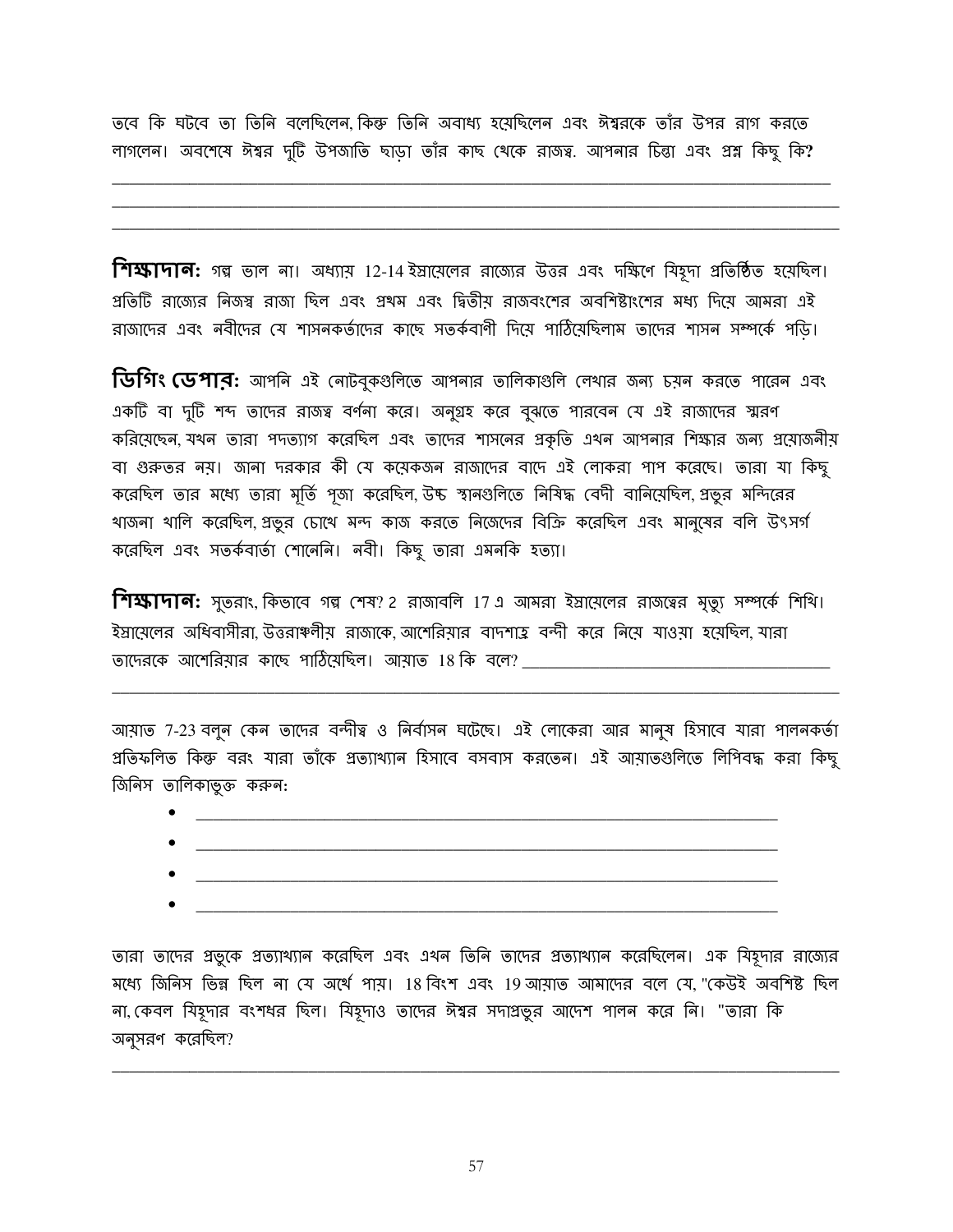2 রাজার 24 এবং 25 পদে আমরা শিথেছি যে, সিদিকিয়ের রাজত্বের অধীনে বাবিলীয় রাজা নবৃথদ্নিৎসরের রাজা তার সমগ্র সেনাবাহিনী দিয়ে জেরুজালেমের বিরুদ্ধে চলাচল করেছিলেন এবং শহর অবরোধের অধীনে রেথেছিলেন। এই আয়াতগুলিতে আমরা মৃত্যু ও ধ্বংসের বিষয়ে জানতে পারি যে বাবিলের লোকেরা যিয়ূদার রাজদ্বের উপর দখল করেছিল, যেমন তারা জেরুজালেম, মন্দির, রাজকীয় প্রাসাদ এবং সমস্ত ঘর এবং গুরুত্বপূর্ণ ভবনগুলি পুড়িয়ে দেয়, ধ্বংস করে দেয় এবং পুড়িয়ে দেয়। যিয়ূদার লোকেরা বাবিলীয় বন্দিদশাতে নিয়ে গিয়েছিল.

**বিফ্লেকেশন:** নিশ্চিতভাবে, আমরা অধ্যায় এই অধ্যায়গুলির দিকে নজর দিয়েছি; যাইহোক, এই সংক্ষিপ্ত বিবরণটি ইসরাইলের ইতিহাস রাজাদের সময এই সমযে যা ঘটছিল তা সংক্ষিপ্তভাবে জানাতে হযেছিল। এটা আমাদের সম্পর্কে যারা এটি পডার জন্য একটি বিষণ্ণ গল্প; যাইহোক, কেউ সাহায্য করতে পারে না কিন্ত সেদিন বাস করতে কেমন আশ্চর্য। রাজাদের এই ধরনের ধ্বংসযজ্ঞে নেতৃত্ব দেওয়ার কারণ কি?কেন সেই দেশ বিদেশী দেশগুলির দেবতাদের মূর্তিপূজা উপাসনা করা হবে, যাকে প্রভু দেশ থেকে বহিস্কার করেছিলেন? তারা কিভাবে এই প্রশ্নের উত্তর দেবে? তাদের অজুহাত কি হবে? কোন চিন্তা?

কেউ সাহায্য করতে পারে না কিন্তু এই প্রশ্ন জিজ্ঞেস করে: মূর্তি পূজা ও পালনকর্তার প্রত্যাখ্যান সম্পর্কে আমার অবস্থান, আমার অবস্থান কী ছিল? আমার উত্তর কি হবে? আমার অজুহাত কি হবে?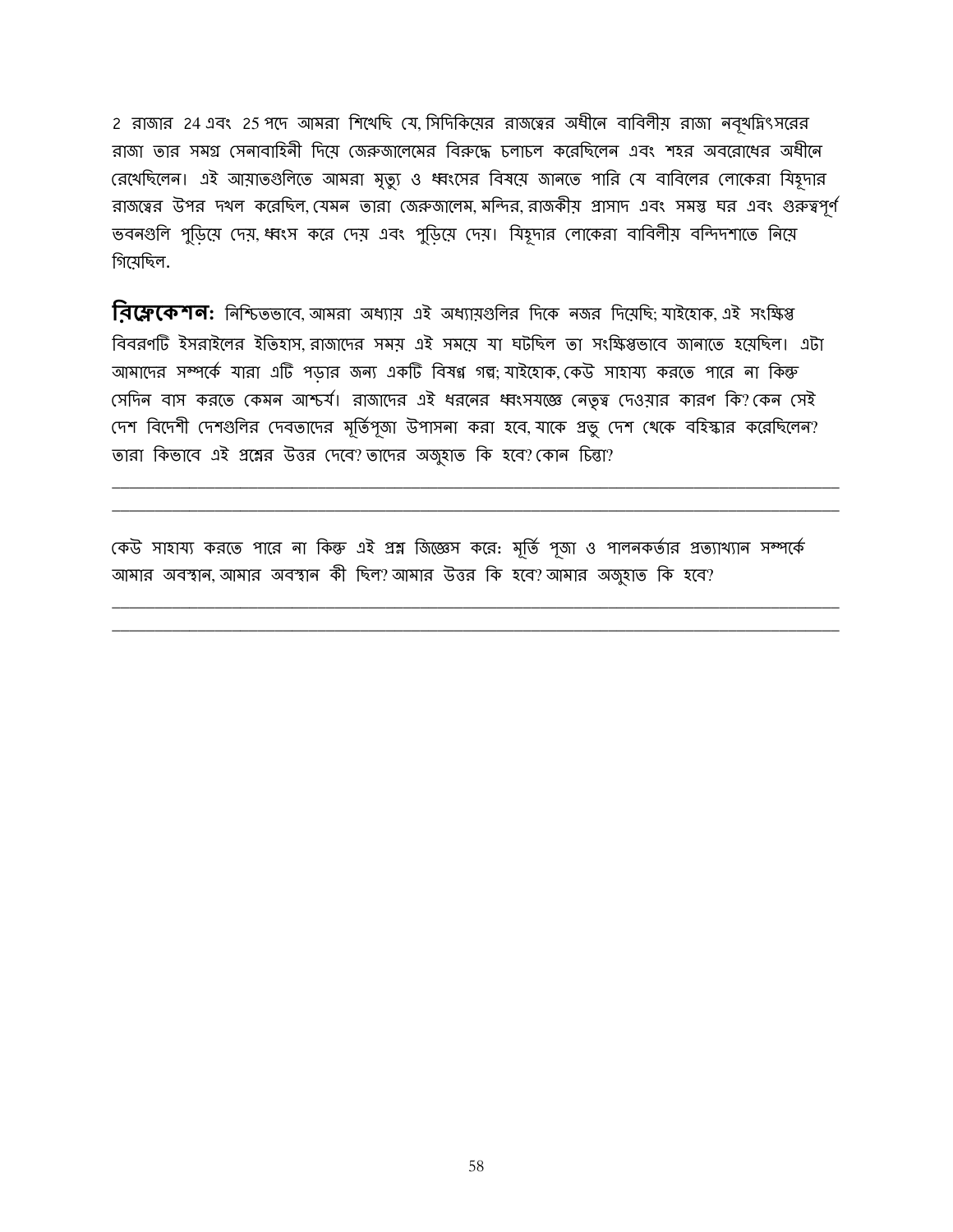

# প্ৰভু ঈশ্বর! তাকে অনুসরণ করো

 $1$  কিং  $17$ -2 কিং 5 - ইলিমাহ ও ইলিশা

পাঠের পরিদর্শন $6$ 

| সংক্ষিপ্ত বিবরণ               | 59 |
|-------------------------------|----|
| ভূমিকা                        | 60 |
| পাঠ 6: 1 রাজাদের 17-2 কিং 5   |    |
| •   এলিয় ও সারফথের স্ত্রীলোক | 61 |
| • প্রভু, তিনি ঈশ্বর           | 63 |
| •  যিহোবা বনাম এবং আশেরা বনাম | 64 |
| • আগুনের রখ                   | 65 |
| • শুনম্মাইট নারী              | 68 |
| • ञ्चन $130$                  | 70 |
| •  ধোয়া এবং পরিষ্কার করা     | 72 |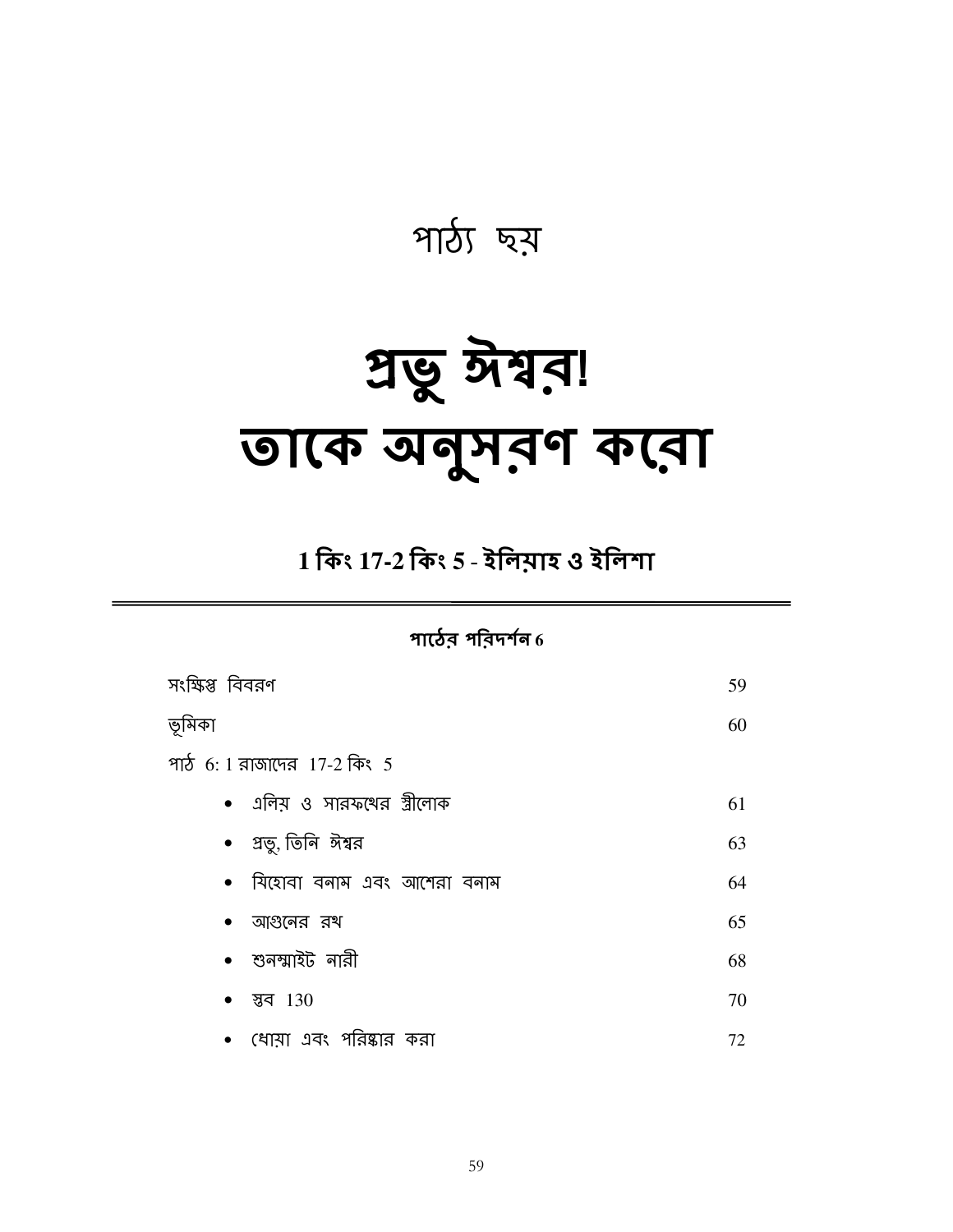#### সূচনা

ডেভিড এর রাজত্বের শীর্ষস্থানে খেকে ইস্রায়েল দাসত্ব এর দুর্দান্ত পট পড়ে। কি একটা দুঃখজনক ঘটনা। একটি রাজা তাদের চাহিদা তাদের দুর্দান্ত বার আনা। জাতির নেতারা দুর্নীতিগ্রস্ত এবং লোকেদের অন্য দেবতাদের অনুসরণ করতে পরিচালিত করেছিল, বাল ও অষ্টোরের দেবতা। বারবার, ঈশ্বর তাদের মন্দ উপায় অনুতাপ এবং পালনকর্তার ফিরে মানুষ কল করতে নবী পাঠানো। পাঠ 6-এলিয় ও ইলীশায় দুটো নবীর প্রবর্তন করা হয়েছে।

এই পাঠটি যারা ঈমান এনেছে এবং তাদের জানা আছে যে, আল্লাহ হচ্ছেন আল্লাহ এবং তাঁর অনুসরণ করেন। এলিয়ের কাহিনীতে সারফথের স্ত্রীলোক, মিথ্যা ভাববাদীদের মুথোমুথি এবং আগুনের রথের বংশধর অন্তর্ভুক্ত। ইলিশের গল্পে শুমেন ও নামানের নারী অন্তর্ভুক্ত। দেখুন, প্রভু তাঁর অনুসারীদের প্রতি সাড়া দেন এবং তাঁর ভাববাদীদের মধ্য দিয়ে যে বাক্যটি পাঠেন তার প্রতি বাধ্য হন।

ঘোষণা যে প্রভু হলেন তাঁর অনুসারী হবার জন্যও আমাদের আহ্বান!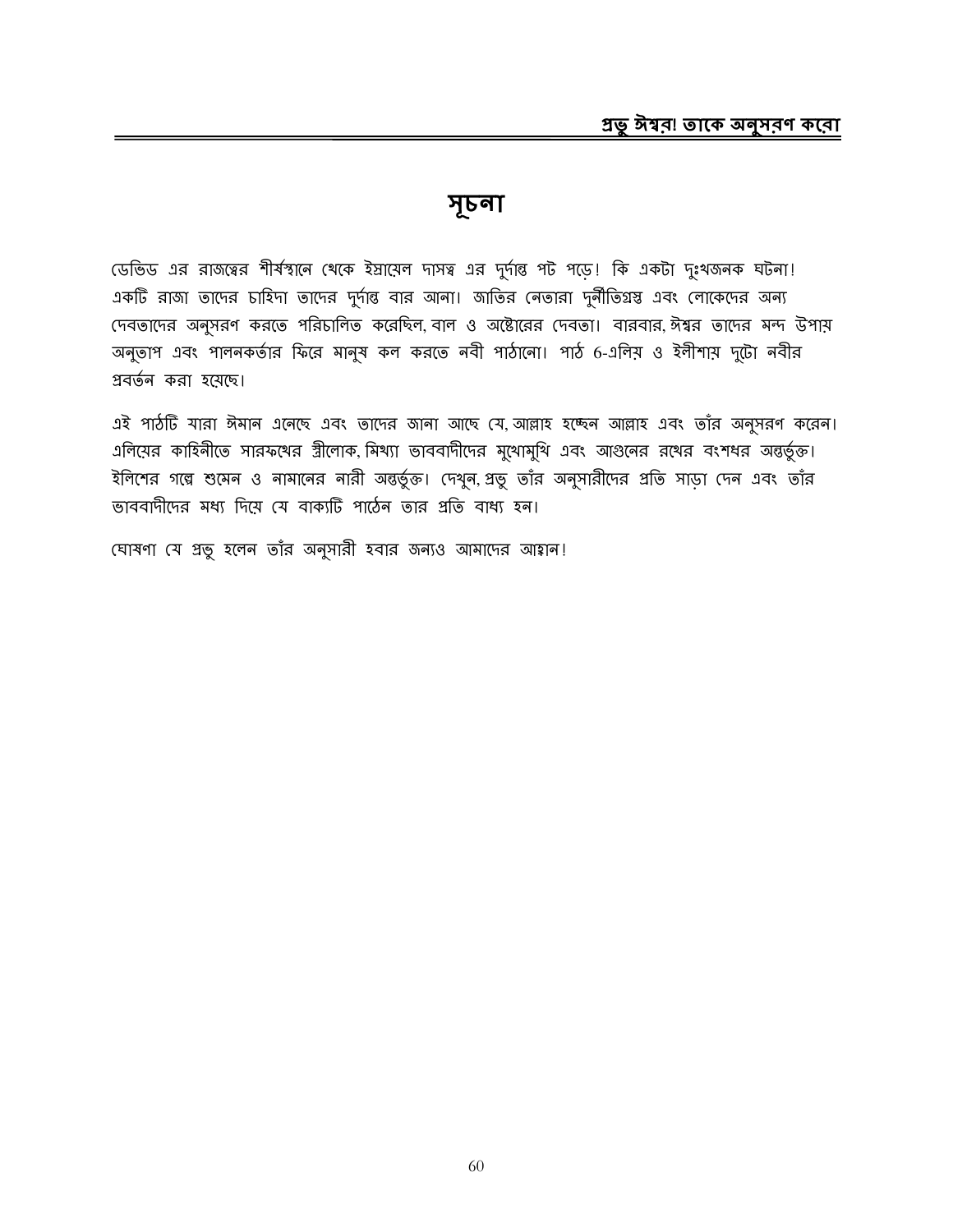#### অংশ $1$

 $\overline{\psi}$ মিকা: প্রথম এবং দ্বিতীয় রাজার বইগুলির মাধ্যমে পাঠ 6 ব্যাকট্ট্যাক। এই পাঠে আপনি দুটি উল্লেখযোগ্য অক্ষর এলিজিয়া এবং ইলীশায় এবং তাদের জীবনকে ঘিরে গল্পগুলির সংক্ষিপ্ত বিবরণ দেওয়া হবে। এই ব্যক্তিরা ইতিহাসের সময়ে বাস করতেন যথন ইস্রায়েলের রাজ্য এবং যিয়ূদার রাজত্ব দুষ্ট ও দুষ্ট অভিপ্রায় নিয়ে রাজাদের নেতৃত্বে ছিল। ঈশ্বরের আইন বিরুদ্ধ বিরোধিতা তাদের ঘৃণ্য কাজ শেষ পর্যন্ত ঈশ্বরকে তাঁর লোকদের প্রত্যাখ্যান করা হয়েছিল। অশূরীয় ও বাবিলীয় রাজারা যথাক্রমে ইস্রায়েল ও যিয়ূদার লোকদের বন্দী করেছিল এবং তাদেরকে তাদের দাস ও ক্রীতদাস বানিযেছিল।

**নিয়োগ:** 1 কিং 17 পড়ুন। এই অধ্যায়ের তিনটি গল্প বলে: 1) আয়াত 1-6, 2) আয়াত 7-16, এবং 3) আয়াত 17-24। রাজাদের রাজত্বের সময় ঈশ্বর সতর্কবার্তা বার্তা সঙ্গে নবী পাঠাতে হবে। ইলিয়াস নবী এবং উত্তরে ইস্রাযেলের রাজত্বের রাজা আহাব।

- রাজা আহাবের কাছে এলিয়ের বার্তা কী ছিল?
- ঈশ্বর এলিয়ের জন্য কি প্রদান করেছিলেন?
- ঈশ্বর এলিয়াকে কোখায় পাঠিয়েছিলেন?
- ইলিয়াস এবং বিধবা দুটি গল্প কি?
- $\bullet$  মহিলা ঘোষণা কি ছিল?

#### ব্যায়াম:

- 
- 2. এখন ইলিয়াস আহাবের কাছে এসেছেন এবং তিনি কী বলেছেন (1 রাজাবলি 17:1)? \_\_\_\_\_\_\_\_\_\_
- 

এলিয় সুরক্ষিত এবং তার জন্য প্রদান করা প্রভু পালন করে।

4. শ্লোক 7 মধ্যে বলা হয় যে ব্রুক আপ. কোন শিশির বা বৃষ্টি হয়েছে (আয়াত 7)। এলিয়ের কাছে <u>লর্ড এর পরবর্তী নির্দেশাবলী কি কি (আয়াত ৪-9)? \_\_\_\_\_\_\_\_\_\_</u>

জেরেফখ টায়ার ও সিডন শহরের ফোনিশিয়ান উপকূলে অবস্থিত একটি ছোট শহর।

- 5. তিনি যথন সারফথে এলেন তথন এলিয়কে কে দেখা হয়েছিল? \_\_\_\_\_\_\_\_\_\_\_\_\_\_\_\_\_\_\_\_\_\_\_\_\_\_\_
- 6. সে কি দুটো জিনিস জিজ্ঞেস করে?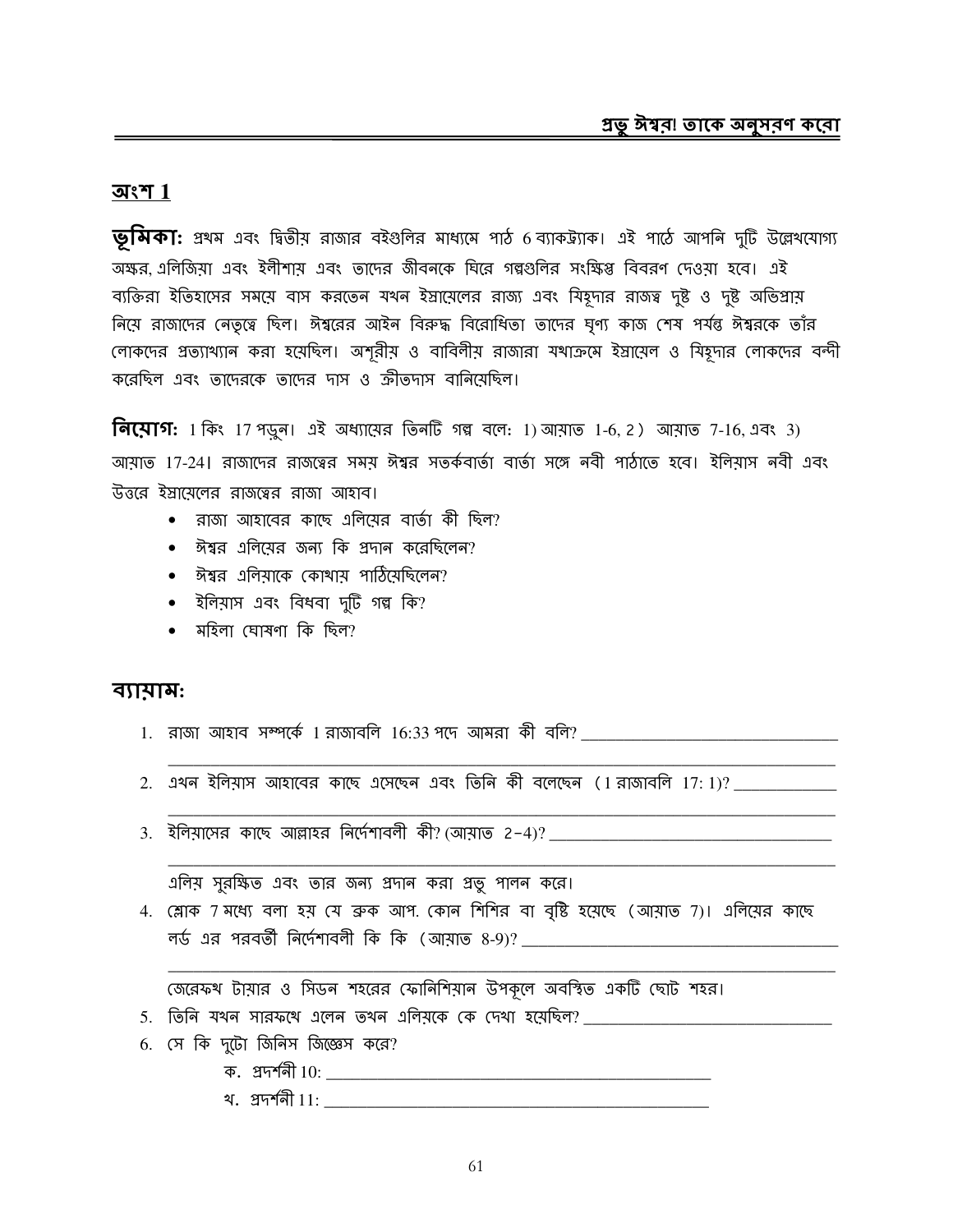- 
- $8.$  এলিয় তাকে ও তার পুত্রের জন্য থাবার তৈরি করার আগে কী করতে বলেছিলেন? \_\_\_\_\_\_\_\_\_\_\_\_
- $9.$  আয়াত তার প্রতি আল্লাহর প্রতিশ্রুতি কি ছিল  $14\text{-}16?$  \_\_\_\_\_\_\_\_\_\_

**আবেদন:** এলিয় নিজেকে কিছুটা শ্ব-সেবক বলে মনে করেন যথন তিনি মহিলার কাছে নিজের ক্ষুধা এবং তার ছেলেকে ক্ষুধার্ত করার জন্য জিজ্ঞেস করেছিলেন এবং সাহসীভাবে তাকে তার জন্য কিছু রুটি প্রস্তুত করার জন্য অনুরোধ করেছিলেন, যা তাকে শেষ থাবার প্রস্তুত করতে হয়েছিল। তবুও তিনি মাবুদের প্রতিজ্ঞা মেনে চলেন যে, ময়দা বা তেলও ব্যবহার করা হবে না। কেউ সাহায্য করতে পারে না কিন্তু এই মহিলার বিশ্বাস প্রশংসা করি। এটি আমাদের কয়েকটি প্রশ্ন জিজ্ঞাসা করতে বাধ্য করে:

- 1. আমার নিজের জন্য কি আমি বাঁচতে বা প্রভু আমার প্রয়োজনের জন্য পর্যাপ্ত সরবরাহ করতে বিশ্বাস
- 2. আমি কি ভয় পাচ্ছি যে আমার সময়টা ব্যবহার করা হবে? "আমি কি ভয় পাচ্ছি যে আমার আর্থিক সম্পদ শুকিয়ে যাবে?আমি কি ভয় পাচ্ছি যে থাদ্য, পোশাক এবং জীবনের অন্যান্য প্রয়োজনীয়তা খাকা জগ এবং জার থালি থাকবে এবং থালি রেখে যাবে এবং এসব জিনিস ছাডাই আমি চলে

#### ব্যায়াম:

- 1. কিছুদিন পরে আরেকটি ঘটনা ঘটেছিল (আয়াত 17)। বিধবা ছেলে থুব অসুস্থ হয়ে মারা গেল। এই একই বিধবা মৌথিকভাবে নবীকে আক্ৰমণ করে। তিনি কি জানতে চান (আয়াত 18)?
- 2. তিনি এলিয় তার বিরুদ্ধে কি জানতে চান। সে কি তার পাপের কথা মনে করিয়ে দিয়েছে এবং তার পাপের কারণে তার পুত্রকে হত্যা করেছে? এলিয় তার মৃত ছেলেটিকে তার কাছ খেকে নিয়ে গিয়ে তার ঘরে নিয়ে এল এবং নিজের বিছানায় রাখলেন। তিনি প্রভুর কাছে কান্নাকাটি করেন

3. ইলিয়াস আয়াত 21 কি করে?

4. আয়াত 22 আয়াত কি কি?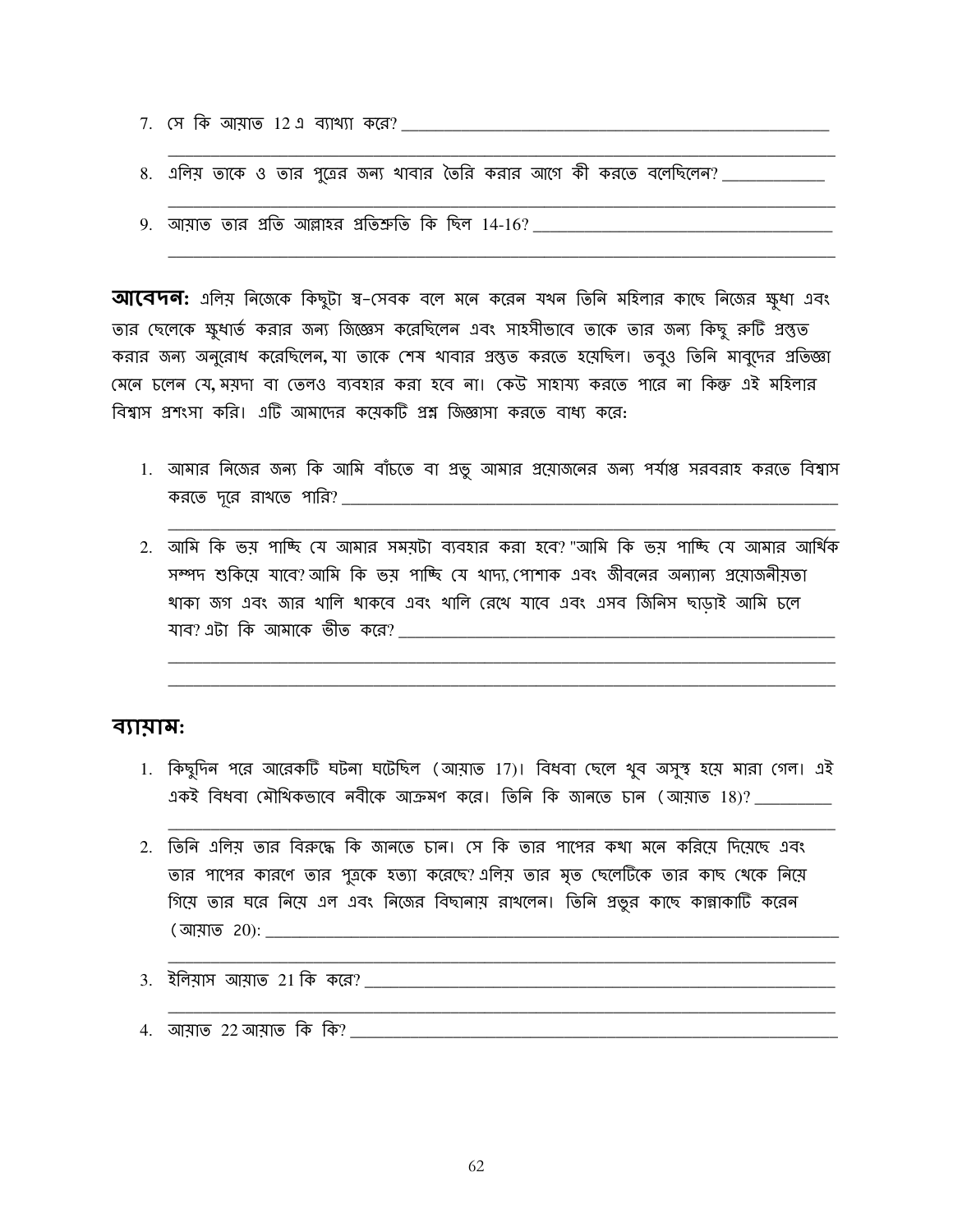**শিক্ষাদান:** অলৌকিক ঘটনা হল যে ছেলেটি ছেলেটির কাছে ফিরে এসেছিল এবং সে বেঁচে ছিল। কিন্তু আমরা ঈশ্বরের অনুগ্রহ এবং রহমত মিস করবেন না। শ্লোক 22 বলে যে "প্রভূ এলিয়ের কান্না শুনেছেন ..." প্রভু শোনেন। প্রভু তার মানুষের কান্না শুনতে এবং তিনি শুনতে। আল্লাহ পরাক্রমশালী, আব্রাহাম, আইজাক, এবং জ্যাকব শিতা শুনভে। ঈশ্বর যিনি ঘোষণা করেছেন যে, "আমি আপনার ঈশ্বর হব এবং আপনি আমার লোক হবেন" যারা তাঁর নামে ডাকে তাদের কান্না শুনতে পায়। ঈশ্বর এলিয়ের মাধ্যমে তাঁর এই পুনরুত্থানের পুত্রের মৃত এবং নির্মম দেহে তাঁর পুনরুত্থানের শক্তি প্রদর্শন করেছিলেন.

ইলিয়াস শিশুটিকে তুলে নিয়ে তাকে নীচে নিয়ে গিয়ে তার মায়ের কাছে পেশ করলেন (23). এই ছেলেটি মারা গেছে এখন জীবিত। তার নিজের বিশ্ময়ে আমরা ছেলেটির মা বলার অপেক্ষা রাখে না, "দেখ, তোমার ছেলে বেঁচে আছে!" তুমি কি উদযাপন ও আনন্দ কল্পনা করতে পারো!

#### প্ৰতিফলন:

- 1. আয়াত 24 পদে মহিলা যা জানে সে সম্পৰ্কে সাহসী ঘোষণা দেয়। সে কি বলে?
- 2. এথন সে কি জানে? থরা ও তেল সবসময় সরবরাহ করা হয় যথন থরা এই সময় সব সময় তিনি জানেন যে এলিয় ঈশ্বরের একজন মানুষ ছিল না? তিনি কি কেবল বিশ্বাস করতেন যে, ভাববাদীর কথা সত্য ছিল? এথন সে জানে। এলিয়ের কান্না তাকে পুনরুত্থান শোনার পর তিনি তাকে তার মৃত পুত্র এবং প্রভু দিলেন। প্রভুর বাক্য সত্য। আপনি কি এই বিশ্বাস করেন?আপনার প্রতিক্রিয়া কি হতে পারে?
- 3. আপনার জীবনে কি পুনরুত্থান ঘটছে? আশা পরিবার এবং বন্ধুদের মধ্যে পুনরুষ্কীবিত হয়? আপনি কি আপনার জীবনে ঈশ্বরের উপস্থিতি ভোগ করছেন, এমনকি দুর্ভিক্ষের সময়েও? \_\_\_\_\_\_\_\_\_\_\_\_\_\_\_\_\_\_\_\_\_

ঈশ্বরের বাক্য সত্য.

#### অংশ 2

 $\overline{y}$ চ**না:** এলিয়র সম্বন্ধে আরেকটা উল্লেখযোগ্য বিবরণ 1 রাজাবলি 18:16-40 পদে লিপিবদ্ধ করা হয়েছে। আয়াত 16 পদে ওবদিয় ছিলেন রাজা আহাবের প্রাসাদের দায়িত্বে ছিলেন। থরা তৃতীয় বছরে পশুদের জন্য ঘাস খোঁজার জন্য রাজা তাকে পাঠিয়েছিলেন। পথে ওবদিয় এলিয়ের সাথে দেখা করলেন (শ্লোক 7) যিনি গ্রভুকে আহাবের কাছে উপস্থাপন করতে পাঠিয়েছিলেন (আয়াত 1-2)। আহাব যখন ইলিয়াসের সাথে দেখা করতে গেলেন তখন কাহিনী শুরু হয় (আয়াত 16).

#### ব্যায়াম:

- 
- <u>2. ইলিয়াস কাকে বলেছিলেন বিপদ সৃষ্টিকৰ্তা? \_\_\_\_\_\_\_\_\_\_\_\_\_\_\_\_\_</u>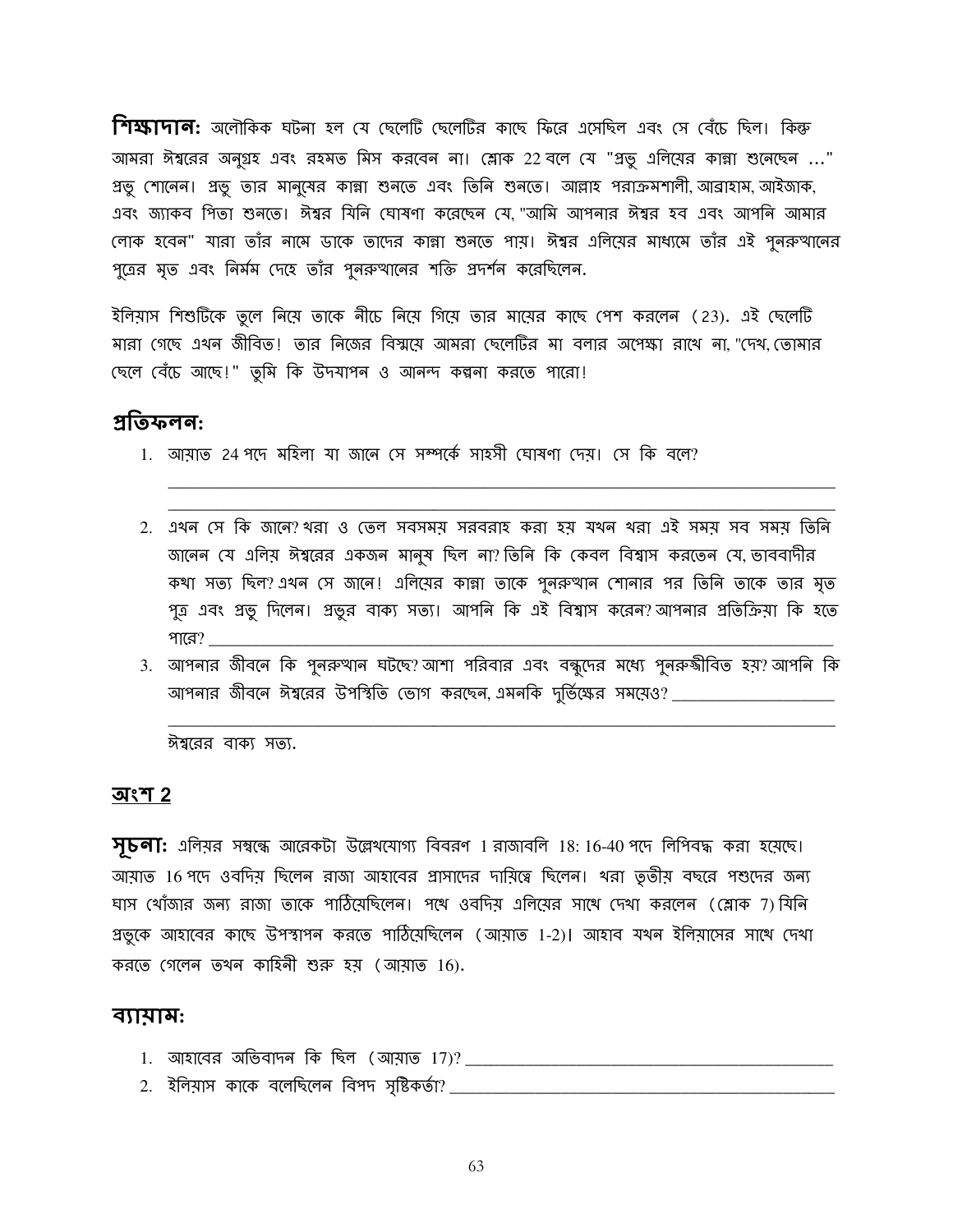|                                  | বাল আহস ও তার স্ত্রী ঈষেবল উপাসনাকারী মিথ্যা দেবতাদের পূজা করতেন। তারা কেবল তাদেরই           |  |  |  |  |  |  |
|----------------------------------|----------------------------------------------------------------------------------------------|--|--|--|--|--|--|
|                                  | উপাসনা করে নি, বরং তারা ইস্রায়েলের ঈশ্বর, একমাত্র সত্য ঈশ্বর যিহোবার পরিবর্তে এই মিথ্যা     |  |  |  |  |  |  |
|                                  | দেবতাদের উপাসনা করতে পরিচালিত করেছিল।                                                        |  |  |  |  |  |  |
| 4.                               | এলিয়াহ একটি শ্রোতা জন্য বলা। আহাবের জন্য এলিয়ের নির্দেশাবলী কি ছিল (আয়াত 19-21)?          |  |  |  |  |  |  |
|                                  | মাউন্ট উপর জড়ো করা কে ছিল। কারমেল?                                                          |  |  |  |  |  |  |
|                                  |                                                                                              |  |  |  |  |  |  |
|                                  |                                                                                              |  |  |  |  |  |  |
|                                  |                                                                                              |  |  |  |  |  |  |
|                                  |                                                                                              |  |  |  |  |  |  |
|                                  | <u>5.  ইলিমাসের প্রতি আহ্বানকারী লোকদের প্রতি কি আহ্বান ছিল (আমাত 21)? ___________</u>       |  |  |  |  |  |  |
|                                  |                                                                                              |  |  |  |  |  |  |
|                                  |                                                                                              |  |  |  |  |  |  |
| $7_{\scriptscriptstyle{\ddots}}$ |                                                                                              |  |  |  |  |  |  |
|                                  |                                                                                              |  |  |  |  |  |  |
|                                  |                                                                                              |  |  |  |  |  |  |
| 8.                               | সমস্ত লোক একমত হয়েছিলেন যে বালের ভাববাদীরা একটি বাছুর বেছে নিয়েছে এটি প্রস্তুত করেছে       |  |  |  |  |  |  |
|                                  | এবং তারপর তাদের দেবতার নামে ডাকা হয়েছে। এক জিনিস যা তারা করতে পারেনি তা আগুন                |  |  |  |  |  |  |
|                                  |                                                                                              |  |  |  |  |  |  |
|                                  |                                                                                              |  |  |  |  |  |  |
|                                  |                                                                                              |  |  |  |  |  |  |
|                                  | 10. ইলিয়াস একসঙ্গে মানুষকে ডেকেছিলেন (আয়াত 30)। তিনি ইস্রায়েলের 1২ টি উপজাতি প্রতিনিধিত্ব |  |  |  |  |  |  |
|                                  | করে 2 পাখর গ্রহণ করে এবং প্রভুর পাখর দিয়ে তিনি প্রভুর বেদী বানিয়ে প্রভুর ভাঙা বেদী         |  |  |  |  |  |  |
|                                  | মেরামত করেছিলেন। বেদীর ভিতর দিয়ে তিনি কি থনন করেছিলেন (আয়াত 32)?                           |  |  |  |  |  |  |
|                                  | 11. তিনি কাঠের বাছুরের কাটা টুকরো সাজিয়েছিলেন। আয়াত 33-35 কি তিনি আমাদের কাজ বলে?          |  |  |  |  |  |  |
|                                  |                                                                                              |  |  |  |  |  |  |
|                                  | বলার অপেক্ষা রাথে না, বেদী, কাঠ, এবং নৈবেদ্য ভরা ছিল এবং থড় ভরা ছিল!                        |  |  |  |  |  |  |
|                                  | 12. এলিয় তাঁর কথায় 36 নামাযে কাকে সম্বোধন করেছিলেন?                                        |  |  |  |  |  |  |
|                                  | 13. এলিয় আল্লাহর কাছে কি জিজ্ঞাসা করেছিলেন (আয়াত 36-37)?                                   |  |  |  |  |  |  |
|                                  |                                                                                              |  |  |  |  |  |  |
|                                  |                                                                                              |  |  |  |  |  |  |
|                                  |                                                                                              |  |  |  |  |  |  |
|                                  |                                                                                              |  |  |  |  |  |  |
|                                  |                                                                                              |  |  |  |  |  |  |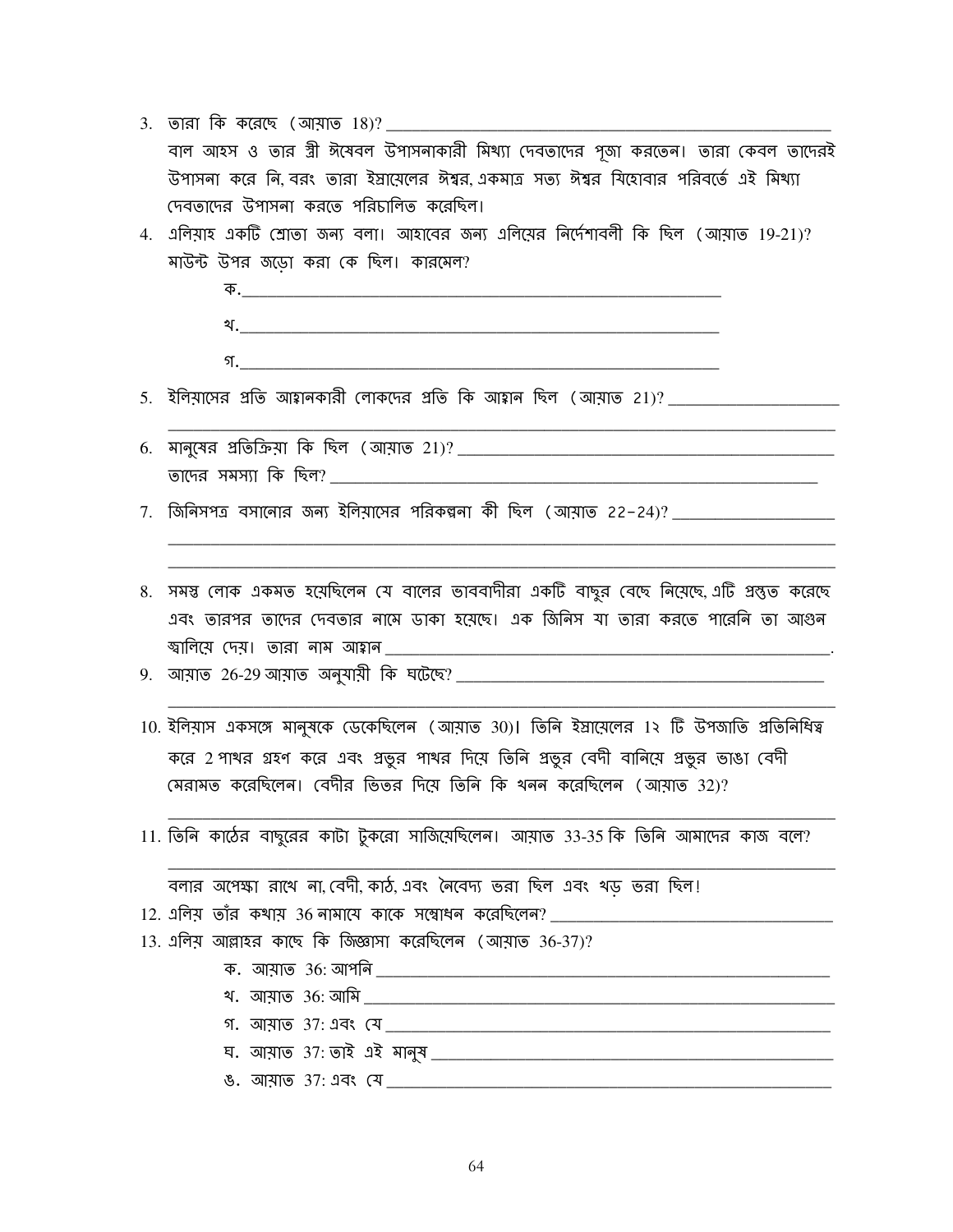- 
- 
- 16. ইলিয়াসের আদেশ কি ছিল এবং লোকেরা কী করেছিল (আয়াত 40)?

**প্রতিফলন:** ওয়েল. যে বিষয় নিষ্পত্তি করা উচিত। আপনি কি মনে করেন না? যারা আল্লাহ বা বালের অনুসরণ করতে চায় তাদের প্রশ্নের উত্তর দিতে পারে না এমন লোকদের জন্য তারা মুথোমুথি হয়ে কাঁদতে লাগল, "প্রভু, তিনিই ঈশ্বর! প্রভু, তিনিই ঈশ্বর। "নাকি তারা ভয় পেয়েছিল? তারা কি নিজেদের জীবনের জন্য ভয় পেয়েছিল? আমরা গল্পে যা বলেছি তা দিয়েই যেতে পারি। তারা নিজের চোখে ঈশ্বরের মহৎ কাজ দেখেছিল, যিনি দেখিয়েছেন যে, তিনিই একমাত্র প্রভূ ঈশ্বর। তিনি একা তিনি অনুসরণ ছিল এক।

এটা আমার জন্য ঈশ্বর কি ঈশ্বর বিশ্বাস করেন? তিনি কি অলৌকিকভাবে আমার নিকটবর্তী এবং গ্রিয় কেউ চিকিত্সার আছে? আমাকে কি আমাকে এমন চাকরি দিতে হবে যেটা আমার থুব দরকার ছিল নাকি আমি যে বেতন চাই তা বাডাতে হবে যা আমাকে আমার চাহিদা এবং আমার পরিবারের চাহিদাগুলি দেবে? তিনি যেমন একটি নাটকীয় ভাবে প্রভূ ঈশ্বর হতে নিজেকে নিজেকে দেখাতে হবে যেমন তিনি Mt. কারমেল? নাকি এলিয়ের মতোই আমি কেবল বিশ্বাস করবো যে তিনিই তিনি বলছেন যে তিনি তাঁর বাক্যে আছেন?আমি কি এমন কিছু পছন্দ করি যারা কিছুই বলেননি? তিনি আমাকে প্রভু ঈশ্বর, বিশ্বাস করার জন্য কি করতে হবে? আমার চিন্তা এবং প্রতিক্রিযা:

আমার প্রার্থনা হতে পারে প্রভু আমার হৃদয় আপনার কাছে ফিরে।

#### <u> অংশ 3</u>

 $\overline{\psi}$ মিক]: 2 রাজাবলি 2 এ আমরা এলিয়কে স্বর্গে নিয়ে যাওয়া সম্পর্কে পডি। শাস্ত্রের একমাত্র ব্যক্তি যিনি মৃত্যুর অভিজ্ঞতা ছাড়াই স্বর্গে নিয়ে গিয়েছিলেন, হানোক নামক লোকটি ছিলেন। আদিপুস্তক 5: 21-24 পদে কেবলমাত্র বলা হয়েছে (য, "হনোক ঈশ্বরের সঙ্গে চলতেন, এবং তিনি ছিলেন না, কারণ ঈশ্বর তাকে গ্রহণ করেছিলেন।" ইলিয়াসের গল্পটা কিছুটা নাটকীয়। আপনি একটি নতুন চরিত্র এলিশা চালু করা হবে। ইলীশায় ইলিয়াসের সঙ্গে পরিচর্যা সহযোগী ছিলেন। 1 রাজাবলি 19:21 পদে আমাদের বলা হয়েছে যে, ইলীশায় "এলিয়ের পিছনে গিয়ে তাঁকে সাহায্য করেছিলেন।"

**नित्पाग:** भড़ूब 2 রাজাবলি 2: 1-18.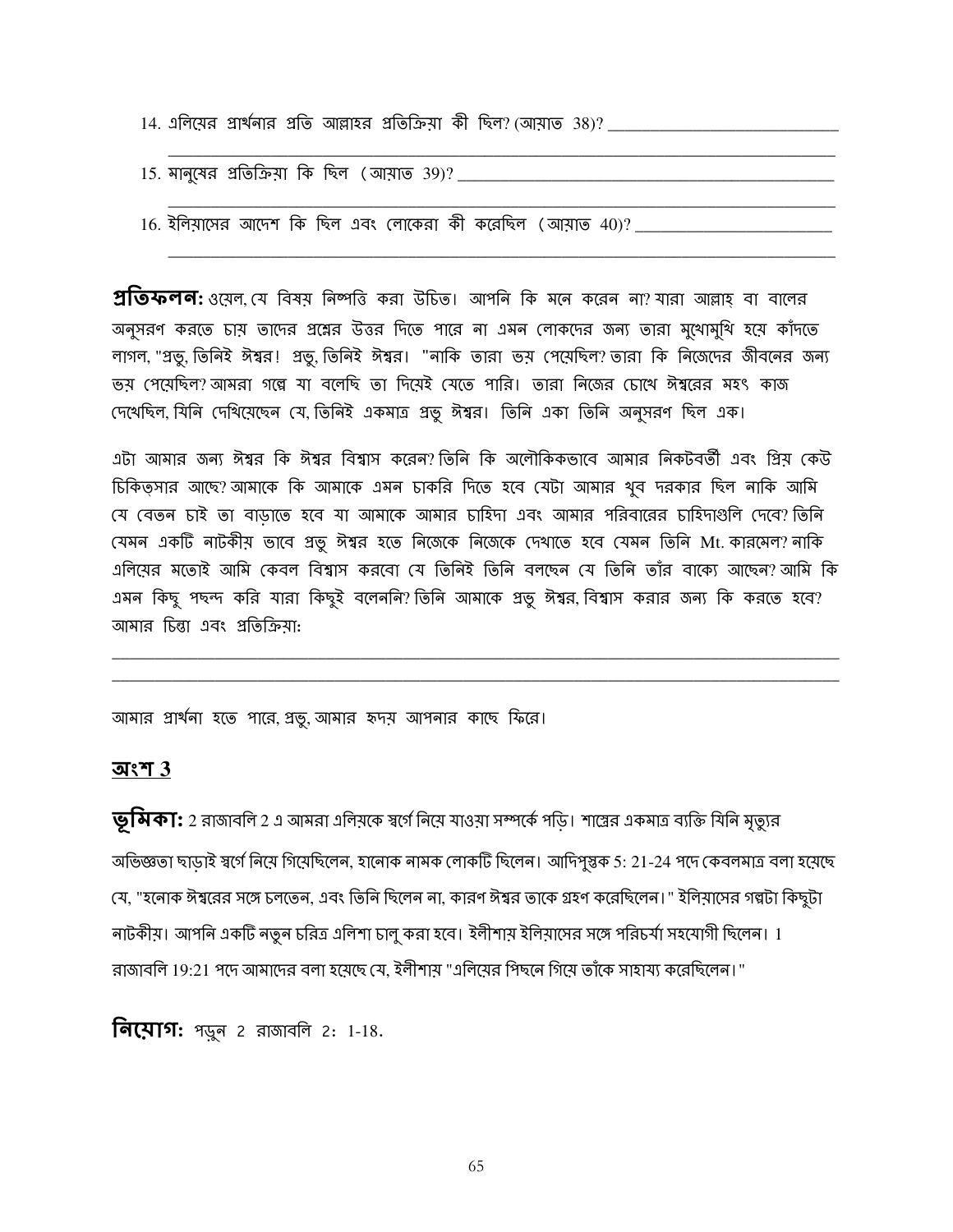#### ব্যায়াম:

- <u>1. শ্লোক অনুযায়ী কি ঘটতে 1? \_\_\_\_\_\_\_\_\_\_\_\_\_\_\_\_\_\_\_\_</u>
- 2. প্রথমত, এলিয় যর্দনের দিকে যাওয়ার আগে বেখেলের ভাববাদীদের (স্কুল) 3 সন্তানের এবং জেরিকো (5) পদে যাবেন। ইলিয়াস ইলীশায় চেয়েছিলেন যে, ইলীশায় 2, 4, এবং 6 পদে কী করার বিষয়ে জোর দিয়েছিলেন? দ্রষ্টব্য: "ভাববাদীদের সঙ্গী" বা "ভাববাদীদের সন্তান" পুরুষের মধ্যে ছিলেন, যারা পণ্ডিত ছিল এবং এই মহান ভাববাদীদের সঙ্গে ঘনিষ্ঠ এবং ঘনিষ্ঠ সম্পর্ক ছিল। তাদের স্কুল ইস্রায়েলের উত্তর রাজ্যের মধ্যে শহরগুলিতে অবস্থিত ছিল।
- 3. ইলীশায় কী বলেছিলেন যে আমাদের এই বাইবেলগুলো তার পক্ষে কঠিন ছিল? \_\_\_\_\_\_\_\_\_\_\_\_\_\_
- 4. নবীদের সন্তানদের মধ্যে পঞ্চাশজন লোক এসে দাঁডিয়ে দাঁডিয়ে রইল। তারা ৪ আয়াত কি সাক্ষী?
- 5. তারা এলিয়াসকে অতিক্রম করার পরে ইলিয়াসকে কী বলেছিল (আয়াত 9)? \_\_\_\_\_\_\_\_\_\_\_\_\_\_\_
- 6. ইলীশায়ের উত্তর কি ছিল?
- <u>7. এবং কিভাবে ইলিয়াস সাডা দেয় (আয়াত 10)? \_\_\_\_\_\_\_\_\_\_\_\_\_\_\_\_\_\_\_</u>
- 8. একসঙ্গে এবং কি হঠাৎ ঘটেছে (আয়াত 11)?

9. ইলীশায় যা দেখেন তা দিয়ে পরাভূত হয়। তিনি চিংকার করে বললেন, "আমার বাবা! আমার বাবা। ইসরাইলের রখ ও ঘোড়সওয়ার। "এবং, ঠিক যেমন হঠাত্ রখগুলি আবির্ভূত হয়, তেমনি তারা এলিযের সঙ্গে আবার চলে যায। তার পরামর্শক, তার বন্ধু, তার মন্ত্রণালয় অংশীদার চলে গেছে। ইলীশায় কি করেন? \_\_\_\_\_\_\_\_\_\_\_

 $10.$  আয়াত  $13-14$  কি ঘটবে?

11. যারা পর্যবেক্ষক পর্যবেক্ষক কি (আয়াত 15)?

 $\overline{H}$ ংশোধন: এটি অবশ্যই একটি দৈনন্দিন ঘটনা ছিল না এবং এটি অবশ্যই এমন কিছু ছিল না যা শীঘ্ৰই গর্যবেক্ষকদের দ্বারা ভুলে গিয়েছিল। এলিয় তার জামা দিয়ে জর্ডান নদী হিট এবং এটি পৃথক। তারপর তারা শুষ্ক স্থল উপর অতিক্রম। পরবর্তী জিনিসটি তিনি জানেন যে তিনি এলিয়ের কাছ থেকে আলাদা আলাদা আলাদা আলাদা আলাদা আলাদা আলাদা আলাদা আলাদা আলাদা আলাদা আলাদা অস্ত্রোপচার করেছেন। এটা শেষ, ইলীশায তাকে আর দেখেনি।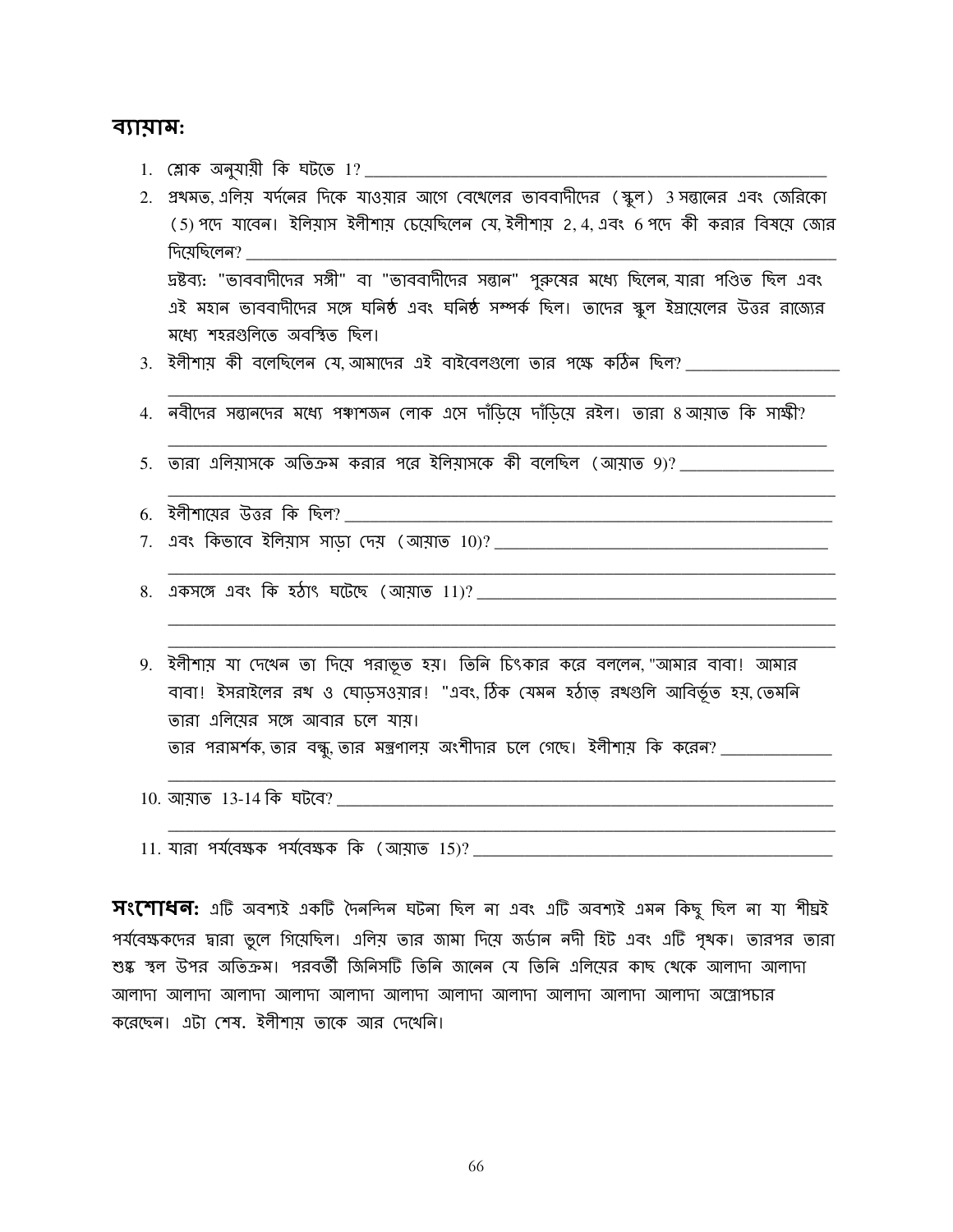ইলীশায় এলিয়কে তার আত্মার দ্বিগুণ অংশের জন্য জিজ্ঞাসা করেছিলেন কিন্তু তিনি যা চেয়েছিলেন তা কেবল ঈশ্বরই দিতে পারতেন। মূলত, ইলীশায় একটি সাহসী অনুরোধ করা হয়। তিনি এলিয়র জন্য গ্রহণ করতে চেযেছিলেন।

আজ এটি এলিয়ের মতো কার্যকরী মন্ত্রণালয়ের অনুরোধ হতে পারে। এলিয় যদিও, তাকে এই আশা দিয়েছিলেন যে, এলিয়কে যদি এলিয়কে দেখে নেওয়া হয়, তবে তাকে অনুরোধ করা হবে যে, তাকে অনুরোধ করা হবে। একবার তিনি ইলিয়াসের কোমরটি তুলে নিয়ে জলকে আঘাত করলেন এবং দেখলেন সেই ভাববাদীরা যারা জানত যে ইলিয়াসের আত্মা এথন ইলীশায় বিশ্রাম করেছিলেন। তাঁর সম্মুথে সম্মানের সম্মুথে তারা নতজানু হন। নেতৃত্বের দায়িত্ব ও দায়িত্ব পাল্টে গেছে।

**আবেদন:** তারা পৃথক করা হয় আগে এই দুই নবী মধ্যে কথোপকথন উল্লেখযোগ্য। এলিয় জিজ্ঞেস করে, "আমাকে বলুন, আমি আপনার কাছ থেকে কেড়ে নেওয়ার আগে আমি আপনার জন্য কী করতে পারি?" আপনি যখন এটির বিষয়ে ডিয়া করেন তখন আমরা ভাবতে পারি না যে, এলিয়ের যদি কিছু করার জন্য কিছু সময় বাকি থাকে, তাহলে তিনি অবাক হবেন। আল–ইয়াসা। সব পরে, এটা শুধুমাত্র দুই পুরুষদের কথা বলা হয়। তিনি সম্ভবত কি করতে পারে? এলিয়ের ইলীশায়ের প্রতিক্রিয়া কি হবে বলে আশা করেছিল?

অন্যদিকে ইলীশায় উত্তর দিয়েছিলেন, "আমাকে তোমার আত্মার দ্বিগুণ অংশ উত্তরাধিকারী করুক।" এটা দেখায় যে ইলীশায় যা চেয়েছিলেন তা কেবল ঈশ্বরই দিতে পারেন। মনে হয় যেন প্রতিটি প্রশ্ন জিজ্ঞাসা করা হয় যা কেবল আল্লাহই উত্তর দিতে পারেন।

আপনি ভালবাসেন যারা এবং যারা আপনাকে থেকে ভালোবাসার একটি সময় বিবেচনা করুন। আপনি কি তাদের জিজ্ঞাসা করতে পারেন? এলিয়ের প্রশ্ন জিজ্ঞেস করার জন্য আপনি কি আগ্রহী হবেন যে, "আমি আপনার জন্য কী করতে পারি?" কোন আশীর্বাদ ক্রমবর্ধমান হবে? উত্সাহ ও ক্ষমতার কথা কি উপযুক্ত হবে? যেমন সময় জন্য প্রস্তুত করার জন্য আপনি বলতে পারে কি বিবেচনা করুন?

অথবা হয়তো এমন পরিস্থিতি এলিসার মতো যথন কেউ আপনার কাছ থেকে নেওয়া হচ্ছে। আপনি জিজ্ঞাসা করা হবে, "অনুগ্রহ করে আমাকে আপনার আত্মা একটি ডবল অংশ উত্তরাধিকারী যাক?" মানে কি পিছনে ফেলে পেয়েছেন। এই উত্তরাধিকার আপনি কাউকে জিজ্ঞাসা করবে? যদি প্রশ্ন করা হয়, আপনি কি প্রতিক্রিয়া ভাগ করতে প্রস্তুত হতে চান?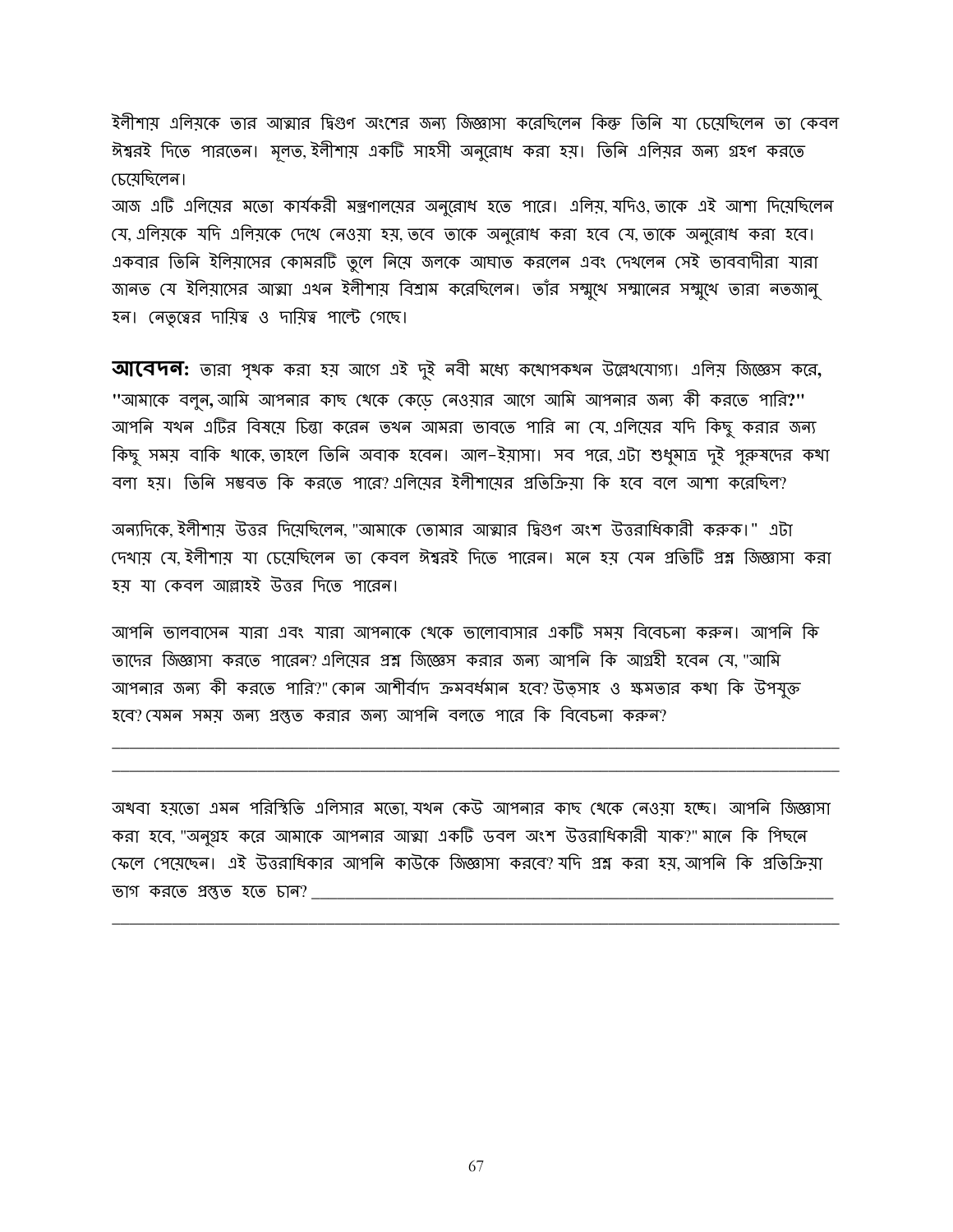**প্রার্থলা:** গ্রন্ডু ঈশ্বর, আপনি আমাদের প্রতি আশীর্বাদ নিয়ে আশীর্বাদ করেছেন। আপনি উপরে জিনিস ধনী আমাদের করেছেন। আপনি আমাদের উপর আপনার আত্মা ঢেলে দিয়েছেন। আমরা হয়তো অস্থায়ী বিচ্ছেদ বা মৃত্যুতে অন্যদের ওপর আপনার আশীর্বাদ প্রকাশ করার জন্য উদার হতে পারি। অন্যদের উপর আপনার আশীর্বাদ তাদেরকে তাদের দেওয়া দায়িত্ব এবং সুযোগের জন্য ক্ষমতায়ন করতে পারে এবং আপনার আত্মার দ্বিগুণ অংশে তারা অন্যদেরকে আশীর্বাদ করতে পারে যাতে সবাই আপনার পত্র যীশু খ্রীষ্টের মাধ্যমে অনন্ত জীবন লাভ করতে পারে যিনি আমাদের দ্বিগুণ অংশ।

#### অংশ 4

**ভূমিকা:** পরবর্তী গল্পটি আরেকটি পরিস্থিতি যা ঈশ্বর বিধবা এবং তার পুত্রদের জন্য প্রদান করেন। (মাশির ব্যবস্থায় (দ্বিতীয় বিবরণ 14:29) আমরা শিথি যে, জনসাধারণের দশমাংশ এবং উৎসর্গ যথেষ্ট থাদ্য সরবরাহ করা যাতে বিধবা ও অনাথ সন্তুষ্ট হয়। প্রভূ ঈশ্বর প্রতিশ্রুতি তাদের মানুষের সমস্ত কাজ তাদের হাতে আশীর্বাদ করা ছিল।

**निर्माग:** भुष्क 2 ज्ञाषावलि 4: 1-7.

- $\bullet$  এই মহিলাটি কে?
- সমস্যাটা কি?
- ঈশ্বর তাঁর এবং তার দুই পুত্রের জন্য কি করেছিলেন?

#### ব্যায়াম:

2. পরিস্থিতি নারীর পক্ষে অসম্ভব বলে মনে হচ্ছে। ইলীশায় প্রশ্ন 2 পদে প্রশ্ন করেছিলেন কি?  $\overline{\Phi}$ .  $\mathcal{A}$ .

#### আবেদন:

1. ঈশ্বর তার সামান্য তেল যে তিনি তাকে মুক্তি দিতে যথেষ্ট দিতে আশীর্বাদ।

এই গল্পটি নিজের জন্য একটি অ্যাপ্লিকেশন আবিষ্কার করুন: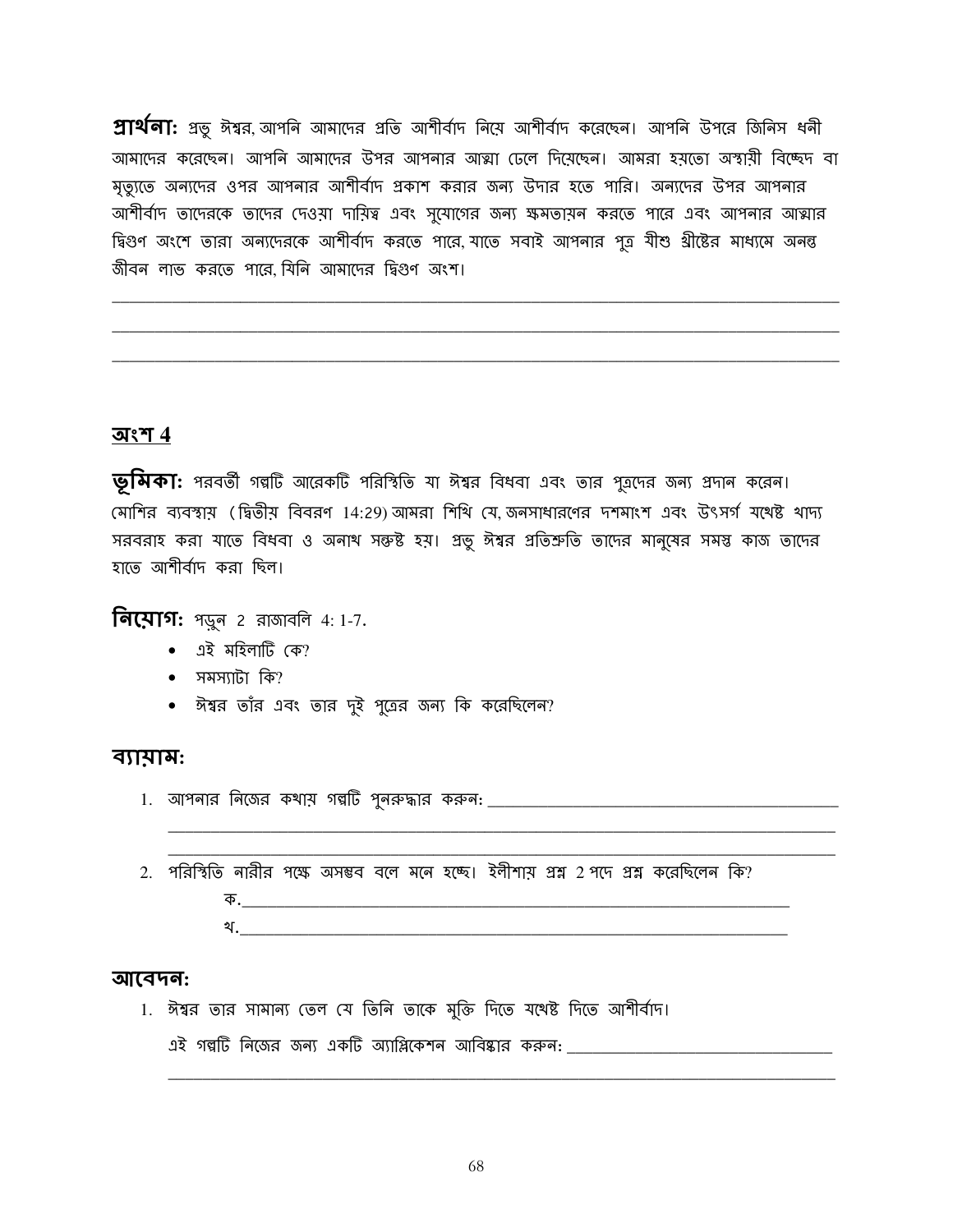2. আপনার কি সামান্যই আছে যে, প্রভু আরও বৃদ্ধি এবং অন্যদের জীবনে প্রচুর পরিমাণে প্রসারিত করতে চান? আপনার সামান্য কিছু কি আছে যা তিনি তাঁর মঙ্গলভাবের জন্য অন্যদের আশীর্বাদ করার জন্য ব্যবহার করতে চান?

মনে রেথো, তোমার হাতে সমস্ত কাজকে আশীর্বাদ করার জন্য আল্লাহর প্রতিশ্রুতি।

**নিয়োগ:** পড়ুন রাজাদের 4: 8-17.

#### ব্যায়াম:

- 1. এই শূনম্মী মহিলা ও তার স্বামীর আয়াত 8-10পদে ইলীশায় পাওয়া যায় কি?
- 2. এলুশা শূনেমে আসার সময় তাদের উদার বিধানের জন্য তাদের ধন্যবাদ জানাতে চেয়েছিলেন। তিনি তার চাকর গেহসিকে মেয়েটিকে ডেকে জিজ্ঞাসা করলেন এবং ইলীশায় তাকে কী প্রস্তাব করেছিলেন
- 3. তিনি কি উত্তর দিলেন?
- 4. ইলীশায় এথনও সক্তষ্ট নন, তাই তিনি গেহসিকে জিজ্ঞেস করেন যে তার জন্য কী করা যেতে পারে (আয়াত 14)। তার উত্তর কি?
- <u>5. ইলীশায় মহিলাটিকে কি বলেছিলেন (আয়াত 16)? \_\_\_\_\_\_\_\_</u>
- 6. স্পষ্টতই, এই মহিলা কথনও মা হওয়ার আশা ছেড়ে দিয়েছিলেন এবং আবারও আশার মধ্যে হতাশ হতে চাননি। কিন্তু ভবিষ্যদ্বাণীটি আয়াত অনুসারে একটি বাস্তবতা হয়ে উঠেছে 17: \_\_\_\_\_\_\_\_\_\_\_\_\_\_

**নিয়োগ:** আয়াত 18-37 পড়ুন। গল্প চলছে।

#### ব্যায়াম:

- 1. হঠাৎ ছেলে অসুস্থ হয়ে গেল। দাসেরা তাকে তার মায়ে নিয়ে যায়, যিনি তাকে ধরে রাখেন এবং দুপুরের মধ্যে তিনি মারা যান (আয়াত 18-20)। এই মা পরবর্তী কি কি (আয়াত 21-25)? \_\_\_\_\_
- 2. তিনি তার স্বামীকে বলেছিলেন সবকিছু ঠিক আছে। এখন তিনি গেহসিকে বলেন যে সবকিছু ঠিক আছে। কিন্তু তিনি ইলীশায়কে কি বলেছিলেন (আয়াত 28)?

3. গেহসি তার আদেশ কি (আয়াত 29)?

4. ছেলেটির মা ইলীশায়কে ছেডে চলে যেতে অস্বীকার করল, তাই সে তার বাডীতে চলে গেল। পথে গেহসী ইলীশায় ও স্ত্রীলোকের সঙ্গে দেখা করলেন। তিনি কি রিপোর্ট (আয়াত 31)? \_\_\_\_\_\_\_\_\_\_\_\_\_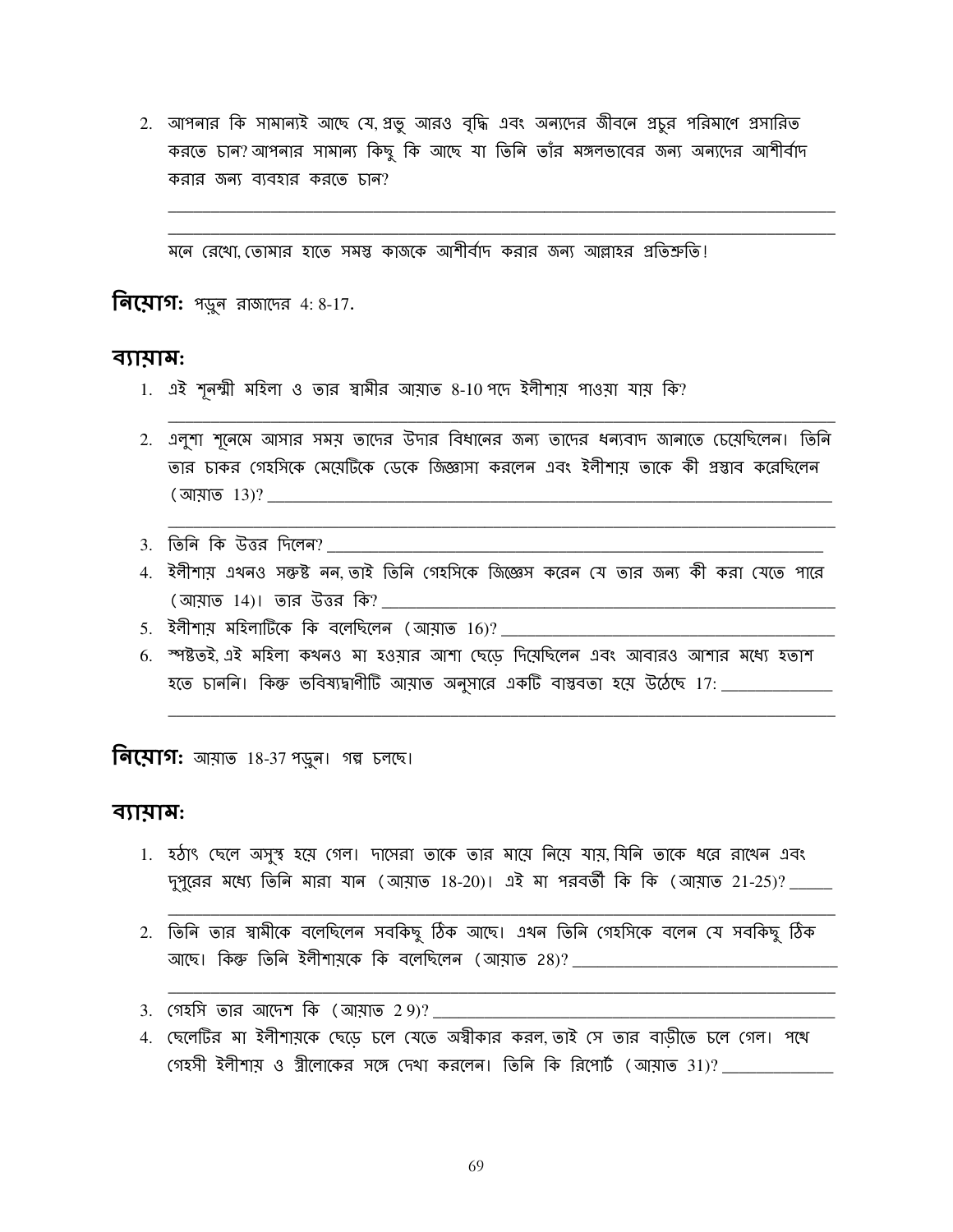5. তিনি বাডিতে পৌঁছেছেন যথন ইলীশায় কি (আয়াত 32-35)? \_\_\_\_\_\_\_\_\_

| 6. মৃত শিশু জীবন দেওয়া হয়। আয়াত 36-37 ইলীশায় এই সন্তানের তার মা উপস্থাপন। |  |
|-------------------------------------------------------------------------------|--|
| দৃশ্যত তিনি কিছুই ছাড়া বলেন <i>্</i>                                         |  |

এবং বাইরে গিয়েছিলাম।

**শিস্কাদান:** এটা মজার যে এই সময় ইস্রায়েলের ইতিহাসে ঈশ্বর তাঁর ভাববাদীদের মাধ্যমে লোকদের সাথে কথা বলেছিলেন। তিনি ভাববাদী নাথনের মাধ্যমে দায়ূদের কাছে বহুসংখ্যক নবীদের মাধ্যমে রাজাদের কাছে এলেন এবং এলিয় ও ইলীশায়ের মতো ভাববাদীদের মাধ্যমে তিনি লোকদের কাছে এসেছিলেন। নবীগণও তাঁর জীবনকে মান্য করতে এবং তাঁর উপাসনা করতে চেয়েছিলেন তাদের জীবন ও আশা নিয়ে এসেছিলেন।

রাজার 2 মধ্যে টিকিয়ে রাখা আমরা এই মহিলার এবং তার স্বামীকে দেখানো ঈশ্বরের রহমত এই গল্প পড়তে। দূরে টিকিয়ে আমরা একটি মহিলা যারা জানেন যে তার সাহায্য তার প্রভু, নবী ইলীশায় মাধ্যমে পালনকর্তার কাছ থেকে আসে। টিক্ড দূরে আমরা ঈশ্বরের পুত্রকে উদ্ধার করে দেখি এই পুত্রকে তিনি মৃত্যু থেকে জীবিত করেছেন। সমস্ত প্রত্যাখ্যান এবং ইস্রায়েল এবং যিহূদার রাজাদের ঈশ্বর অস্বীকার এই পরিবার তার অন্তরঙ্গ প্রেম এবং সমবেদনা আনা। তাঁর রহমত তাদের উদ্ধার এবং উদ্ধার আসে।

কিছু ক্ষেত্রে এই গল্প ইস্রায়েলের গল্প। ঈশ্বর তাঁর লোকদের কাছে এসেছিলেন এবং তারা তাঁকে তাদের মুক্তিদাতা হিসাবে গ্রহণ করেছিল। তিনি তাদের হৃদমের আকাঙ্ক্ষার জন্য প্রতিশ্রুতি দিয়েছিলেন যে তারা প্রতিজ্ঞাত দেশে আনা হবে। এবং বহু বছর পর তাদের আশা পূর্ণ হয়েছিল যে তারা তাদের ঈশ্বরের নিরাপদে পালন করত। কিন্তু, মৃত্যু এসেছিল। তারা ঈশ্বরের প্রত্যাখ্যান করেছিল এবং একটি রাজা দাবি করেছিল যাতে তারা অন্য জাতির মতো হতে পারে। অবশেষে এই রাজারা তাদের কাছ থেকে দরে এবং আরও দরে নেতৃত্বে। অবশেষে তিনি তাঁর উপস্থিতি থেকে তাঁর মানুষ টান। আইনী কর্মীরা তাদের জীবন রক্ষা করতে পারত না বলে ভাববাদী কর্মীরা তাদের রক্ষা করতে পারল না। আইন তাদের নিন্দা কিন্ডু কিছুই করেনি। কর্মীরা ছেলেটির মৃত্যুর নিশ্চিত ... কিছুই শব্দ বা প্রতিক্রিয়া নিশ্চিত করেনি। নবী হিসাবে আসা এবং মুখ মুখ, চোখ, এবং হাত হাত রাখা এবং এই বেহুদা শরীরের মধ্যে প্রবেশ করা প্রয়োজন, তাই সৃষ্টিকর্তা মানুষ সৃষ্টি জীবন মধ্যে শ্বাস ফেলা যীশু যিনি পাঠানো একজন মানুষ হিসেবে এবং তাঁর দৃঃখ, মৃত্যু এবং পুনরুত্থানের মাধ্যমে আমাদের জীবন দান করার জন্য আমাদের জগতে প্রবেশ করেছিলেন।

2 করিন্থীয় 5:21 (এনআইভি) আমাদেরকে ঠিক কী বলেছে ঈশ্বর বলেছেন। "ঈশ্বর তাঁকে (যিশু) তৈরি করেছেন যার জন্য আমাদের পাপের কোন পাপ ছিল না যাতে তাঁর মধ্যে আমরা ঈশ্বরের ধার্মিকতা লাভ করতে পারি।" যীশু, ঈশ্বরের পুত্র পাপী ছিল। তিনি ধার্মিক এক ছিল। তিনিই একমাত্র যিনি আমাদেরকে ঈশ্বরের সাথে সঠিক করতে পারতেন কিন্তু তা করার জন্য তাঁকে আমাদের একজন হতে হতো। তিনি পাপ আমাদের বিশ্বের প্রবেশ করতে হবে। একটি স্পঞ্জ মত তিনি নিজেকে আমাদের সব ভুল নিতে হবে এবং এটি কারণে মারা যান। ঈসা মসিহ আমাদেরকে ধার্মিক করে দিয়েছেন এবং আমাদের জীবন দান করেছেন,কারণ তাঁর রহমতে ঈশ্বর আমাদের এই কাজের জন্য আমাদের পরিত্রাণ দিয়েছেন। এটি সূচক কার্ডগুলির আপনার লাইরেরিতে যুক্ত করার একটি দুর্দান্ত শ্লোক।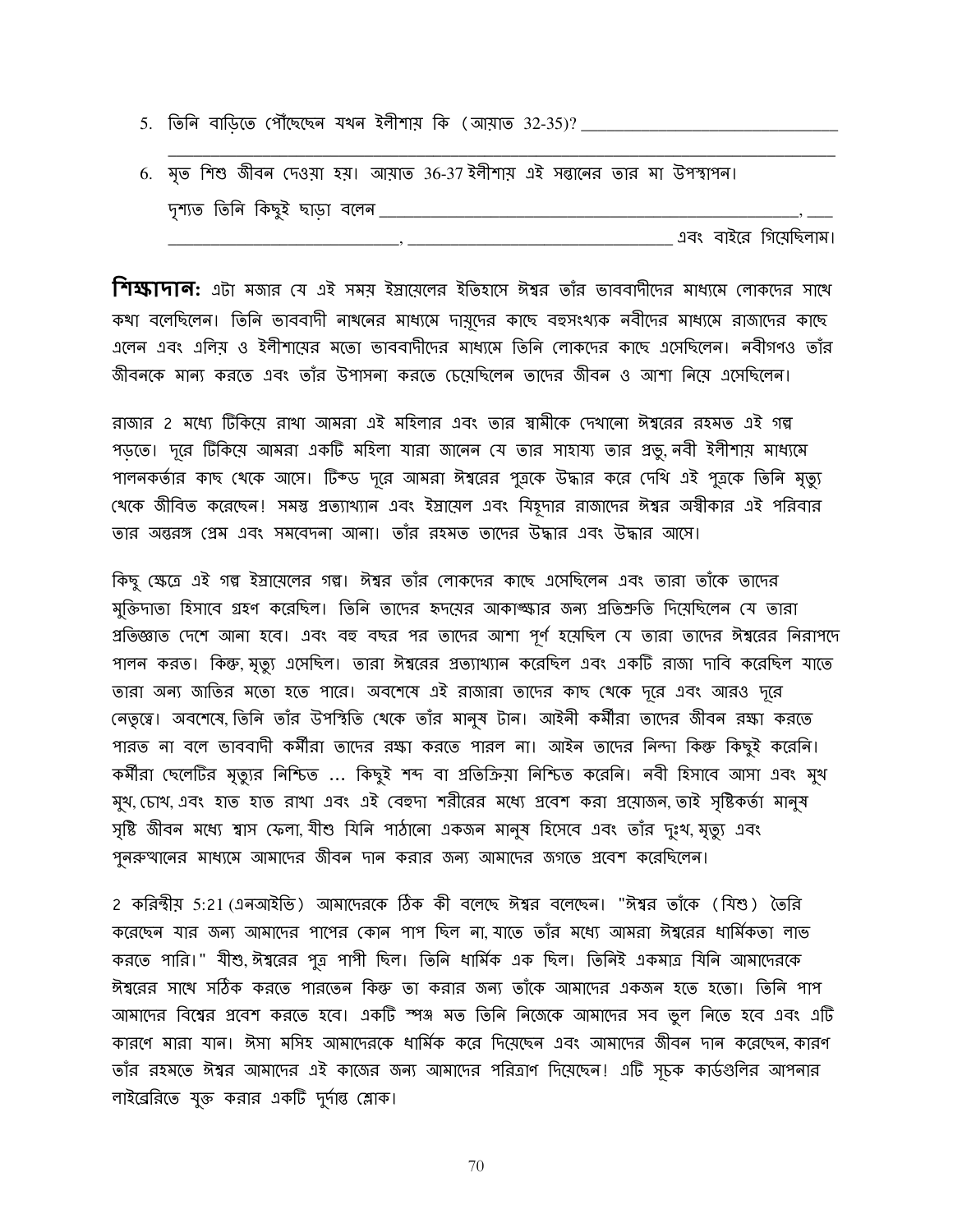$\overline{\mathcal{B}}$ তিচারণ: গীতসংহিতা 130 ইজরায়েল ও যিয়ূদার রাজ্যের জিনিসগুলি তাদের নিজম্ব পথে চলতে থাকায় হৃদয়ের কান্না বলে মনে হয়। তুমি কি তাদের কান্না শুনতে পাও যারা আল্লাহ প্রতি তাদের অন্তর পরিবর্তন করে নি? সারফখ ও শূনম্মী মহিলার বিধবা ও তার স্বামী বিধবার কান্না শুনতে পাচ্ছেন? আপনি কি তাদের শুনতে পারেন? "হে পালনকর্তা, আমি গভীর রাতে তোমার কাছে কাঁদচি; হে প্রভু, আমার কন্ঠম্বর শুনতে। আপনার কান রহমত জন্য আমার আবেদন কন্ঠে সাবধান হতে"

হয়তো এই আপনার কান্না হয়। হয়তো আপনি হতাশার গভীরে আছেন যেথানে জানবেন না কোথায় ঘুরে বেড়ায়, জানেন না কোখায় আল্লাহর রহমত ও তাঁর ক্ষমা লাভ হয়। হয়তো আপনার জীবন এমন এক যা আপনাকে মুক্ত করা এবং আপনার সমস্ত অন্যায় থেকে রক্ষা করা দরকার। প্রভু জন্য অপেক্ষা করুন এবং তাঁর শব্দ আপনার আশা করা। তাঁর প্রতি আপনার প্রত্যাশা রাখুন তাঁর প্রতি ভালবাসা অবিবাহিত, তাঁর সাথে পূর্ণ পরিত্রাণ।

এই গীত আয়াত লিখতে সময় নিন। মেমরিতে রাখুন এবং গভীরতার মধ্যে আপনার সূচক কার্ডের পিছনে লিথুন। মুক্তি, বিতরণ, এবং গভীরতা খেকে উদ্ধার করা জিজ্ঞাসা করুন। প্রভু ক্রমাগত আপনার জন্য তাঁর অবিরাম প্রেম এবং রহমত আপনাকে মনে করিয়ে দিতে পারে। তাঁর এবং তাঁর বাক্যে আপনার আশা রাখুন। তিনি আপনার মুক্তি, আপনার পরিত্রাণের।

**প্রার্থলা:** হে আমার আল্লাহ, আমি গভীরতার বাইরে খেকে তোমাকে ডাকি। আমার আত্মা আপনার ভালবাসা এবং ক্ষমা জন্য হতাশ। আমি রহমত জন্য আপনি কান্নাকাটি আউট। নিচে পৌঁছানো এবং আমার দখল ধরুন। আমাকে এমন সব থেকে মুক্তি দাও যা আমাকে আটকে রাথে এবং জীবনের কান্ডে আটকে রাথে। আমার পাপ সবসময় আমার আগে। যীশু,আমার পরিত্রাতা,আমার রক এবং আমার মুক্তির জন্য তাদের দাসত্ব থেকে আমাকে মুক্তি। আমাকে বাহির কর, আমাকে তোমার রক্ত ও ধার্মিকতাতে ধুয়ে ফেল, আর আমাকে আবার ধন্যবাদ দেবার জন্য আমার প্রশংসা কর। স্ত্রীলোকের ছেলে মারা গিয়েছিল এবং তুমি তাকে আবার জীবন দিয়েছ, তোমার পুনরুত্থানের শক্তি আমাকে আবার জীবন দিয়েছে যাতে আমি তোমার পবিত্র নামের প্রশংসা করতে পারি।

#### অংশ 5

**শিক্ষাদান:** একজন মানুষ বুঝেছেন যে ঈশ্বর তাঁর লোকদের কাছ থেকে নিজেকে প্রত্যাহার করছেন। যাদেরকে তিনি ডেকেছেন, যাদেরকে তিনি তাঁর সন্তান হিসাবে মনোনীত করেছেন, তারা আর তাঁর ভাবমূর্তিকে প্রতিফলিত করে না বরং বরং থিলাফতের শত্রু, মন্দ আত্মার চিত্রকে নিজের প্রতিফলন করে। তারা ঈশ্বরের বিরুদ্ধে অমানবিক কাজ, মন্দ এবং দুষ্টতার কাজ করে। তারা কাঠ ও পাখরের দেবতা, বাল ও আশেরার কাছে প্রণাম করে। পালনকর্তা প্রায় লাঠি চাই মনে হচ্ছে না। তিনি অবাধ্য এবং দুর্নীতিগ্রস্ত যারা সঙ্গে যুক্ত হতে চান বলে মনে হচ্ছে না। মনে হয় সে এই লোকের দিকে ফিরে এসেছে যারা তাদের পথের দিকে এগিয়ে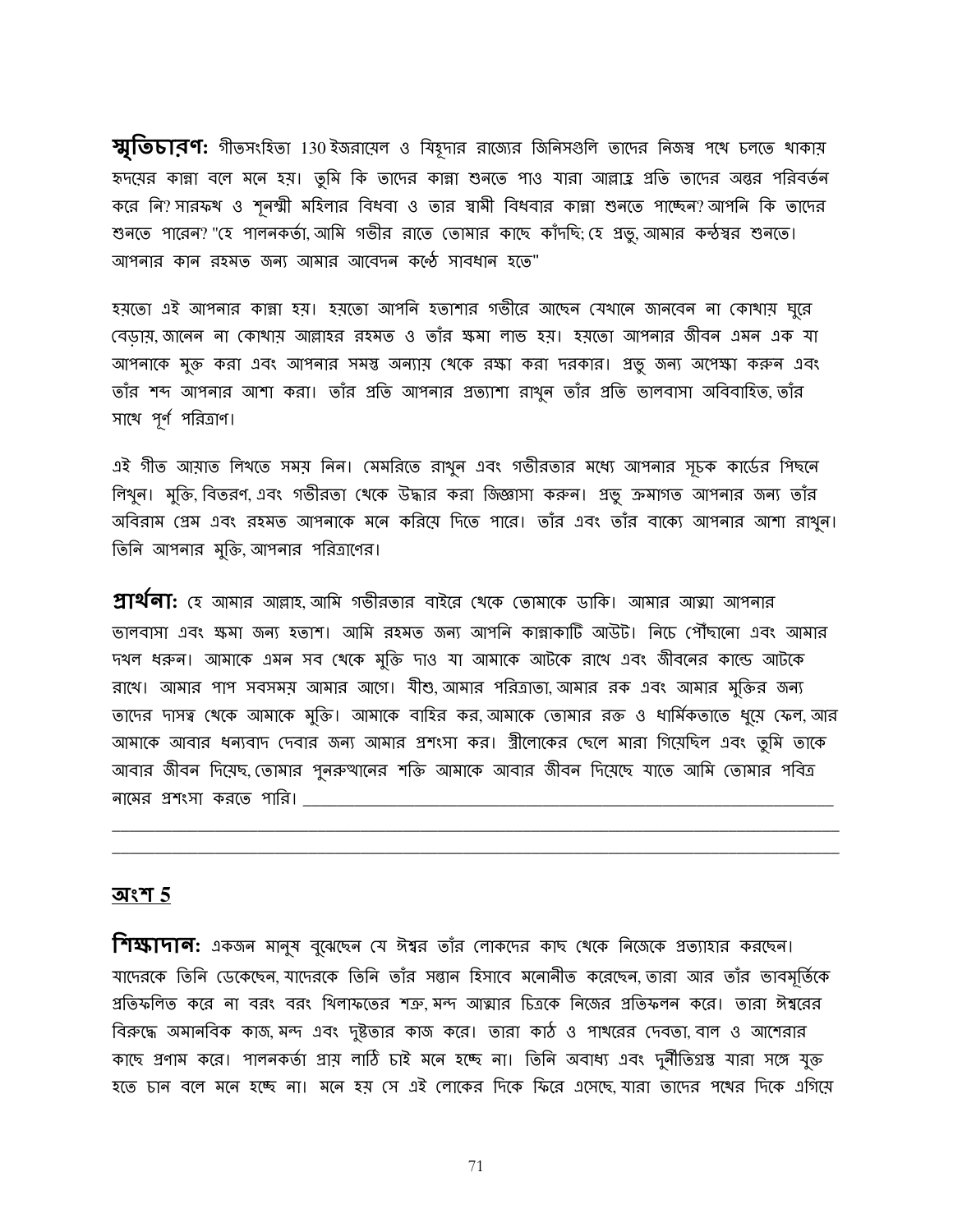যাচ্ছে। তারা জ্ঞানী হিসাবে কাজ কিন্তু মূর্খ মানুষ হিসাবে কাজ করে না। তারা সবকিছুর উপরে তাকে ভালবাসে না এবং বিশ্বাস করে না। তারা তাদের সমস্ত হৃদম, আত্মা এবং মনকে ভালবাসে না। তারা অবশ্যই তাদের পালনকর্তা হিসাবে তাঁকে প্রত্যাথ্যান করেছে যখন তিনি কি করতে হয়?আপনার কি মনে হয় সে ভিন্নভাবে অভিনয় করেছিল?আপনি তাকে কি আশা করবে?

কঠিন প্রেম কখনও কখনও আমরা ভালবাসেন ভাদের কাছ থেকে নিজেদের অপসারণ করা। এইরকম ভালবাসা এমনকি ভালবাসার প্রত্যাখ্যানকে পাপের মক্কেল ও মোমের মধ্যে ঢেলে দিতে দেয়। এটি একটি দুঃখজনক দিন, যখন একজন মা এবং বাবাকে প্রতিশোধহীন সন্তানের সাথে ঘুরে আসতে হয় এবং সন্তানকে তাদের নিজের পথে যেতে দেয়।

সূচনা: আমরা এই পাঠ্যাংশে অধ্যয়নরত সর্বশেষ গল্পটি হ'ল নবী নাঈমের নামে এক ব্যক্তি, যিনি তার রোগের নিরাময় করতে ইলীশায়ের কাছে এসেছিলেন।

**নিমোগ:** পড়ুন 2 রাজাবলি 5: 1-19 এ.

- $\bullet$  নামান কে ছিলেন?
- ভূত্য মেয়ে কি তার মালিকানাকে বললো?
- $\bullet$  ইলীশায় নামানকে কী নির্দেশ দিয়েছিলেন?
- $\bullet$  নামানের প্রতিক্রিযা কী ছিল?
- $\bullet$  গল্প কিভাবে শেষ?

#### ব্যায়াম:

1. আমরা কি আয়াত 1 নামান সম্পর্কে বলি?

অ্যারাম আপনার মানচিত্রে অবস্থিত হতে পারে। এটি সিরিয়া দেশের ইজরায়েলের উত্তর–পূর্বে পাওয়া যায়। দামাস্কাস আরামের শহরগুলির মধ্যে একটি।

- 2. একজন অল্পবয়সি ইস্রায়েলীয় মেয়েকে বন্দী করে নেওয়া হয়েছিল এবং নামানের স্ত্রীকে সেবা করেছিল। এই মেয়েটি কি তার মালপত্রকে বলেছিল (আয়াত 3-4)? \_\_\_\_
- 3. তাই নামান তার বাদশাহ কাছে গেলেন। মেয়েটি বললো মেয়েটি কি বলেছিলো এবং যেতে অনুমতি চেয়েছিল। রাজার প্রতিক্রিয়া কী ছিল এবং রাজা তার জন্য কী করেছিলেন?
- 4. নামানকে উপহার ও চিঠি দিয়ে নিয়ে গেলেন। চিঠি কি বলেছিল (আয়াত 6)? \_\_\_\_\_\_\_\_\_
- 5. কিভাবে ইস্রায়েলের রাজা আরাম এর চিঠি রাজা (সাড়া 7) প্রতিক্রিয়া? \_\_\_\_\_\_\_\_\_\_\_\_\_\_\_\_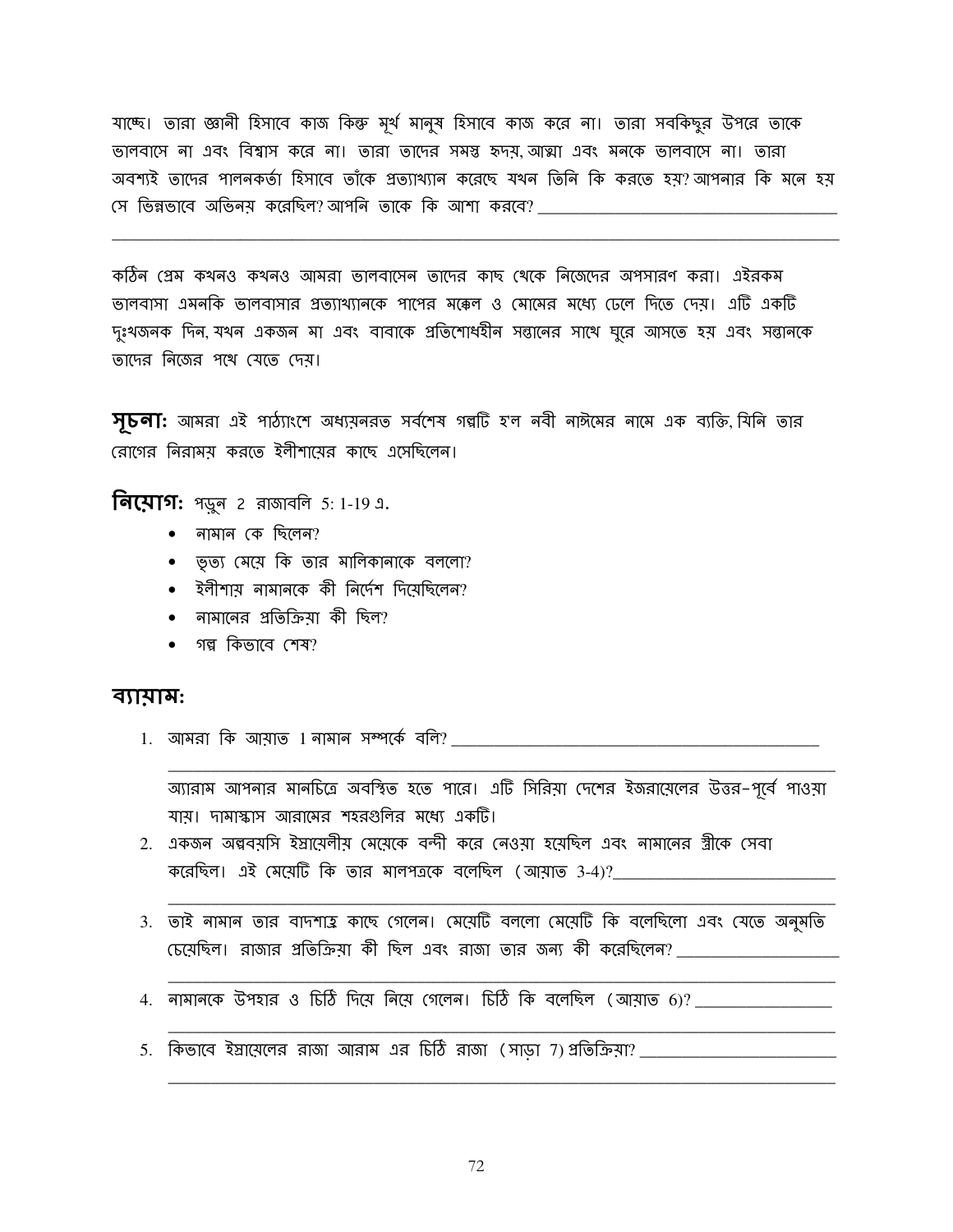6. রাজা কি করেছিলেন তা শুনে ইলীশায় রাজার কাছে কি বার্তা পাঠালেন?

- 7. তাই নামান ও তার সহপাঠীরা ইলীশায়ের ঘরে পৌঁছে কেবল একজন রসূল সাল্লাল্লাহু আলাইহি ওয়াসাল্লামকে সালাম জানালেন.
- ৪. ইলীশায় যা বলেছিলেন তা করার পরিবর্তে তিনি ক্রোধে রাগান্বিত হয়ে গেলেন। নামান কি আশা করবে (আ<u>য়াত 11-12)</u>?

9. আপনার নিজের কথায় নামান সত্যিই কী বল্ছেন?

তিনি বাদশাহ্র সেনাবাহিনীর অধিনায়ক ছিলেন। একজন কমান্ডারের মত কাজ করে তিনি এখন তার নিরাময় সম্পর্কিত আদেশ দিতে চান। তিনি ভাবলেন যে তিনি একজন গুরুত্বপূর্ণ ছিলেন যে ভাববাদী কমপক্ষে "আমার কাছে আসবেন এবং দাঁড়াবেন এবং তাঁর প্রভু ঈশ্বরের নামে ডাকবেন এবং তার হাত তার জায়গায় তুলে দেবেন এবং কৃষ্ঠ রোগীকে নিরাময় করবেন।" খুঁজে বের করা. এর পরিবর্তে তিনি যর্দন নদী ইস্রায়েলের এক নদীর কাছে পাঠিয়েছিলেন এবং গিয়ে সাত বার ধুয়ে যেতে বলেছিলেন।

- $10.$  নামান কি আযাত  $12$  জিজ্ঞাসা না?
	- $\vert \Phi \vert$
	- থ।

মূলত তিনি বলছিলেন, "আমি যৰ্দন নদীতে যেতে এবং ধুয়ে বলার জন্য এইভাবেই আসলাম। আমি কি ওটা ফেরত পারি নি?"

 $11.$  আযাত  $13$ -14 কি ঘটবে?

12. নামান নবী ফিরে আসেন। তিনি কি ইলীশায়কে বলেছিলেন? \_\_\_\_\_\_\_\_\_\_\_\_\_\_\_\_\_\_\_\_\_\_\_\_\_\_\_

13. তিনি ইলীশায়কে উপহার দান করলেন (15 পদ) যে নবীটি অশ্বীকার করেছিল (আয়াত 16)। তিনি ফিরে তার কর্তব্য ফিরে দেশে যখন নামান একটি উদ্বেগ ছিল। তিনি 18 আয়াতের জন্য কি <u> জিজ্ঞাসা করেন? \_\_\_\_\_\_\_\_\_\_\_\_\_\_\_\_\_\_\_\_\_\_\_\_\_\_\_</u>

#### আবেদন:

- 1. এমন একটি সময স্মরণ করুন যখন আপনি কোন পরিস্থিতি পরিচালনা করবেন তা পালনকর্তাকে
- 2. আপনি প্রার্থনা কিছু প্রভুর জন্য জিজ্ঞাসা করেছেন এবং আপনার মনের মধ্যে এটি গ্রহণযোগ্য উত্তর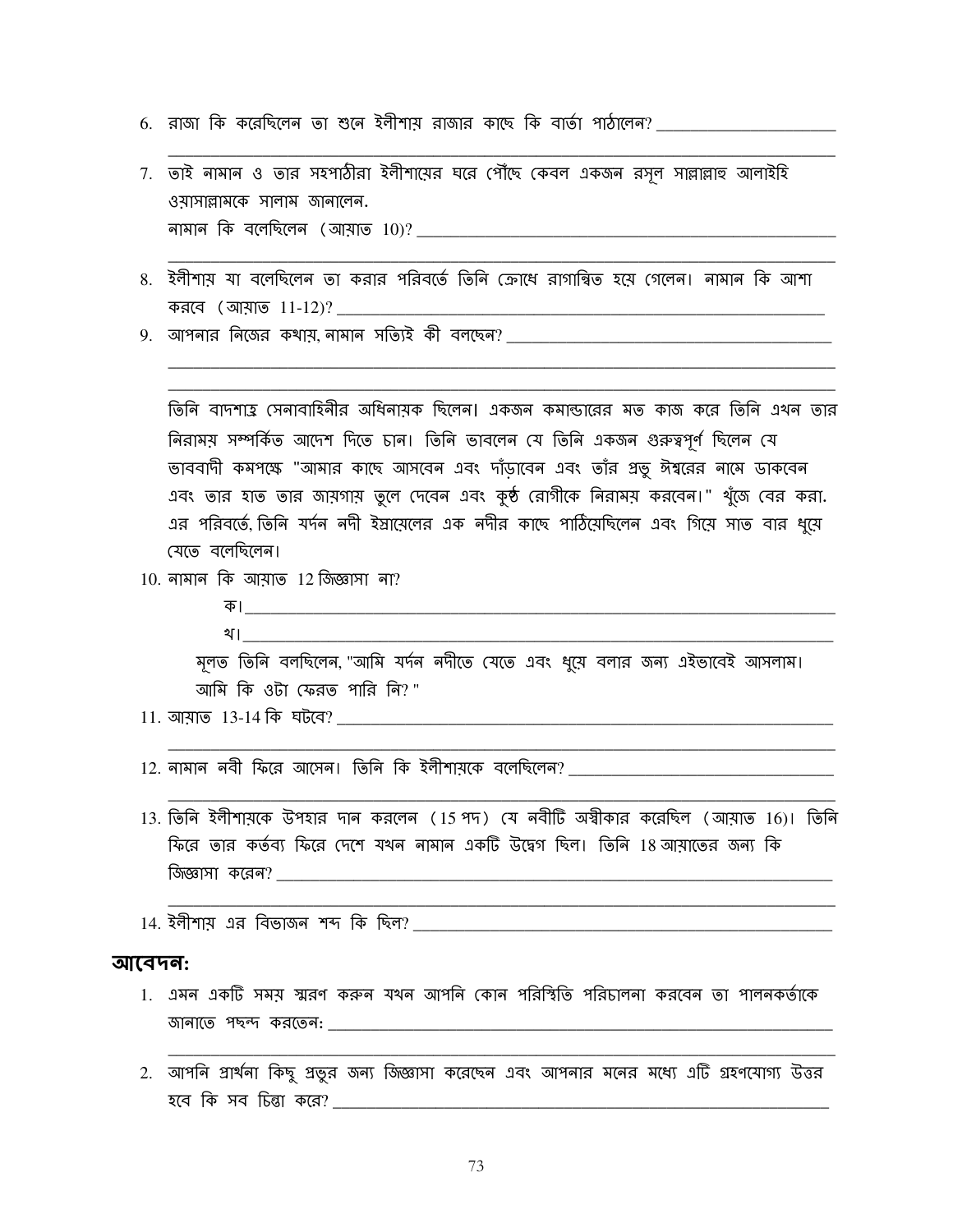শিক্ষাদা**ন:** এই পুরো নিরাময় প্রক্রিয়াটি কীভাবে চলছে তা নিয়ে নামান তার প্রাক্তন ধারণা নিয়ে এলিশের কাছে এসেছিলেন। এটা গ্র্যান্ড এবং নাটকীয় হতে যাচ্ছে। তিনি নবী হিসাবে আহ্বান হিসাবে ভাল চেহারা যাচ্ছে এবং তার উপর তার হাত . কিন্তু ইলীশায়ের "চিকিত্সা" গ্র্যান্ড ছাডা অন্য কিছু ছিল। তাঁর আদেশ ছিল: যান এবং ধোয়া এবং এটি সাত বার না। এই চিকিতসার ভান করে যে নামান নোংরা! এই ত্বক রোগ মারাত্মক হতে পারে। তিনি অসুস্থ, নিজেকে নোংরা হিসাবে দেখেছি। তার বান্দাদের এবং পরিচারকরা তাকে কী ঘটতে হয়েছিল তার পূর্ব ধারণা ধারণাগুলি সরিয়ে রাখতে এবং নবী যা বলেছিলেন তা ঠিক করার জন্য উত্সাহিত করেছিলেন, "ধুয়ে ফেলুন এবং পরিষ্কার হোন!"

নামানের ত্বক রোগের চেয়েও বেশি মনোযোগ ছিল। তিনি একটি সম্পর্ক সমস্যা ছিল। তিনি একটি পাপ রোগ ছিল। তার ম্বক ও পাপের রোগ উভয় জন্য জীবাণু জল ছিল। আমরা তাকে জল ভেসে যাওয়া এবং পরিষ্কার করার জন্য 2 এর সমাধানের মধ্যে নিজেকে ডুবানো কল্পনা করতে পারেন। কিন্তু একটি গভীর পরিচ্ছন্নতা ঘটছে ছিল। আমরা পানি এবং শব্দ সঙ্গে বাপ্তাইজিত যথন আমাদের সব কি ঘটে। বাপ্তিস্মের জলের মাধ্যমে ক্ষণস্থায়ী সহজ কাজ আমরা ক্ষমা করা হয় এবং আমাদের পাপের রোগ চিরতরে সুস্থ। বাপ্তিম্মে পাপ দ্বারা সৃষ্ট ভাঙা সম্পর্ক পুনরুদ্ধার করা হয়। পাপের রোগ আর আমাদেরকে ঈশ্বর খেকে আলাদা করে রাথে না। কুষ্ঠরোগ সম্পর্কে সবচেয়ে কঠিন বিষয়গুলির মধ্যে একটি ছিল যে রোগের কারণে তারা অন্যদের থেকে আলাদা হয়ে গিয়েছিল। একইভাবে আমাদের পাপ আমাদের অশুভ বিজ্ঞাপন তোলে আমাদের আমাদের স্বর্গীয় পিতার থেকে পৃথক রাথে। কিন্তু যিশুর কারণে আমরা ক্ষমা পেয়েছি এবং পরিষ্কার করেছি। জল তার চামড়া রোগ থেকে নামান সুস্থ যেমন ঠিক যেমন বাপ্তিস্ম জল আমাদের পাপের রোগ থেকে আমাদের নিরাময়। আমরা ক্ষমা এবং যীশু খ্রীষ্টের মাধ্যমে একটি জীবন্ত সম্পর্ক আনা হয়।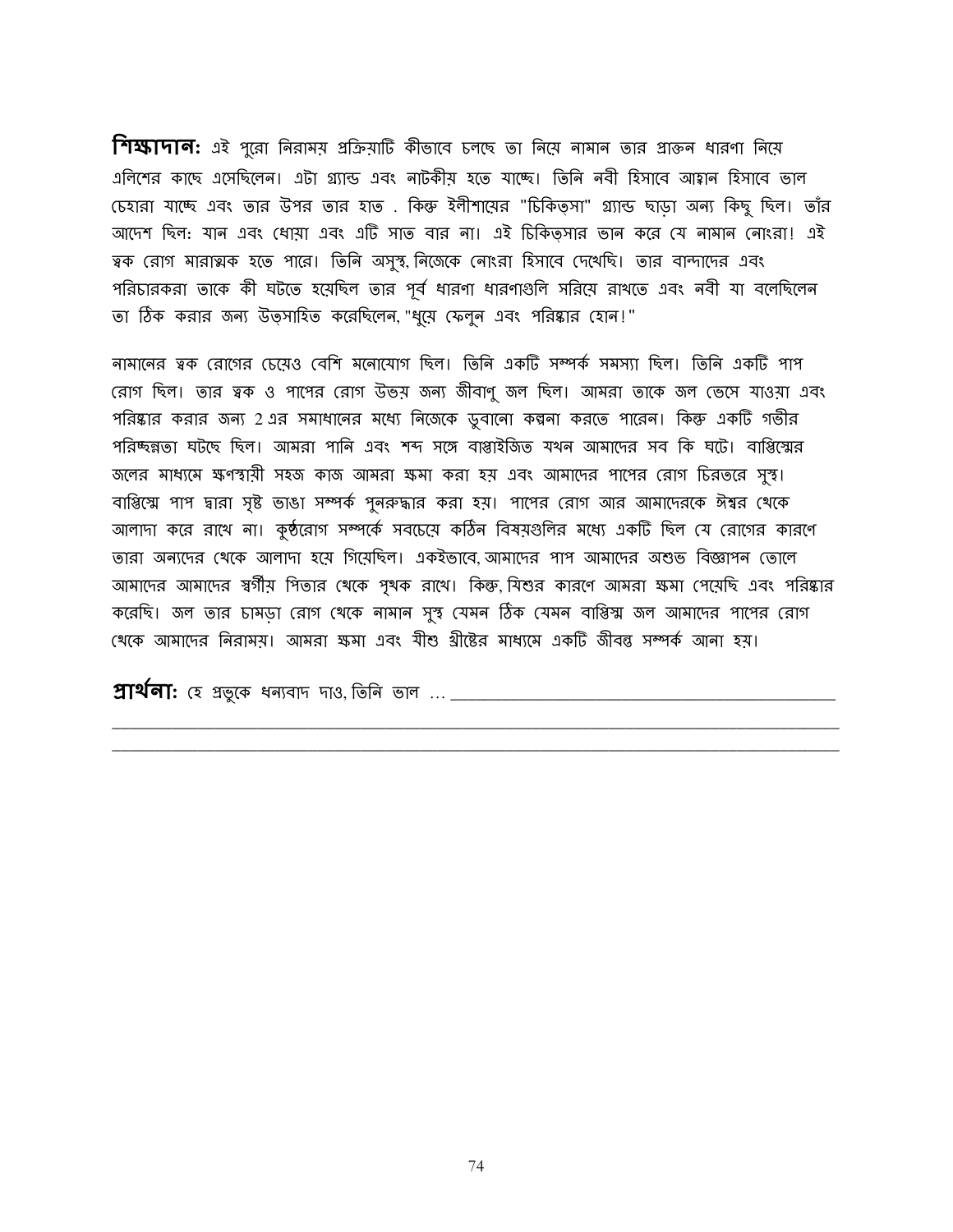## আল্লাহর রহমত, आमारमंड उकाड़

ইউনিট পর্যালোচনা

75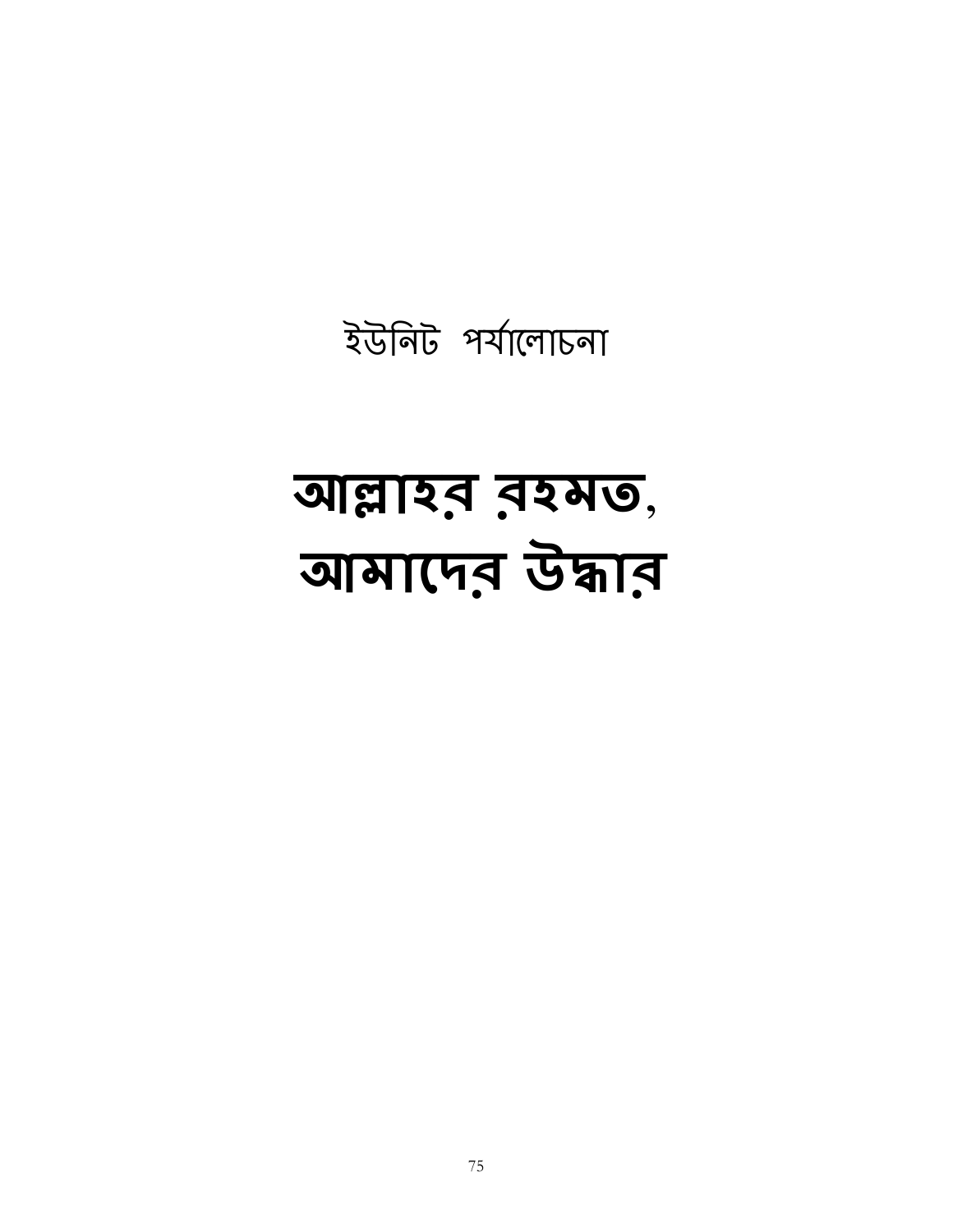## <u>भर्पालाह्या</u>

অভিনন্দন! আপনি ঈশ্বরের রহমত, আমাদের উদ্ধার অধ্যয়ন সম্পন্ন করেছেন। আপনি অনেক নতুন বাইবেলের গল্প এবং অক্ষর সঙ্গে পরিচিত হয়ে ওঠে। এথন এটা পর্যালোচনা করার সময়। মনে রাখবেন, এটি একটি পরীক্ষা নয়, শুধুমাত্র আপনার এবং আপনার অগ্রগতি নিশ্চিত করার একটি সুযোগ যা আপনি এই উত্তেজনাপূর্ণ যাত্রাটি চালিয়ে যাচ্ছেন যা আপনার জীবনকে আকৃষ্ট করছে। আপনি অধ্যয়নরত হিসাবে আপনি ঈশ্বর এবং মানবজাতির সম্পর্কে গল্প এবং সত্য ঘটনা শেখা হয়। আপনি এই 21 শতকে বসবাস আপনার জীবনের সত্য এবং সত্য প্রয়োগ করা কিভাবে আবিষ্কার করা হয়।

## $4\pi$ ला $5\pi$  প্রশ্ল:

- 1. ঈশ্বরের নিজের হৃদমের পরে মানুষকে একজন মানুষ হিসেবে বর্ণনা করেছিলেন কে? \_\_\_\_\_\_\_\_\_\_\_\_\_ দেখুন প্রেরিত 13:22.
- 
- 
- 2 শমুয়েল 26: 9-11 দেখুন.
- 5. ডেভিড প্রভুর মন্দির নির্মাণ জিজ্ঞাসা; তবে, প্রভু তার অনুরোধ অস্বীকার করে। ঈশ্বর তাকে প্রতিশ্রুতি
- 
- 7. ডেভিড এর পাপের তিনটি ফলাফল কি ছিল?
	-
	-
	-
- 

10. কোখায় দুই পতিতাবৃত্তি গল্প পাওয়া যায়? \_\_\_\_\_\_\_\_\_\_

11. শলোমন কি দুটো প্ৰধান নিৰ্মাণ প্ৰকল্প শুরু করেছিলেন?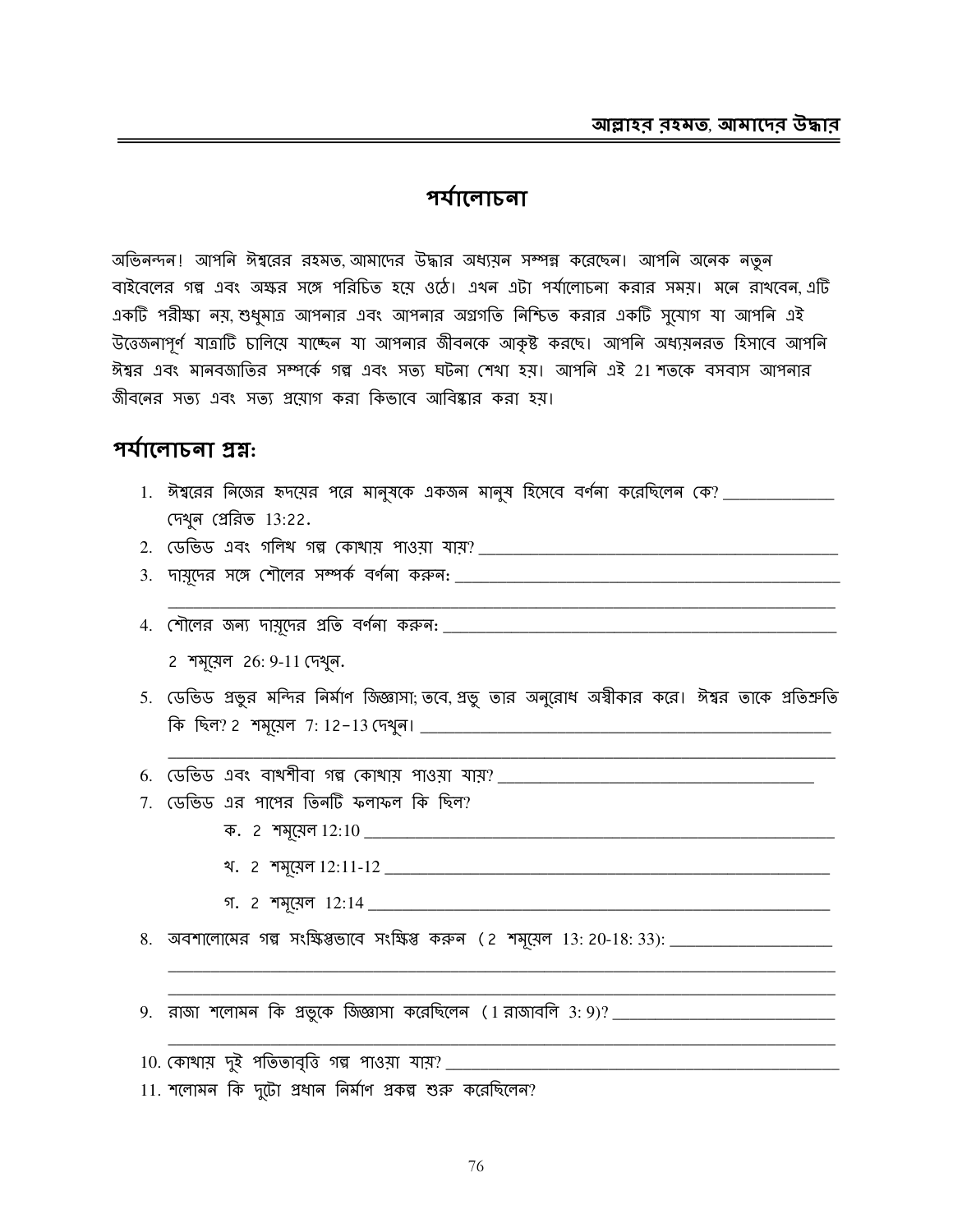|  | 15. এলিয় ও ইবনে বাউল নবীদের মুথোমুথি হোন। কর্মেল (1 রাজাবলি 18:16-40): ______________   |
|--|------------------------------------------------------------------------------------------|
|  |                                                                                          |
|  |                                                                                          |
|  | 17. ইলীশায় কি দুটি স্মরণীয় গল্প বলছেন?                                                 |
|  |                                                                                          |
|  |                                                                                          |
|  |                                                                                          |
|  |                                                                                          |
|  | <u>19. ব্যাবিলনের রাজা কে  ছিলেন (2 রাজাবলি 25:1)? _________________________________</u> |
|  | 20. রাজাদের এই কাহিনী থেকে আপনি কি ঈশ্বর এবং তাঁর রহমত সম্পর্কে এক সত্য জানতে পারেন?     |
|  |                                                                                          |
|  |                                                                                          |

**প্রার্থলা:** হে প্রভু, আমি আপনার ভয়ে দাঁড়িয়ে আছি কারণ আমি মনে করি আপনার রহমত এতটাই আমার জীবনকে স্পর্শ করেছে। আপনার রহমত আমাকে জীবন ও পরিত্রাণ দিয়েছে। আপনার রহমত প্রেম আমি অর্জিত বা প্রাপ্য না। ঈসা মসিহের মাধ্যমে আমাকে আপনার রহমতের জন্য আমি আপনাকে ধন্যবাদ জানাই, যিনি আমার স্থান গ্রহণ করেছিলেন, যিনি পবিত্র ছিলেন এবং এথনও আমার জন্য পাপ হয়ে গেলেন, যিনি নিজেকে আমার দুংখজনক অবস্থার উপরে নিয়ে গিয়ে আমার জায়গায় মারা গেলেন। ধন্যবাদ. তোমার সমস্ত অনুগ্রহ ও দয়া আমাকে তোমার পবিত্র নামের প্রশংসা করতে পারে। \_\_\_\_\_\_\_\_\_\_\_\_\_\_\_\_\_\_\_\_\_\_

77